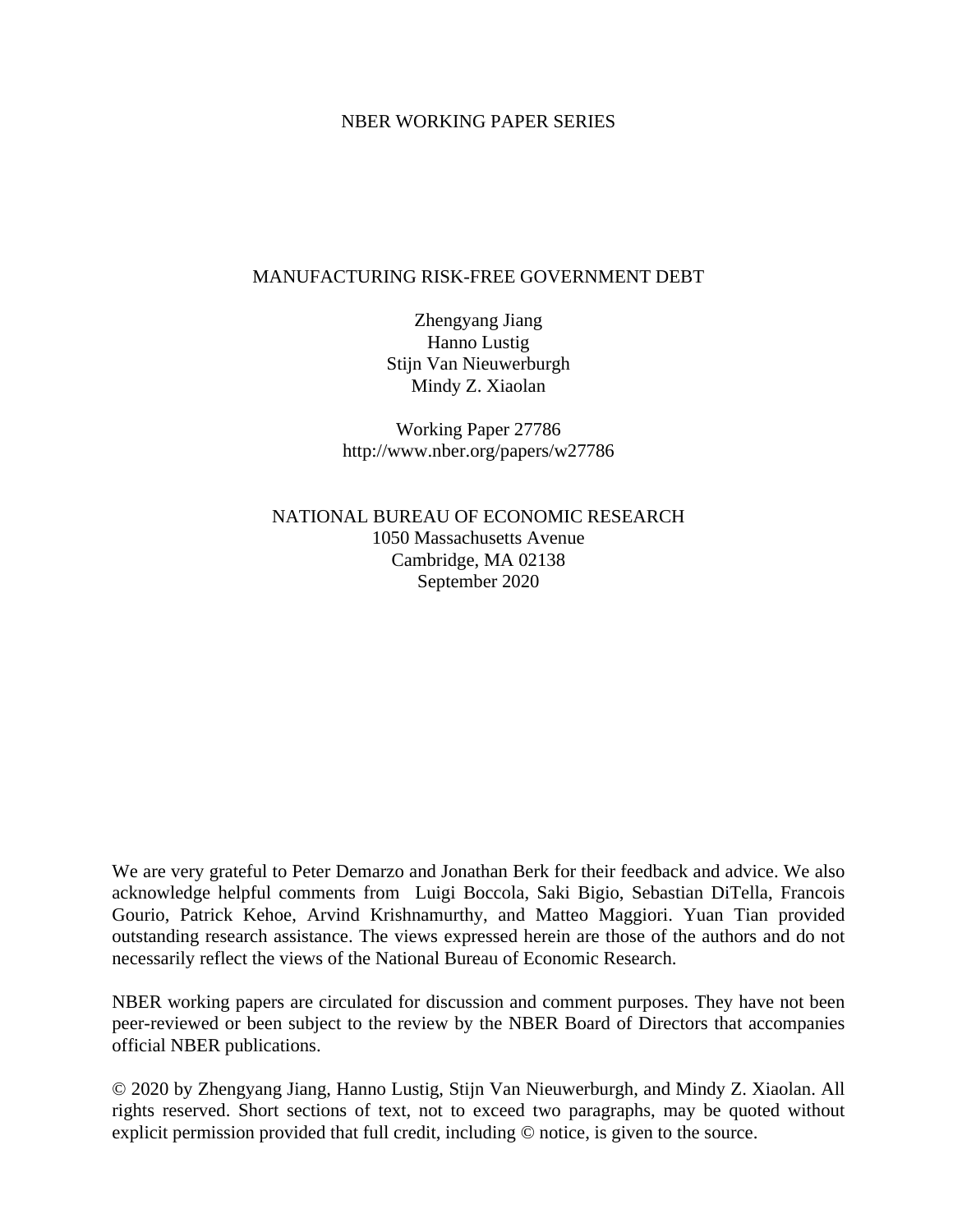Manufacturing Risk-free Government Debt Zhengyang Jiang, Hanno Lustig, Stijn Van Nieuwerburgh, and Mindy Z. Xiaolan NBER Working Paper No. 27786 September 2020 JEL No. F34,G12,H62,H63

#### **ABSTRACT**

Governments face a trade-off between insuring bondholders and taxpayers. If the government decides to fully insure bondholders by manufacturing risk-free debt, then it cannot insure taxpayers against permanent macro-economic shocks over long horizons. Instead, taxpayers will pay more in taxes in bad times. Conversely, if the government fully insures taxpayers against adverse macro shocks, then the debt becomes at least as risky as un-levered equity. Only when government debt earns convenience yields, may governments be able to insure both bondholders and taxpayers, and then only if the convenience yields are sufficiently counter-cyclical.

Zhengyang Jiang Kellogg School of Management Northwestern University 2211 Campus Drive Evanston, IL 60610 zhengyang.jiang@kellogg.northwestern.edu

Hanno Lustig Stanford Graduate School of Business 655 Knight Way Stanford, CA 94305 and NBER hlustig@stanford.edu

Stijn Van Nieuwerburgh Columbia University Graduate school of Business Uris Hall, office 809 3022 Broadway New York, NY 10027 and NBER svnieuwe@gsb.columbia.edu

Mindy Z. Xiaolan University of Texas at Austin 2110 Speedway B6600 Austin, TX 78703 mindy.xiaolan@mccombs.utexas.edu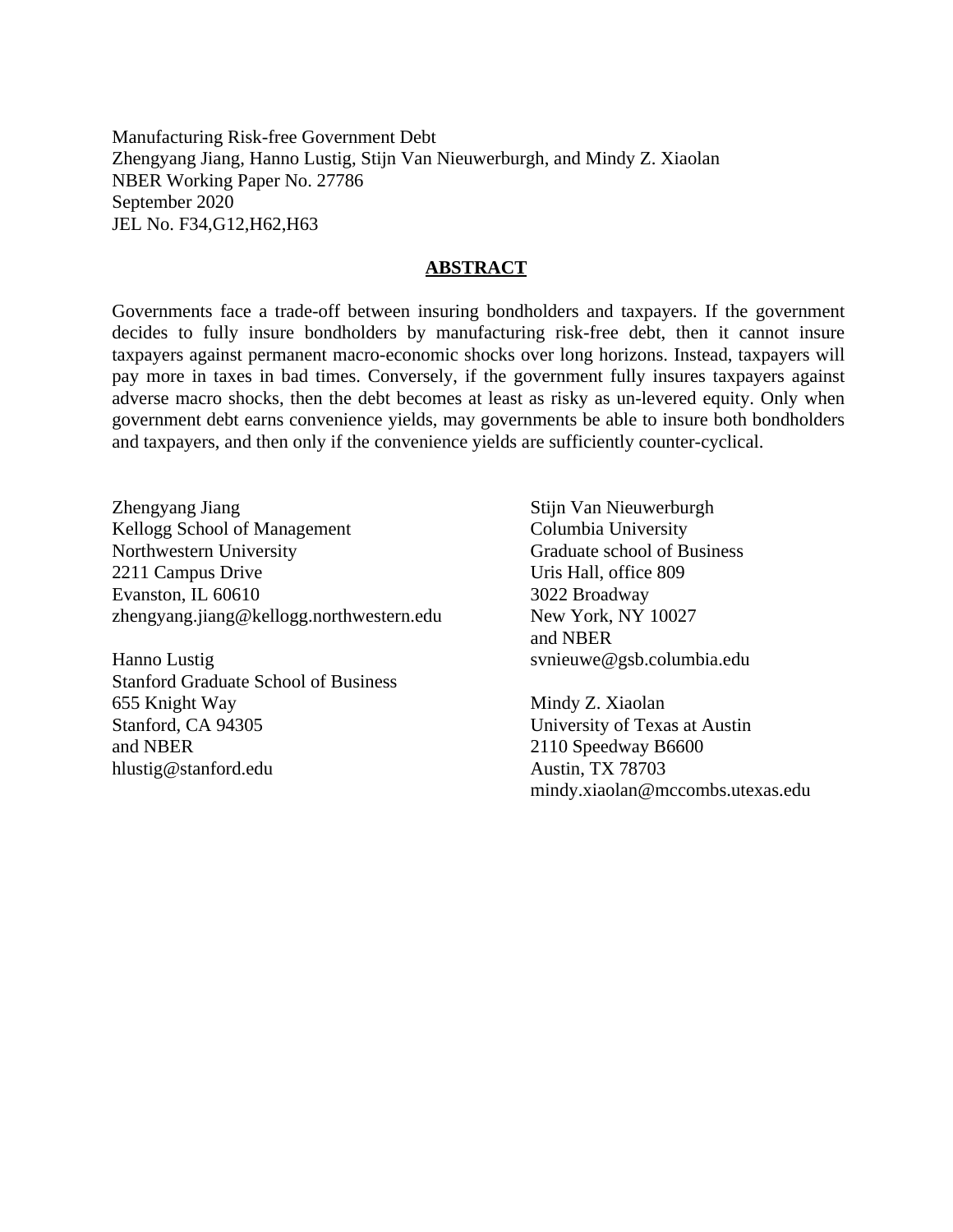The government faces a trade-off between insuring tax payers against adverse macro shocks and insuring bond holders. If the governments provides more insurance to bond investors, who then require lower risk premia, then it can provide less insurance to taxpayers. Safer debt requires more tax revenue relative to GDP when the marginal utility of the stand-in investor is high. The larger the sovereign debt burden, the steeper this trade-off becomes.

Some countries, especially the U.S., pay a low risk premium on the portfolio of outstanding Treasurys. The portfolio is priced as if it is close to risk-free. Other countries, including most of the emerging market countries, pay a large risk premium to its bond investors. The focus in the literature has been mostly on the country's willingness and ability to repay (see, e.g., [Eaton and](#page-43-0) [Gersovitz,](#page-43-0) [1981;](#page-43-0) [Bulow and Rogoff,](#page-42-0) [1989;](#page-42-0) [Aguiar and Gopinath,](#page-41-0) [2006;](#page-41-0) [Arellano,](#page-41-1) [2008;](#page-41-1) [DeMarzo,](#page-43-1) [He, and Tourre,](#page-43-1) [2019,](#page-43-1) for examples), but the trade-off between bondholder and taxpayer insurance applies regardless of whether a country contemplates default.

Nevertheless, the U.S. insures its taxpayers against output growth risk. Panel A of Figure [1](#page-3-0) plots the GDP growth betas of U.S. federal government spending and tax growth over longer horizons. In the post-war U.S. data, the spending cash flows are safer than the tax revenues at all horizons, even if we increase the horizon to 10 years. It appears as if the U.S. government can insure taxpayers at all horizons. The U.S. government seems to insure taxpayers by lowering tax rates in recessions, and it also insures transfer recipients by increasing its spending/output ratio in recessions. In asset pricing lingo, a claim to tax revenue, if traded, would have a high beta, while a claim to spending would have a low beta.

How can the Treasury manufacture debt that is completely risk-free and hence has a zero beta? That actually requires a non-trivial feat of financial engineering. The Treasury's bond portfolio is backed by a long position in a claim to tax revenue and a short position in a claim to government spending. Both are exposed to output risk. The Treasury's long position in the tax claim exceeds the short position by the value of outstanding Treasurys. To render the entire Treasury portfolio risk-free, the claim to tax revenue has to have a lower beta than the spending claim to ensure that the net beta of the Treasury portfolio is zero. Recast in Miller-Modigliani language, the tax revenue claim is the unlevered version of the spending claim. The beta of the tax claim is the weighted average of the beta of the spending claim and the beta of the debt.

The tax claim has a low beta when the PDV of future taxes increases in bad times, when the investor's marginal utility is high. The tax payer is short this claim. From the taxpayer's perspective, a low beta tax claim is a risky tax liability. As a result, the government cannot insure taxpayers when it insures bondholders by keeping the debt risk-free. The larger the debt, the larger the gap between the betas of the spending and the tax claim needs to be. As the debt grows, the beta of the tax claim has to go to zero. Conversely, if the governments insists on insuring the tax payers, then the government debt will be risky for bond holders, because they will be bearing macro-economic risk.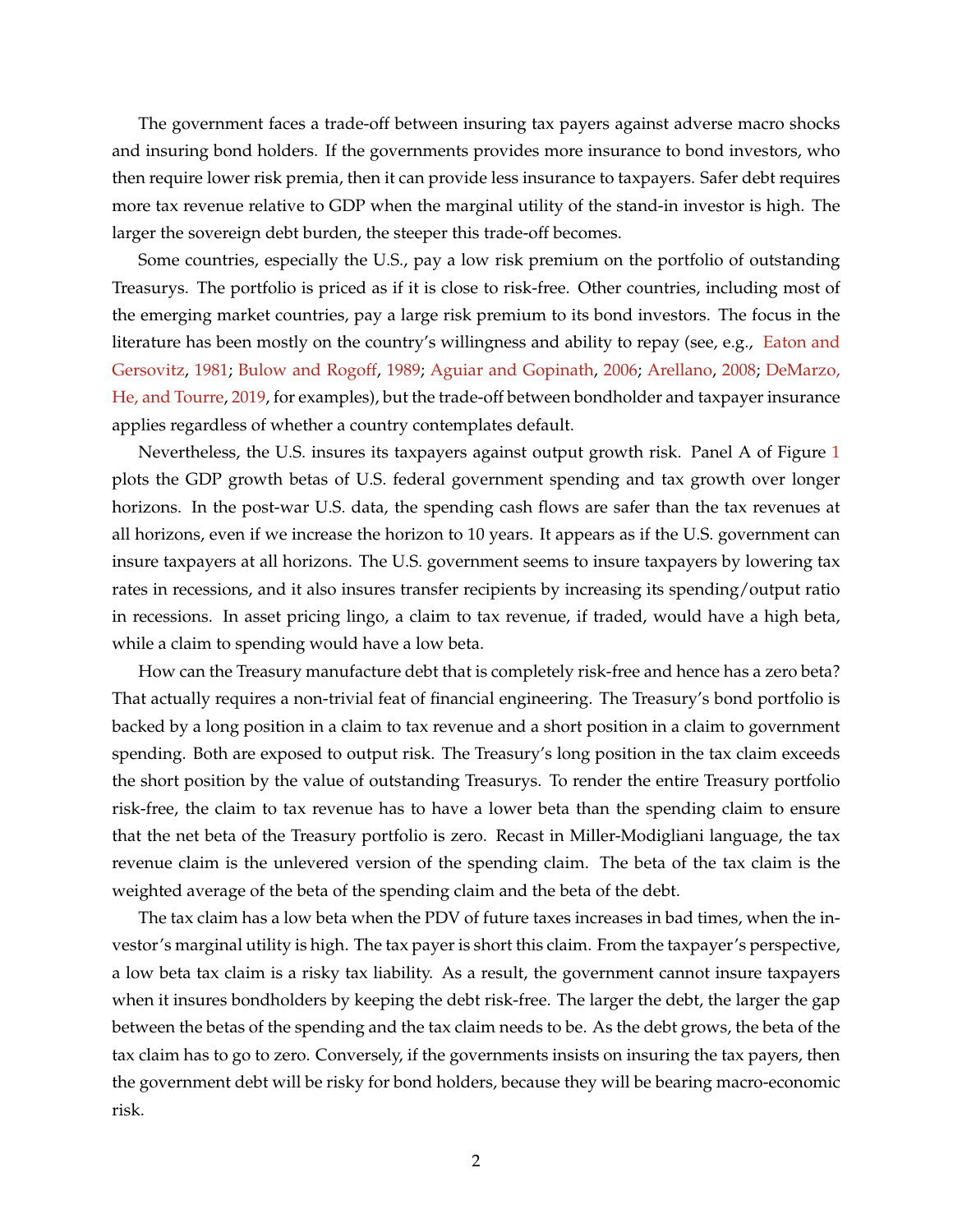## Figure 1: GDP Growth Betas of U.S. Tax Revenue and Spending

<span id="page-3-0"></span>Betas in regression of log U.S. spending *G* growth and log tax revenue *T* growth over horizon *j* on GDP growth over horizon *j*. Panel A: Data. Sample is 1947—2019. Annual data. The plot shows 2 standard error bands. HAC standard errors with bandwidth equal to horizon. Panel B: Model-simulated data with Risk-free Debt. Benchmark calibration in Table [1.](#page-15-0)



3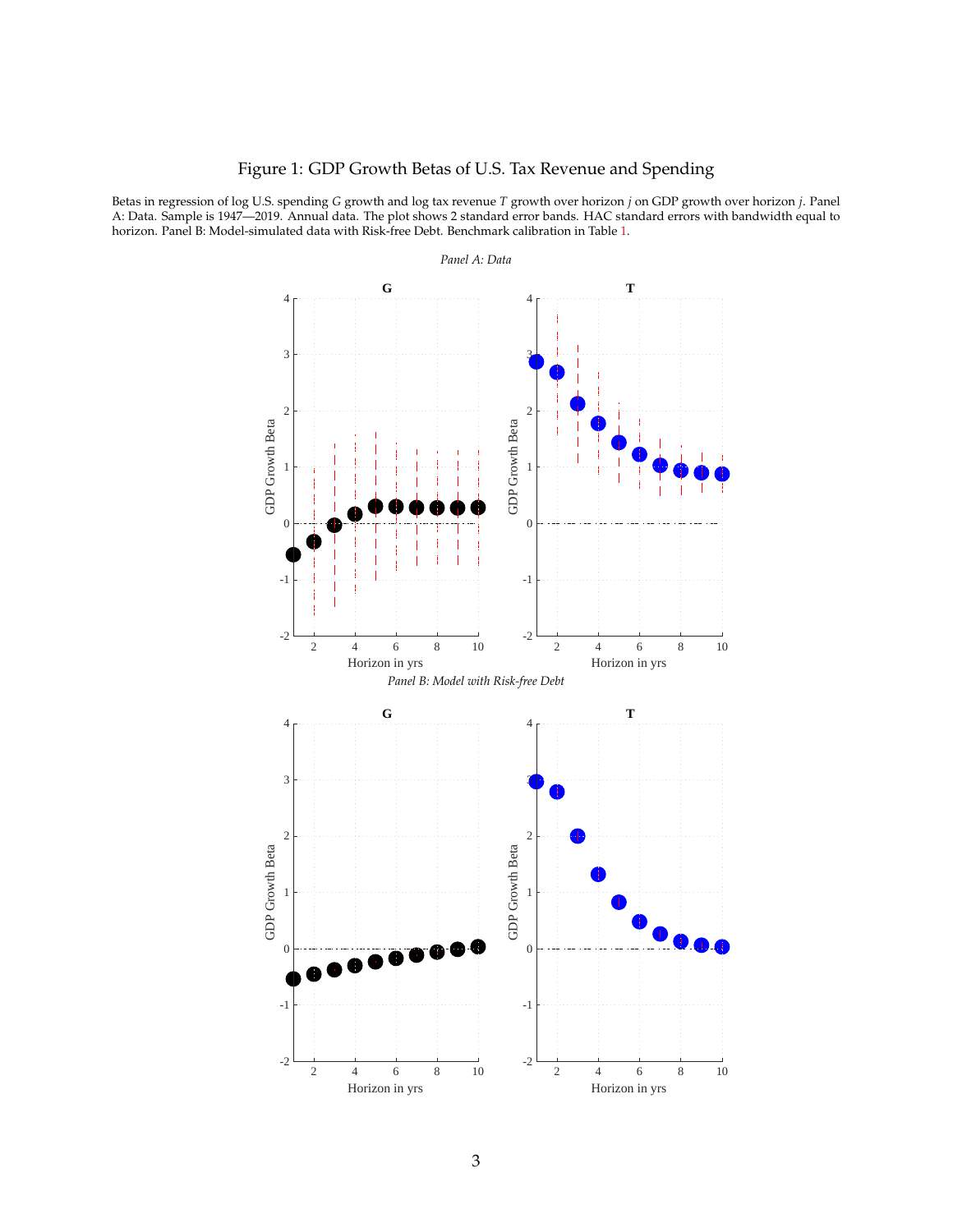Our paper is the first one to characterize the trade-off between insuring taxpayer and debtholder at different horizons. In order to do this, we assume that the government commits to a countercyclical debt policy, and we derive the properties of the surplus/output ratio from the government budget constraints implied by the risk-free debt. The trade-off at different horizons only depends on the dynamics of the debt/output ratio, not of the surpluses, when the debt is risk-free.

When shocks to output are permanent, the government can only escape this trade-off over short horizons through countercyclical debt issuance: Over short horizons, the surplus can be rendered risky, meaning tax payers are insured against aggregate shocks, because this surplus risk is offset by the counter-cyclical debt issuance which neutralizes business cycle risk. Over long horizons, the tax claim has to be sufficiently safe for investors, risky for taxpayers, to offset the long-run output risk in debt issuance, as along as debt and output are co-integrated, as shown in Panel B of Figure [1,](#page-3-0) which plots the risk-free-debt-implied GDP growth betas of U.S. federal government tax growth over longer horizons, when matching counter-cyclical debt/output and spending/output ratios. If the debt is to be risk-free, then the tax revenue beta has to drop below the spending beta at longer horizons, clearly at odds with the actual betas shown in the top panel. We refer to this as the government debt risk premium puzzle: why is the portfolio of U.S. Treasurys priced as if it is close to risk-free, even though the government's cash flow fundamentals are risky?

Risk-free debt cannot match other key moments of the U.S. data. When the debt/output ratio is persistent, the implied process for the surplus/output ratio features little or no autocorrelation, clearly at odds with U.S. data. In addition, even at longer horizons, the debt/output ratio has little or no predictive power for future surpluses in U.S. data; in the model, it is the single best predictor of future surpluses at longer horizons.

There are two exceptions to this trade-off between insuring taxpayers and bond investors. First, the government imputes a (quasi-)unit root to the debt/output ratio, leading to a violation of the transversality condition in the case of counter-cyclical debt issuance and large equity risk premia. Second, the government earns large and counter-cyclical convenience yields. The U.S. government may be able to insure both taxpayers and bondholders, when the seignorage revenue from issuing Treasurys is large and counter-cyclical enough.

## **1 Related Literature**

Our paper brings a state-of-the-art dynamic asset pricing model to bear on the valuation of public debt. To do so, we assume that surpluses are cointegrated with GDP in our analysis. If GDP growth has a permanent component, which modern macro and econometrics recognizes to be the case, then the surplus process in levels  $S_t$  inherits that permanent component from  $Y_t$ . Surpluses have long-run risk. Modern asset pricing has consistently found that permanent cash flow shocks receive a high price of risk in the market (e.g., [Alvarez and Jermann,](#page-41-2) [2005;](#page-41-2) [Hansen and](#page-43-2)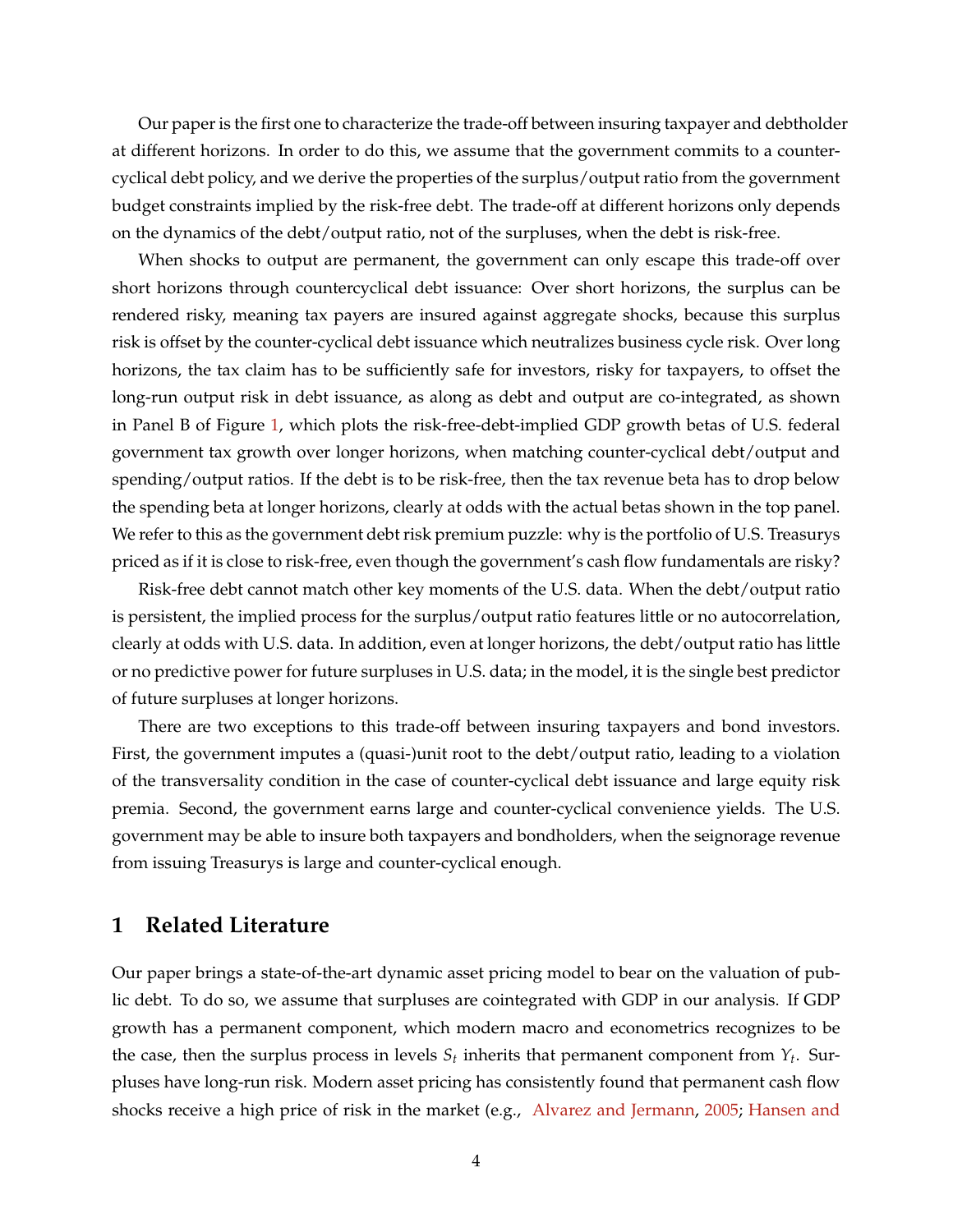[Scheinkman,](#page-43-2) [2009;](#page-43-2) [Bansal and Yaron,](#page-41-3) [2004;](#page-41-3) Borovička, Hansen, and Scheinkman, [2016;](#page-42-1) [Backus, Bo](#page-41-4)[yarchenko, and Chernov,](#page-41-4) [2018\)](#page-41-4). Hence, because of the exposure of the surplus to long-run GDP risk, the claim to current and future surpluses will typically have a substantial risk premium. Since the value of the surplus claim equals the market value of outstanding debt, the portfolio of government debt is a risky asset, except in knife-edge cases. The properties of the stationary surplus/output ratios, which the literature focuses on, are irrelevant for the long-run discount rates of surpluses.<sup>[1](#page-5-0)</sup> For long-run discount rates, only long-run risk matters [\(Backus, Boyarchenko, and](#page-41-4) [Chernov,](#page-41-4) [2018\)](#page-41-4). Even when debt is risk-free, the risk-free rate is not the right discount rate in the presence of permanent output risk.

There is an extensive literature which tests the government's inter-temporal budget constraint.<sup>[2](#page-5-1)</sup> These authors really test the *joint hypothesis* that the budget constraint is satisfied and that the measurability is also satisfied (to make the debt risk-free). We derive restrictions on the surplus/gdp process that are compatible with the knife-edge case of risk-free debt. The answer depends crucially on whether GDP has a permanent component or not. In the realistic case where it does, the surplus/output ratio cannot be sufficiently autocorrelated when we match the dynamics of the debt/output ratio. Further, we show analytically that the S-shaped impulse responses of the surplus/output ratio discussed by [Bohn](#page-42-2) [\(1998\)](#page-42-2); [Canzoneri, Cumby, and Diba](#page-42-3) [\(2001\)](#page-42-3); [Cochrane](#page-42-4) [\(2019,](#page-42-4) [2020\)](#page-43-3) – the government keeps running deficits for a while to be offset by surpluses in the future– are not consistent with risk-free debt, unless the debt/output ratio has higher-order dynamics not observed in the data. $3$ 

The U.S. government debt earns returns close to the risk-free rate, but the cash flow dynamics do not bear this out: the surpluses are too persistent, not predicted by the debt/GDP ratio and too risky. We call this the U.S. government risk premium puzzle. The U.S. government debt risk premium puzzle we document in this paper is distinct from, but related to the government debt valuation puzzle discussed by [Jiang, Lustig, Van Nieuwerburgh, and Xiaolan](#page-43-4) [\(2019\)](#page-43-4), because the risk premium puzzle does not pertain to the first moments of future surpluses.

Our paper contributes to the normative literature on optimal government taxation and debt management, starting with [Barro](#page-41-5) [\(1979\)](#page-41-5)'s seminal work on tax smoothing. In the literature after [Barro](#page-41-5) [\(1979\)](#page-41-5), starting with [Lucas and Stokey](#page-44-0) [\(1983\)](#page-44-0), the risk-return tradeoff we highlight is present in the background, but is not explicitly analyzed. However, most of these models do not have plausible asset pricing implications. When markets are complete, the planner favors shifting the

<span id="page-5-1"></span><span id="page-5-0"></span><sup>&</sup>lt;sup>1</sup>For example, [Cochrane](#page-43-3) [\(2020\)](#page-43-3) completely abstracts from output risk.

<sup>2</sup>[Hansen, Roberds, and Sargent](#page-43-5) [\(1991\)](#page-43-5); [Hamilton and Flavin](#page-43-6) [\(1986\)](#page-43-6); [Trehan and Walsh](#page-44-1) [\(1988,](#page-44-1) [1991\)](#page-44-2); [Bohn](#page-42-2) [\(1998,](#page-42-2) [2007\)](#page-42-5) derive time-series restrictions on the government revenue and spending processes that enforce the government's intertemporal budget constraint. They use the risk-free rate as the discount rate. This is not be the right discount rate unless the risk-free rate exceeds the growth rate of output, when when debt is risk-free. [Jiang](#page-43-7) [\(2019\)](#page-43-7) derives the implications of the government's inter-temporal budget constraint for the nominal and real exchange rates, and finds support in the data.

<span id="page-5-2"></span> $3$ When debt is risk-free, the impulse response of the surplus/output ratio inherits the impulse response of the change in the debt/output ratio.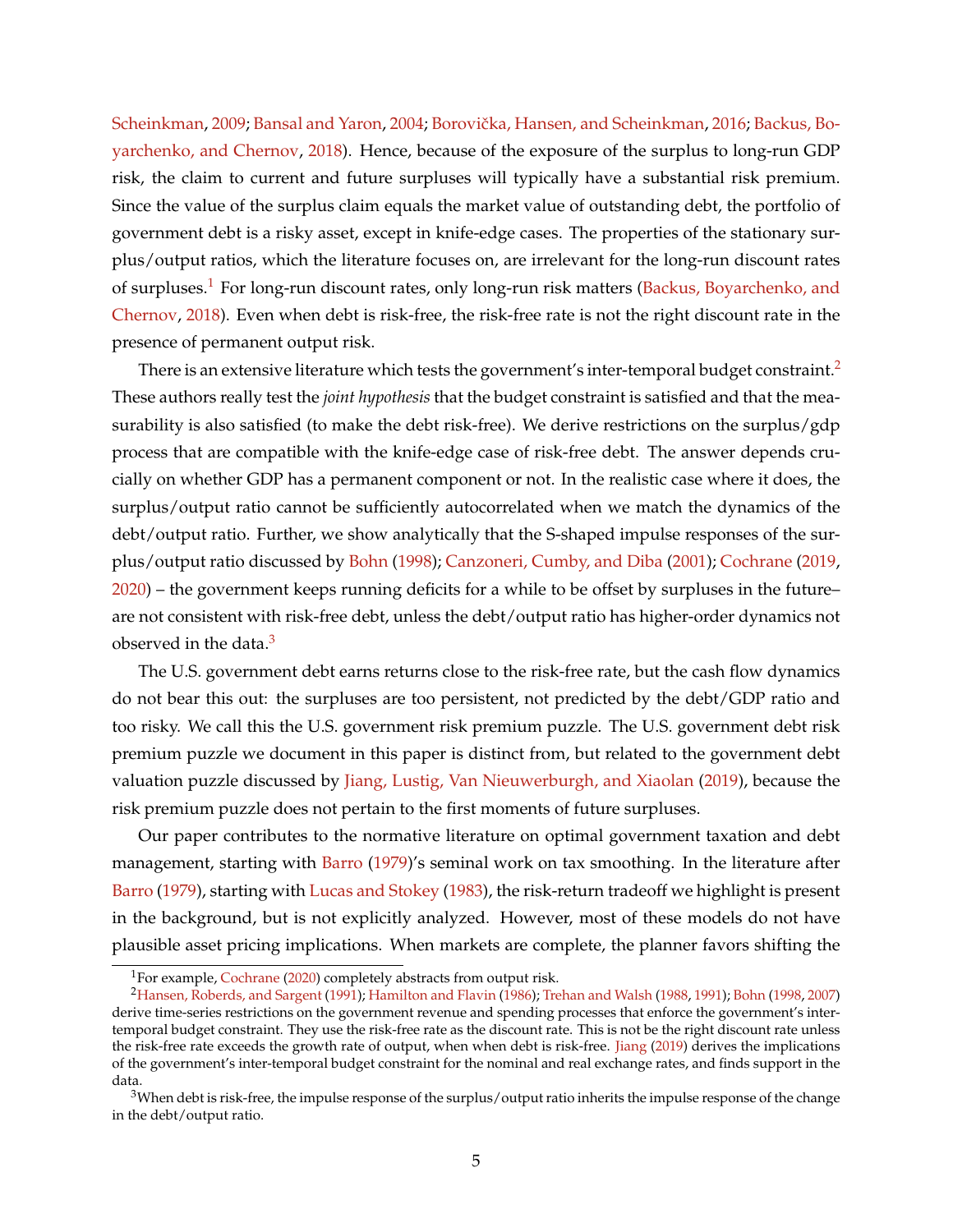risk from taxpayers to bond investors [\(Lucas and Stokey,](#page-44-0) [1983\)](#page-44-0). We do not derive the optimal tax rate, but show that, for any tax policy, the government can only truly insure taxpayers over short horizons, while keeping the debt risk-free.<sup>[4](#page-6-0)</sup> Insuring taxpayers at all horizons against adverse macro shocks will always come at a large cost to the Treasury in a model with plausible asset prices.

By changing the maturity composition of debt, the government may be able to get closer to the optimal tax policy when when markets are incomplete, essentially by making the debt riskier [\(Angeletos,](#page-41-6) [2002;](#page-41-6) [Buera and Nicolini,](#page-42-6) [2004;](#page-42-6) [Lustig, Sleet, and Yeltekin,](#page-44-3) [2008;](#page-44-3) [Arellano and Rama](#page-41-7)[narayanan,](#page-41-7) [2012;](#page-41-7) [Bhandari, Evans, Golosov, and Sargent,](#page-42-7) [2017;](#page-42-7) [Aguiar, Amador, Hopenhayn, and](#page-41-8) [Werning,](#page-41-8) [2019\)](#page-41-8), and shifting risk from taxpayers to bondholders. Our work is not focused on how the maturity choice of the government informs the riskiness of debt, but instead focuses directly on the fundamental determinants of the riskiness of the government's balance sheet.

In recent work, [Mian, Straub, and Sufi](#page-44-4) [\(2020a](#page-44-4)[,b\)](#page-44-5) have examined the distributional implications of government debt issuance, pointing out that the wealthy buy a large share of government and private debt. To the extent that the Gini coefficient of debt holdings exceeds that of taxes, the government is really trading off insuring the rich vs the middle class.

Finally, convenience yields may help explain why emerging economies with more sovereign risk typically have more pro-cyclical fiscal policies [\(Bianchi, Ottonello, and Presno,](#page-42-8) [2019\)](#page-42-8). These countries do not benefit from the convenience yields, and hence cannot escape the trade-off. It may also help to explain the government debt risk premium puzzle. In international economics, there is a growing literature that emphasizes the U.S. role as the world's safe asset supplier (see [Gourinchas and Rey,](#page-43-8) [2007;](#page-43-8) [Caballero, Farhi, and Gourinchas,](#page-42-9) [2008;](#page-42-9) [Caballero and Krishnamurthy,](#page-42-10) [2009;](#page-42-10) [Maggiori,](#page-44-6) [2017;](#page-44-6) [He, Krishnamurthy, and Milbradt,](#page-43-9) [2018;](#page-43-9) [Gopinath and Stein,](#page-43-10) [2018;](#page-43-10) [Krishna](#page-44-7)[murthy and Lustig,](#page-44-7) [2019;](#page-44-7) [Jiang, Krishnamurthy, and Lustig,](#page-43-11) [2018a,](#page-43-11) [2019;](#page-43-12) [Liu, Schmid, and Yaron,](#page-44-8) [2019;](#page-44-8) [Koijen and Yogo,](#page-44-9) [2019\)](#page-44-9).

The paper is organized as follows. Section [2](#page-7-0) derives the general trade-off between the insurance of bondholders and taxpayers, following standard Miller-Modigliani logic. When the government commits to plausible spending and tax revenue policies, the debt will generally be risky. We characterize these risk premia in closed form. Section [3](#page-11-0) develops a simple version of the canonical dynamic asset pricing model with permanent shocks to output and to the investor's marginal utility. The governments commits to a spending policy and a debt policy; we back out the tax policy that keeps the debt risk-free. We start with the case of constant debt/output ratios. Section [4](#page-17-0) introduces time-varying debt/output ratios, and Section [5](#page-27-0) characterizes the trade-off faced by the government at different horizons. Finally, Section [6](#page-39-0) introduces convenience yields.

Section [A](#page-45-0) of the separate appendix generalizes these results in a continuous time version of

<span id="page-6-0"></span> $4$ When the government accumulates sufficient assets, it can implement the complete markets Ramsey allocation, as shown by Aiyagari, Marcet, Sargent, and Seppälä [\(2002\)](#page-41-9).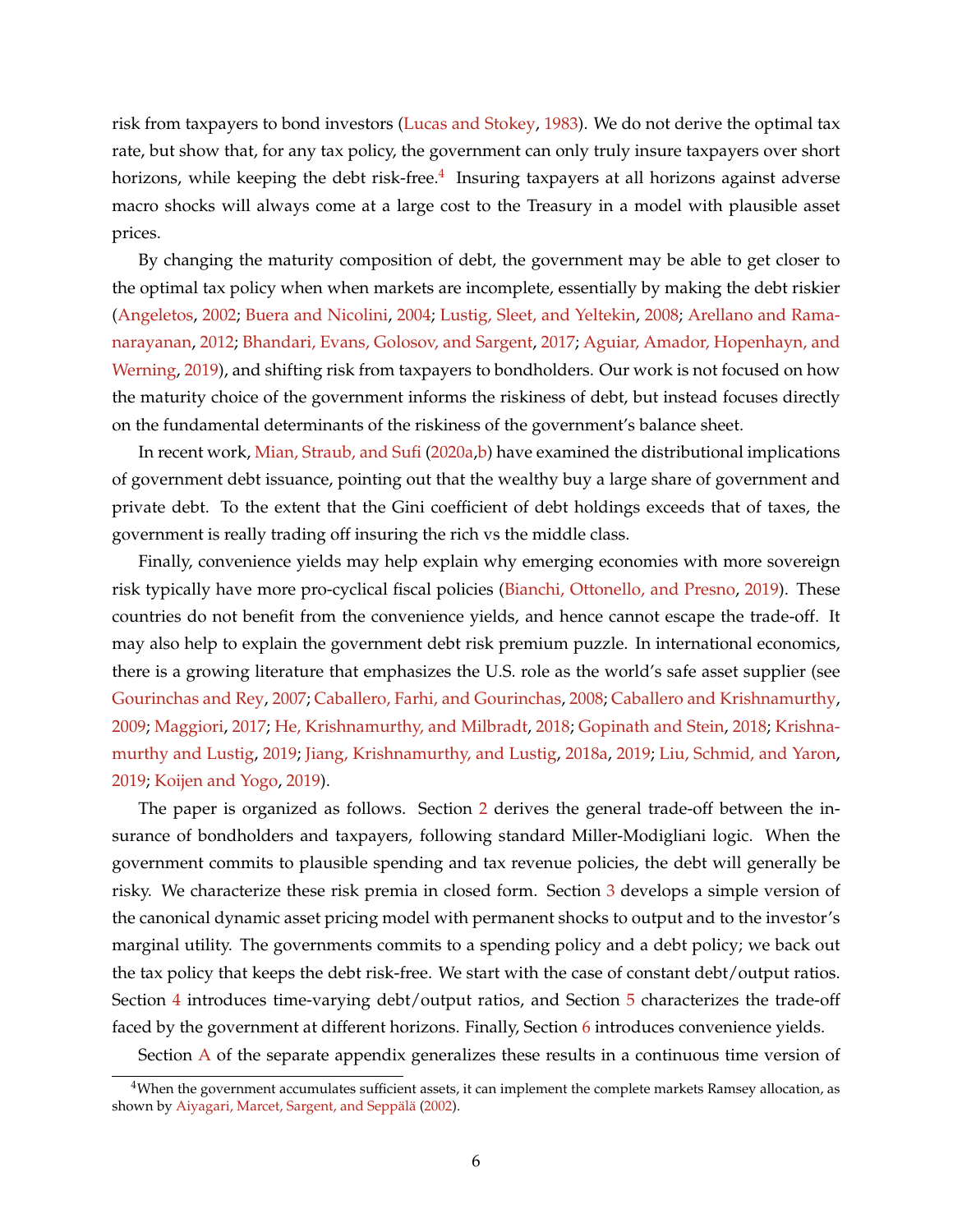the model that allows for risky debt and convenience yields. Section  $\overline{B}$  $\overline{B}$  $\overline{B}$  provides some additional risk premium results. Section [C](#page-48-1) develops a version of the model without permanent shocks. In models with only transitory shocks to output and marginal utility, the government may be able to insure taxpayers over longer horizons. However, these models have counterfactual asset pricing implications (Borovička, Hansen, and Scheinkman, [2016\)](#page-42-1). The only model in which the government can insure taxpayers at all horizons is one in which the output shocks are transitory, but they are priced as if they are permanent.

# <span id="page-7-0"></span>**2 The General Trade-off between Insuring Bondholders and Taxpayers**

We use *T<sup>t</sup>* to denote government revenue, and *G<sup>t</sup>* to denote government spending. *M<sup>t</sup>* denotes the stochastic discount factor. We assume that debt is fairly priced and does not earn any convenience yields.

Let  $B_t$  denote the market value of outstanding government debt at the beginning of period *t*, before expiring debt is paid off and new debt is issued. The debt can be long-term or shortterm, and it can be nominal or real. In fact, it can be any contingent claim. In [Jiang, Lustig, Van](#page-43-4) [Nieuwerburgh, and Xiaolan](#page-43-4) [\(2019\)](#page-43-4), we show that the value of the government debt equals the sum of the expected present values of future tax revenues minus future government spending:

<span id="page-7-2"></span>
$$
B_t = \mathbb{E}_t \left[ \sum_{j=0}^{\infty} M_{t,t+j} (T_{t+j} - G_{t+j}) \right], \qquad (1)
$$

provided that there is no arbitrage opportunity and a transversality condition holds. This result does not rely on complete markets, and it still applies even when the government can default on its debt. See [Jiang, Lustig, Van Nieuwerburgh, and Xiaolan](#page-43-4) [\(2019\)](#page-43-4) for a proof. This result relies on the absence of arbitrage in bond markets and the transversality condition  $\lim_{k\to\infty} \mathbb{E}_t M_{t,t+k} B_{t+k} = 0.5$  $\lim_{k\to\infty} \mathbb{E}_t M_{t,t+k} B_{t+k} = 0.5$ 

Let  $P_t^T=\mathbb{E}_t\left[\sum_{j=0}^{\infty}M_{t,t+j}T_{t+j}\right]$  and  $P_t^G=\mathbb{E}_t\left[\sum_{j=0}^{\infty}M_{t,t+j}G_{t+j}\right]$  denote the present values of the "cum-dividend" tax claim and spending claim. Value additivity then implies that  $B_t = P_t^T - P_t^G$ .

#### **2.1 Characterizing the Government Debt Risk Premium**

For notational convenience, let  $D_t = B_t - S_t$  denote the difference between the market value of outstanding government debt and the government surplus. By the government budget condition, *Dt* is the market value of outstanding government debt at the end of period *t*, after expiring debt is paid off and new debt is issued.

<span id="page-7-1"></span><sup>&</sup>lt;sup>5</sup>While there are equilibrium models that generate violations of the TVC (see [Samuelson,](#page-44-10) [1958;](#page-44-10) [Diamond,](#page-43-13) [1965;](#page-43-13) [Blanchard and Watson,](#page-42-11) [1982;](#page-42-11) [Brunnermeier, Merkel, and Sannikov,](#page-42-12) [2020\)](#page-42-12), these violations typically show up in all long-lived assets, including stocks, not just government debt, and these models typically do not feature long-lived investors.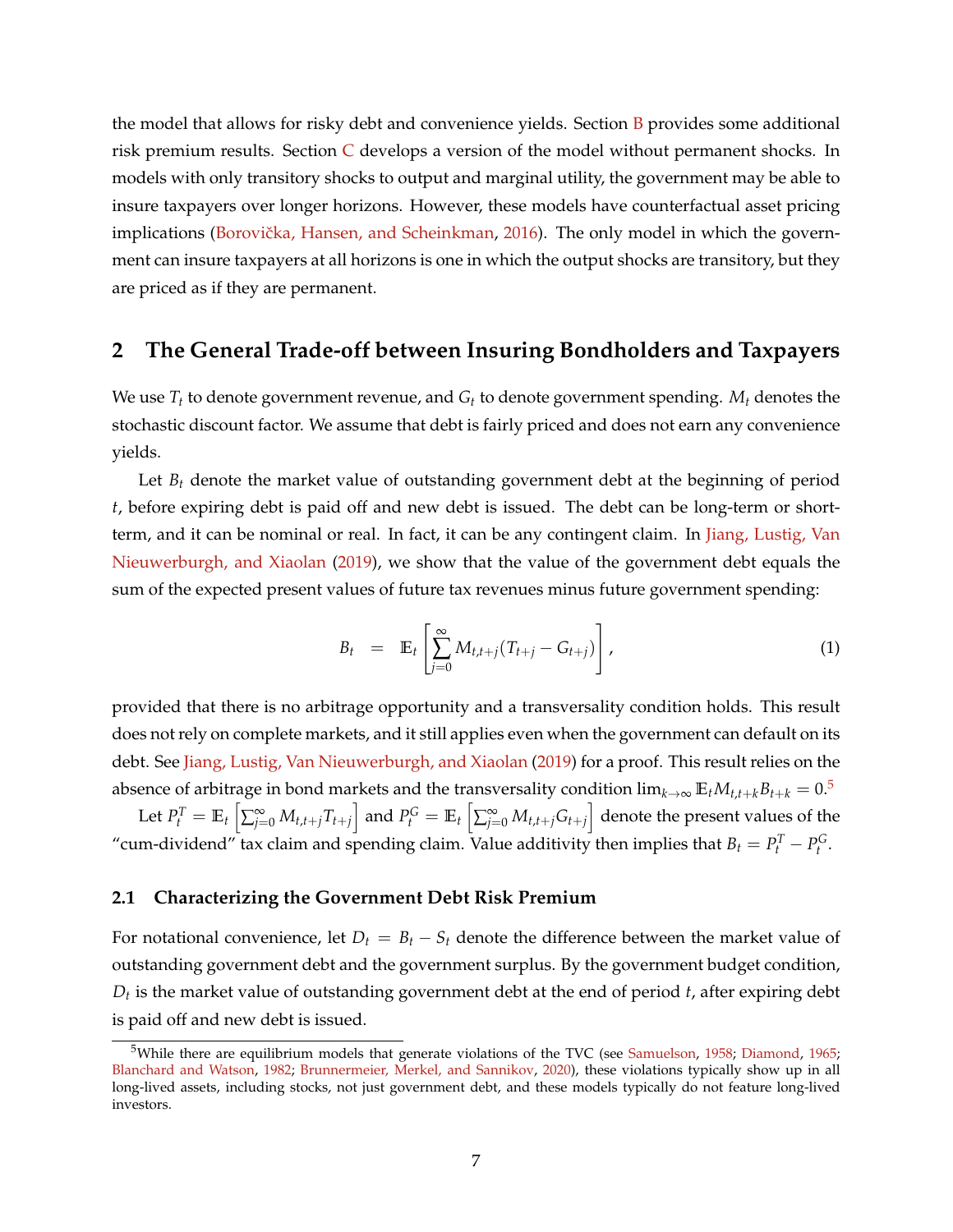Let  $R_{t+1}^D$ ,  $R_{t+1}^T$  and  $R_{t+1}^G$  denote the holding period returns on the bond portfolio, the tax claim, and the spending claim, respectively:

$$
R_{t+1}^D = \frac{B_{t+1}}{B_t - S_t}, \qquad R_{t+1}^T = \frac{P_{t+1}^T}{P_t^T - T_t}, \qquad R_{t+1}^G = \frac{P_{t+1}^G}{P_t^G - G_t}.
$$

In [Jiang, Lustig, Van Nieuwerburgh, and Xiaolan](#page-43-4) [\(2019\)](#page-43-4), we also show that the government debt portfolio return is the return on a portfolio that goes long in the tax claim and short in the spending claim:

<span id="page-8-0"></span>
$$
\mathbb{E}_t\left[R_{t+1}^D - R_t^f\right] = \frac{P_t^T - T_t}{D_t} \mathbb{E}_t\left[R_{t+1}^T - R_t^f\right] - \frac{P_t^G - G_t}{D_t} \mathbb{E}_t\left[R_{t+1}^G - R_t^f\right].
$$
 (2)

This result only relies on Eq. [\(1\)](#page-7-2) and additivity. The value of a claim to surpluses equals the value of a claim to taxes minus the value of a claim to spending.

The government bond risk premium varies dramatically across countries. In some countries, such as the U.S., this risk premium  $\mathbb{E}_t\left[R_{t+1}^D-R_t^f\right]$  $\left\{ \begin{array}{l} f \ h \end{array} \right\}$  is small. [Hall and Sargent](#page-43-14) [\(2011\)](#page-43-14) compute a real return of 168 basis points on all U.S. Treasurys, while [Jiang, Lustig, Van Nieuwerburgh, and](#page-43-4) [Xiaolan](#page-43-4) [\(2019\)](#page-43-4) compute a risk premium of 111 basis points for the U.S. government portfolio. The returns on debt issued by peripheral or developing countries are estimated to be much higher; Using EMBI indices on a short sample, [Borri and Verdelhan](#page-42-13) [\(2011\)](#page-42-13) estimate annual excess returns between 4% and 15%. On a much longer sample going back to the 19th century, [Meyer, Reinhart,](#page-44-11) [and Trebesch](#page-44-11) [\(2019\)](#page-44-11) estimate excess returns of around 4% above U.S. and U.K bond returns, taking into account defaults.

#### **2.2 Characterizing the Trade-Off with Return Betas**

Next, we rearrange Eq. [\(2\)](#page-8-0) and derive the following expression for the risk premium on the tax claim:

<span id="page-8-1"></span>
$$
\mathbb{E}_{t}\left[R_{t+1}^{T}-R_{t}^{f}\right]=\frac{P_{t}^{G}-G_{t}}{D_{t}+(P_{t}^{G}-G_{t})}\mathbb{E}_{t}\left[R_{t+1}^{G}-R_{t}^{f}\right]+\frac{D_{t}}{D_{t}+(P_{t}^{G}-G_{t})}E_{t}\left[R_{t+1}^{D}-R_{t}^{f}\right].
$$
 (3)

Governments typically want a counter-cyclical spending claim, i.e. they want to spend more in recessions. On the other hand, they also want a risky tax claim, because they want to reduce the tax burden in recessions. As a result, the tax claim's risk premium  $\mathbb{E}_t\left[R_{t+1}^T - R_t^f\right]$  $\left\{ \begin{array}{c} f \\ t \end{array} \right\}$  is high and the spending claim's risk premium  $\mathbb{E}_t\left[R_{t+1}^G-R_t^f\right]$  $\left\{ \begin{matrix} f \ h \end{matrix} \right\}$  is low. When the debt value  $D_t$  is positive, the fraction  $\frac{P_t^G - G_t}{D_t + (P_G^G - G_t)}$  $\frac{P_t - Q_t}{D_t + (P_t^G - G_t)}$  is between 0 and 1. Then, for Eq. [\(3\)](#page-8-1) to hold, it requires a high risk premium  $\mathbb{E}_t \left[ R_{t+1}^D - R_t^f \right]$  $\left\{ \begin{array}{l} t \end{array} \right\}$  on the government debt portfolio. As the debt risk premium is a measure of the risk premium or insurance premium charged by bondholders, the government's debt portfolio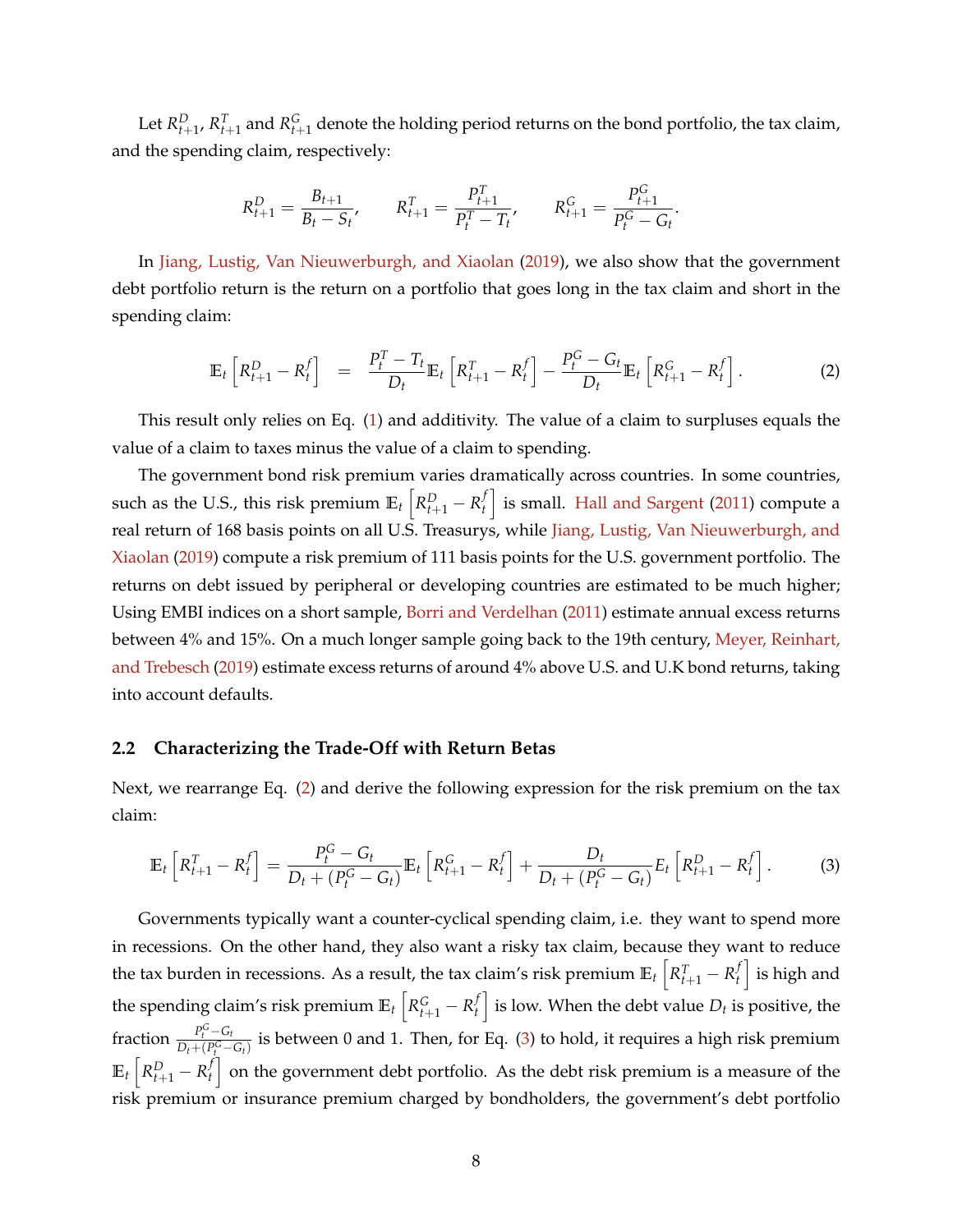has to be very risky.

According to eqn. [\(3\)](#page-8-1), the tax revenue claim is the unlevered version of the spending claim, or, equivalently, the spending claim is the levered version of the tax claim. This result is analogous to the Miller-Modigliani relation between the unlevered return on equity (the return on the tax claim) and the levered return on equity (the return on the spending claim).

We define the beta of an asset *i* as

$$
\beta_t^i = \frac{-cov_t(M_{t+1}, R_{t+1}^i)}{var_t(M_{t+1})};
$$

by the investor's Euler equation,  $\beta_t^i$  determines the conditional risk premium of this asset

$$
\mathbb{E}_t \left[ R^i_{t+1} - R^f_t \right] = \beta^i_t \lambda_t,
$$

where the price of risk is  $\lambda_t = R_t^f$  $_t^f$  var<sub>t</sub>( $M_{t+1}$ ).

Let  $\beta_t^D$ ,  $\beta_t^T$  and  $\beta_t^G$  denote the beta of the bond portfolio, the tax claim, and the spending claim, respectively. We assume  $\beta_t^Y > 0$ , so that the output claim has a positive risk premium. The following proposition characterizes the relationship of their risk exposures.

**Proposition 2.1.** The beta on the tax claim is a weighted average of the beta of the spending claim and the beta of the debt:

$$
\beta_t^T = \frac{P_t^G - G_t}{D_t + (P_t^G - G_t)} \beta_t^G + \frac{D_t}{D_t + (P_t^G - G_t)} \beta_t^D.
$$

Governments want to provide insurance to transfer recipients by choosing  $\beta_t^G < \beta^Y$ , but they also want to provide insurance to taxpayers by choosing  $\beta_t^T > \beta^Y$ . However, the following corollary states that this is impossible if the government debt is risk-free.

This discussion implicitly assumes that taxpayers are long-lived households who value a dollar in each aggregate state in the same way as the marginal investor in Treasury markets. When markets are incomplete, agents may have different IMRS. Even when markets are incomplete, the aggregate component of the household's IMRS will be common across households, and the risk premia are identical to those in the equivalent representative agent economy, but the risk-free rate is lower (see [Krueger and Lustig,](#page-44-12) [2010;](#page-44-12) [Werning,](#page-44-13) [2015,](#page-44-13) for a formal derivation of this equivalence result), as long as the conditional distribution of idiosyncratic risk does not depend on the aggregate state of the economy. In section [5,](#page-27-0) we characterize this trade-off at different horizons.

**Corollary 2.2.** In order for debt to be risk-free ( $\beta_t^D = 0$ ), the beta of the tax claim needs to equal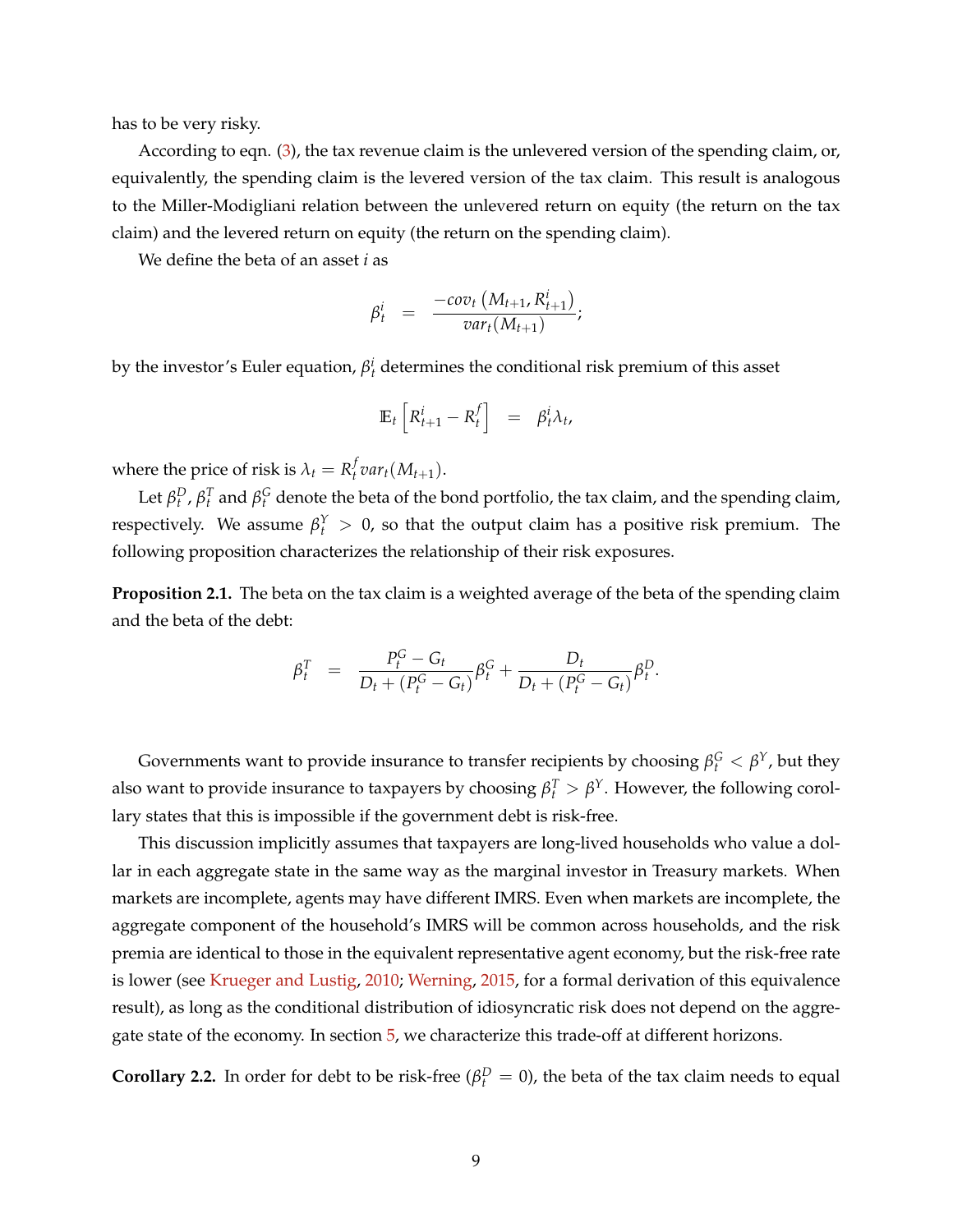the unlevered beta of the spending claim:

$$
\beta_t^T = \frac{P_t^G - G_t}{D_t + (P_t^G - G_t)} \beta_t^G.
$$

If the government has a positive amount of risk-free debt  $(D_t > 0)$ , there is no scope to insure taxpayers. In fact, the taxpayers have to provide insurance to the rest of the economy. We start our analysis with the case in which the spending claim has a positive beta ( $\beta_t^G > 0$ ). Then, the government engineers risk-free debt by lowering the beta of the tax claim relative to that of the spending claim. When a taxpayer wakes up in the bad state, the news has to be worse, in present value, for the recipient of transfer payments:  $\beta_t^T < \beta_t^G$ . The more debt outstanding, the lower the beta of the tax claim needs to be relative to that of the spending claim.

These restrictions on the betas hold true regardless of the specific dynamics of the tax and spending process. In the next section, we will derive restrictions on the underlying cash flows by committing to a particular process for debt/output and spending.

The only way the government can provide insurance to debt holders, while keeping the debt risk-free, is by saving—choosing a negative amount of debt  $(D_t < 0)$ . In other words, the government can only insure taxpayers at the expense of bondholders.  $6\,$  $6\,$  On the other hand, if the spending claim has a negative beta  $(\beta_t^G < 0)$ , then the tax claim also has a negative beta:  $\beta_t^T < 0$ . The taxpayers have large tax payments during recessions.

#### **2.3 Characterizing the Trade-Off with Cash Flow Betas**

Thus far, we have characterized the return betas of the tax and spending claims. We can further derive some general conditions that characterize the betas of tax and spending cash flows.

When debt is risk-free, the government will only be able to provide insurance to taxpayers by choosing debt policies that depend on the entire history of shocks. Let *ε<sup>t</sup>* denote the shocks to the economy. We use  $\varepsilon_t^l = (\varepsilon_t, \varepsilon_{t-1}, \ldots, \varepsilon_{t-l+1})$  to describe its history in the past *l* periods.

<span id="page-10-1"></span>**Proposition 2.3.** When the debt is risk-free, (a) the average cash flow beta of discounted surpluses is always zero:

$$
cov_t\left(M_{t+1}-\mathbb{E}_t M_{t+1}, (\mathbb{E}_{t+1}-\mathbb{E}_t)\sum_{k=1}^{\infty} M_{t+1,t+k} S_{t+k}\right)=0.
$$

(b) When the government chooses a fiscal policy such that the debt/output ratio  $d_t$  is only a function of this history of past shocks and  $d_{t-l}: d_t = d_t(\varepsilon_t^l; d_{t-l}) = d_t(\varepsilon_t^l)$ , then the average cash

<span id="page-10-0"></span> $6A$ iyagari, Marcet, Sargent, and Seppälä [\(2002\)](#page-41-9) show that it is optimal for a government issuing only risk-free one period debt to accumulate savings  $D_t \ll 0$  in the limit. This makes perfect sense, because that allows the government to choose  $\beta_t^T \gg \beta_t^G$  and insure tax payers against macro shocks. In the limit, by accumulating sufficient assets, the government can implement the [Lucas and Stokey](#page-44-0) [\(1983\)](#page-44-0) complete markets allocation.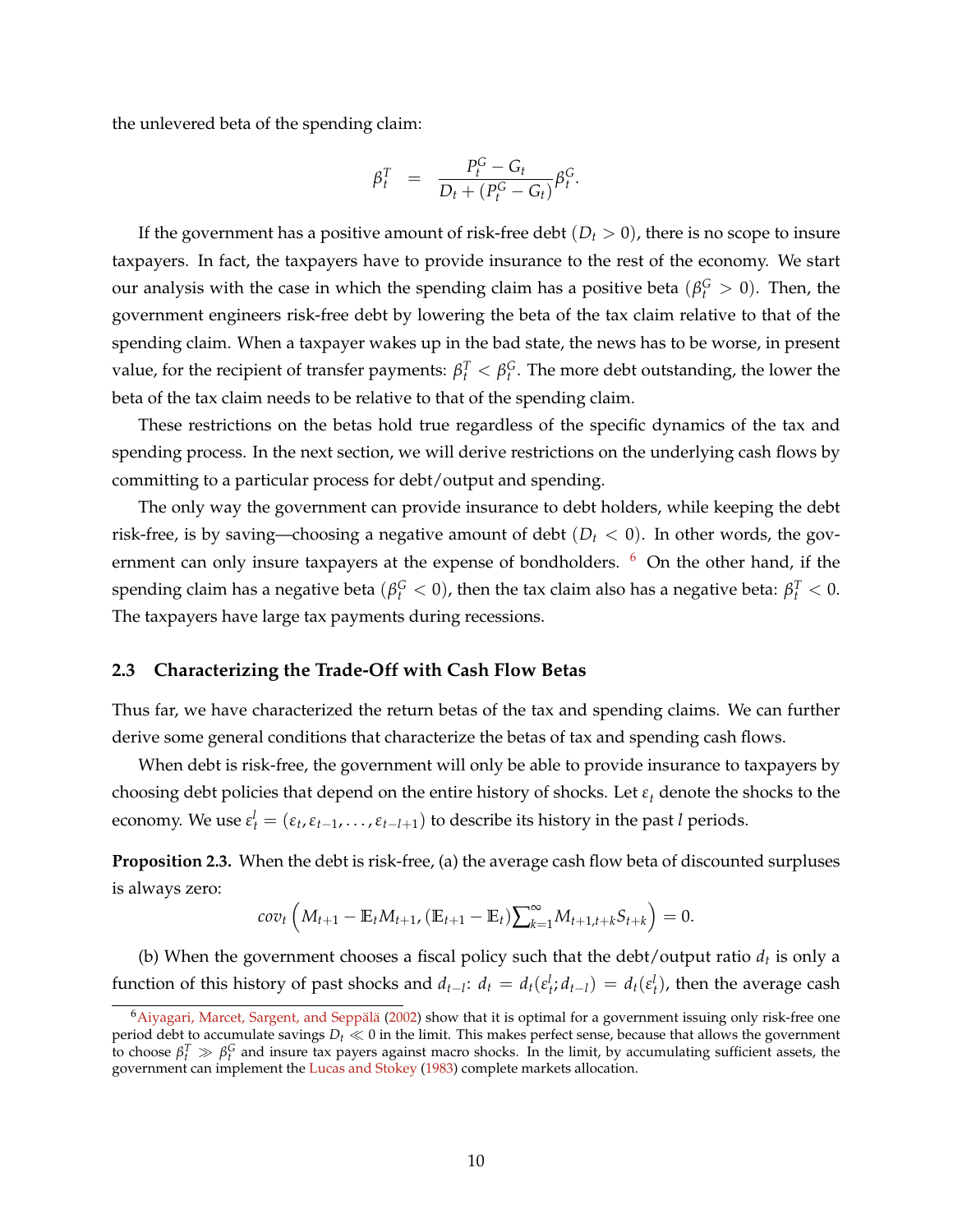flow beta of discounted surpluses over the next  $l + 1$  periods is zero:

<span id="page-11-1"></span>
$$
cov_t\left(M_{t+1}-\mathbb{E}_t M_{t+1}, \left(\mathbb{E}_{t+1}-\mathbb{E}_t\right)\right)\sum_{k=1}^{l+1} M_{t+1,t+k} S_{t+k}\right) = 0. \tag{4}
$$

Part (a) states that the average discounted cash flow beta for the entire surplus stream is zero. Part (b) derives tighter restrictions on the surplus cash flow betas when the government commits to a particular debt issuance policy. Note that  $d_t(e_t^l)$  implies that the surplus/output ratio  $s_t(e^{l+1})$ depends on the same history of shocks. When the government surplus is only allowed to depend on the shocks in the past *l* periods, the cash flow beta will be zero over shorter periods as shown in Eq. [\(4\)](#page-11-1).

The issuance decision is the only source of state-contingency with risk-free debt. If the government only responds to the shock today in deciding issuance, then it has to pay it back next period. The issuance decision next period only responds to the shock next period. The government can issue more and lower the surplus in response to a bad shock, but it has to completely reverse that in the next period.

As a result, if the government seeks to smooth out the shocks over long periods of time, that it will have to adopt a debt issuance policy that depends on the entire history of shocks. In the limit, if we allow for arbitrary history dependence, then we end with the standard restriction for risk-free debt:

$$
cov_t(M_{t+1}-\mathbb{E}_t M_{t+1}, S_{t+1})=-cov_t\left(M_{t+1}-\mathbb{E}_t M_{t+1}, (\mathbb{E}_{t+1}-\mathbb{E}_t)\sum_{k=2}^{\infty} \exp(-r_{t+1,t+k}^f)S_{t+k}\right).
$$

We have recovered the weakest covariance restriction. However, in this case, the debt and the  $s_t(\varepsilon_t^{\infty})$  the surplus/output ratio depends on the entire history. In the model that we develop next, we will allow the government to choose a debt policy that depends on the entire history of shocks, an  $AR(p)$  process for the debt/output ratio, and we analyze the quantitative implications of persistent debt/output ratios.

# <span id="page-11-0"></span>**3 Quantifying the Trade-off in a Model Economy**

Next, we characterize the trade-off between insuring debtholders and taxpayers in more specific settings. We consider different spending and debt policies in order to reverse-engineer the revenue process *T* that always keeps the debt risk-free. For the most part of the paper, we consider an economy with permanent output shocks and homoskedastic pricing kernels:

<span id="page-11-2"></span>**Assumption 1.** *(a) All output shocks are i.i.d. and permanent:*

$$
y_{t+1} = \mu + y_t + \sigma \varepsilon_{t+1},
$$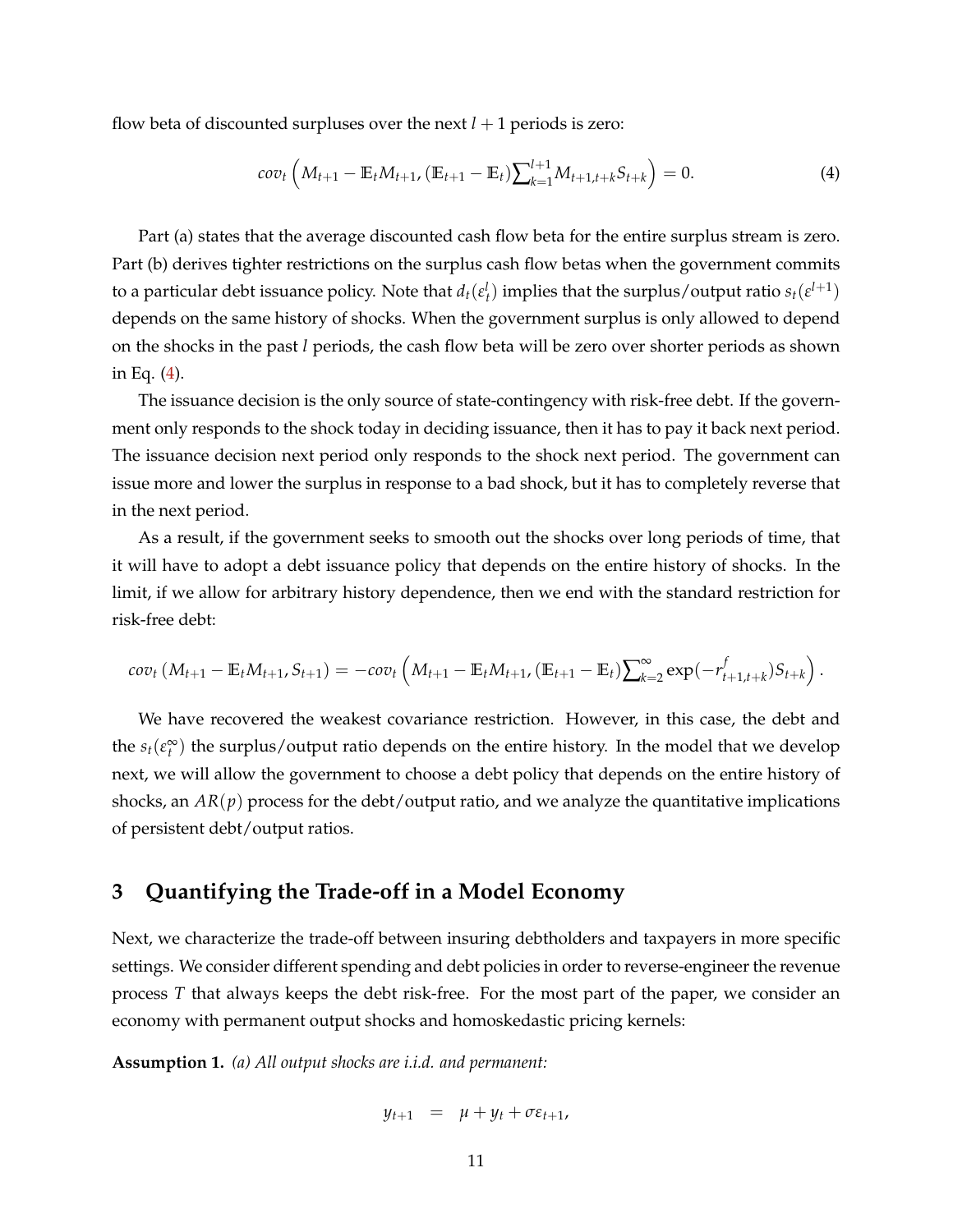*where εt*+<sup>1</sup> *denotes the innovation to output growth that is normally distributed and i.i.d.*

*(b) The log pricing kernel is given by:*

$$
m_{t,t+1} = -\rho - \frac{1}{2}\gamma^2 - \gamma \varepsilon_{t+1}.
$$

#### *(c) The government only issues one-period real risk-free debt.*

We start by considering the simplest case with a constant spending/output and debt/output ratio.

#### **3.1 Characterizing the Trade-Off with Constant Debt/Output**

To simplify the analysis, we use a stripped down version of the canonical [Breeden](#page-42-14) [\(2005\)](#page-42-14); [Lucas](#page-44-14) [\(1978\)](#page-44-14); [Rubinstein](#page-44-15) [\(1974\)](#page-44-15) endowment economy. We specifically consider the case in which the government debt is risk-free. The government commits to a spending policy and a debt issuance policy that allows for arbitrary history dependence.<sup>[7](#page-12-0)</sup> To highlight the implications of the general trade-off between insurance of bondholders and taxpayers, we make the following assumptions for the entire section. Let  $Y_t$  and  $y_t = \log Y_t$  denote output and its log.

<span id="page-12-1"></span>**Assumption 2.** (a) The government commits to a constant spending/output ratio  $x = G_t/Y_t$ . *(b)* The government commits to a constant debt/output ratio  $d = D_t/Y_t$ .

Then, the government budget condition implies a strongly counter-cyclical tax revenue process:

$$
\frac{T_t}{Y_t} = x - d \left( 1 - R_{t-1}^f \frac{Y_{t-1}}{Y_t} \right) = x - d \left( 1 - R_{t-1}^f \exp[-(\mu + \sigma \varepsilon_t)] \right).
$$

That is to say, to perfectly insure the bondholders by keeping the debt risk-free, the government needs to make sure that the tax revenue claim is strongly counter-cyclical: When the growth rate of output is low, the government's revenue needs to increase as a fraction of GDP. Furthermore, the magnitude of the counter-cyclical exposure is increasing in the debt-to-GDP ratio *d*.

Similarly, the primary surplus/output ratio is also strongly counter-cyclical:

<span id="page-12-2"></span>
$$
s_t = \frac{S_t}{Y_t} = \frac{T_t - G_t}{Y_t} = -d\left(1 - R_{t-1}^f \exp[-(\mu + \sigma \varepsilon_t)]\right). \tag{5}
$$

When the growth rate *µ* exceeds *ρ*, the government can run deficits on average, but not in every state. In fact, whenever there are negative shocks such that  $\mu - \rho < -\sigma \varepsilon$ , the government

<span id="page-12-0"></span><sup>&</sup>lt;sup>7</sup>The debt policy is a flexible  $AR(p)$  process that responds to the output innovation. This rules out other policies that satisfy the TVC: e.g., the government could simply let debt accumulate until it hits a constraint. However, when the constraint binds, the implied tax process may have to exceed output.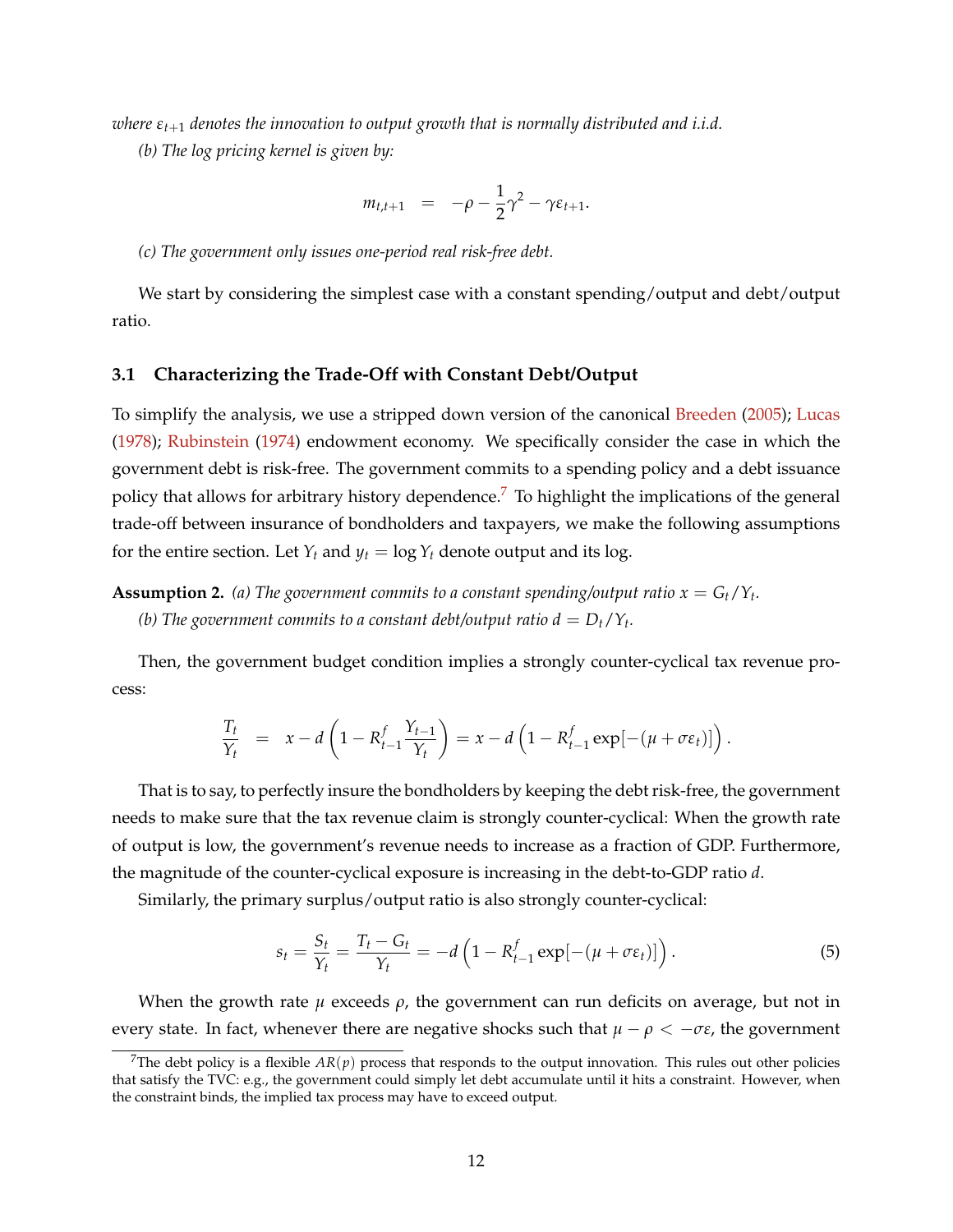runs a primary surplus. In this scenario, the government does not run persistent deficits. In fact, the conditional auto-covariance of the surplus/output ratio is zero:

$$
cov_t(s_t, s_{t-1}) = 0.
$$

When we shrink  $\sigma$  to zero, then the government always runs deficits, but, in this case,  $\mu > \rho$ implies a violation of TVC, which we show below. This result is more general. With risk-free debt, the autocorrelation of the surpluses tends to zero as we increase the persistence of the debt/output ratio.

<span id="page-13-2"></span>**Proposition 3.1.** Under Assumptions [1](#page-11-2) and [2,](#page-12-1) (a) if the transversality condition holds and the primary surplus satisfies Eq. [\(5\)](#page-12-2), the government debt value is the sum of the values of the outstanding strips:

$$
D_t = \mathbb{E}_t \left[ \sum_{k=1}^{\infty} M_{t,t+k} S_{t+k} \right] = dY_t.
$$

(b) Proposition [2.3](#page-10-1) can be simplified to the following measurability constraint:

$$
(\mathbb{E}_{t+1} - \mathbb{E}_t) \left[ \sum_{k=1}^{\infty} M_{t,t+k} S_{t+k} \right] = 0.
$$

This proposition shows that the value of outstanding debt at the end of period *t* is indeed a constant fraction of output, and it implies that there is no news about the present discounted value of future surpluses. $8\degree$  $8\degree$  To see why we cannot simply discount at the risk-free rate, even when the debt is risk-free, consider the valuation equation for debt as a function of surplus/output ratios:

$$
D_t = \mathbb{E}_t \left[ \sum_{j=0}^T M_{t,t+j} Y_{t+j} s_{t+j} \right] + \mathbb{E}_t \left[ M_{t,t+T} Y_{t+T} \frac{D_{t+T}}{Y_{t+T}} \right].
$$

The debt/output ratio *d* is constant. The TVC will hold even if  $\rho < \mu$  as long as the output strip price  $\mathbb{E}_t [M_{t,t+T}Y_{t+T}] \to 0$ . This will be the case if there is enough permanent, priced risk in output:  $−ρ + μ + \frac{1}{2}σ^2 < γ σ$ . Note that  $ρ < μ$  implies a violation of TVC as  $σ → 0$ . So, it is not the case that the government can always run deficits when  $\rho < \mu$ , at least not without violating the TVC.<sup>[9](#page-13-1)</sup> The output risk premia matter even when debt is risk-free. The usual condition referenced in textbooks *ρ* < *g* is irrelevant for the TVC. The risk-free rate is not the correct discount rate for surpluses even

<span id="page-13-0"></span><sup>&</sup>lt;sup>8</sup>[Hansen, Roberds, and Sargent](#page-43-5) [\(1991\)](#page-43-5) discuss a version of this condition that uses the risk-free rate when devising an econometric approach to testing the budget constraint:  $(\mathbb{E}_{t+1} - \mathbb{E}_t) \left[ \sum_{k=1}^{\infty} \exp(-r_{t,t+k}^f) S_{t+k} \right] = 0$ . However, this condition is equivalent to the one in the Proposition, only if the risk-free rate exceeds the growth rate of the economy. If not, this equation may fail even when the condition in Prop. [3.1](#page-13-2) holds.

<span id="page-13-1"></span> $9$ See [Bohn](#page-42-15) [\(1995\)](#page-42-15) for an early reference on why discounting at the risk-free may fail. However, Bohn (1995) refers to this case as one in which the government runs persistent deficits, while the deficits really are uncorrelated over time.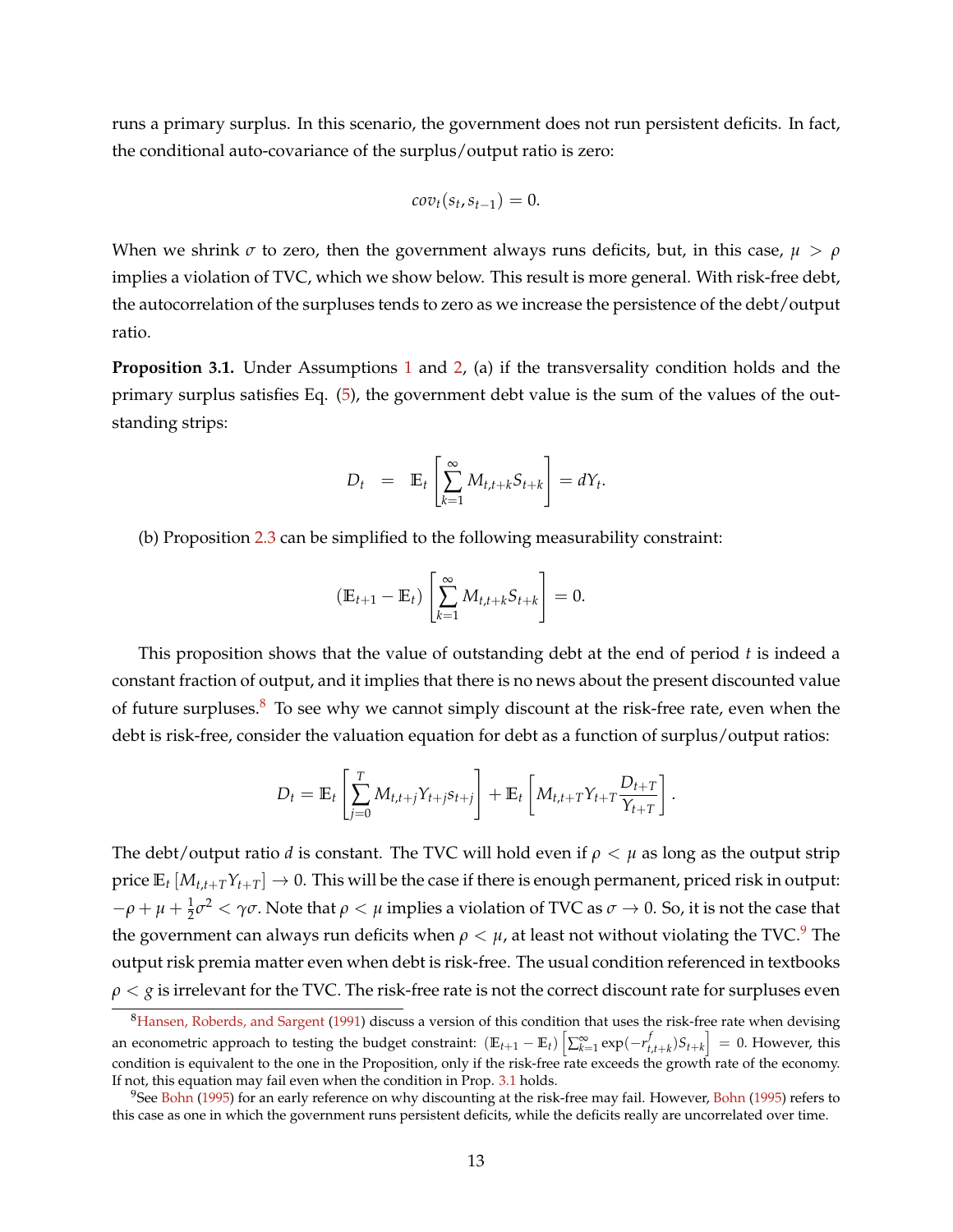when the debt is risk-free, in the presence of permanent output shocks. The correct TVC is given by:  $\lim_{j\to\infty} \mathbb{E}_t\left[\exp(m_{t,t+j})D_{t+j}\right] = \lim_{j\to\infty} \exp(j(-\rho + \mu + \frac{1}{2}\sigma^2 - \gamma\sigma))dY_t$ , which will be satisfied even if  $\rho < \mu$  iff  $-\rho + \mu + \frac{1}{2}\sigma^2 - \gamma\sigma < 0$ .

Next, we define a *k*-period output strip as a claim to *Yt*+*<sup>k</sup>* . The price/dividend ratios of the strips are denoted by  $\xi_k$ , where  $\xi_1=\exp(-\rho-\gamma\sigma+\mu+0.5\sigma^2).$  The expected return on an output  $\text{strip is given by } E_t\left[R_{t+1}^Y\right]=\frac{\exp(\mu+0.5\sigma^2)}{\exp(-\rho-\gamma\sigma+\mu+0.5\sigma^2)}$  $\frac{\exp(\mu+0.5\sigma^2)}{\exp(-\rho-\gamma\sigma+\mu+0.5\sigma^2)} = \exp(\rho+\gamma\sigma)$ . Hence, the log of the multiplicative equity risk premium is *γσ*.

<span id="page-14-0"></span>**Corollary 3.2.** (a) The value of the spending and the revenue claim is given by:

$$
P_t^G - G_t = x \frac{\xi_1}{1 - \xi_1} Y_t, P_t^T - T_t = \left( d + x \frac{\xi_1}{1 - \xi_1} \right) Y_t.
$$

(b) The risk premia on the tax claim and the spending claim satisfy

$$
\mathbb{E}_t\left[R_{t+1}^T - R_t^f\right] = \frac{x \frac{\xi_1}{1-\xi_1}}{d + x \frac{\xi_1}{1-\xi_1}} \mathbb{E}_t\left[R_{t+1}^G - R_t^f\right],
$$

where  $\beta^T = \frac{x \frac{\xi_1}{1-\xi_1}}{4+x \frac{\xi_1}{\xi_1}}$ *d*+ $x \frac{\zeta_1}{1-\zeta_1}$ *β G*.

The Treasury investor is long in a government revenue claim and short in a spending claim. To make the debt risk-free, as long as the debt/output ratio *d* is positive, we need to render the government revenue process much safer. More precisely, since the government spending is a constant ratio of the output level,  $\beta^G = \beta^Y > 0$ . Then, a positive *d* implies the fraction  $\frac{x \frac{c_1}{1-c_1^2}}{x \frac{c_1^2}{1-c_1^2}}$ *d*+*x*<sup> $\frac{ξ_1}{1−ξ_1}$ </sup> is between 0 and 1, which requires the return on the tax claim to be less risky than the return on the output claim:  $0 < \beta^T < \beta^\text{Y}$ . As a result, there is no scope to insure taxpayers at any positive debt level. As the debt/output ratio *d* increases, the government needs to make the tax revenue increasingly safe. The tax claim is really a portfolio of a claim to government spending and risk-free debt. The larger the debt/output ratio *d*, the safer the tax claim needs to be. As the debt/output ratio approaches infinity, the beta of the tax claim tends to 0.

#### **3.2 Quantitative Model Implications for Trade-off**

Our calibration of the static part of the model in Panel A of Table [1](#page-15-0) matches post-war U.S. data. The maximum Sharpe ratio  $\gamma$  is 1. The standard deviation of output  $\sigma$  is 0.05. The growth rate of the economy *μ* is 3.1%. The risk-free rate *ρ* is 2%. Spending accounts for 10% of output ( $x = 0.10$ ). We analyze a calibrated economy in which the risk-free rate is lower than the growth rate of output. However, the TVC is satisfied in this economy, because  $\log \xi_1 = -0.0145 < 0$ . The government cannot simply roll over the debt. The surpluses and debt issuance need to satisfy tight restrictions.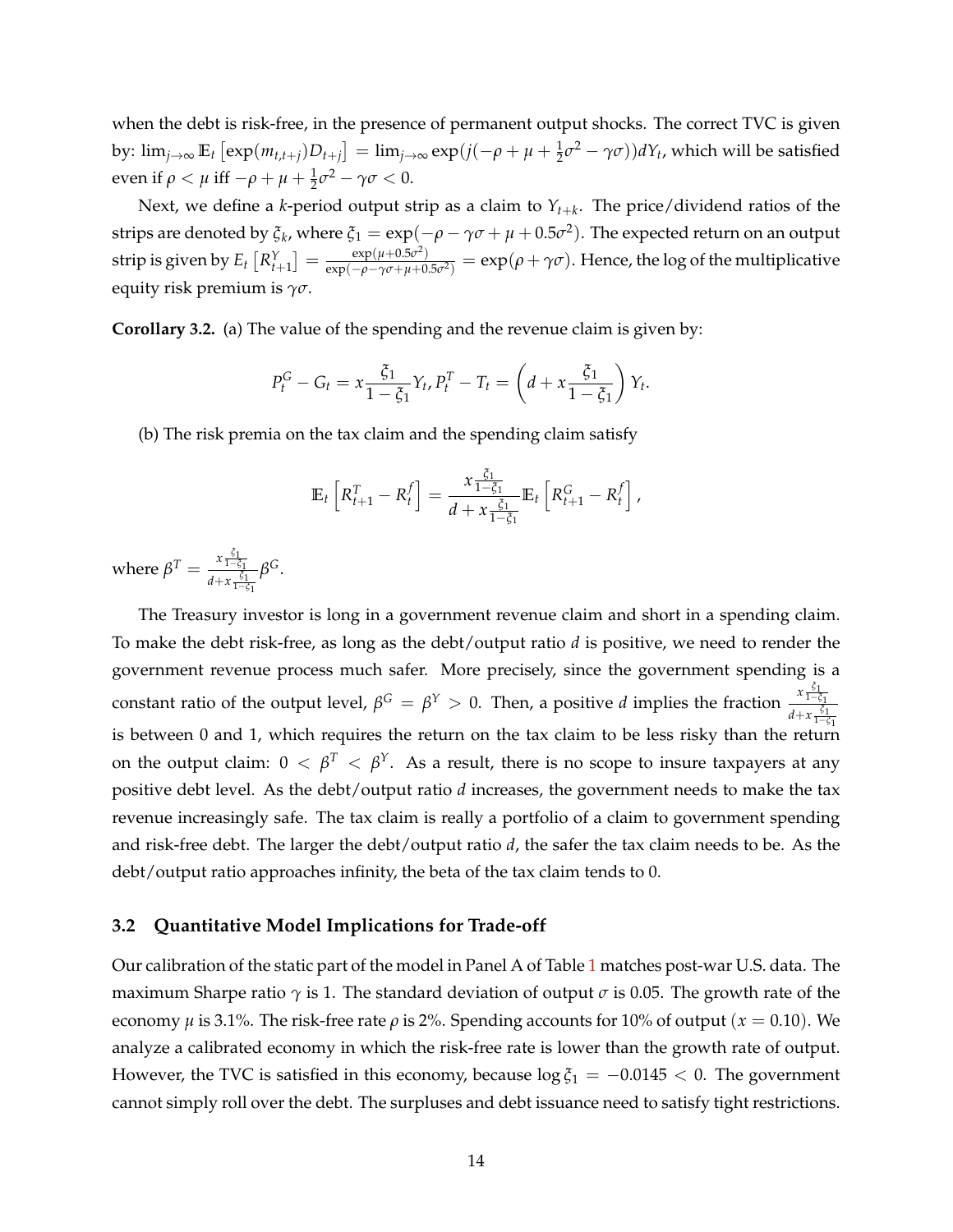Figure [2](#page-16-0) plots the risk premia on the tax and the spending claim as we vary the debt/output ratio *d*. The risk premium on the spending claim is 5.43% per annum. This is the unlevered equity premium. By Corollary [3.2,](#page-14-0) the risk premium on the tax claim satisfies

$$
\mathbb{E}_{t}\left[R_{t+1}^{T}-R_{t}^{f}\right] = \frac{x \frac{\xi_{1}}{1-\xi_{1}}}{d+x \frac{\xi_{1}}{1-\xi_{1}}} \mathbb{E}_{t}\left[R_{t+1}^{G}-R_{t}^{f}\right],
$$
\n(6)

the risk premium on the tax claim falls to 4% when  $d = 1$ , and close to 3% when  $d = 2$ . As the government becomes more levered, the tax claims needs to be safer, and the scope for taxpayer insurance disappears. This trade-off steepens when we increase the maximum Sharpe ratio *γ* from 1 to 2 ( $+$  line). The risk premium on the spending claim is 10.86% per annum. This is the unlevered equity premium. The risk premium on the tax claim falls to  $6\%$  when  $d = 1$ , and close to  $4\%$  when  $d = 2$ .

Table 1: Benchmark Calibration

<span id="page-15-0"></span>

| Panel A: Preferences and Output Dynamics                                                                                                         |                                                |                                                                                                                                       |  |  |  |  |  |
|--------------------------------------------------------------------------------------------------------------------------------------------------|------------------------------------------------|---------------------------------------------------------------------------------------------------------------------------------------|--|--|--|--|--|
| $\gamma$                                                                                                                                         | 1                                              | maximum Sharpe ratio                                                                                                                  |  |  |  |  |  |
| $\rho$                                                                                                                                           | $2\%$                                          | risk-free rate                                                                                                                        |  |  |  |  |  |
|                                                                                                                                                  | $3\%$                                          |                                                                                                                                       |  |  |  |  |  |
| $\mu$<br>$\sigma$                                                                                                                                | $5\%$                                          | mean of growth rate of output<br>std. of growth rate of output                                                                        |  |  |  |  |  |
|                                                                                                                                                  |                                                |                                                                                                                                       |  |  |  |  |  |
| Panel B: Spending/Output Ratio Dynamics: $\log x_t = \varphi_1^g \log x_{t-1} + \varphi_0^g - \beta^g \varepsilon_t - \frac{1}{2} (\beta^g)^2$ . |                                                |                                                                                                                                       |  |  |  |  |  |
|                                                                                                                                                  |                                                |                                                                                                                                       |  |  |  |  |  |
| $\beta^g$                                                                                                                                        |                                                | $1.53 \times \sigma$ sensitivity of spending/output to output innovations                                                             |  |  |  |  |  |
| $\varphi_{1}^{g}$<br>$\varphi_{0}^{g}/(1-\varphi_{1}^{g})$                                                                                       |                                                | 0.88 AR(1) coeff of spending/output                                                                                                   |  |  |  |  |  |
|                                                                                                                                                  |                                                | 10% mean of spending/output                                                                                                           |  |  |  |  |  |
| Panel C: Debt/Output Ratio Dynamics: $\log d_t = \sum_{i=1}^p \phi_i \log d_{t-i} + \phi_0 - \lambda \varepsilon_t - \frac{1}{2} \lambda^2$ .    |                                                |                                                                                                                                       |  |  |  |  |  |
| $\lambda$<br>$\frac{\phi_0}{1-\phi_1-\phi_2}$<br>$\phi_1$<br>Φ2                                                                                  | $1.94 \times \sigma$<br>0.43<br>1.4<br>$-0.48$ | sensitivity of debt/output to output innovations<br>mean of debt/output<br>$AR(1)$ coeff of debt/output<br>AR(2) coeff of debt/output |  |  |  |  |  |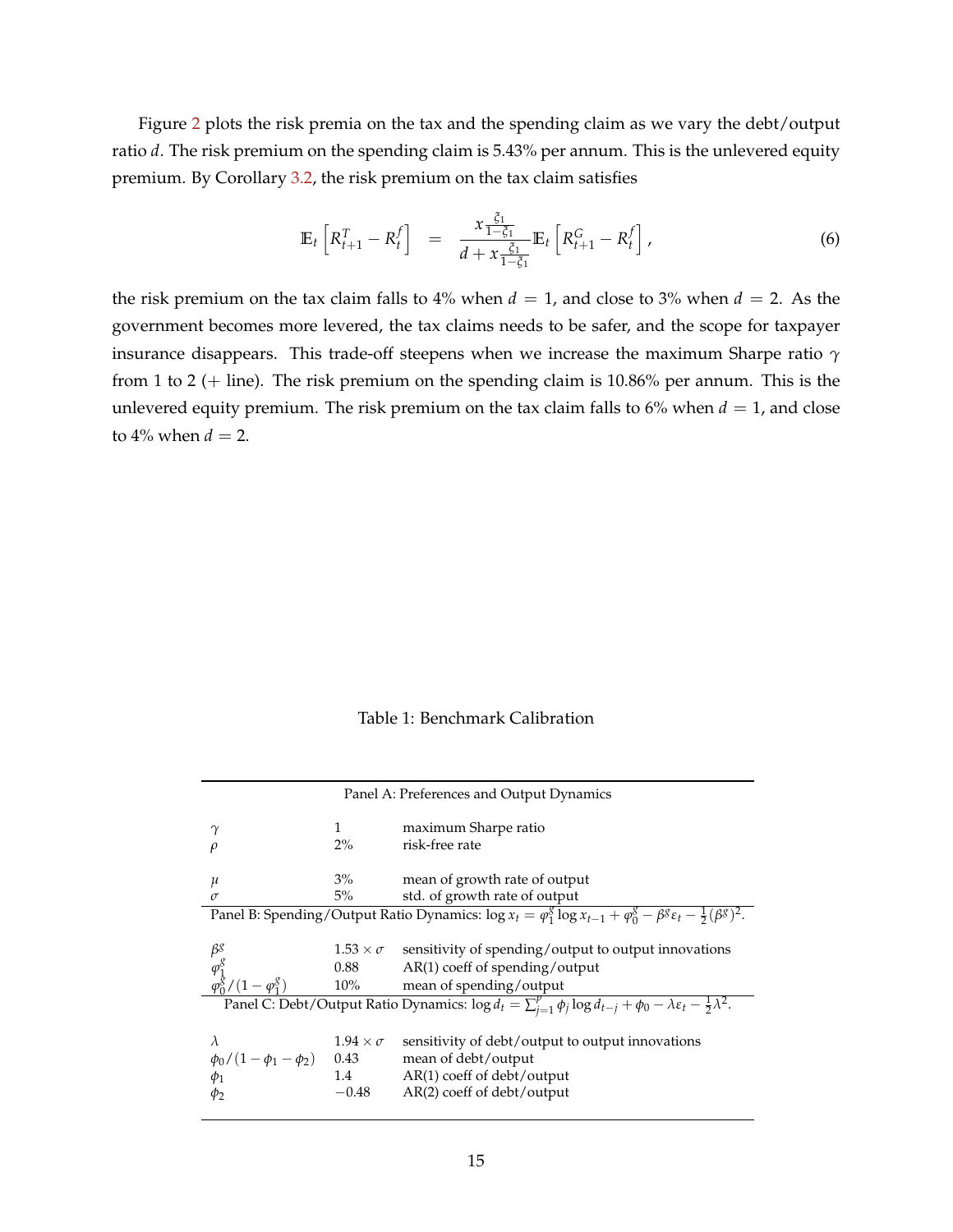# Figure 2: Risk Premium of T and G Claims with  $\gamma=1,2$



<span id="page-16-0"></span>The figure plots the implied risk premium of the T and G claims when the debt/output ratio and spending/output ratio are constant. *λ* and *β<sup>g</sup>* are set to 0, for *γ* of 1 (−) and *γ* of 2 (+). Other Parameters–Benchmark calibration in Table [1.](#page-15-0)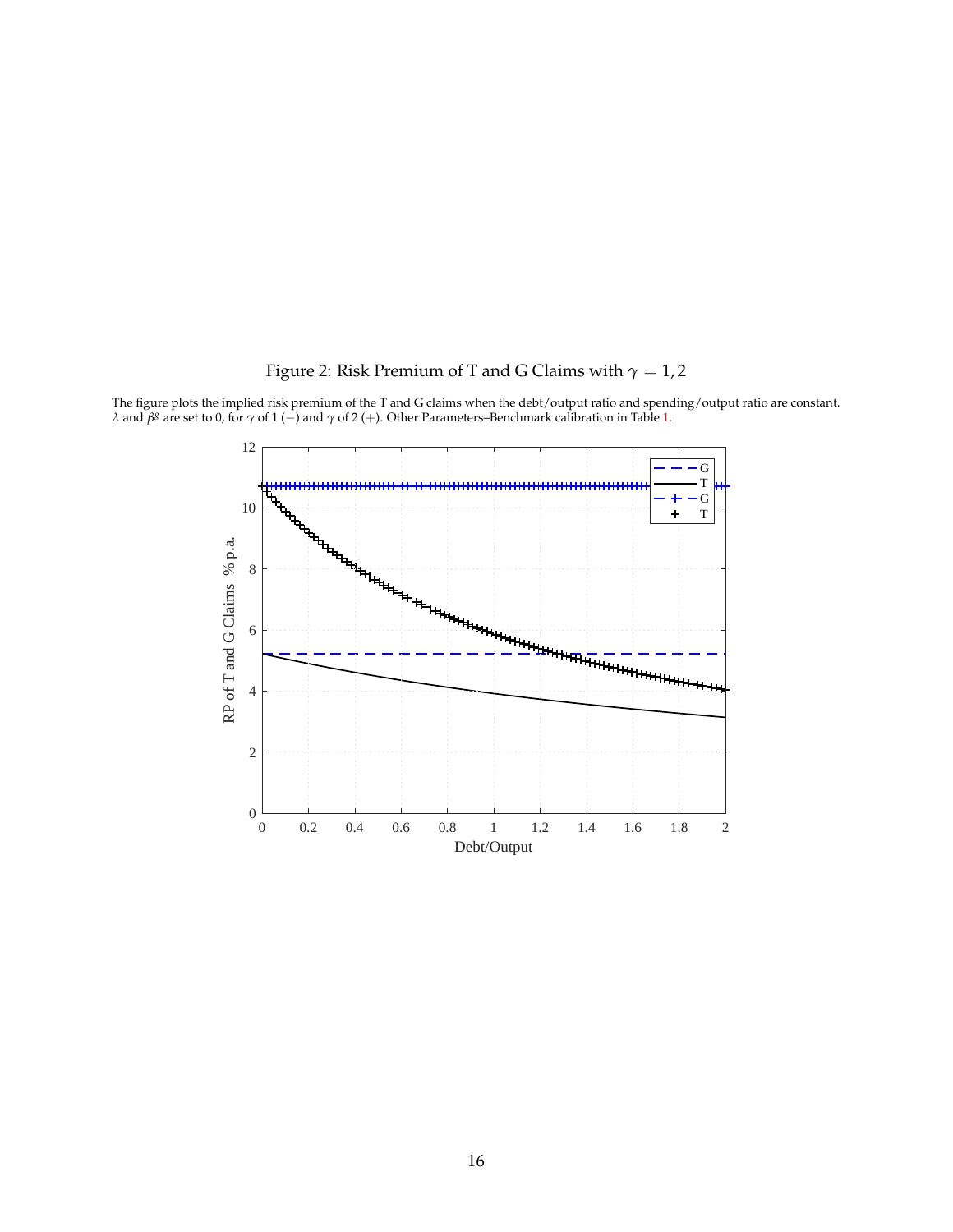# <span id="page-17-0"></span>**4 Dynamics of Debt and Surpluses in a Model Economy with State-Contingent Debt/Output**

When the debt/output ratio is constant, there is no scope for insuring taxpayers at any horizon. Next, we allow the government to introduce state-contingent variation in the debt/output ratio. This will create limited opportunities for the government to temporarily insure taxpayers over short horizons.

#### **4.1 Persistence of Debt and Surpluses in U.S. Post-war Data**

Figure [3](#page-18-0) plots the sample annual autocorrelation of the log government debt/output ratio and the government surplus/output ratio as functions of lags. In the post-war U.S. sample (1947—2019), the *AR*(1) process for the log debt/output ratio fits the data rather well. The estimated *AR*(1) coefficient  $\phi$  in annual data is 0.986. We also estimated an  $AR(2)$ -process. This yields estimates of  $\phi_1$  of 1.04 and  $\phi_2$  of -.48. The unconditional mean of the debt/output ratio is 0.43. The federal government's primary surplus is also quite persistent, with an *AR*(1) coefficient around 0.81. We will show that the risk-free debt model cannot match the high persistence of the debt/output ratio and the surplus/output ratios. Finally, we set  $\lambda = 1.953 \times \sigma$  equal to match the slope coefficient in a regression of the debt/output ratio innovations on GDP growth in the post-war U.S. sample (1947—2019). A one pp. increase in GDP growth lowers the debt/output ratio by 1.95 pps. We report the calibration of the spending/output ratio in Panel C of Table [1.](#page-15-0)

When the debt is risk-free, returning to the valuation equation for debt, and assuming the TVC is satisfied, the debt to GDP ratio is the single best predictor of future discounted surpluses:

$$
\frac{D_t}{Y_t} = \mathbb{E}_t \left[ \sum_{j=0}^T M_{t,t+j} \frac{Y_{t+j}}{Y_t} s_{t+j} \right].
$$

To check this, we ran the following regression on annual U.S. data in the post-war sample:

$$
\frac{S_{t+k}}{GDP_{t+k}} = c_k + b_k \frac{D_t}{GDP_t} + e_{t+k}.
$$

The results are reported in Table [2.](#page-19-0) The debt/GDP ratio has not forecasting power for future surplus/output ratios. If anything, it forecasts at short horizons with wrong sign. There is no predictability at longer horizons. Lagged surpluses are better predictors.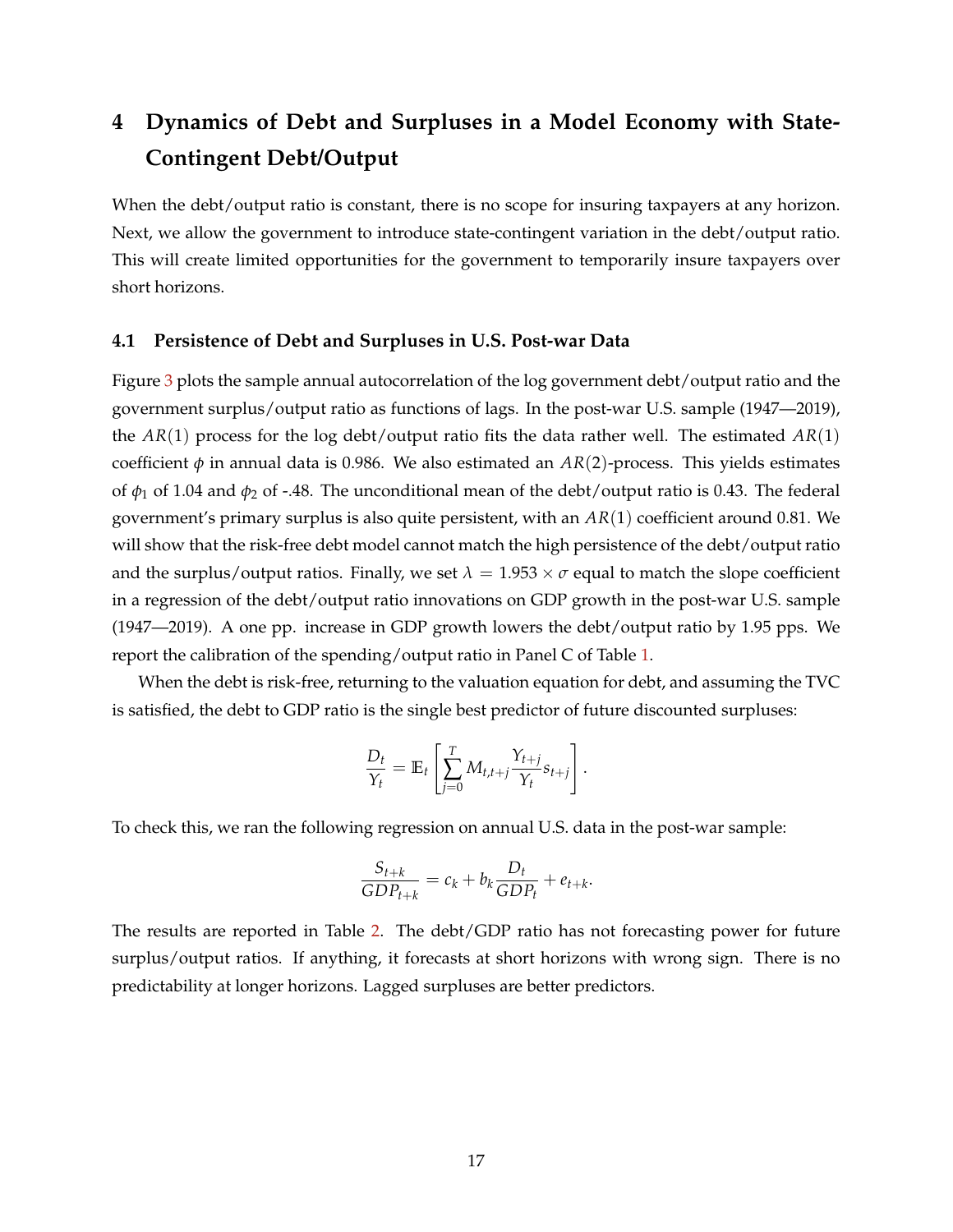#### <span id="page-18-0"></span>Figure 3: Autocorrelation of U.S. Government Log Debt/Output and Surplus/Output Ratios

The figure plots the sample autocorrelation of the U.S. log government debt/output ratio, the U.S. government surplus/output ratio, the tax/output ratio and the spending/output ratio against GDP. Sample is 1947—2019. Annual data.

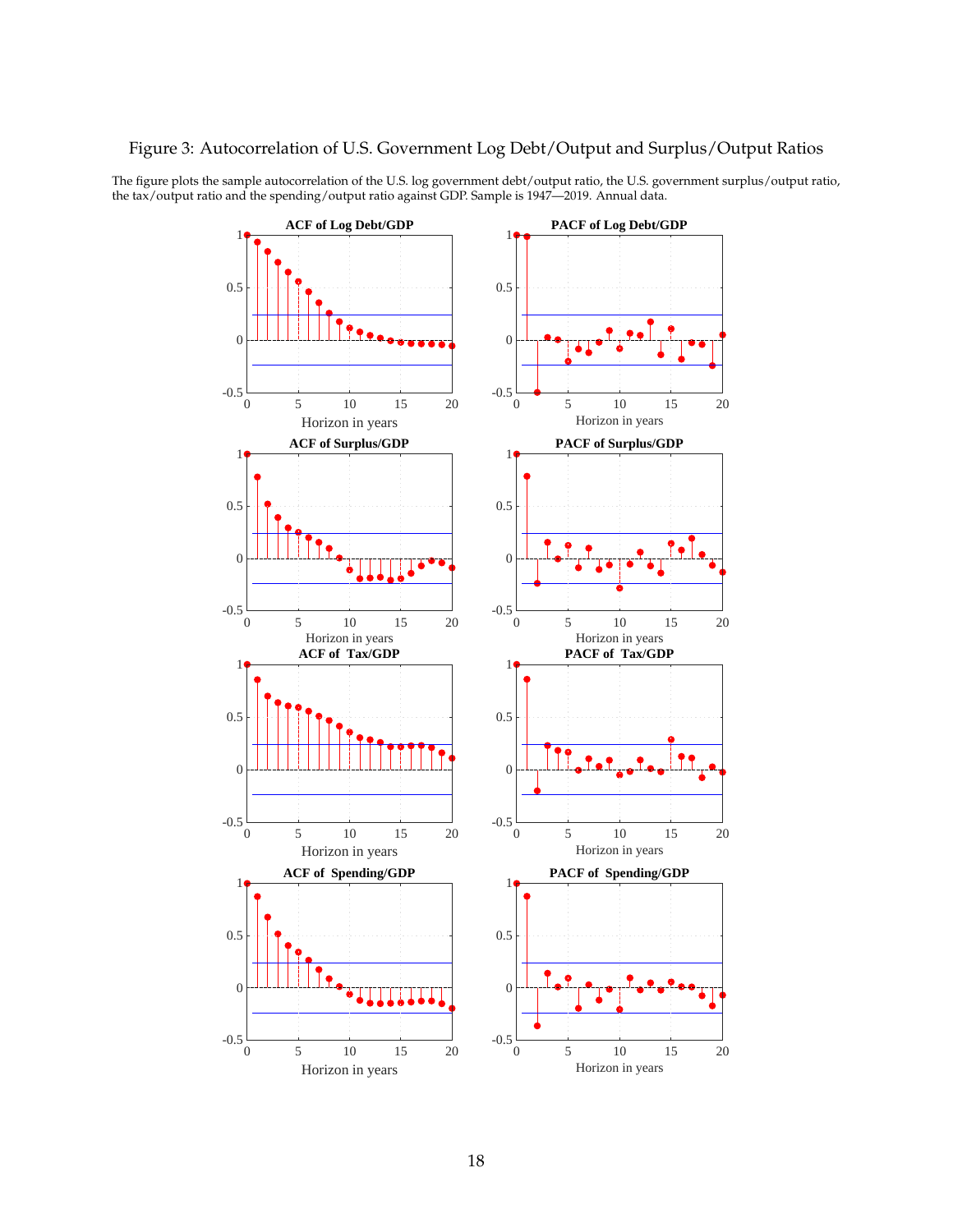|  |  | Table 2: Forecasting Surplus/Output Ratios |  |  |  |  |
|--|--|--------------------------------------------|--|--|--|--|
|--|--|--------------------------------------------|--|--|--|--|

<span id="page-19-0"></span>Panel I: We forecast the primary surplus/output ratios in post-war annual U.S. data (1947-2019). In Panel A, we report the results for  $\frac{S_{t+k}}{GDP_{t+k}} = c_k + b_k \frac{D_t}{GDP_t} + e_{t+k}$ . In Panel B, we report results for  $\frac{S_{t+k}}{GDP_{t+k}} = c_k + b_k \frac{D_t}{GDP_t} + d_k \frac{S_t}{GDP_t} + e_{t+k}$ . Panel II: Benchmark Model (10,000 sims). Benchmark calibration in Table [1.](#page-15-0)

 $\equiv$ 

| Horizon k                                                                                   | $\sim$ 1 $\sim$ $\sim$ | 2                                                                    | 3     | 4      | 5       |  |  |  |  |
|---------------------------------------------------------------------------------------------|------------------------|----------------------------------------------------------------------|-------|--------|---------|--|--|--|--|
| Panel I: U.S. Data                                                                          |                        |                                                                      |       |        |         |  |  |  |  |
| $\frac{S_{t+k}}{\text{GDP}_{t+k}} = c_k + b_k \frac{D_t}{\text{GDP}_{t}} + e_{t+k}$         |                        |                                                                      |       |        |         |  |  |  |  |
| $b_k$<br>[s.e.]                                                                             |                        | $-0.031 - 0.0099$<br>$[0.023]$ $[0.025]$ $[0.03]$ $[0.031]$ $[0.03]$ | 0.013 | 0.023  | 0.028   |  |  |  |  |
| $R^2$                                                                                       | 0.043                  | 0.0041                                                               | 0.006 | 0.018  | 0.024   |  |  |  |  |
| $\frac{S_{t+k}}{GDP_{t+k}} = c_k + b_k \frac{D_t}{GDP_t} + d_k \frac{S_t}{GDP_t} + e_{t+k}$ |                        |                                                                      |       |        |         |  |  |  |  |
| $b_k$<br>[s.e.]                                                                             | 0.0085                 | 0.018<br>$[0.01]$ $[0.015]$ $[0.019]$ $[0.02]$ $[0.021]$             | 0.036 | 0.042  | 0.044   |  |  |  |  |
| $d_k$<br>[s.e.]                                                                             | 0.81                   | 0.57<br>$[0.087]$ $[0.13]$ $[0.12]$ $[0.11]$ $[0.10]$                | 0.47  | 0.37   | 0.33    |  |  |  |  |
| $R^2$                                                                                       | 0.64                   | 0.30                                                                 | 0.21  | 0.15   | 0.13    |  |  |  |  |
| Panel II: Benchmark Model with Risk-free Debt                                               |                        |                                                                      |       |        |         |  |  |  |  |
| $\frac{S_{t+k}}{\text{GDP}_{t+k}} = c_k + b_k \frac{D_t}{\text{GDP}_{t}} + e_{t+k}$         |                        |                                                                      |       |        |         |  |  |  |  |
| $b_k$                                                                                       | $0.0629$ 0.117         |                                                                      | 0.132 | 0.127  | 0.114   |  |  |  |  |
| $R^2$                                                                                       | 0.0781 0.271           |                                                                      | 0.342 | 0.316  | 0.254   |  |  |  |  |
| $\frac{S_{t+k}}{GDP_{t+k}} = c_k + b_k \frac{D_t}{GDP_t} + d_k \frac{S_t}{GDP_t} + e_{t+k}$ |                        |                                                                      |       |        |         |  |  |  |  |
| $b_k$                                                                                       | 0.0701                 | 0.12                                                                 | 0.132 | 0.126  | 0.112   |  |  |  |  |
| $d_k$                                                                                       | 0.695                  | 0.265                                                                | 0.045 | -0.055 | $-0.11$ |  |  |  |  |
| $R^2$                                                                                       | 0.560                  | 0.342                                                                | 0.345 | 0.319  | 0.266   |  |  |  |  |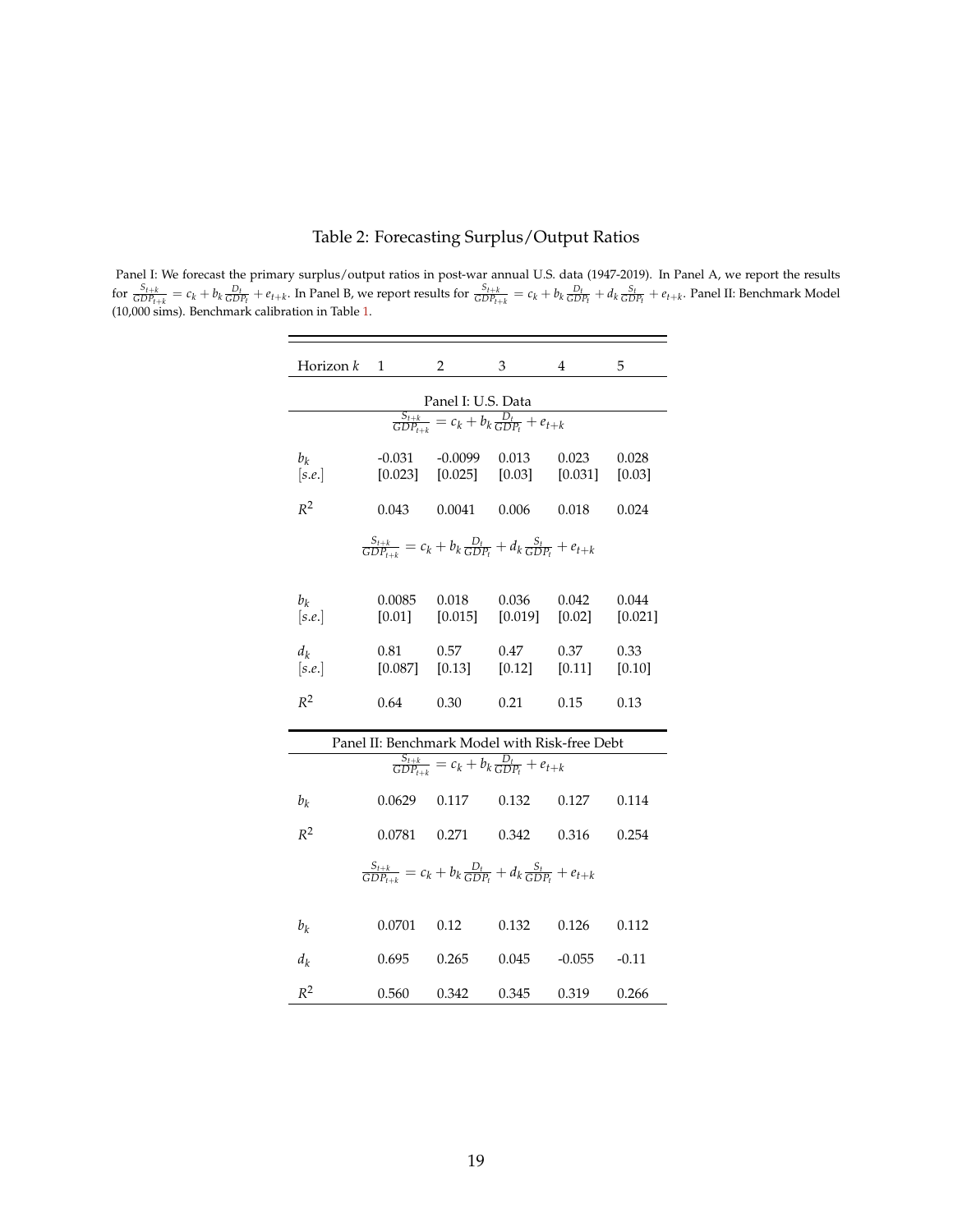#### **4.2 Characterizing the Trade-Off with Counter-cyclical Debt/Output**

We allow the government to vary the debt/output ratio counter-cyclically.

<span id="page-20-0"></span>**Assumption 3.** (a) The government commits to a policy for the spending/output ratio  $x_t = G_t/Y_t$  given *by:*

$$
\log x_t = \varphi_1^g \log x_{t-1} + \varphi_0^g - \beta^g \varepsilon_t - \frac{1}{2} (\beta^g)^2.
$$

*(b)* The government commits to a policy for the debt/output ratio  $d_t = D_t/Y_t$  given by:

$$
\log d_t = \phi \log d_{t-1} + \phi_0 - \lambda \varepsilon_t - \frac{1}{2} \lambda^2,
$$

 $\alpha$  *λ*  $>$  0 so that the debt-output ratio increases in response to a negative output shock  $\varepsilon_t$ .

The government will only be able to insure taxpayers over short horizons, when the shocks are permanent. We also counter-cyclical variation in the spending/output ratio (β<sup>*g*</sup> > 0). The results in Section [2](#page-7-0) still apply. The value of the spending and the revenue claim is given by:

$$
P_t^G - G_t = x \frac{\xi_1}{1 - \xi_1} Y_t, \qquad P_t^T - T_t = \left(d_t + x \frac{\xi_1}{1 - \xi_1}\right) Y_t.
$$

The tax claim's conditional beta satisfies

$$
\beta_t^T = \frac{x_{\frac{\xi_1}{1-\xi_1}}}{d_t + x_{\frac{\xi_1}{1-\xi_1}}} \beta_t^G.
$$

Can the government systematically issue more risk-free debt, instead of raising taxes, when the economy is hit by a permanent, adverse shock, in order to break the restriction on insurance of taxpayers? To start analysis, we assume that the debt/output ratio evolves according to an *AR*(1)-process:

$$
\log d_t = \phi \log d_{t-1} + \phi_0 - \lambda \varepsilon_t - \frac{1}{2} \lambda^2.
$$

This assumption encompasses two cases. First, when  $0 < \phi < 1$ , the debt/output process is mean-reverting. Second, when  $\phi = 1$  and  $\phi_0 = 0$ , the debt/output process is a martingale. In both cases, a positive  $\lambda$  means that the debt/output ratio increases when the shock  $\varepsilon_t$  is negative implying a counter-cyclical debt policy. First, we need to make sure the TVC is satisfied. How persistent can debt be without violating TVC?

<span id="page-20-1"></span>**Proposition 4.[1](#page-11-2).** Under Assumptions 1 and [3,](#page-20-0) (a) when  $0 < \phi < 1$ , the transversality condition is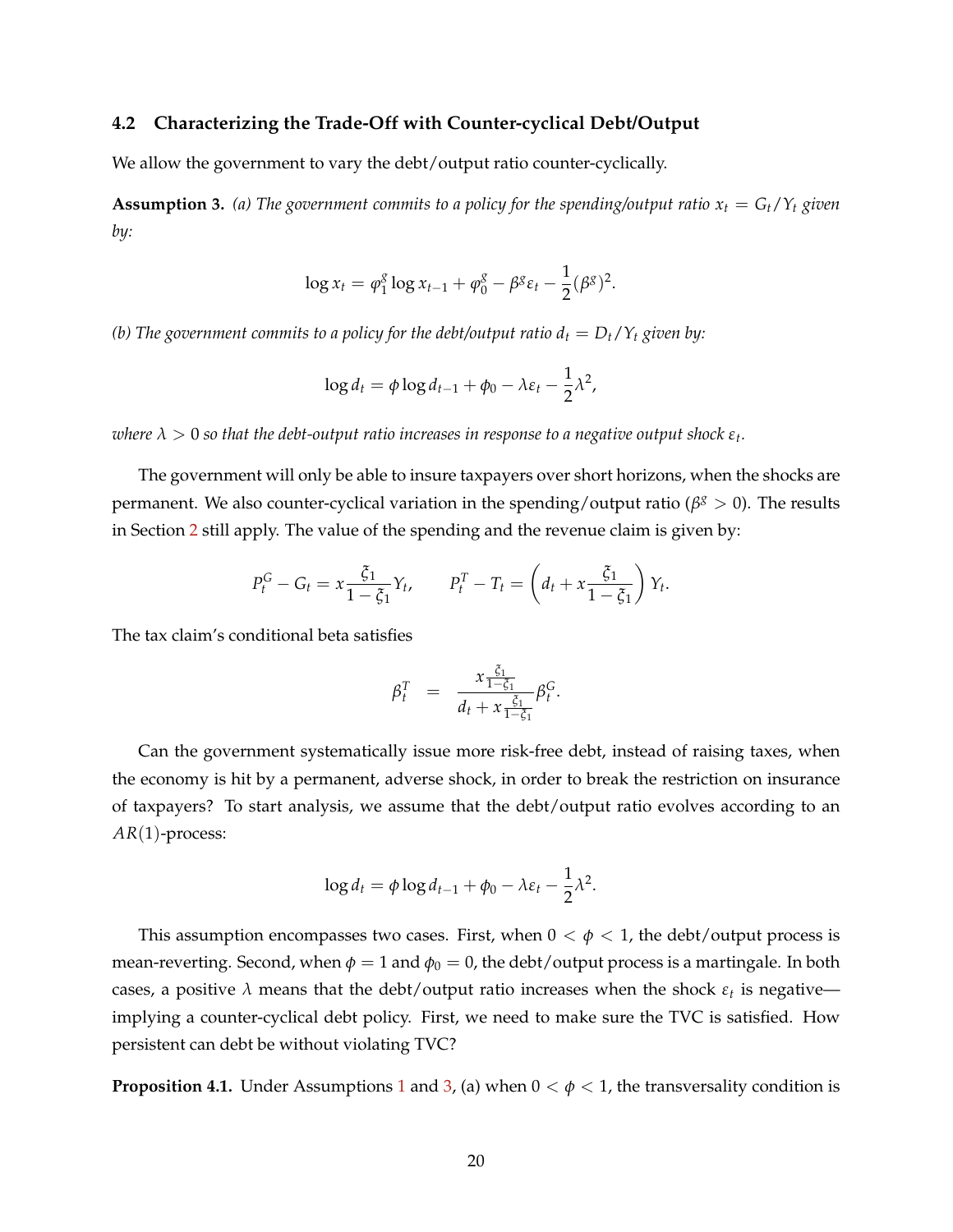satisfied if

$$
\log(\xi_1) = -\rho + \mu + \frac{1}{2}\sigma(\sigma - 2\gamma) < 0.
$$

(b) When  $\phi = 1$  and  $\phi_0 = 0$ , then the transversality condition is satisfied if

$$
\log(\xi_1) + \lambda(\gamma - \sigma) = -\rho + \mu + \frac{1}{2}\sigma(\sigma - 2\gamma) + \lambda(\gamma - \sigma) < 0.
$$

When the government does not pursue counter-cyclical stabilization ( $\lambda = 0$ ), then the TVC is (trivially) satisfied as long as the discount rate on an output strip is positive ( $log(\xi_1) < 0$ ). When the government does pursue counter-cyclical stabilization ( $\lambda > 0$ ) and the risk premium  $\gamma$  is large enough:

$$
(\lambda - \sigma)(\gamma - \sigma) > \rho - \mu + \frac{1}{2}\sigma^2,
$$

the TVC is violated for the case of  $\phi = 1$  and  $\phi_0 = 0$ . In comparison, the value of  $\lambda$  does not affect if the transversality condition is violated for the case of  $0 < \phi < 1$ . The counter-cyclical insurance  $\lambda > 0$  provided by the debt issuance policy is so valuable to risk-averse investors (measured by  $(\gamma - \sigma)\lambda$ ) that the price of a claim to the debt outstanding in the distant future  $d_{t+T}Y_{t+T}$ fails to converge to zero, because this claim is a terrific hedge. This is the first important insight contributed by asset pricing theory. If we want to rule out arbitrage opportunities and output is subject to permanent, priced risk, then there have to be limits to the government's ability to pursue counter-cyclical debt issuance.

The PACF for the debt/output process suggests an *AR*(2) process might be a better fit. To capture these higher-order dynamics, we introduce an *AR*(2) process for the debt/output ratio:

$$
\log d_t = \phi_1 \log d_{t-1} + \phi_2 \log d_{t-2} + \phi_0 - \lambda \varepsilon_t - \frac{1}{2} \lambda^2.
$$

The parameter estimates are reported in Panel C of Table [1.](#page-15-0)

When the roots lie outside the unit circle, the debt/output process is mean-reverting. As before, a positive  $\lambda$  means that the debt/output ratio increases when the shock  $\varepsilon_t$  is negative implying a counter-cyclical debt policy. When the roots of the *AR*(2) lie outside of the unit circle, the results in (a) of Prop. [4.1](#page-20-1) apply. If not, the results in (b) of Prop. [4.1](#page-20-1) apply.

**Quantitative Implications** This limits how much counter-cyclical debt issuance is feasible without violating the transversality condition when the debt/output ratio has a unit root ( $\phi = 1$ ). In our calibrated economy, the upper bound for  $\lambda$  is 0.30 $\sigma$ , thus severly limiting the scope for countercyclical policy. Once we exceed this upper bound, the value of outstanding debt explodes. Hence,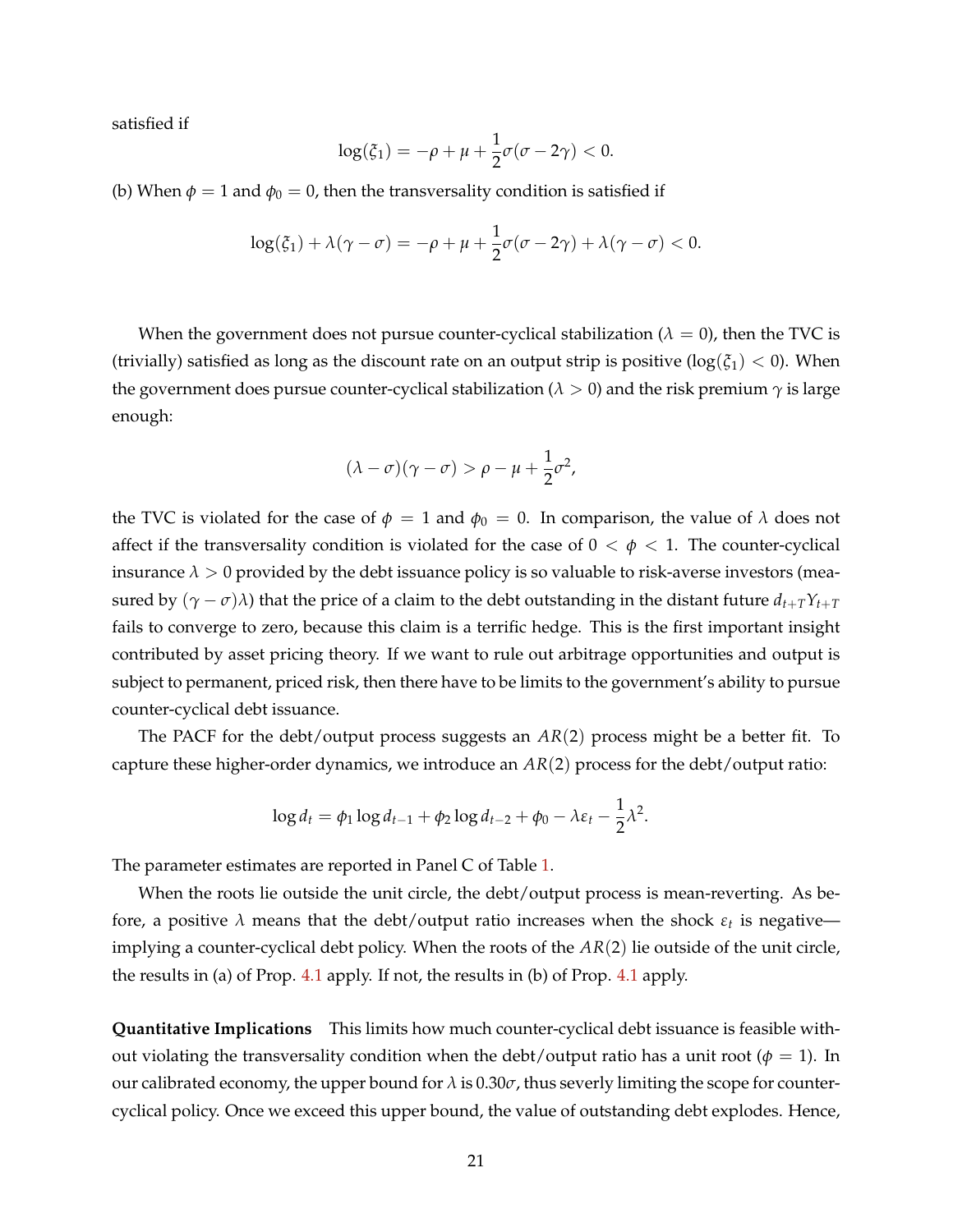risk premiarisk premium in financial markets constrain counter-cyclical fiscal policy. The intuition is simple. When the government exceeds this bound, it has granted itself an arbitrage opportunity. However, as long as  $\phi$  < 1, the TVC is satisfied even though the risk-free of 2% is lower than the growth rate of the economy (3%).

#### **4.2.1 Persistence of Surpluses**

We can compute the autocorrelation (ACF) and impulse response functions (IRF) of the surpluses in closed form when the government issues only risk-free debt. These moments are particularly informative because these do not depend on the properties of the pricing kernel. We use  $\psi(L)$  to denote the infinite MA representation of the debt/output process.

We start from the following expressions for the surplus/output ratios in  $t + 1$  and  $t + j$  respectively.

$$
\frac{S_{t+1}}{Y_{t+1}} = d_t \exp(r_t^f - \mu - \sigma \varepsilon_{t+1}) - d_{t+1},
$$
  
\n
$$
\frac{S_{t+j}}{Y_{t+j}} = d_{t+j-1} \exp(r_{t+j-1}^f - \mu - \sigma \varepsilon_{t+j}) - d_{t+j}.
$$

We use  $s_{t+1}$  to denote  $\frac{S_{t+1}}{Y_{t+1}}$ . We assume that the risk-free rate equals the growth rate of the economy  $(g = \rho)$  to derive a closed-form expression for the IRF of the surplus.

<span id="page-22-0"></span>**Proposition 4.2.** Under Assumptions [1](#page-11-2) and [3,](#page-20-0) (a) when the debt/output ratio follows an *AR*(1) process, the debt is risk-free and the TVC is satisfied, then the IRF of the surplus output ratio is given by:

$$
\frac{\partial \frac{S_{t+j}}{Y_{t+j}}}{\partial \varepsilon_{t+1}} = (\lambda - \sigma) \exp(\overline{d}), \text{ for } j = 1,
$$
  
=  $\lambda \phi^{j-1}(\phi - 1) \exp(\overline{d}), \text{ for } j > 1.$ 

(b) When the debt/output ratio follows an *AR*(2) process, the debt is risk-free and the TVC is satisfied, then the IRF of the surplus output ratio is given by:

$$
\frac{\partial \frac{S_{t+j}}{Y_{t+j}}}{\partial \varepsilon_{t+1}} = (\lambda - \sigma) \exp(\overline{d}), \text{ for } j = 1,
$$
  
\n
$$
= \lambda(\psi_1 - 1) \exp(\overline{d}), \text{ for } j = 2,
$$
  
\n
$$
= \lambda(\psi_{j-1} - \psi_{j-2}) \exp(\overline{d}), \text{ for } j > 2.
$$

where  $\psi_j = \phi_1 \psi_{j-1} + \phi_2 \psi_{j-2}, j > 2; \psi_2 = \phi_2 + \phi_1 \psi_1; \psi_1 = \phi_1.$ 

(c) When the debt/output ratio follows an AR(3) process, the debt is risk-free and the TVC is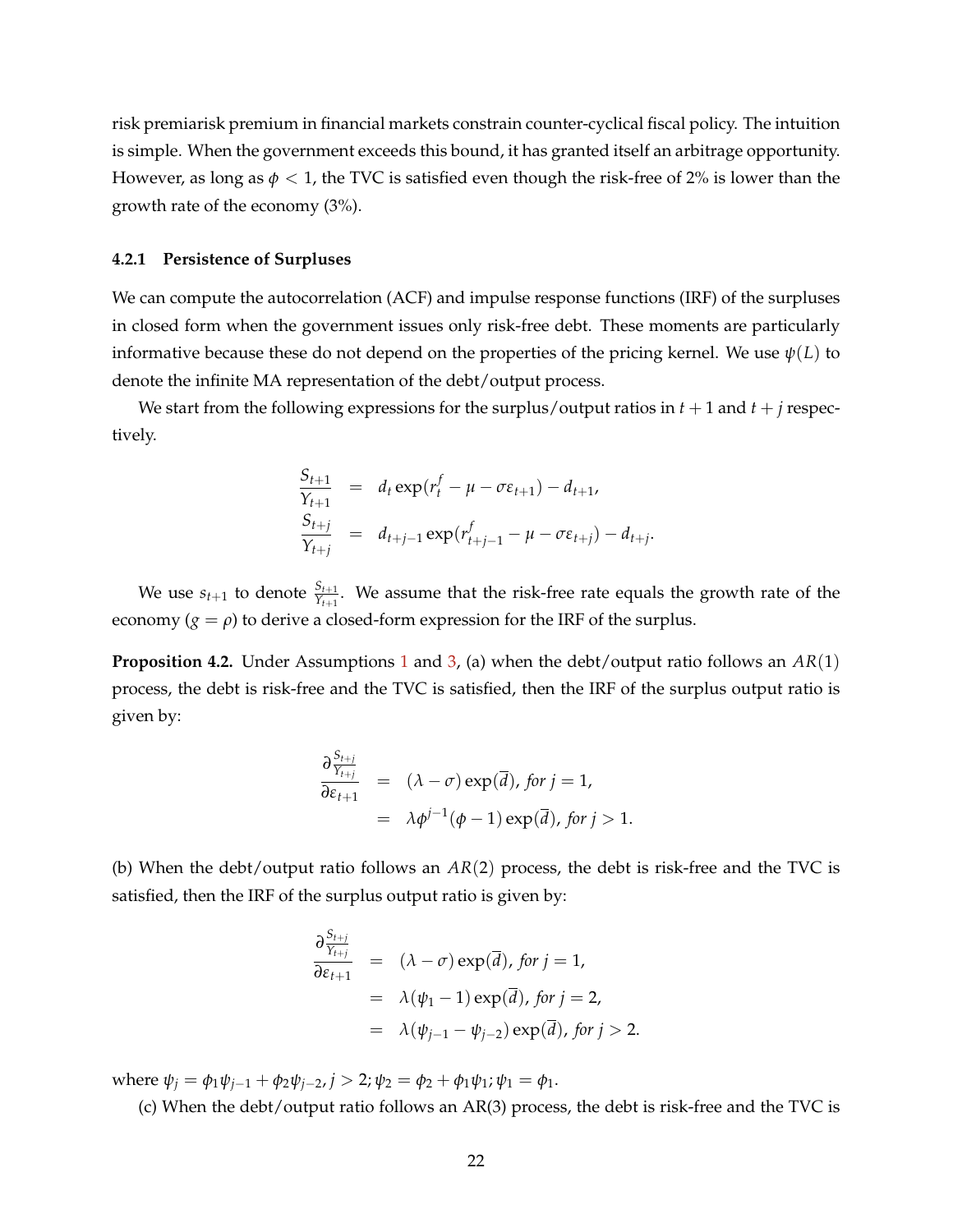satisfied, then the IRF of the surplus output ratio is given by:

$$
\frac{\partial \frac{S_{t+j}}{Y_t}}{\partial \varepsilon_{t+1}} = (\lambda - \sigma) \exp(\overline{d}), \text{ for } j = 1,
$$
  
\n
$$
= \lambda(\psi_1 - 1) \exp(\overline{d}), \text{ for } j = 2,
$$
  
\n
$$
= \lambda(\psi_2 - \psi_1) \exp(\overline{d}), \text{ for } j = 3,
$$
  
\n
$$
= \lambda(\psi_{j-1} - \psi_{j-2}) \exp(\overline{d}), \text{ for } j > 3.
$$

where  $\psi_j = \phi_1 \psi_{j-1} + \phi_2 \psi_{j-2} + \phi_3 \psi_{j-3}$ ,  $j > 3$ ;  $\psi_3 = \phi_3 + \phi_2 \psi_1 + \phi_1 \psi_2$ ;  $\psi_2 = \phi_2 + \phi_1 \psi_1$ ;  $\psi_1 = \phi_1$ .

For an  $AR(1)$ , when  $\lambda > \sigma$ , the initial response is positive, but is negative starting in the 2nd year. As the persistence increases, the IRF converges to zero after year 1. In the case of an *AR*(2), by choosing *φ*<sup>1</sup> > 1, the government can run a deficit for 2 years in response to a negative output shock, but after that it reverts to running surpluses, as the ACFs decline: for  $j > 2$ :  $\psi_{j-1} < \psi_{j-2}$ .

With higher-order, highly persistent *AR*(*p*) models, the government may be able to larger hump-shaped IRFs. However, there is no evidence of higher-order  $AR(p)$  dynamics (i.e.,  $p > 2$ ) in the US debt process (see Figure [3\)](#page-18-0).

The auto-covariance of the surplus/output ratio is defined as follows:

$$
cov_t(s_{t+1}, s_{t+j}) = \mathbb{E}_t[s_{t+1} s_{t+j}] - \mathbb{E}_t[s_{t+1}] \mathbb{E}_t[s_{t+j}].
$$

The closed-form expressions for the autocovariances of the surplus/output ratio are given in section [D](#page-53-0) of the Appendix. In the case of an *AR*(1), we show that the conditional autocovariance declines to zero as we increase the persistence of the debt/output process.  $\lim_{\phi \to 1} cov_t(s_{t+1}, s_{t+j}) = 0$ . This is not surprising. In the case of a constant debt/output ratio, the surplus/output ratios are uncorrelated.

#### **4.3 Quantitative Model Implications for Surplus Dynamics**

**AR(1)** We report the persistence of the surplus in the calibrated version of the model.

Panel A in Figure [4](#page-24-0) plots the IRF to a one standard deviation negative innovation to output growth for a range of values of *φ*. We vary *φ* from 0.25 to 0.99. Upon impact, the debt/output ratio increases from its mean by about 8.9%. After that, the rate of mean-reversion is governed by *φ*. We choose  $ρ = μ = 2%$  so that the long-run response of the surplus is zero. In the least persistent case ( $\phi = 0.25$ ), the government immediately runs large surpluses after period 1. In the most persistent case, the ( $\phi = 0.99$ ), the government runs a balanced budget starting in period 2. In all case, the long run surplus converges to a small deficit given by:

$$
\frac{S_t}{Y_t} = \frac{T_t - G_t}{Y_t} = -d\left(1 - \exp(\rho - g)\right),
$$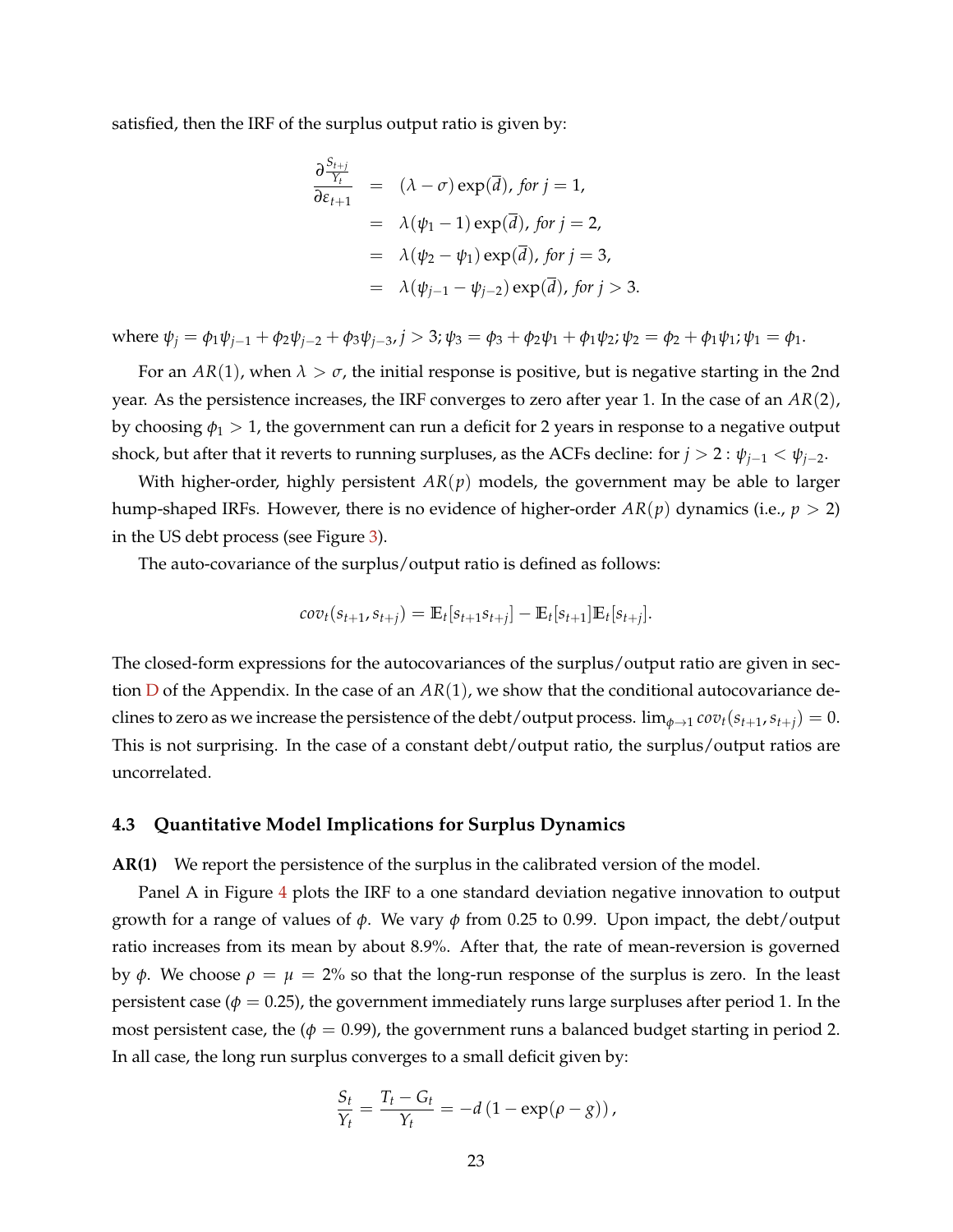# because  $\rho < g$ . Nevertheless, the TVC is satisfied. When the debt/output ratio follows an  $AR(1)$ , and the debt is risk-free, there can be no S-shaped responses to shocks.

Figure 4: IRF of Surplus/Output Ratios and Debt/Output Ratios (*AR*(1))

<span id="page-24-0"></span>The figure plots the IRF of *S*/*Y* and *D*/*Y* for an *AR*(1) (top panel) and an *AR*(2) (bottom panel). In Panel B, *φ*<sup>2</sup> is chosen to match 1st-order autocorrelation. We choose *ρ* = *µ* = 2%. Other parameters–Benchmark calibration in Table [1.](#page-15-0)

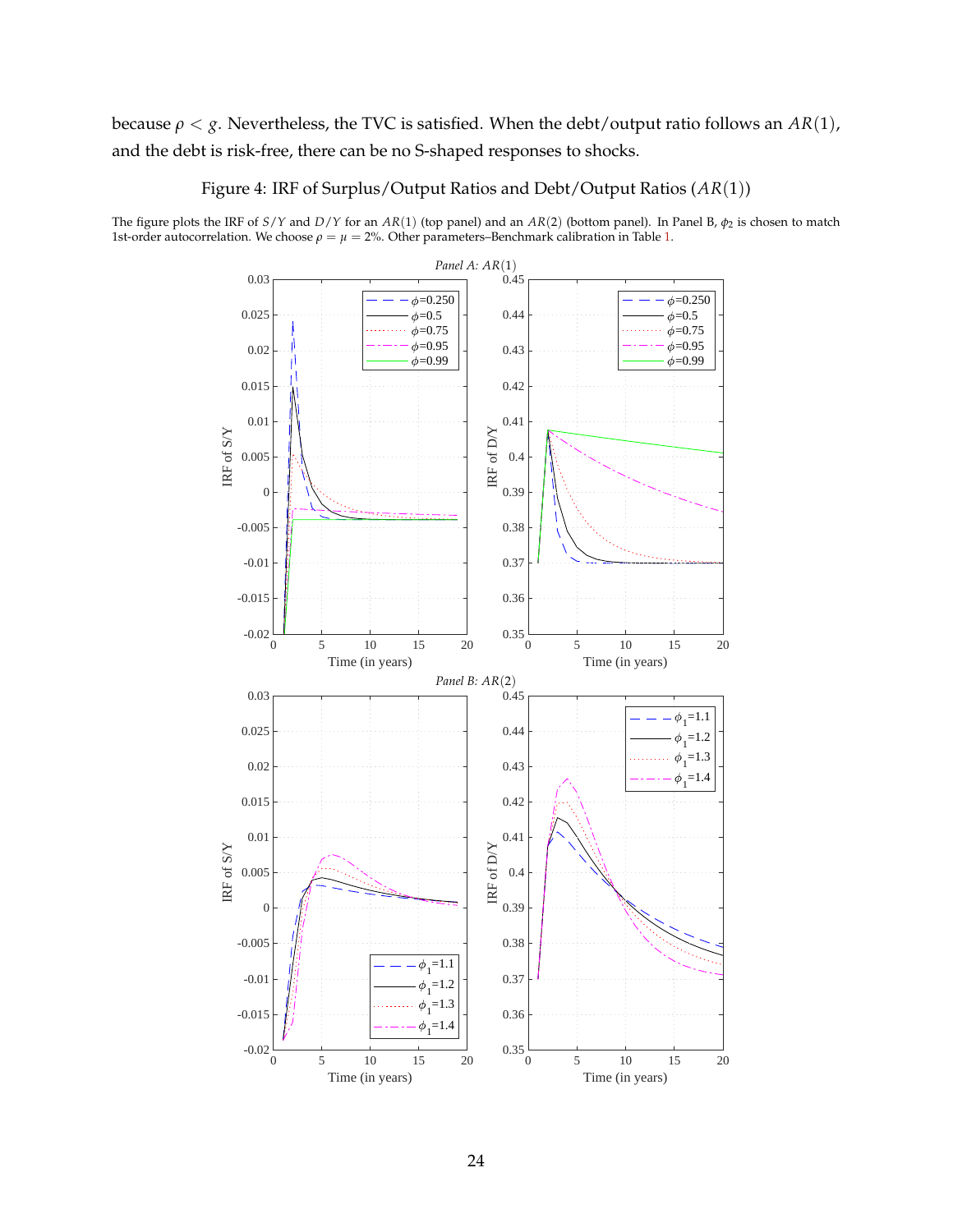Panel A in Figure [5](#page-25-0) plots the ACF of the debt/output ratio and the surplus/output ratio against the horizon for different values of φ. We evaluate these by simulating a path of  $T = 1000$  observation. As explained, the autocorrelations are mostly non-positive.

These predictions do not depend on the properties of the SDF. But they are at odds with the data. As discussed, increasing the persistence of the debt process pushes the conditional autocorrelations of the surplus/output ratio to zero. When the government issues risk-free debt, the surpluses cannot feature significant autocorrelation if the surplus/output ratio is persistent. The only way around is to choose a sensitivity  $\lambda$  that is much larger than  $\sigma$ , which is empirically implausible.

#### Figure 5: Autocorrelation of Surplus/Output Ratios and Debt/Output Ratios

<span id="page-25-0"></span>Panel A plots the ACF and PACF of *S*/*Y* and *D*/*Y* for an *AR*(1) with parameters  $\phi_1 = 0.985$  and  $\phi_2 = 0$ . Other parameters–Benchmark calibration in Table [1.](#page-15-0) Panel B plots the ACF and PACF of *S*/*Y* and *D*/*Y* for an *AR*(2): Benchmark calibration in Table [1.](#page-15-0)



#### *PanelA* : *AR*(1)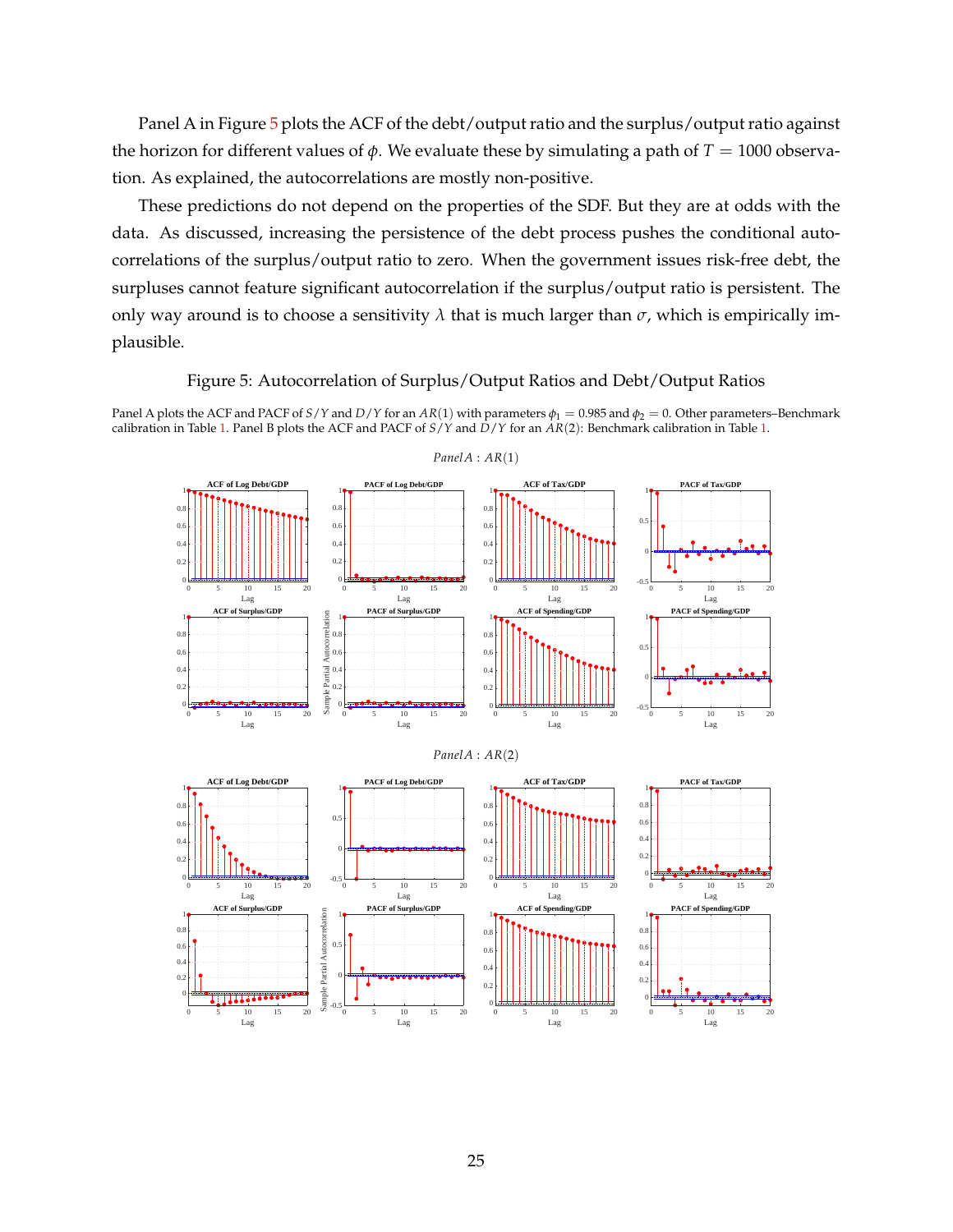**AR(2)** We also consider an *AR*(2) process. Panel B in Figure [4](#page-24-0) plots the IRF to a one standard deviation negative innovation to output growth for a range of values of  $\phi_1$ . We vary  $\phi_1$  from 1 to 1.5. We choose  $\phi_2$  to match the first-order autocorrelation of 0.94. Upon impact, the debt/output ratio increases from its mean by about 8.9%. With  $\phi_1 = 1.1$ , the IRF looks essentially like the one obtained with an  $AR(1)$  with  $\phi$  close to 1. However, with  $\phi_1 = 1.4$ , and  $\phi_2 = -0.48$ , the IRF for the debt/output ratio displays a hump-shaped pattern.<sup>[10](#page-26-0)</sup> Consistent with the results in Proposition [4.2,](#page-22-0) this hump-shaped pattern in the IRF of debt essentially delays the fiscal adjustment in surpluses by one year. The government runs an even larger deficit in the 2nd period. However, starting in year 3, the government runs surpluses. There is no significant S-shaped pattern; the government cannot run large deficits for more than 2 periods. Similarly, the model produces an AR(3) of 0, compared to 0.6 in the data. The model with risk-free debt cannot match the persistence in surpluses and taxes we see in the data.

Panel B in Figure [5](#page-25-0) plots the ACF for *S*/*Y* and *D*/*Y* for  $\phi_1 = 1.4$  and  $\phi_2 = -0.48$  –the benchmark calibration of the debt/output ratio process. While this *AR*(2) model produces more persistence in the surplus/output ratio, the ACF declines much faster than in the data. In the model, the AC(3) is essentially zero. Furthermore, the model produces a large, negative PACF(2) coefficient of -0.5, inconsistent with the estimated PACF for the surplus/output ratio.

The surplus forecasting results are reported in Panel II of Table [2,](#page-19-0) to be compared to the results in the data, listed in Panel I of Table [2.](#page-19-0) In the model, the debt/GDP ratio has strong forecasting power for future surplus/output ratios, with a positive sign, even when we control for lagged surplus/out ratios. At horizons up to 2 years, the lagged surplus/output ratio also forecasts future surpluses with a positive sign. After 2 years, the sign flips, and the surplus/output ratios have no incremental forecasting power. Given our results for the persistence of the surplus, this is not surprising. The model with risk-free debt generates a much faster decay in the slope coefficients on the lagged surplus than we see in the data.

[Bohn](#page-42-2) [\(1998\)](#page-42-2); [Canzoneri, Cumby, and Diba](#page-42-3) [\(2001\)](#page-42-3); [Cochrane](#page-42-4) [\(2019,](#page-42-4) [2020\)](#page-43-3) find evidence of Sshaped dynamics in the U.S. surplus/GDP ratios: Surplus initially declines after a negative shock, but then subsequently the government runs larger surpluses. The authors argue that these dynamics are consistent with budget balance. However, the S-shaped surplus dynamics in the data violate the risk-free debt conditions. Governments cannot defer the increase in the tax rate when output declines for more than 1 or 2 years, if they want to keep the debt risk-free. That would require  $AR(p)$  dynamics with  $p > 3$ .

Finally, we consider the implied tax revenue betas inside the model. These are generated from 10,000 simulations from the *AR*(2)-model for the debt/output ratio. The results are plotted in Panel B of Figure [1.](#page-3-0) In the model, even in the *AR*(2) case, the tax betas drop below the spending betas at longer horizons, to ensure that the debt is risk-free. This is counterfactual. In post-war

<span id="page-26-0"></span><sup>&</sup>lt;sup>10</sup>We stop here because  $\phi_1$  of 1.5 produces complex roots.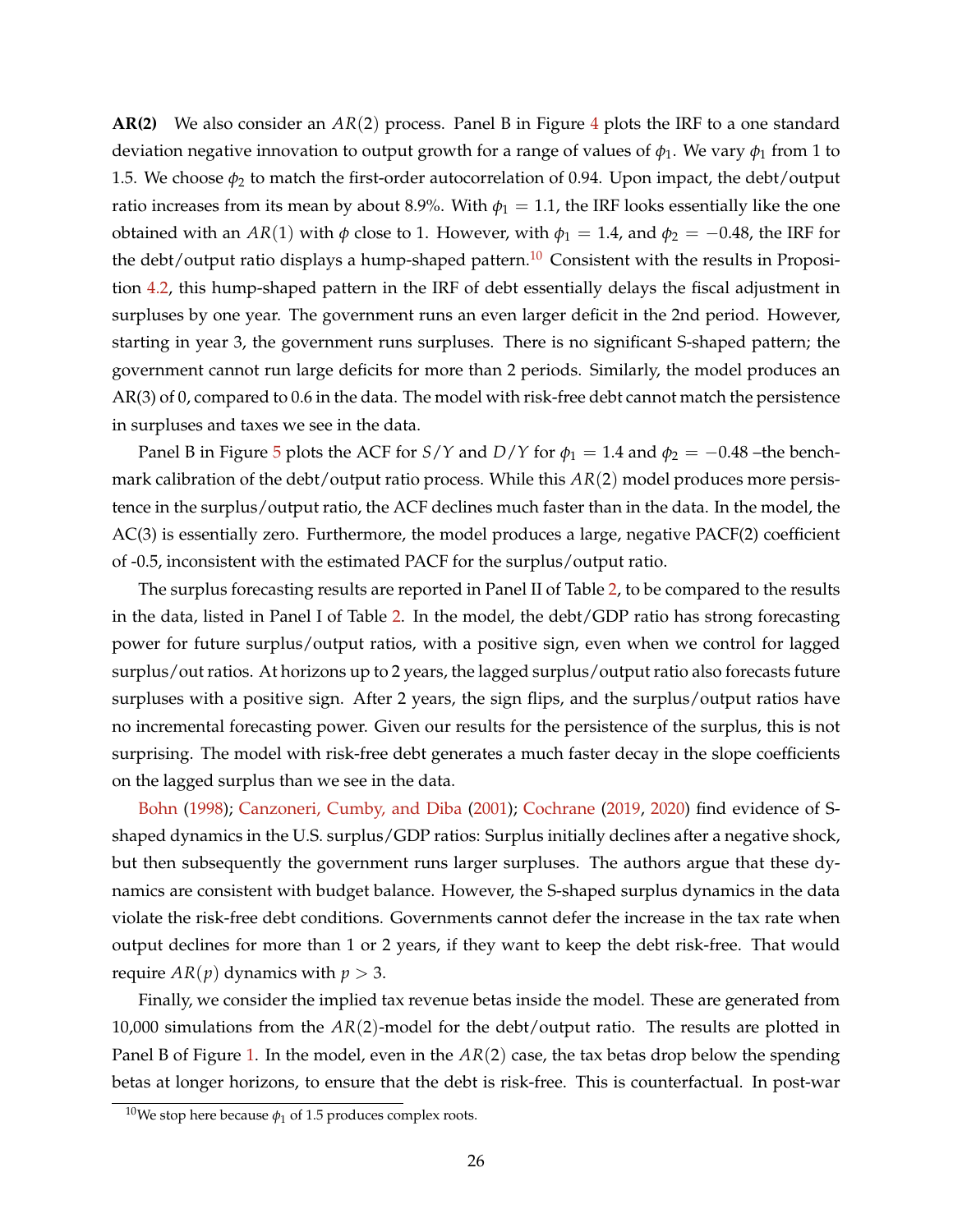U.S. data, the cash flow betas of the tax revenue claim converge to 1 at horizons between 5 and 10 years, as shown in Panel A of Figure [1.](#page-3-0) The cash flows are too risky even at longer horizons for the debt to be risk-free.

# <span id="page-27-0"></span>**5 Frequency Decomposition of the Trade-off in a Model Economy with State-Contingent Debt/Output**

How much smoothing can the government achieve by issuing more debt in response to bad shocks? It all depends on the horizon. This section characterizes the trade-off at different frequencies. In the presence of permanent shocks, the government can only insure taxpayers over a limited period of time. This period can be extended by imputing higher-order dynamics to the debt/output process.

#### **5.1 Cash Flow Betas at Different Frequencies**

At any given horizon, the trade-off is fully determined by the dynamics of the debt/output ratio, as long as the debt is risk-free.

<span id="page-27-1"></span>**Proposition 5.[1](#page-11-2).** Under Assumptions 1 and [3,](#page-20-0) when debt is risk-free and debt/output follows an *AR*(2), the cash flow beta of the discounted surpluses over *j* periods is given by beta of future debt issuance *j* periods from now:

$$
cov_t\left(M_{t+1}, (\mathbb{E}_{t+1} - \mathbb{E}_t) \sum_{k=1}^j M_{t+1,t+k} S_{t+k}\right)
$$
  
= -cov\_t\left(M\_{t+1}, (\mathbb{E}\_{t+1} - \mathbb{E}\_t) M\_{t+1,t+j} D\_{t+j}\right)  
= -E\_t[M\_{t+1}] E\_t[M\_{t+1,t+j} d\_{t+j} Y\_{t+j}] (exp(-\gamma(\sigma - \psi\_{j-1}\lambda)) - 1).

The sign of the cash flow covariance is  $sign(\gamma(\sigma - \psi_{j-1}\lambda))$ , where  $\psi_j$  denotes the ACF:  $\psi_j$  =  $φ_1ψ_{i-1} + φ_2ψ_{i-2}$ , and where  $ψ_1 = 1$ .

The risk properties of the government surpluses over a given horizon are completely determined by riskiness of the debt issuance process, as long as the debt is risk-free, because consecutive surpluses cancel out when properly discounted. So, we do not need any information on the spending and tax revenue dynamics to do this decomposition at different horizons.

**AR(1)** Let us start by setting  $\phi_2 = 0$ , which means the debt/output follows an  $AR(1)$  process. When debt is risk-free, the cash flow beta of the surpluses over *j* periods is given by minus the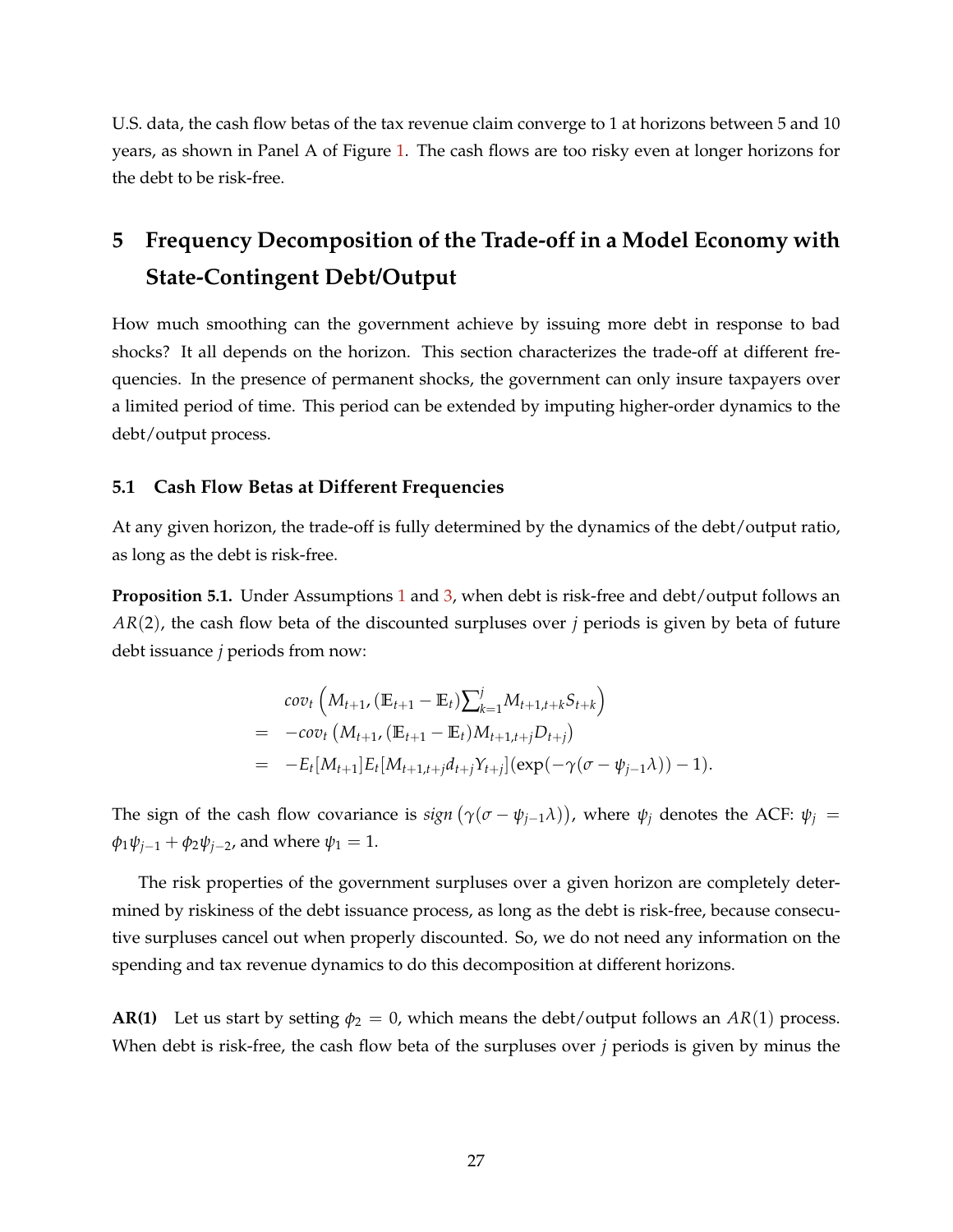beta of future debt issuance:

$$
cov_t\left(M_{t+1}, (\mathbb{E}_{t+1} - \mathbb{E}_t)\sum_{k=1}^j M_{t+1,t+k}S_{t+k}\right)
$$
  
= -cov\_t\left(M\_{t+1}, (\mathbb{E}\_{t+1} - \mathbb{E}\_t)M\_{t+1,t+j}D\_{t+j}\right),  
= -E\_t[M\_{t+1}]E\_t[M\_{t+1,t+j}d\_{t+j}Y\_{t+j}](exp(-\gamma(\sigma - \phi^{j-1}\lambda)) - 1).

The sign of the cash flow covariance is  $sign\left(\gamma(\sigma-\phi^{j-1}\lambda)\right)$ . The sign of this covariance determines the horizon over which the government can provide insurance to taxpayers. Hence, the sign of the cash flow covariance is determined by the sign of  $\gamma(\sigma-\phi^{j-1}\lambda)$ , which has a natural economic interpretation: It is the risk premium of a debt strip that pays *Yt*+*kdt*+*<sup>k</sup>* . Hence, the discounted surplus earn the negative of the risk premia on the weighted baskets of debt strips. The surplus can be risky over horizon *j* only if this offset by safety of future debt issuance.

If  $\lambda \leq 0$ , all cash flow covariances for the discounted surpluses are positive. In other words, the government cannot insure taxpayers at any horizon. In figure [6,](#page-30-0) we discussed the case of  $\lambda = 0$ . The intuition is simple. Because debt and output are co-integrated, debt strips are as risky as claims to output at all horizons. Surpluses have to be safe enough to offset this risk, so that the total debt is risk-free.

However, if  $\lambda > \sigma$ , the initial covariance is negative. In the short run, debt strips are less risky than output. The government is insuring taxpayers who pay the next surpluses. As *j* increases the covariance declines and switches signs. If the rate of mean-reversion is high and  $\phi$  is small, this switch occurs sooner. If the debt/output ratio is more persistent, the switch occurs later. As *j* increases, this expression  $γ(σ - φ^{j-1}λ)$  converges to  $γσ$ , the risk premium on the output strip, because debt is co-integrated with output. In the long run, the entire cash flow covariance is positive but converges towards 0. Note that the covariance inherits the dynamics of the *AR*(1)-process for the debt/output ratio and starts to decline right away. The shocks are i.i.d. and permanent. Hence, in the long run, an adverse shock to output has to lead to permanently higher surpluses.

In the case of permanent output shocks, this covariance always approaches 0 from above as  $j \to \infty$ , as  $E_t[M_{t+1,t+j}d_{t+j}Y_{t+j}]$  approaches 0. This means at some finite horizon, the surplus process is risky from the perspective of the taxpayer, who is providing these cash flows, and hence is short this claim. The only way to escape this is to impute a unit root to the debt/output ratio by pushing *φ* to 1, but that would violate the TVC, unless we are close enough to risk neutrality.

**AR(2)** In the more case of an AR(2), the sign of the cash flow covariance is determined by the sign of  $\gamma(\sigma - \psi_{j-1}\lambda)$ . If  $\lambda > \sigma$ , the initial covariance is negative. The government is insuring taxpayers who pay the next surpluses by issuing more debt in response to adverse shocks. As *j* increases, the covariance declines and switches signs. If the rate of mean-reversion is high and  $\psi_i$  declines quickly, this switch occurs sooner. If the debt/output ratio is more persistent, the switch occurs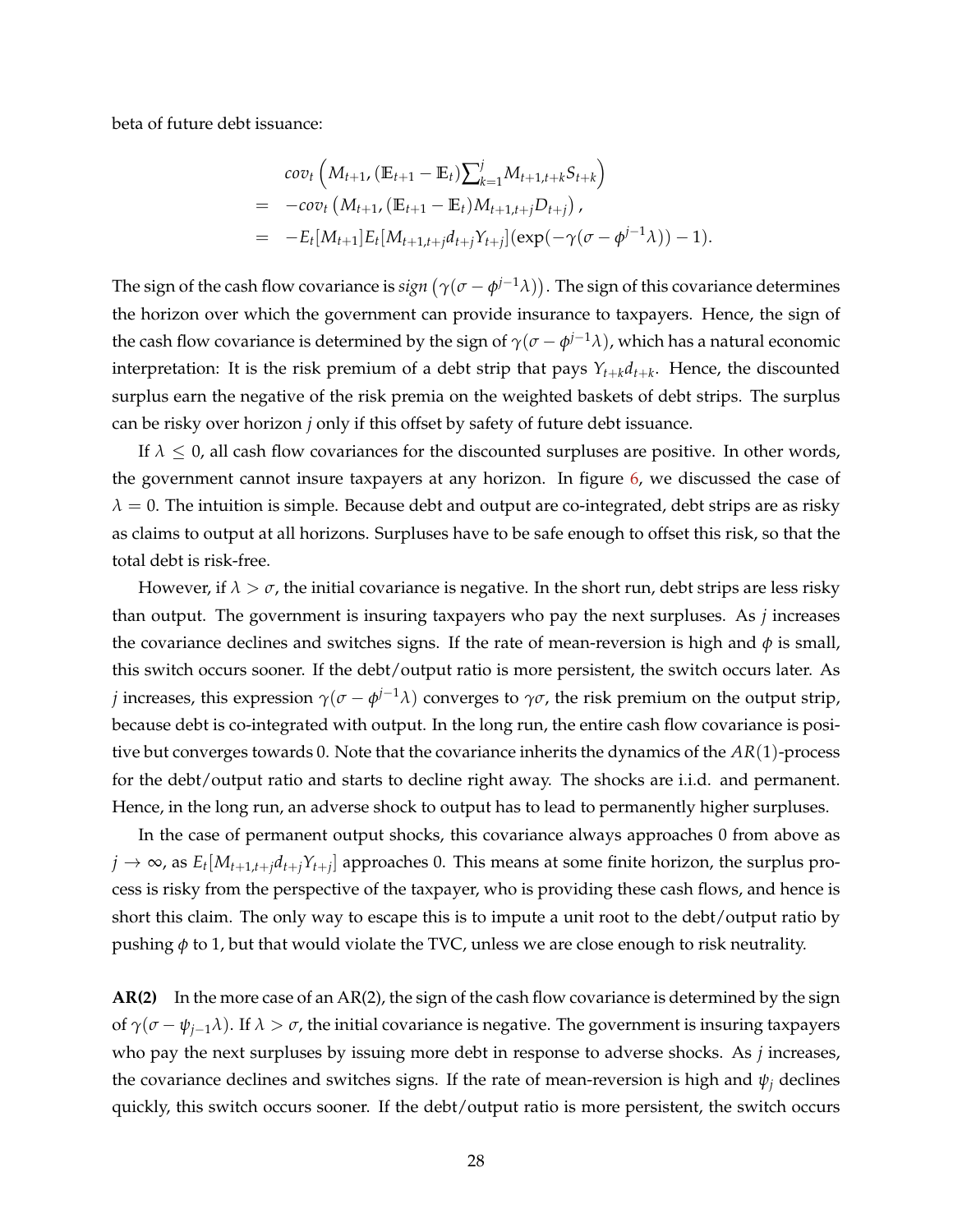later.  $\gamma(\sigma - \psi_{i-1}\lambda)$  has a natural economic interpretation: It is the risk premium of a debt strip that pays *Yt*+*kdt*+*<sup>k</sup>* . As *j* increases, this expression *γ*(*σ* − *ψj*−1*λ*) converges to *γσ*, the risk premium on the output strip. In the long run, the entire cash flow covariance is positive but converges towards 0. Note that the covariance inherits the dynamics of the *AR*(1)-process for the debt/output ratio and starts to decline right away.

Next, we can look at the tax liability itself. When the debt is risk-free, government surpluses only depend on the debt process, whereas tax revenues depend on both the debt process and the government spending process. In particular, the risk profile of the tax process over horizon *j* is determined by both the risk profiles of debt and spending.

**Corollary 5.2.** Under Assumptions [1](#page-11-2) and [3,](#page-20-0) and when debt is risk-free and debt/output follows an *AR*(2), the cash flow beta of taxes have to satisfy the following restriction.

$$
cov_t\left(M_{t+1}, (\mathbb{E}_{t+1} - \mathbb{E}_t) \sum_{k=1}^j M_{t+1,t+k} T_{t+k}\right) = -E_t[M_{t+1}] E_t[M_{t+1,t+j} d_{t+j} Y_{t+j}] (exp(-\gamma(\sigma - \psi_{j-1}\lambda)) - 1) + cov_t\left(M_{t+1}, (\mathbb{E}_{t+1} - \mathbb{E}_t) \sum_{k=1}^j M_{t+1,t+k} G_{t+k}\right).
$$

In the AR(1) case,  $\psi_{j-1}$  is simply  $\phi^{j-1}$ . When this covariance is negative over horizon *j*, the government provides insurance to taxpayers over horizon *j*. Note that the government is fighting the accumulation of output strip risk premium  $\gamma\sigma$  because of the debt-claim exposure to output. As we take  $j \rightarrow \infty$ , we recover the return betas in section 2.

Section  $\overline{C}$  $\overline{C}$  $\overline{C}$  of the appendix develops a version of the model without permanent shocks. This model produces radically different implications, but has counterfactual asset pricing implications.

#### **5.2 Quantitative Model Implications for Trade-off at Different Frequencies**

**Dynamics of Spending/Output Ratio: Implications for Trade-off** To quantify the trade-off, we need to calibrate the process for government spending. The U.S. spending/output ratio varies counter-cyclically.

We report the calibration of the spending/output ratio dynamics in Panel B of Table [1.](#page-15-0) In the 1947—2019 sample, we estimate the persistence of the spending/output ratio:  $\varphi = 0.88$ , and we estimate  $\beta^g = 1.53 \times \sigma$ . This is the slope coefficient in a regression of the spending/output ratio innovations on GDP growth; Spending/output increases by 1.53 pps. per pp decrease in output growth.

**Constant Debt/Output.** Figure [6](#page-30-0) plots the risk premium (in % per annum) contributions of cumulative discounted cash flows (top panel) and the strips (middle panel) against the horizon. We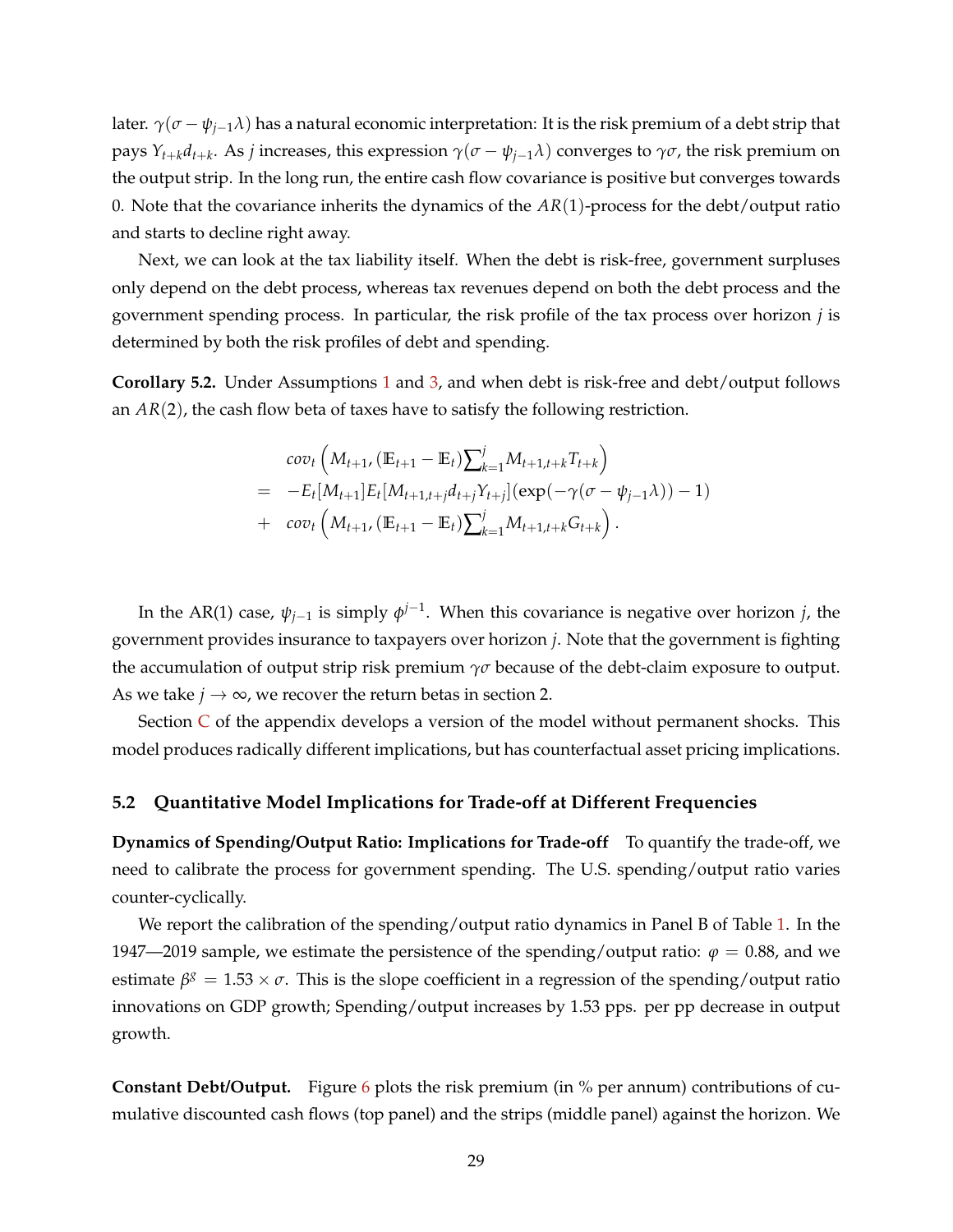# <span id="page-30-0"></span>Figure 6: Horizon Decomp. of Risk Premium on Govt. Cash Flows with Constant Debt/Output and Spending/Output

The figure plots the risk premium contribution of cumulative discounted cash flows (top panel) and the strips (middle panel) against the horizon. The bottom panel plots the risk premium on the debt strips:  $-(exp(-\gamma\sigma) - 1)$ . Benchmark calibration:  $\lambda = 0$ . Other Parameters–Benchmark calibration in Table [1.](#page-15-0)

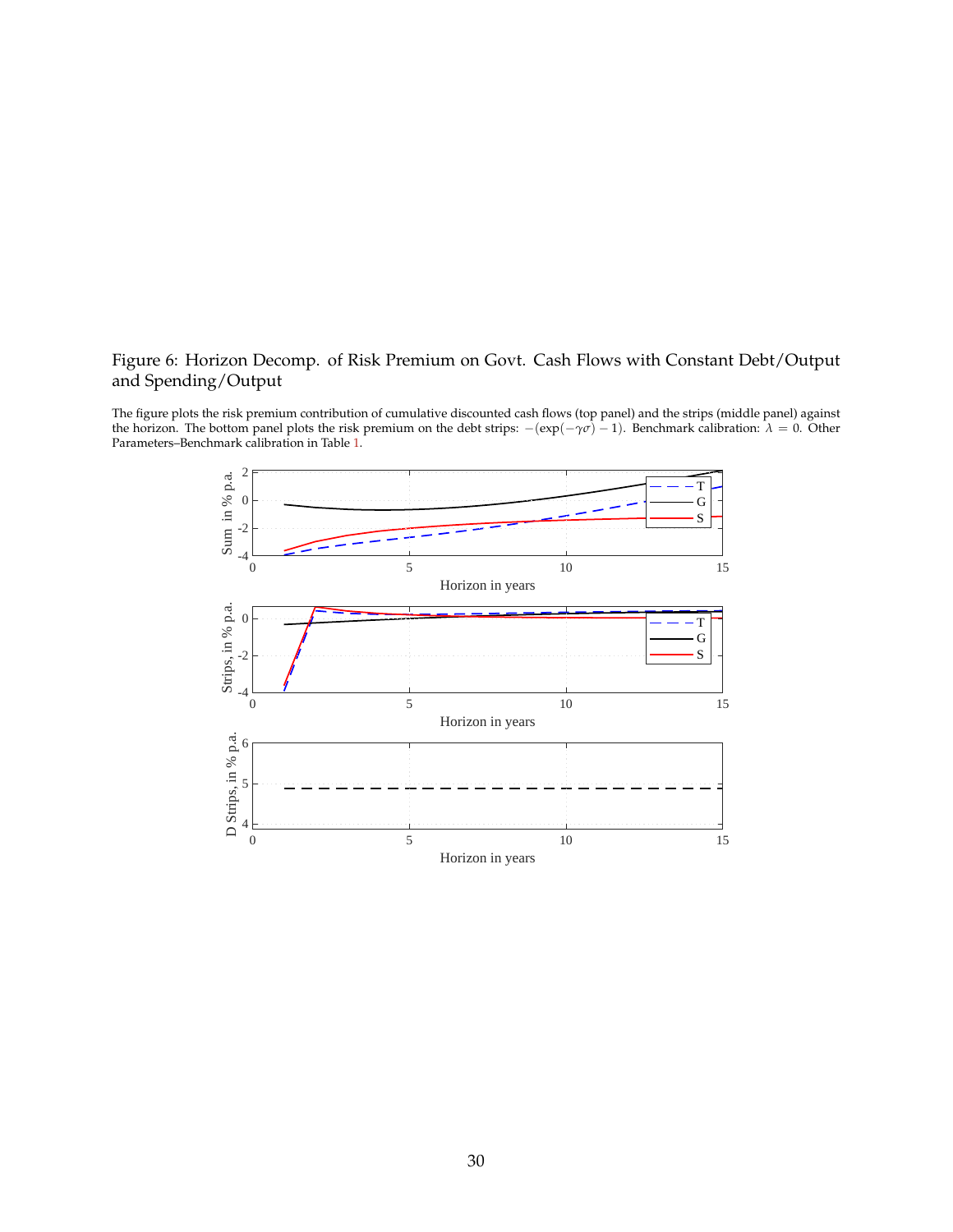plot the risk premium contribution at each horizon *j* given by

$$
-cov_t \left( M_{t+1}, (\mathbb{E}_{t+1} - \mathbb{E}_t) \sum_{k=1}^j M_{t+1,t+k} S_{t+k} \right) / E_t[M_{t+1}],
$$
  
=  $-dE_t[M_{t+1,t+j}Y_{t+j}] (exp(-\gamma \sigma) - 1).$ 

against the horizon *j* in the top panel. This is a special case of Proposition [5.1:](#page-27-1)  $\lambda = 0$ . This measure is directly informative about the insurance provided by the government to taxpayers with a horizon *j*. This expression is *negative at all horizons* in this case: The government cannot insure citizens who pay the primary surplus at any horizon when the debt/output ratio is constant, because debt issuance has the same exposure to output risk as a claim to GDP. As a result, to offset this, the risk premium contributions have to be negative at all horizons. For large *j*, this expression converges to zero, because the debt is risk-free.

The taxpayer cares about the following risk measure:

$$
-cov_t\left(M_{t+1}, \left(\mathbb{E}_{t+1} - \mathbb{E}_t\right)\sum_{k=1}^j M_{t+1,t+k}T_{t+k}\right) / E_t[M_{t+1}].
$$
\n(7)

When this risk premium is negative, the taxpayers are instead providing insurance to the government. The risk premium contributions are negative until year 15.

As shown in the top panel of Figure [6,](#page-30-0) the risk premium on a claim to the discounted future surpluses is negative everywhere and converges to zero as we increase the horizon *j* in eqn. (7). This follows because the debt is risk-free. Risk-free debt is achieved by keeping the contributions of the risk premium on the tax claim below those on the spending claim at all horizons. In the bottom panel of Figure [6,](#page-30-0) we plot the contribution of each strip:

$$
-cov_t (M_{t+1}, (\mathbb{E}_{t+1} - \mathbb{E}_t)M_{t+1,t+j}S_{t+j})/E_t[M_{t+1}]
$$

against the horizon *j*. The 1-year strip on the surplus earns a risk premium of -3.75% per annum. It is safe because the surplus decreases in bad times, when the investor's marginal utility is high.

We start by considering moderately persistent AR1 process for the debt/output ratio:  $\phi$  is  $0.75$ .<sup>[11](#page-31-0)</sup> All the other parameters are given in Table [1.](#page-15-0)

**AR(1)** Figure [7](#page-33-0) plots the risk premium (in % per annum) on cumulative discounted cash flows (top panel) and the strips (bottom panel) against the horizon. Instead of plotting cash flow betas, we plot the risk premium computed by

$$
-cov_t\left(M_{t+1}, \left(\mathbb{E}_{t+1} - \mathbb{E}_t\right)\right)\sum_{k=1}^j M_{t+1,t+k} S_{t+k}\right) / E_t[M_{t+1}]
$$
\n(8)

$$
= E_t[M_{t+1,t+j}d_{t+j}Y_{t+j}](\exp(-\gamma(\sigma-\phi^{j-1}\lambda))-1).
$$
 (9)

<span id="page-31-0"></span> $11$ When we use more persistent processes, we get a quasi-violation of the TVC.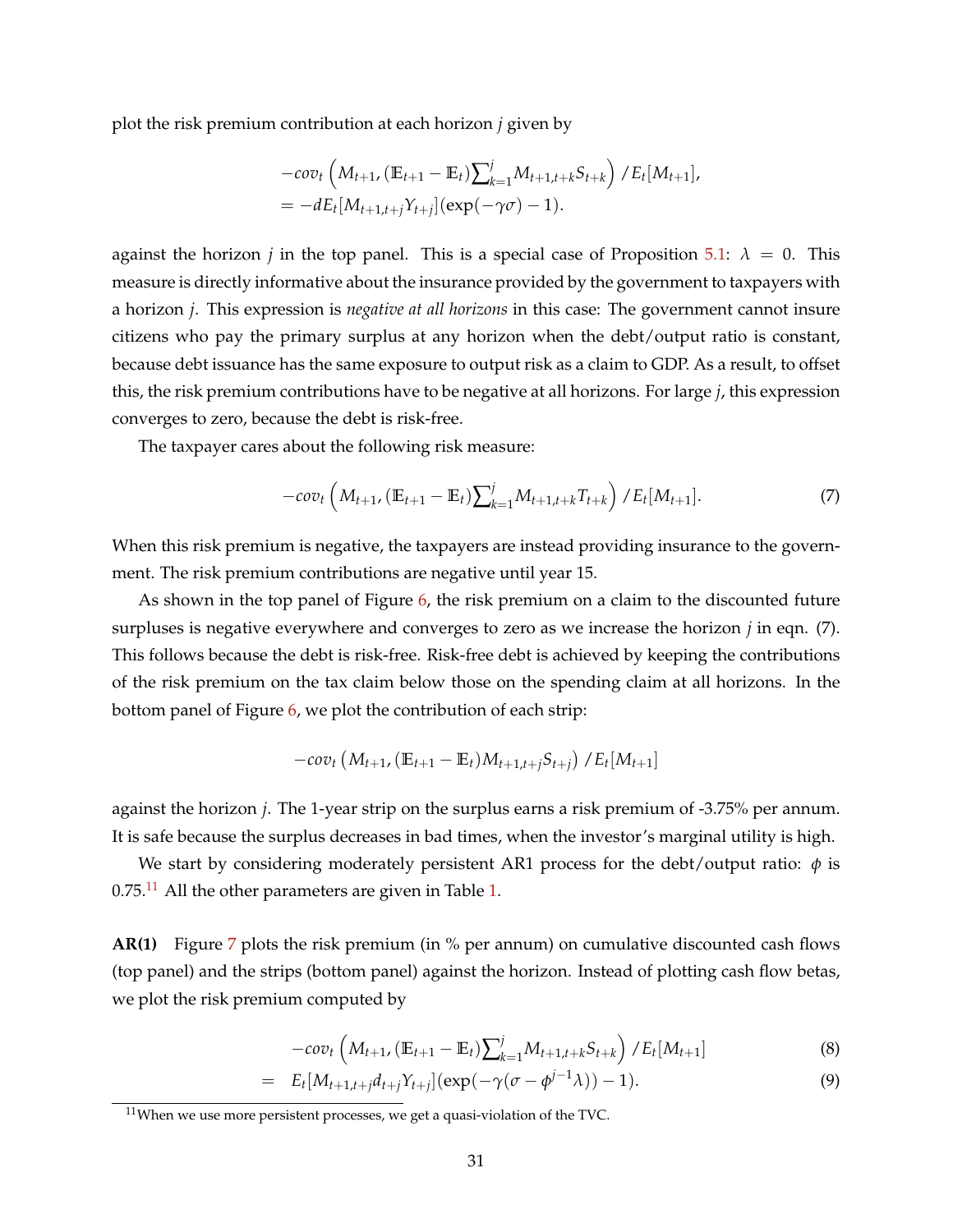against the horizon *j* in the top panel. This measure is directly informative about the insurance provided by the government to taxpayers with a horizon *j*. In particular, this taxpayer cares about the following risk measure:

$$
-cov_t\left(M_{t+1}, \left(\mathbb{E}_{t+1} - \mathbb{E}_t\right)\right)\sum_{k=1}^j M_{t+1,t+k}T_{t+k}\right)/E_t[M_{t+1}].
$$
\n(10)

When this risk premium is positive, this means that the government is insuring taxpayers. When it is negative, the taxpayers are instead providing insurance to the government.

As shown in the top panel of Figure [7,](#page-33-0) the risk premium on a claim to the discounted future surpluses converges to zero as we increase the horizon *j* in eqn. [\(12\)](#page-34-0). This follows because the debt is risk-free. Risk-free debt is achieved by keeping the contributions of the risk premium on the tax claim below those on the spending claim, as we increase the horizon beyond 2 years. The risk premium on the cumulative surpluses crosses zero when  $\sigma > \phi^{j-1}\lambda$ .

In the middle panel of Figure [7,](#page-33-0) we plot the contribution of each strip:

$$
-cov_t (M_{t+1}, (\mathbb{E}_{t+1} - \mathbb{E}_t)M_{t+1,t+j}S_{t+j})/E_t[M_{t+1}]
$$

against the horizon *j*. The 1-year strip on the surplus earns a risk premium of 3% per annum. It is risky because the surplus decreases in bad times  $(\lambda > 0)$ , when marginal utility is high. In order to make the debt risk-free, the risk premium on the 2-year strip is close to -2%. And these strips earn negative risk premium until they revert to zero after 15 years. Hence, the government has to commit to increasing the surplus 1 year after the negative shock. This applies to all the surpluses that follow. This result illustrates the limits to smoothing shocks with risk-free debt. If the debt/output ratio follows an *AR*(1) process, then you can really not smooth across multiple periods. The cumulative risk premium on the surplus start to decline right away. They inherit the dynamics of the debt/output ratio.

The bottom panel of Figure [7](#page-33-0) plots the risk premium on the debt strips, which pay off  $d_{t+k}Y_{t+k}$ , given by

$$
\gamma(\sigma - \phi^{k-1}\lambda) \approx -(\exp(-\gamma(\sigma - \phi^{k-1}\lambda)) - 1).
$$

As we have shown, when debt is risk-free, the risk premium for the cumulative surplus claim inherits the negative of the sign of this debt strip risk premium. As  $j \to \infty$ , this risk premium converges to the risk premium on the output strips, given by  $\gamma \sigma \approx -(\exp(-\gamma \sigma) - 1)$  of 5%, because the output innovations are permanent. It is common in the literature to assume that this risk premium is zero at long horizons, because this allows discounting at the risk-free rate. Of course, in the presence of permanent shocks, this is wrong. This positive risk premium on the debt strip explains why the surplus claim in the top panel approaches 0 zero from below. Permanent output risk rules out insurance provided to taxpayers over long horizons.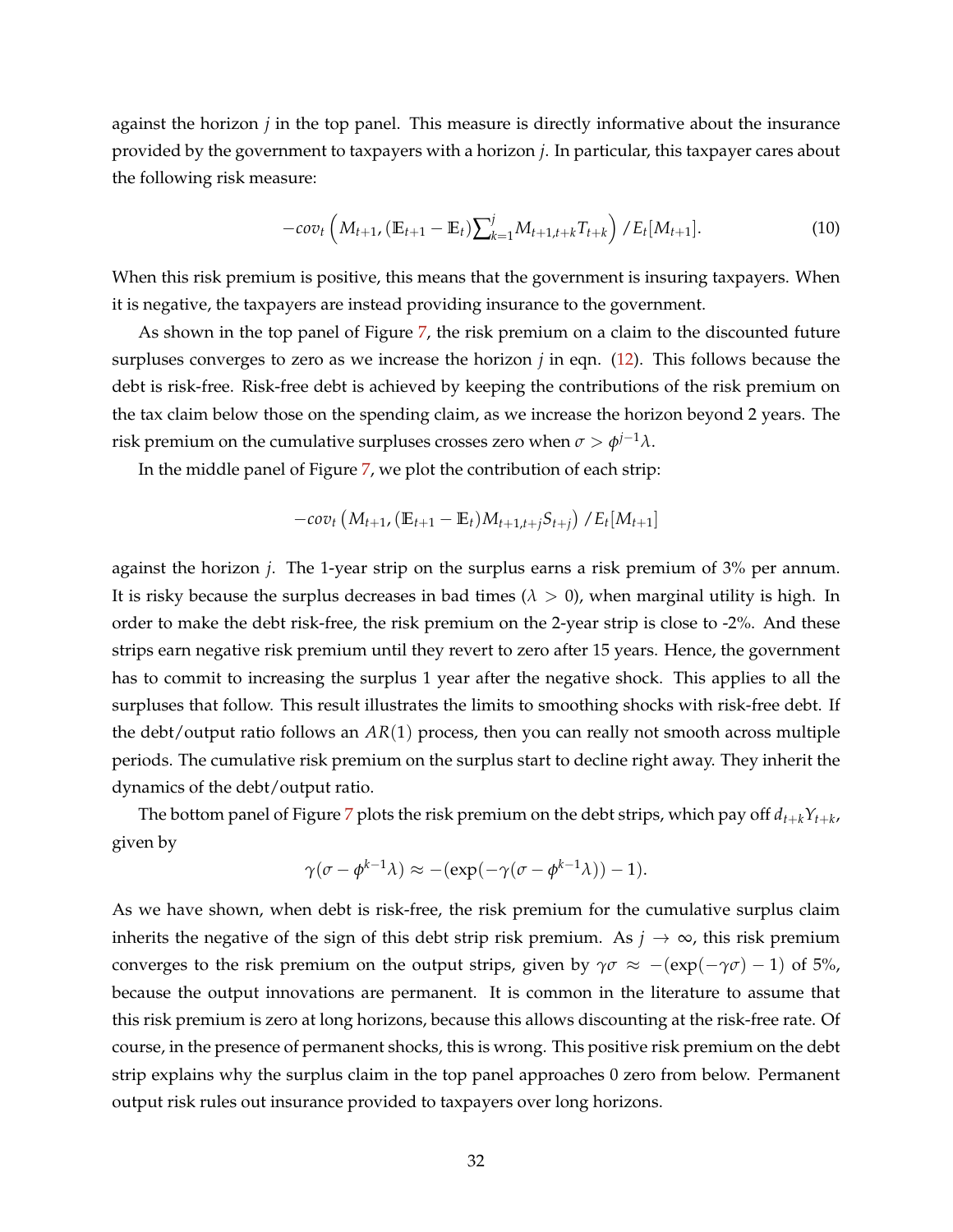# Figure 7: Horizon Decomp. of Risk Premium on Govt. Cash Flows. Case of AR(1).

<span id="page-33-0"></span>The figure plots the risk premium contribution of cumulative discounted cash flows (top panel) and the strips (middle panel) against the horizon. The bottom panel plots the risk premium on the debt strips:  $-(exp(-γ(σ − φ<sup>j-1</sup>λ)) – 1)$ . AR(1) with  $φ₁$  is 0.75. Other Parameters – Benchmark calibration in Table [1.](#page-15-0)

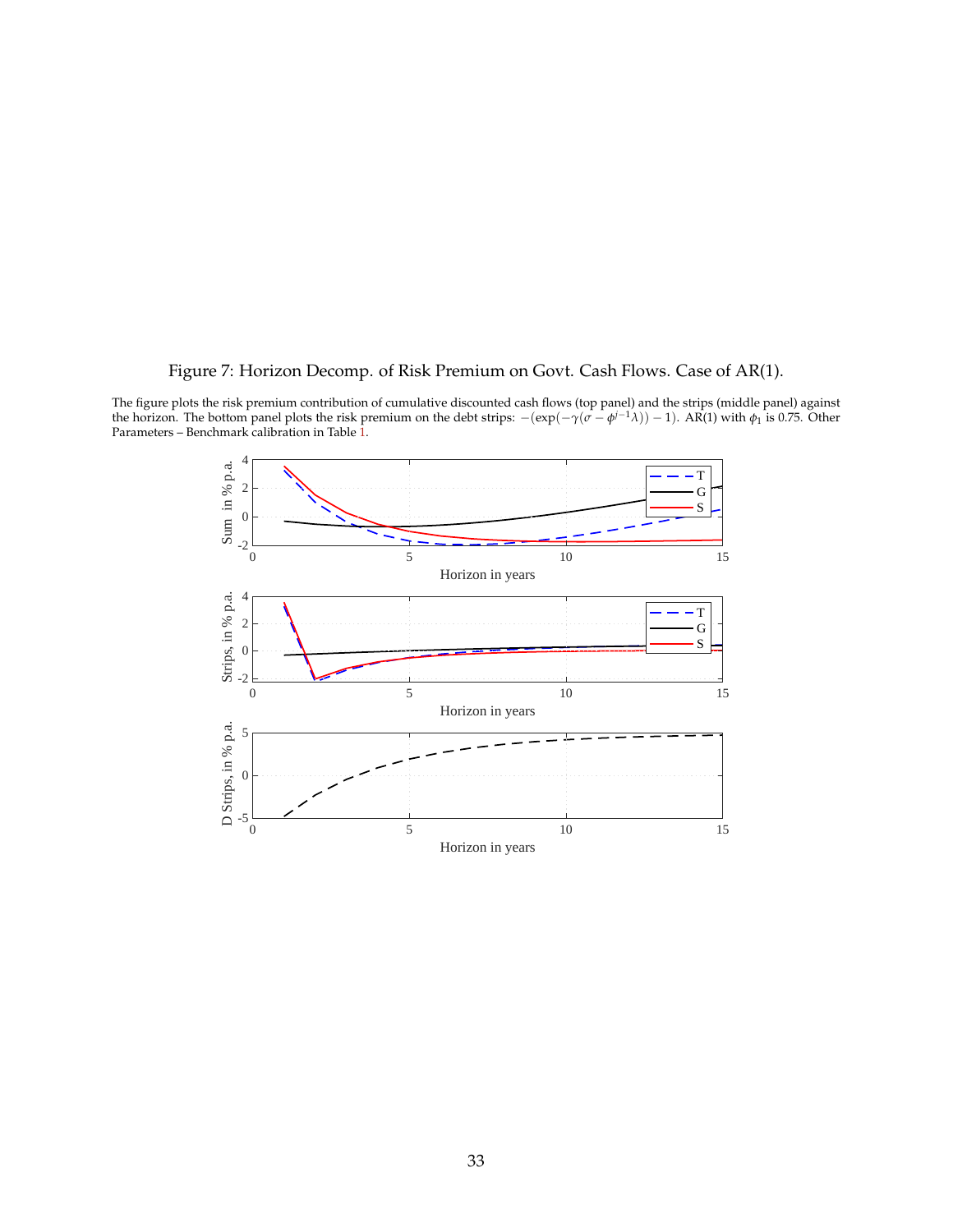**AR(2)** We use the estimated AR(2) parameters that provide the best fit for the data. Figure [8](#page-35-0) plots the risk premium (in % per annum) on cumulative discounted cash flows (top panel) and the strips (bottom panel) against the horizon. Instead of plotting cash flow betas, we plot the risk premium computed by

<span id="page-34-0"></span>
$$
-cov_t\left(M_{t+1}, \left(\mathbb{E}_{t+1} - \mathbb{E}_t\right)\right)\sum_{k=1}^j M_{t+1,t+k} S_{t+k}\right) / E_t[M_{t+1}]
$$
\n(11)

$$
= E_t[M_{t+1,t+j}d_{t+j}Y_{t+j}](\exp(-\gamma(\sigma-\psi_{j-1}\lambda))-1).
$$
 (12)

against the horizon *j* in the top panel. This measure is directly informative about the insurance provided by the government to taxpayers with a horizon *j*. In particular, this taxpayer cares about the following risk measure:

$$
-cov_t\left(M_{t+1}, \left(\mathbb{E}_{t+1} - \mathbb{E}_t\right)\right)\sum_{k=1}^j M_{t+1,t+k}T_{t+k}\right)/E_t[M_{t+1}].
$$
\n(13)

When this risk premium is positive, this means that the government is insuring taxpayers. When it is negative, the taxpayers are instead providing insurance to the government.

As shown in the top panel of Figure  $\delta$ , the risk premium on a claim to the discounted future surpluses converges to zero as we increase the horizon  $j$  in eqn.  $(12)$ . The risk premium on the cumulative surpluses crosses zero when  $\sigma > \psi_{i-1}\lambda$ .

In the middle panel of Figure [8,](#page-35-0) we plot the contribution of each strip:

$$
-cov_t (M_{t+1}, (\mathbb{E}_{t+1} - \mathbb{E}_t)M_{t+1,t+j}S_{t+j})/E_t[M_{t+1}]
$$

against the horizon *j*. The 1-year strip on the surplus earns a risk premium of 3% per annum. It is risky because the surplus decreases in bad times  $(\lambda > 0)$ , when marginal utility is high. In order to make the debt risk-free, the risk premium on the 2-year strip is close to -1.5%. And these strips earn negative risk premium until they revert to zero after 15 years. Hence, the government has to commit to increasing the surplus 1 year after the negative shock. This applies to all the surpluses that follow.

If the debt/output ratio follows an *AR*(2) process, then you can do some limited smoothing across multiple periods, because the cumulative risk premium on the surplus inherit the humpshaped dynamics of the debt/output ratio.

The bottom panel of Figure  $8$  plots the risk premium on the debt strips, which pay off  $d_{t+k}Y_{t+k}$ , given by

$$
\gamma(\sigma - \psi_{k-1}\lambda) \approx -(\exp(-\gamma(\sigma - \psi_{k-1}\lambda)) - 1).
$$

As we have shown, when debt is risk-free, the risk premium for the cumulative surplus claim inherits the negative of the sign of this debt strip risk premium. As  $j \to \infty$ , this risk premium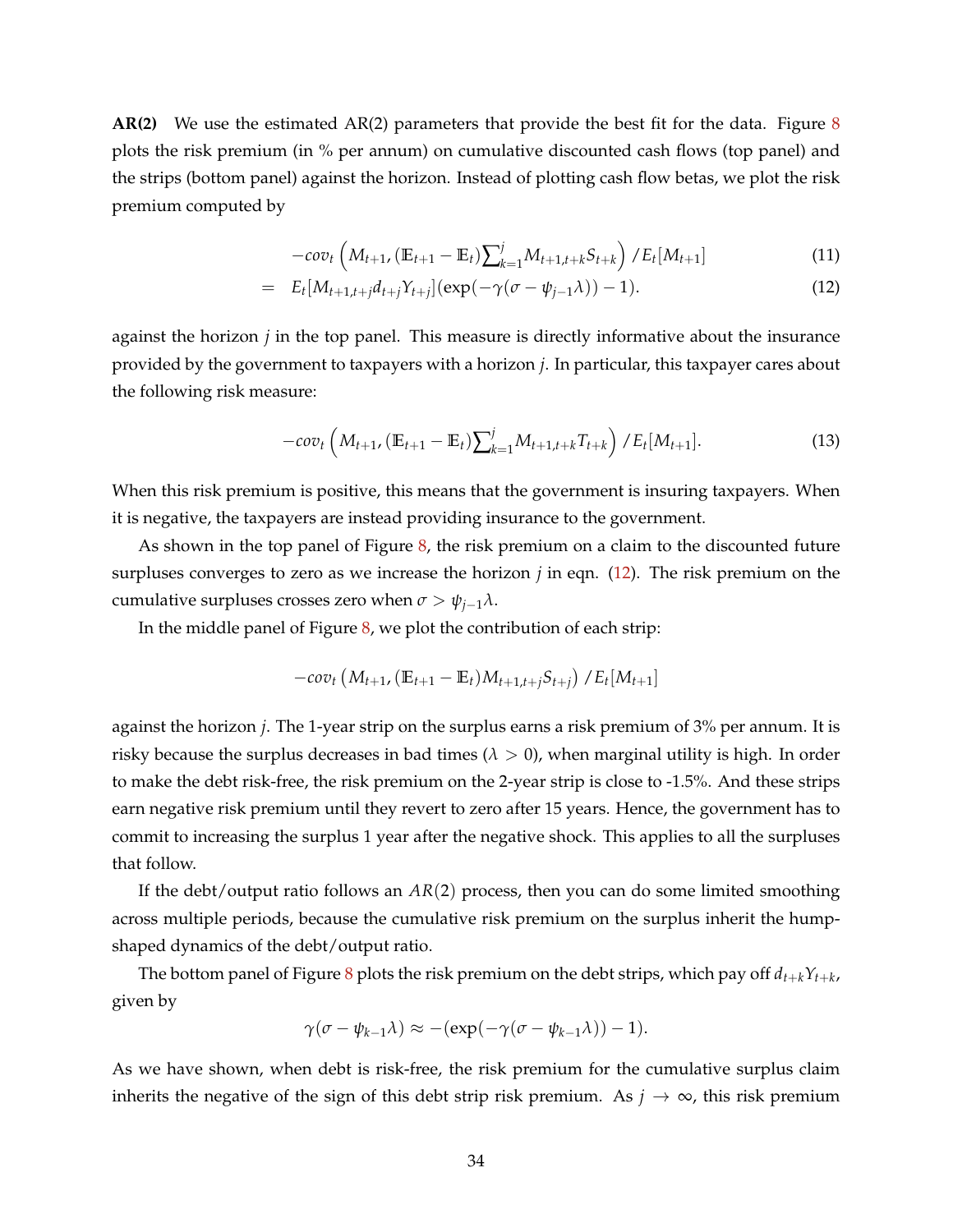#### <span id="page-35-0"></span>Figure 8: Horizon Decomp. of Risk Premium on Govt Cash Flows: Benchmark Calibration.

The figure plots the risk premium contribution of cumulative discounted cash flows (top panel) and the strips (middle panel) against the horizon. The bottom panel plots the risk premium on the debt strips: −(exp(−*γ*(*σ* − *ψj*−1*λ*)) − 1). Benchmark calibration in Table [1.](#page-15-0)



converges to the risk premium on the output strips, given by  $\gamma \sigma \approx -(\exp(-\gamma \sigma) - 1)$  of 5%, because the output innovations are permanent. It is common in the literature to assume that this risk premium is zero at long horizons, because this allows discounting at the risk-free rate. Of course, in the presence of permanent shocks, this is wrong. This positive risk premium on the debt strip explains why the surplus claim in the top panel approaches 0 zero from below. Permanent output risk rules out insurance provided to taxpayers over long horizons.

#### **5.3 Counter-cyclical Spending**

The government insures transfer recipients by spending a larger fraction of GDP in recession. This further constraints the government in navigating the trade-off between insurance of bondholders and taxpayers.

We consider the implications of varying  $β<sup>g</sup>$  which governs the response to GDP growth shocks. In the post-war sample, when regressing the innovation in log spending on the log change in output, we get a a slope coefficient of 0.28. By contrast, when we run the same regression for tax revenue, we get a slope coefficient of 1.86.

Taxpayers with a horizon *j* care about the riskiness of the tax process over horizon *j*.

**Corollary 5.3.** Under Assumptions [1](#page-11-2) and [3,](#page-20-0) the cash flow beta of taxes have to satisfy the following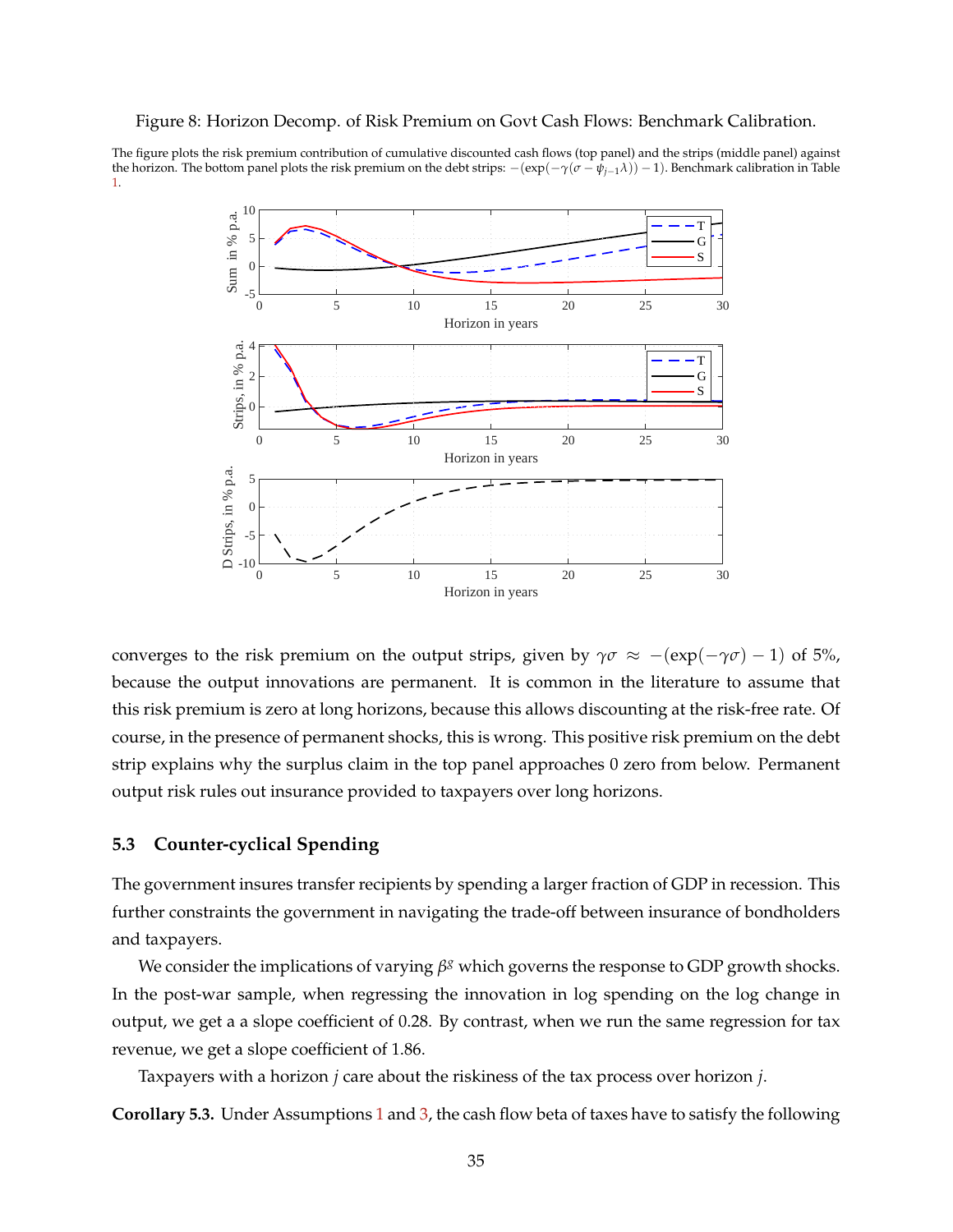restriction.

$$
cov_t\left(M_{t+1}, (\mathbb{E}_{t+1} - \mathbb{E}_t) \sum_{k=1}^j M_{t+1,t+k} T_{t+k}\right)
$$
  
= 
$$
-E_t[M_{t+1}]E_t[M_{t+1,t+j}d_{t+j}Y_{t+j}](exp(-\gamma(\sigma - \phi^{j-1}\lambda)) - 1)
$$
  
+ 
$$
\sum_{k=1}^j E_t[M_{t+1}]E_t[M_{t+1,t+j}X_{t+j}Y_{t+j}](exp(-\gamma(\sigma - \phi^{j-1}_G\beta^g)) - 1).
$$

#### <span id="page-36-0"></span>Figure 9: Horizon Decomp. of Risk Premium on Govt. Cash Flows and Counter-cyclical Spending

The figure plots the risk premium contribution of cumulative discounted cash flows (top panel) and the strips (bottom panel) against the horizon. We vary β<sup>g</sup> between 0 and 2 × *σ*.AR(1) with  $φ_1$  is 0.75. Other parameters–Benchmark calibration in Table [1.](#page-15-0)



In particular, this taxpayer with horizon *j* cares about the following risk measure:

$$
-cov_t\left(M_{t+1}, \left(\mathbb{E}_{t+1} - \mathbb{E}_t\right) \sum_{k=1}^j M_{t+1,t+k} T_{t+k}\right) / E_t[M_{t+1}].
$$
\n(14)

When this risk premium is positive, this means that the government is insuring taxpayers. When it is negative, the taxpayers are instead providing insurance to the government. Figure [9](#page-36-0) plots the implied spending (top panel) and tax claim risk (bottom panel) risk premium contributions. As government spending becomes more counter-cyclical, the risk premium on the tax claim has to decline as well, in order to keep the government debt risk-free. The empirically relevant line is the case of  $\beta^g = 0.031$ %. In that case, the one-period vol of spending is only 25% of the output vol ( $\sigma$ ).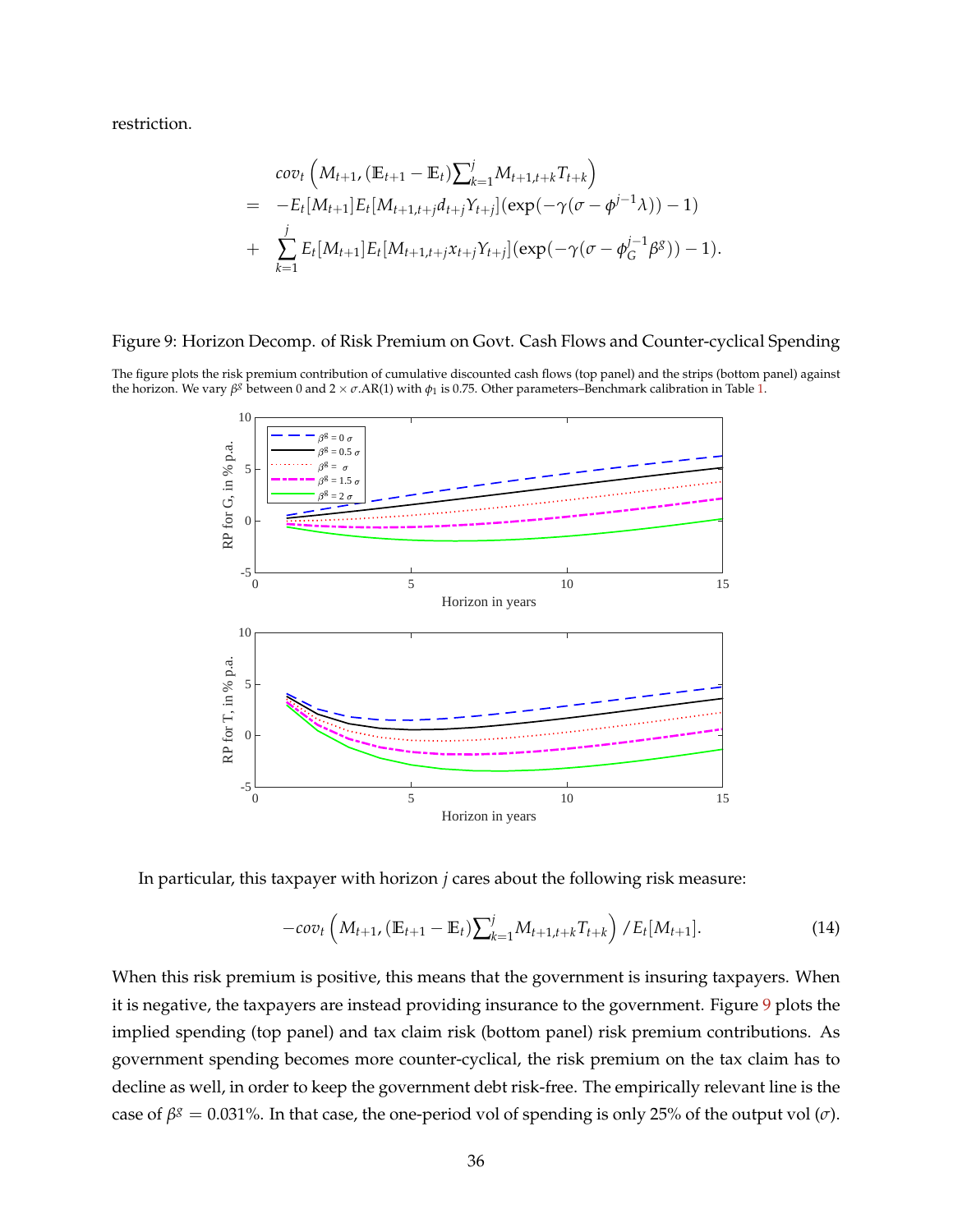As the tax claim becomes safer, taxpayers face a riskier tax liability proposition. When spending is risk-free (blue line), the tax claim inherits the risk properties of the surplus claim:

$$
-E_t[M_{t+1,t+j}d_{t+j}Y_{t+j}](\exp(-\gamma(\sigma-\phi^{j-1}\lambda))-1)
$$

As the governments provides more insurance to transfer recipients, this reduces the scope for insurance of taxpayers one-for-one.

#### **5.4 Debt Persistence**

To provide more intertemporal smoothing, the government can increase the persistence of the debt/output process. This allows the government to spread out the adjustment further over time. When  $\phi = 0.90$  (dash-dotted line), we have to increase the horizon beyond 40 years to see the risk premium on the total surplus go to zero, as shown in the top panel of Figure [10.](#page-38-0) This allows for a riskier surplus in the first year, and a smaller downward adjustment in the risk premium in the following years (see bottom panel). However, even in the case of  $\phi = 0.90$ , the risk premium flips signs in year 2.

As the government increases the persistence of the debt/output process to 0.99, The government almost imputes a unit root to the debt/output ratios and seems to escape the trade-off between insuring taxpayers and bondholders. As a result of the near-unit-root, the TVC is quasi violated in our calibration, given that the market price of risk *γ* is large. To visualize this, we plot the following fraction:  $E_t[M_{t+k}D_{t+k}]/D_t$ , the tail value of debt as a percentage of the debt outstanding today. For *j* = 50, the fraction is 150%. Under the risk-neutral measure, investors expect the debt to increase faster than the risk-free rate; the government increases the debt/output ratio along paths characterized by adverse aggregate histories, because  $\lambda > 0$ . For  $j = 100$ , the fraction is 100%. This means that the expected value of debt 100 years from now accounts for the entire value of the debt (and the value of the first 100 years of surpluses for 0%).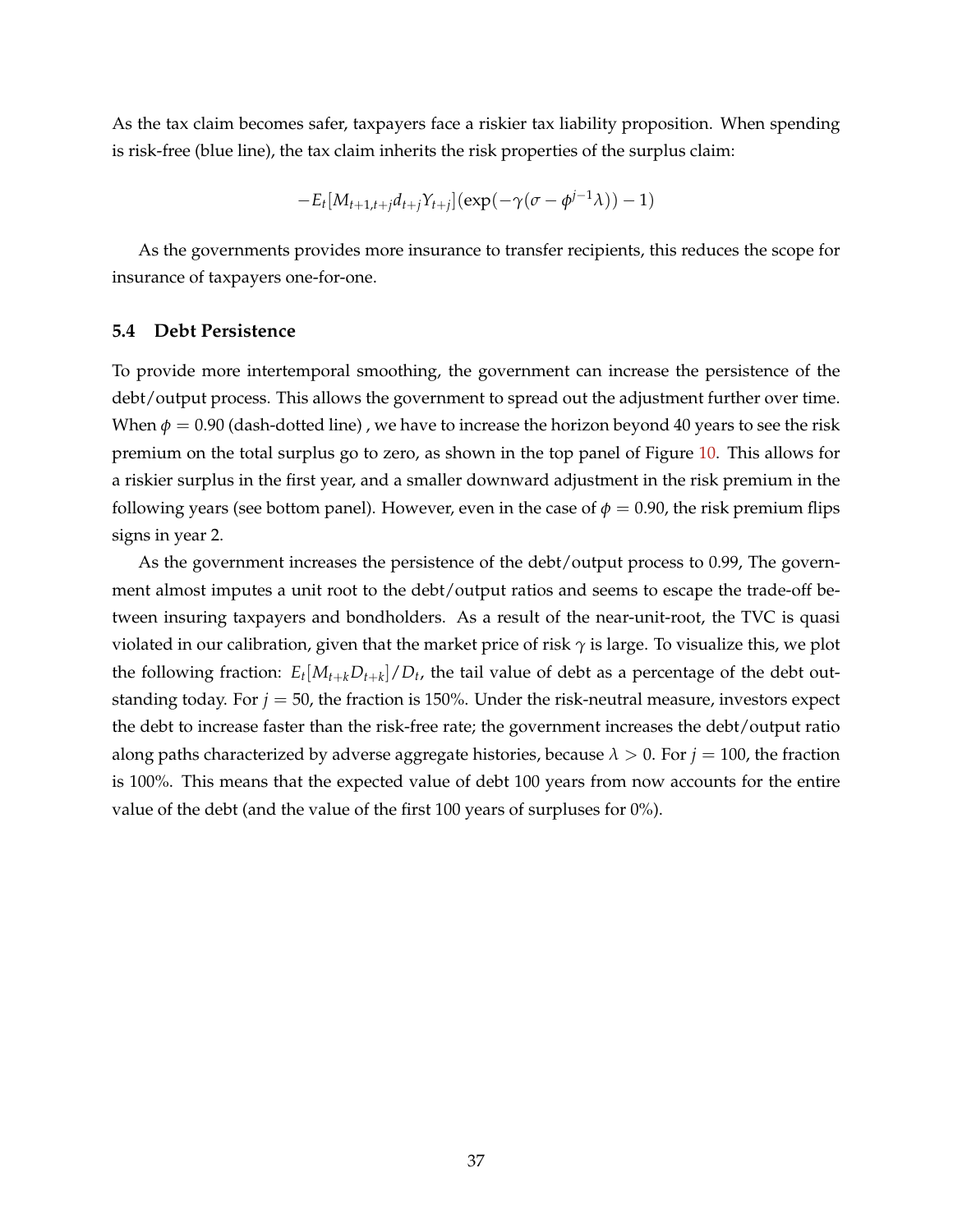### <span id="page-38-0"></span>Figure 10: Horizon Decomp. of Risk Premium on Govt. Surpluses and Debt Persistence

The figure plots the risk premium contribution of cumulative discounted surpluses (top panel) and the surplus strips (middle panel) against the horizon. The bottom panel plots the tail value at *t* of the debt expected at *t* + *j* as a fraction of debt today. AR(1) with *φ* between 0.5 and 0.99. Other Parameters–Benchmark calibration in Table [1.](#page-15-0)

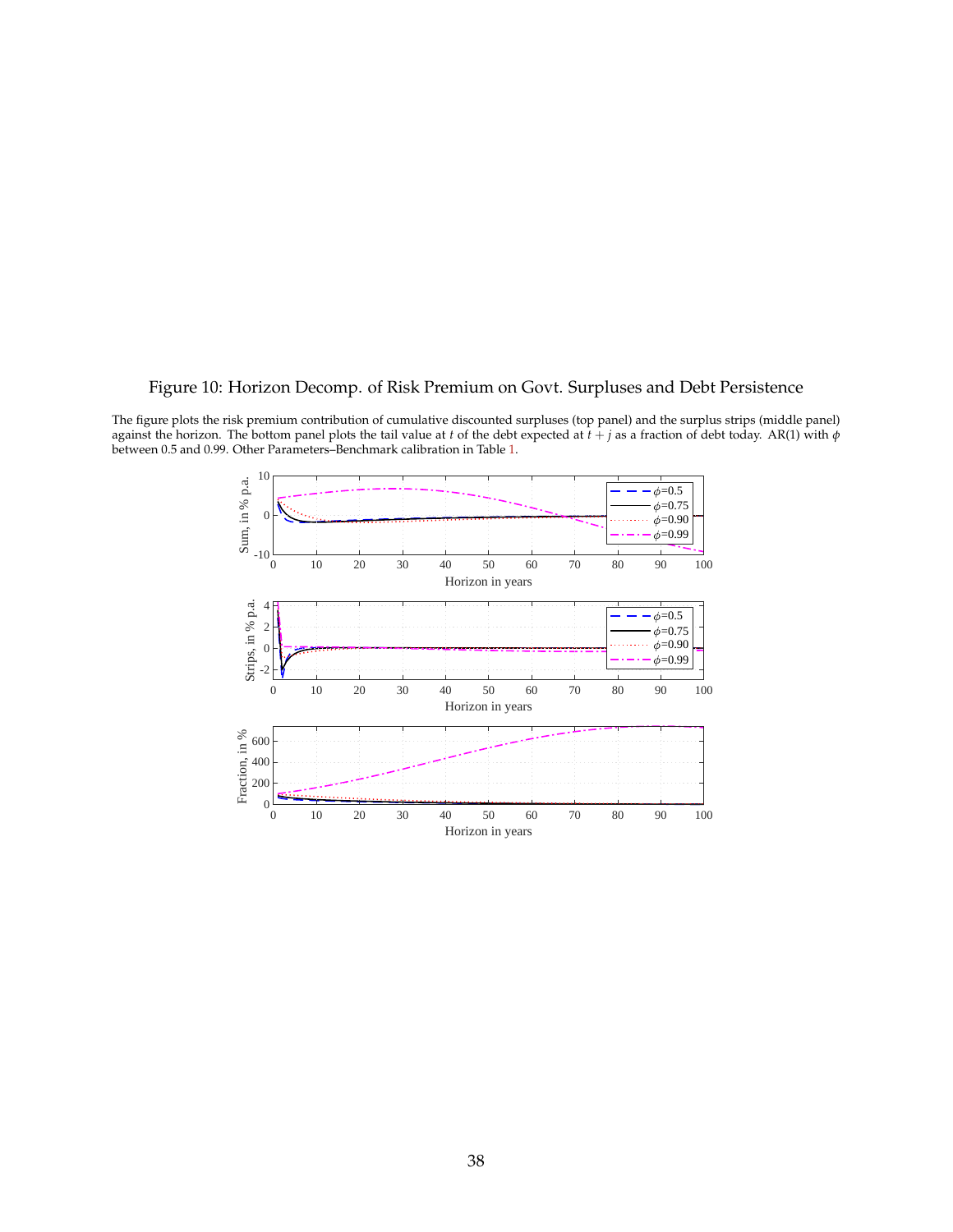# **6 Revisiting the Trade-off when Debt Earns Convenience Yields**

When the transversality conditions holds, and there are no arbitrage opportunities in debt markets, there is only one way to relax this trade-off between insurance of bondholders and taxpayers. Some governments are endowed with the ability to see Treasurys at prices that exceed their fair market value. In other words, investors earn convenience yields on their debt holdings. Typically, the debt then serves the role of a special, safe assets for domestic or foreign investors.

Our analysis begins with a reduced-form characterization of the convenience yield.<sup>[12](#page-39-0)</sup> In discrete time, the convenience yield  $\lambda_t$  is defined as a wedge in the investors' Euler equation:

$$
\mathbb{E}_t\left[M_{t,t+1}R_t\right] = \exp(-\lambda_t). \tag{15}
$$

The following proposition shows that the convenience yield can be interpreted as an additional seigniorage revenue to the government.

**Proposition 6.1.** In the absence of arbitrage opportunities, the value of the government debt equals:

$$
B_t = \sum_{h=0}^H Q_{t-1}^{h+1} P_t^h = \mathbb{E}_t \left[ \sum_{j=0}^\infty M_{t,t+j} (T_{t+j} + (1 - e^{-\lambda_{t+j}}) D_{t+j} - G_{t+j}) \right] = P_t^T + P_t^{\lambda} - P_t^G,
$$

provided that a transversality condition holds.

The seigniorage revenue is  $(1-e^{-\lambda_{t+j}})D_{t+j}$ , which is exactly the amount of interest the government does not need to pay due to the convenience yield. The value of government debt reflects the value of all future convenience yields earned on future debt. We refer to this value as the Treasury's seignorage revenue:

$$
P_t^{\lambda} = \mathbb{E}_t \left[ \sum_{j=0}^{\infty} M_{t,t+j} (1 - e^{-\lambda_{t+j}}) D_{t+j} \right].
$$

The government debt portfolio return is the return on a portfolio that goes long in the tax claim and short in the spending claim:

$$
\mathbb{E}_{t}\left[R_{t+1}^{D} - R_{t}^{f}\right] = \frac{P_{t}^{T} - T_{t}}{B_{t} - S_{t}}\mathbb{E}_{t}\left[R_{t+1}^{T} - R_{t}^{f}\right] + \frac{P_{t}^{\lambda} - T_{t}}{B_{t} - S_{t}}\mathbb{E}_{t}\left[R_{t+1}^{\lambda} - R_{t}^{f}\right] - \frac{P_{t}^{G} - G_{t}}{B_{t} - S_{t}}\mathbb{E}_{t}\left[R_{t+1}^{G} - R_{t}^{f}\right],
$$

where  $R_{t+1}^D$ ,  $R_{t+1}^T$ ,  $R_{t+1}^{\lambda}$  and  $R_{t+1}^G$  are the holding period returns on the bond portfolio, the tax claim, the seignorage claim, and the spending claim, respectively. We take government spending

<span id="page-39-0"></span><sup>&</sup>lt;sup>12</sup>See [Liu, Schmid, and Yaron](#page-44-0) [\(2019\)](#page-44-0) for a structural model of convenience yields and fiscal policy.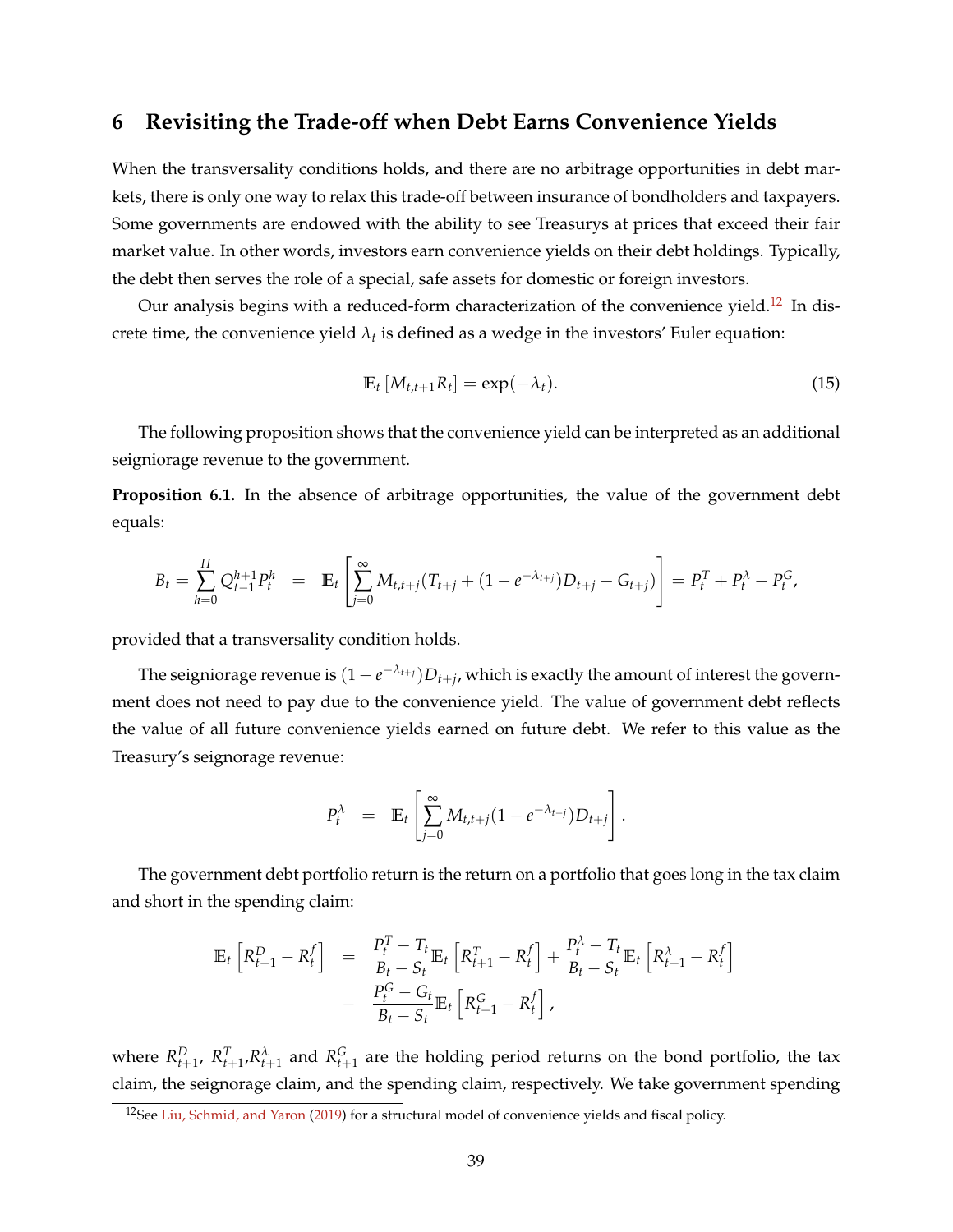process, and the debt return process as exogenously given, and we explore the implications for the properties of the tax claim.

**Constant Spending/Output Ratio** Let's take a simple benchmark. If we assume that the spend- $\log$  / output ratio is constant and  $\beta_t^Y = \beta_t^G$ . We define  $K_t = (1 - e^{-\lambda_t})D_t$  to be seignorage revenue. Suppose that the (convenience yield) seignorage process has a zero beta. If the government wants risk-free debt, then the implied beta of the tax revenue process

$$
\beta_t^T = \frac{P_t^G - G_t}{D_t + (P_t^G - G_t) - (P_t^{\lambda} - K_t)} \gg \frac{P_t^G - G_t}{D_t + (P_t^G - G_t)},
$$

which exceeds the beta of the tax revenue without seignorage. If the seignorage revenue is sufficiently counter-cyclical, then the government can insure both taxpayers and bondholders at the same time.

[Krishnamurthy and Vissing-Jorgensen](#page-44-1) [\(2012\)](#page-44-1) estimate convenience yields on U.S. Treasurys of around 75 bps. These convenience yields are counter-cylical. Using the deviations from CIP in Treasury markets, [Jiang, Krishnamurthy, and Lustig](#page-43-0) [\(2018a](#page-43-0)[,b\)](#page-43-1); [Koijen and Yogo](#page-44-2) [\(2019\)](#page-44-2) estimate convenience yields that foreign investors derive from their holdings of dollar safe assets; these estimates exceed 200 bps.

We can characterize the sensitivity of the average tax rate to aggregate output growth in closed form.

<span id="page-40-0"></span>**Assumption 4.** The government commits to a constant spending/output ratio  $x = G_t/Y_t$ , and a mean*reverting process for the log tax/output ratio*  $\tau_t = \log(T_t/Y_t)$  *with a constant sensitivity to output innovations β τ :*

$$
\Delta \tau_{t+1} = \theta(\bar{\tau} - \tau_t) + \beta_{\tau} \sigma \varepsilon_{t+1}.
$$

**Corollary 6.2.** Under Assumptions [1](#page-11-0) and [4,](#page-40-0) for the debt to be conditionally risk-free, the sensitivity of the average tax rate needs to satisfy:

$$
\beta_{\tau} = \frac{1}{1 + q_{\tau}} \left( \frac{P_t^G - G_t - (1 + (1 + q_{\kappa})\beta_{\kappa})(P_t^{\lambda} - K_t)}{D_t + (P_t^G - G_t) - (P_t^{\lambda} - K_t)} - 1 \right).
$$

If  $\beta_\kappa\ll-\frac{1}{1+q_\kappa}$ , then the counter-cyclical convenience yields increase the sensitivity of tax rates to output innovations. For example, we can have a constant average tax rate and risk-free debt when:

$$
\beta_{\kappa} = -\frac{1}{1 + q_{\kappa}} \frac{D_t}{P_t^{\lambda} - K_t}
$$

Consider the case in which the government runs zero primary surpluses in all future states of the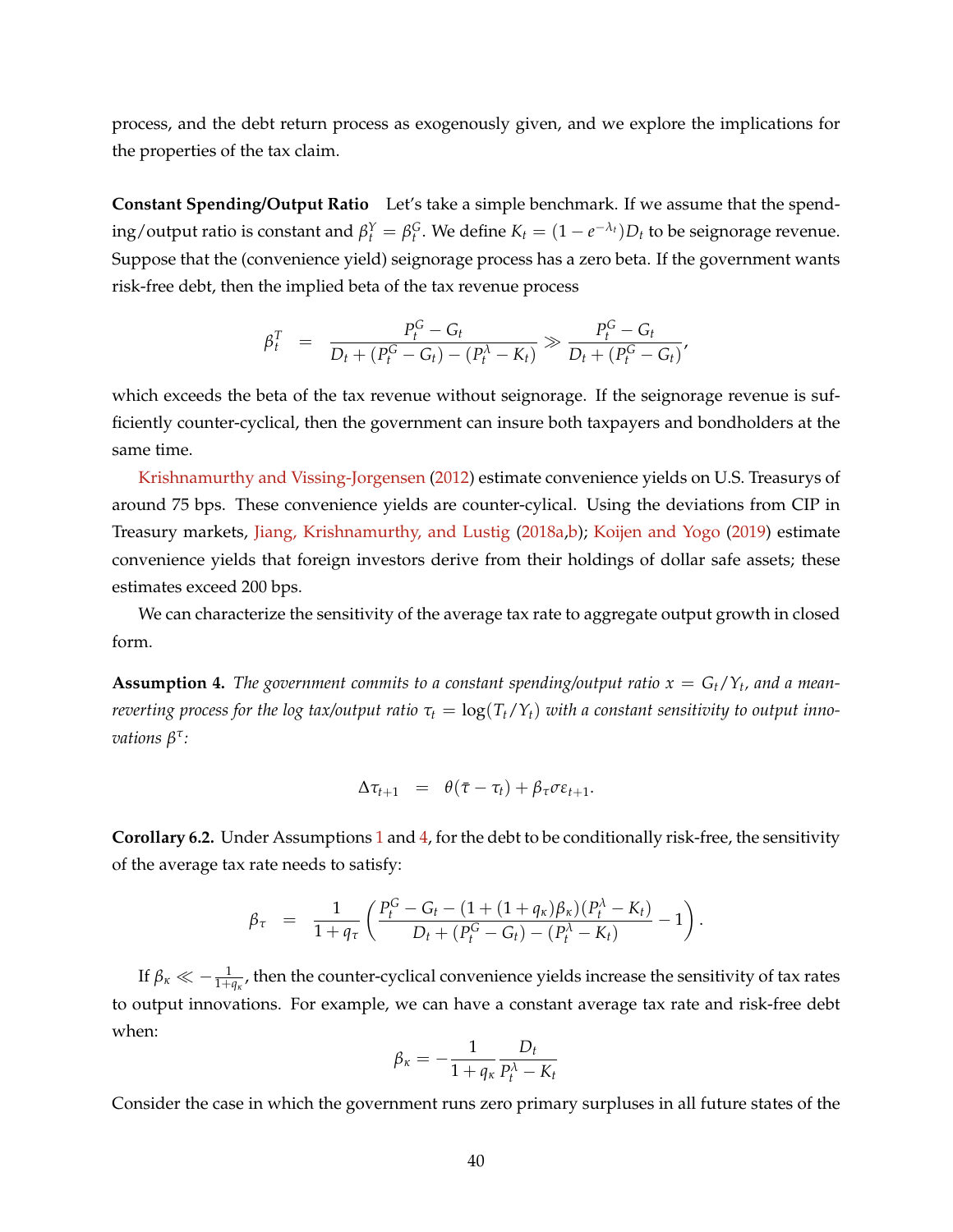world:  $D_t = P_t^{\lambda} - K_t$ . In this case, the average tax rate is constant if  $\beta_{\kappa} = -\frac{1}{1+q_{\kappa}}$ . This is  $-1$  in the random walk case with  $\theta = 0$ . Please see section [A](#page-45-0) of the Appendix for details.

## **7 Conclusion**

The government engineers risk-free debt by choosing the beta of the tax claim judiciously. The more debt outstanding, the lower the beta of the tax claim needs to be. There is no scope for insurance of taxpayers over long horizons in the presence of permanent and priced shocks to output. The only way the government can provide insurance to tax payers over long horizons while keeping the debt risk-free is by saving.

## **References**

- Aguiar, M., M. Amador, H. Hopenhayn, and I. Werning, 2019, "Take the short route: Equilibrium default and debt maturity," *Econometrica*.
- Aguiar, M., and G. Gopinath, 2006, "Defaultable debt, interest rates and the current account," *J. Int. Econ.*, 69(1), 64–83.
- Aiyagari, S. R., A. Marcet, T. J. Sargent, and J. Seppälä, 2002, "Optimal Taxation without State-Contingent Debt," *Journal of Political Economy*, 110(6), 1220–1254.
- <span id="page-41-1"></span>Alvarez, F., and U. Jermann, 2005, "Using Asset Prices to Measure the Measure the Persistence of the Marginal Utility of Wealth.," *Econometrica*, (4), 1977–2016.
- Angeletos, G.-M., 2002, "Fiscal Policy with Noncontingent Debt and the Optimal Maturity Structure\*," *The Quarterly Journal of Economics*, 117(3), 1105–1131.
- Arellano, C., 2008, "Default Risk and Income Fluctuations in Emerging Economies," *Am. Econ. Rev.*, 98(3), 690–712.
- Arellano, C., and A. Ramanarayanan, 2012, "Default and the Maturity Structure in Sovereign Bonds," *J. Polit. Econ.*, 120(2), 187–232.
- <span id="page-41-3"></span>Backus, D., N. Boyarchenko, and M. Chernov, 2018, "Term structures of asset prices and returns," *J. financ. econ.*, 129(1), 1–23.
- <span id="page-41-2"></span>Bansal, R., and A. Yaron, 2004, "Risks for the Long Run: A Potential Resolution of Asset Prizing Puzzles," *The Journal of Finance*, 59, 1481–1509.
- <span id="page-41-0"></span>Barro, R. J., 1979, "On the determination of the public debt," *J. Polit. Econ.*, 87(5, Part 1), 940–971.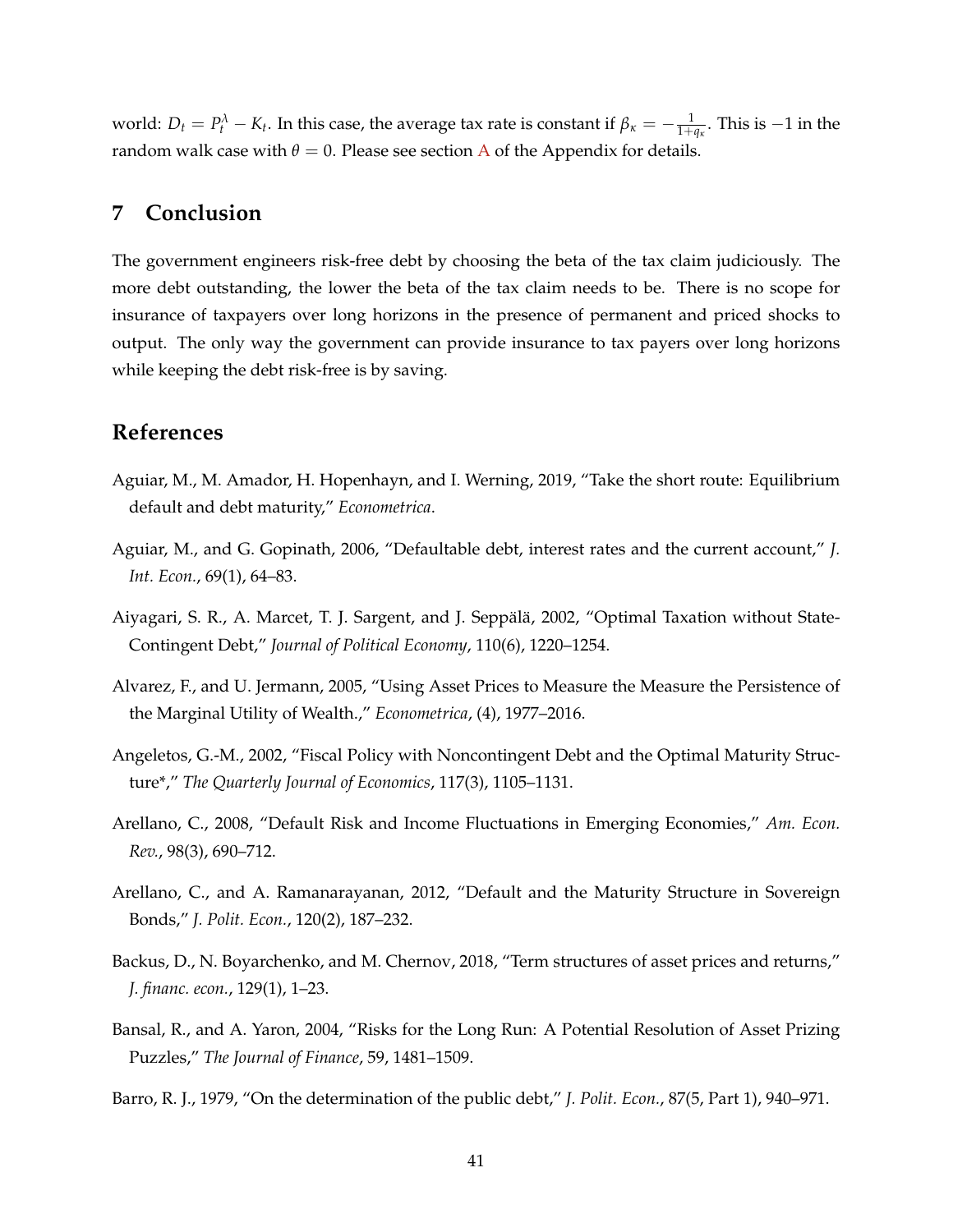- Bhandari, A., D. Evans, M. Golosov, and T. J. Sargent, 2017, "Fiscal policy and debt management with incomplete markets," *Q. J. Econ.*, 132(2), 617–663.
- Bianchi, J., P. Ottonello, and I. Presno, 2019, "Fiscal Stimulus under Sovereign Risk," .
- Blanchard, O. J., and M. Watson, 1982, "Bubbles, rational expectations, and financial markets," in *Crises in the Economic and Financial Structure*, ed. by P. Wachtel. Lexington Books.
- Bohn, H., 1995, "The Sustainability of Budget Deficits in a Stochastic Economy," *J. Money Credit Bank.*, 27(1), 257–271.
- , 1998, "The behavior of US public debt and deficits," *the Quarterly Journal of economics*, 113(3), 949–963.
- $\frac{1}{1}$ , 2007, "Are stationarity and cointegration restrictions really necessary for the intertemporal budget constraint?," *Journal of Monetary Economics*, 54(7), 1837 – 1847.
- <span id="page-42-0"></span>Borovička, J., L. P. Hansen, and J. Scheinkman, 2016, "Misspecified Recovery," Journal of Finance, 71(6), 2493–2544.
- Borri, N., and A. Verdelhan, 2011, "Sovereign Risk Premia," .
- Breeden, D. T., 2005, "An Intertermporal Asset Pricing Model With Stochastic Consumption and Investment Opportunities," in *Theory of Valuation*. WORLD SCIENTIFIC, pp. 53–96.
- Brunnermeier, M., S. Merkel, and Y. Sannikov, 2020, "The Fiscal Theory of Price Level with a Bubble," .
- Buera, F., and J. P. Nicolini, 2004, "Optimal maturity of government debt without state contingent bonds," *Journal of Monetary Economics*, 51(3), 531 – 554.
- Bulow, J., and K. Rogoff, 1989, "Sovereign Debt: Is to Forgive to Forget?," *Am. Econ. Rev.*, 79(1), 43–50.
- Caballero, R. J., E. Farhi, and P.-O. Gourinchas, 2008, "An Equilibrium Model of "Global Imbalances" and Low Interest Rates," *American Economic Review*, 98(1), 358–93.
- Caballero, R. J., and A. Krishnamurthy, 2009, "Global Imbalances and Financial Fragility," *American Economic Review*, 99(2), 584–88.
- Canzoneri, M. B., R. E. Cumby, and B. T. Diba, 2001, "Is the Price Level Determined by the Needs of Fiscal Solvency?," *Am. Econ. Rev.*, 91(5), 1221–1238.

Cochrane, J. H., 2019, "The Fiscal Roots of Inflation," .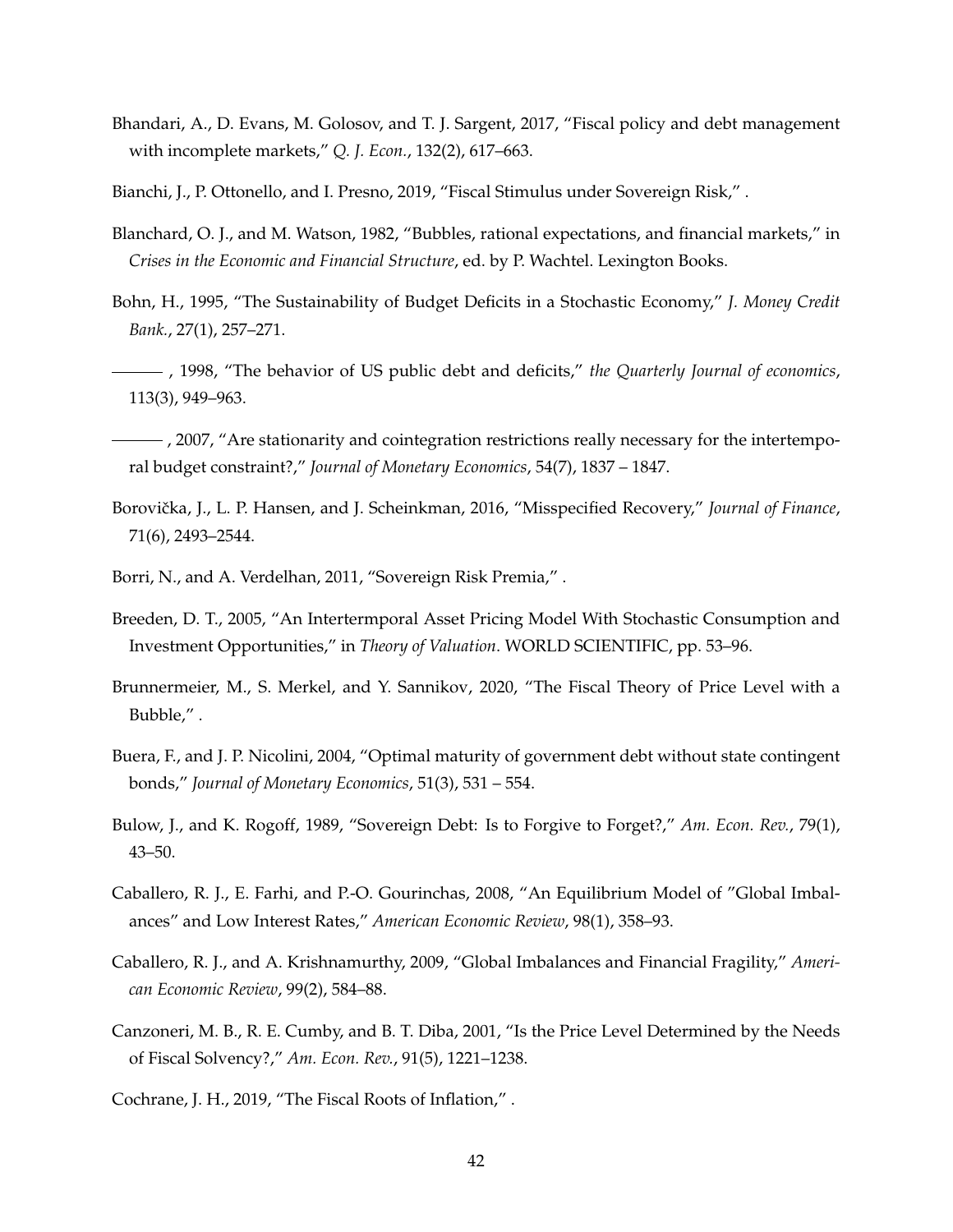, 2020, "A Fiscal Theory of Monetary Policy with Partially-Repaid Long-Term Debt," .

- DeMarzo, P., Z. He, and F. Tourre, 2019, "Sovereign debt ratchets and welfare destruction," in *Midwest Finance Association 2019 Annual Meeting*. pbcsf.tsinghua.edu.cn.
- Diamond, P. A., 1965, "National Debt in a Neoclassical Growth Model," *Am. Econ. Rev.*, 55(5), 1126–1150.
- Eaton, J., and M. Gersovitz, 1981, "Debt with Potential Repudiation: Theoretical and Empirical Analysis," *Rev. Econ. Stud.*, 48(2), 289–309.
- Gopinath, G., and J. C. Stein, 2018, "Banking, Trade, and the Making of a Dominant Currency," working paper, Harvard University.
- Gourinchas, P.-O., and H. Rey, 2007, "International financial adjustment," *Journal of political economy*, 115(4), 665–703.
- Hall, G. J., and T. J. Sargent, 2011, "Interest Rate Risk and Other Determinants of Post-WWII US Government Debt/GDP Dynamics," *American Economic Journal: Macroeconomics*, 3(3), 192–214.
- Hamilton, J. D., and M. A. Flavin, 1986, "On the Limitations of Government Borrowing: A Framework for Empirical Testing," *The American Economic Review*, 76(4), 808–819.
- Hansen, L. P., W. Roberds, and T. J. Sargent, 1991, *Time Series Implications of Present Value Budget Balance*Westview Press, vol. Rational Expectations Econometrics, chap. 5.
- <span id="page-43-2"></span>Hansen, L. P., and J. Scheinkman, 2009, "Long-Term Risk: An Operator Approach," *Econometrica*, 77 (1), 177–234.
- He, Z., A. Krishnamurthy, and K. Milbradt, 2018, "A Model of Safe Asset Determination," *American Economic Review*.
- Jiang, Z., 2019, "Fiscal Cyclicality and Currency Risk Premia," working paper.
- <span id="page-43-0"></span>Jiang, Z., A. Krishnamurthy, and H. Lustig, 2018a, "Foreign Safe Asset Demand and the Dollar Exchange Rate," .
- <span id="page-43-1"></span>, 2018b, "Foreign Safe Asset Demand for US Treasurys and the Dollar," *AEA Papers and Proceedings*, 108, 537–541.
- Jiang, Z., A. Krishnamurthy, and H. Lustig, 2019, "Dollar safety and the global financial cycle," *Available at SSRN 3328808*.
- <span id="page-43-3"></span>Jiang, Z., H. Lustig, S. Van Nieuwerburgh, and M. Z. Xiaolan, 2019, "The U.S. Public Debt Valuation Puzzle," NBER Working Paper 26583.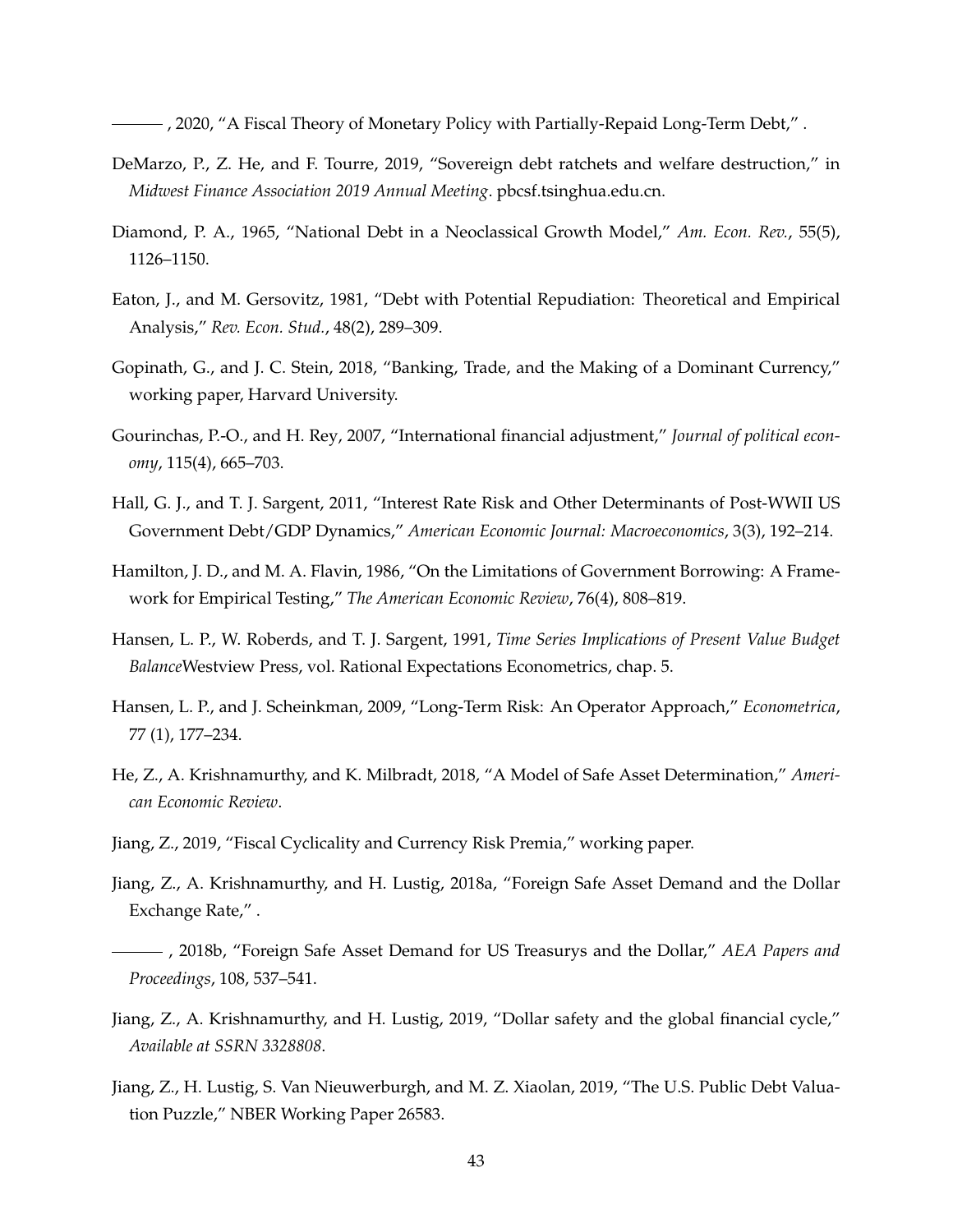<span id="page-44-2"></span>Koijen, R. S. J., and M. Yogo, 2019, "Exchange Rates and Asset Prices in a Global Demand System," .

- Krishnamurthy, A., and H. N. Lustig, 2019, "Mind the Gap in Sovereign Debt Markets: The U.S. Treasury basis and the Dollar Risk Factor," .
- <span id="page-44-1"></span>Krishnamurthy, A., and A. Vissing-Jorgensen, 2012, "The aggregate demand for treasury debt," *Journal of Political Economy*, 120(2), 233–267.
- Krueger, D., and H. Lustig, 2010, "When is market incompleteness irrelevant for the price of aggregate risk (and when is it not)?," *J. Econ. Theory*, 145(1), 1–41.
- <span id="page-44-0"></span>Liu, Y., L. Schmid, and A. Yaron, 2019, "The risks of safe assets," in *2019 Meeting Papers*.
- Lucas, R. E., 1978, "Asset Prices in an Exchange Economy," *Econometrica*, 46(6), 1429–1445.
- Lucas, R. E., and N. L. Stokey, 1983, "Optimal fiscal and monetary policy in an economy without capital," *Journal of Monetary Economics*, 12(1), 55 – 93.
- Lustig, H., C. Sleet, and S¸. Yeltekin, 2008, "Fiscal hedging with nominal assets," *Journal of Monetary Economics*, 55(4), 710 – 727.
- Maggiori, M., 2017, "Financial Intermediation, International Risk Sharing, and Reserve Currencies," *American Economic Review*, 107(10), 3038–71.
- Meyer, J., C. M. Reinhart, and C. Trebesch, 2019, "Sovereign Bonds since Waterloo," .
- Mian, A. R., L. Straub, and A. Sufi, 2020a, "Indebted Demand," .
- , 2020b, "The Saving Glut of the Rich and the Rise in Household Debt," .
- Rubinstein, M., 1974, "An aggregation theorem for securities markets," *J. financ. econ.*, 1(3), 225– 244.
- Samuelson, P. A., 1958, "An Exact Consumption-Loan Model of Interest with or without the Social Contrivance of Money," *J. Polit. Econ.*, 66(6), 467–482.
- Trehan, B., and C. E. Walsh, 1988, "Common trends, the government's budget constraint, and revenue smoothing," *J. Econ. Dyn. Control*, 12(2), 425–444.
- , 1991, "Testing Intertemporal Budget Constraints: Theory and Applications to U. S. Federal Budget and Current Account Deficits," *J. Money Credit Bank.*, 23(2), 206–223.
- Werning, I., 2015, "Incomplete Markets and Aggregate Demand," .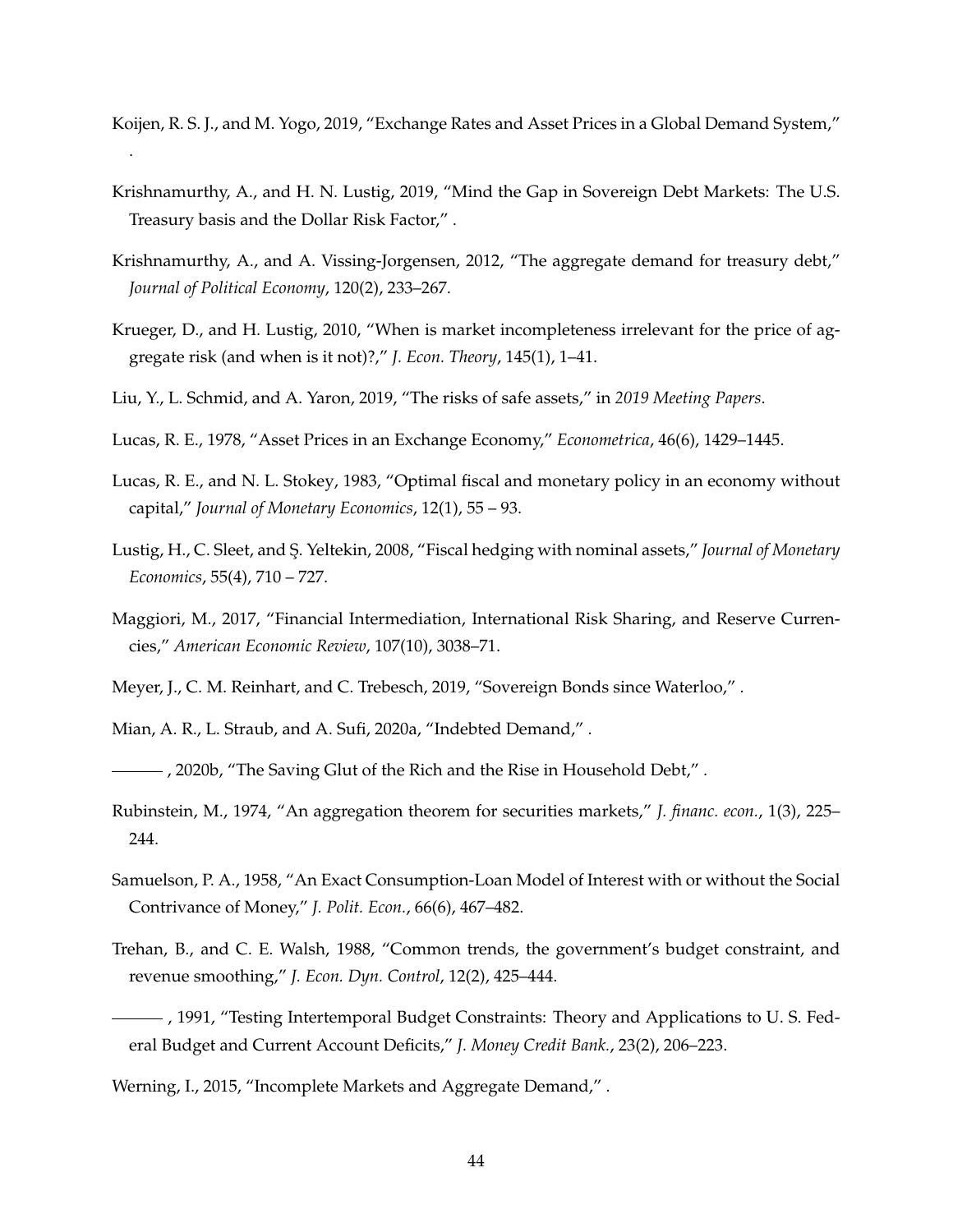# <span id="page-45-0"></span>**A Risky Debt**

In general, when we specify exogenous processes for taxes and spending, the implied debt is risky. This section derives more general characterizations of the risk-return trade-off, by specifying exogenous processes for taxes and spending, and allowing for arbitrary mean-reversion in the tax rate, and risky debt. This approach is more common in the literature. We will do this in a continuous time version of our model.

Let  $y_t$  denote log of real GDP. Let  $\tau_t$  denote the log tax-to-gdp ratio and let  $g_t$  denote the log spending-to-gdp ratio. We specify exogenous processes for *both spending and taxes*:

$$
dy_t = \mu dt + \sigma dZ_t,
$$
  
\n
$$
d\tau_t = \theta(\bar{\tau} - \tau_t)dt + \beta_{\tau}\sigma dZ_t,
$$
  
\n
$$
dg_t = \theta(\bar{g} - g_t)dt + \beta_g\sigma dZ_t,
$$

where *θ* governs the degree of persistence in *τ* and *g*. Importantly, this specification does not allow the government to choose a tax process that is more risky in the short run, but less risky at intermediate horizons (See for example Figure [8.](#page-35-0))

Then  $T_t = \exp(\tau_t + y_t)$  and  $G_t = \exp(g_t + y_t)$ . Let  $B_t$  denote the real value of debt. Let  $P_t^{\tau}$  denote the present value of the claim on tax and  $P_t^g$  denote the present value of the claim on spending. Let  $M_t$  denote the SDF. The asset pricing equations are

$$
0 = \mathcal{A}[M_t T_t dt + d(M_t P_t^{\tau})],
$$
  
\n
$$
0 = \mathcal{A}[M_t G_t dt + d(M_t P_t^g)],
$$
  
\n
$$
0 = \mathcal{A}[M_t (T_t - G_t) dt + d(M_t B_t)].
$$

Note: The last equation can be thought of as the continuous-time version of the government budget condition.

**Proposition A.1.** When the TVC holds, the value of the debt equals the price of a claim to tax revenue minus the price of a claim to spending:

$$
B_t = P_t^{\tau} - P_t^g.
$$

Let  $M_t$  denote the cumulative SDF, and let  $m_t$  denote its log. We assume

$$
dm_t = -(r + \frac{1}{2}\gamma^2)dt - \gamma dZ_t,
$$
  

$$
dM_t = -M_t r dt - M_t \gamma dZ_t.
$$

We conjecture that the tax claim and the spending claim are priced according to:

$$
P_t^{\tau} = f_{\tau}(\tau_t)T_t
$$
  

$$
P_t^g = f_g(g_t)G_t.
$$

The debt/GDP ratio is given by:  $\frac{B_t}{Y_t} = f_\tau(\tau_t)\tau_t - f_g(g_t)g_t$ . Then, we conjecture  $f_\tau(\tau_t) = \exp(p_\tau + q_\tau \tau_t)$  and  $f_g(g_t) = \exp(p_g + q_g g_t).$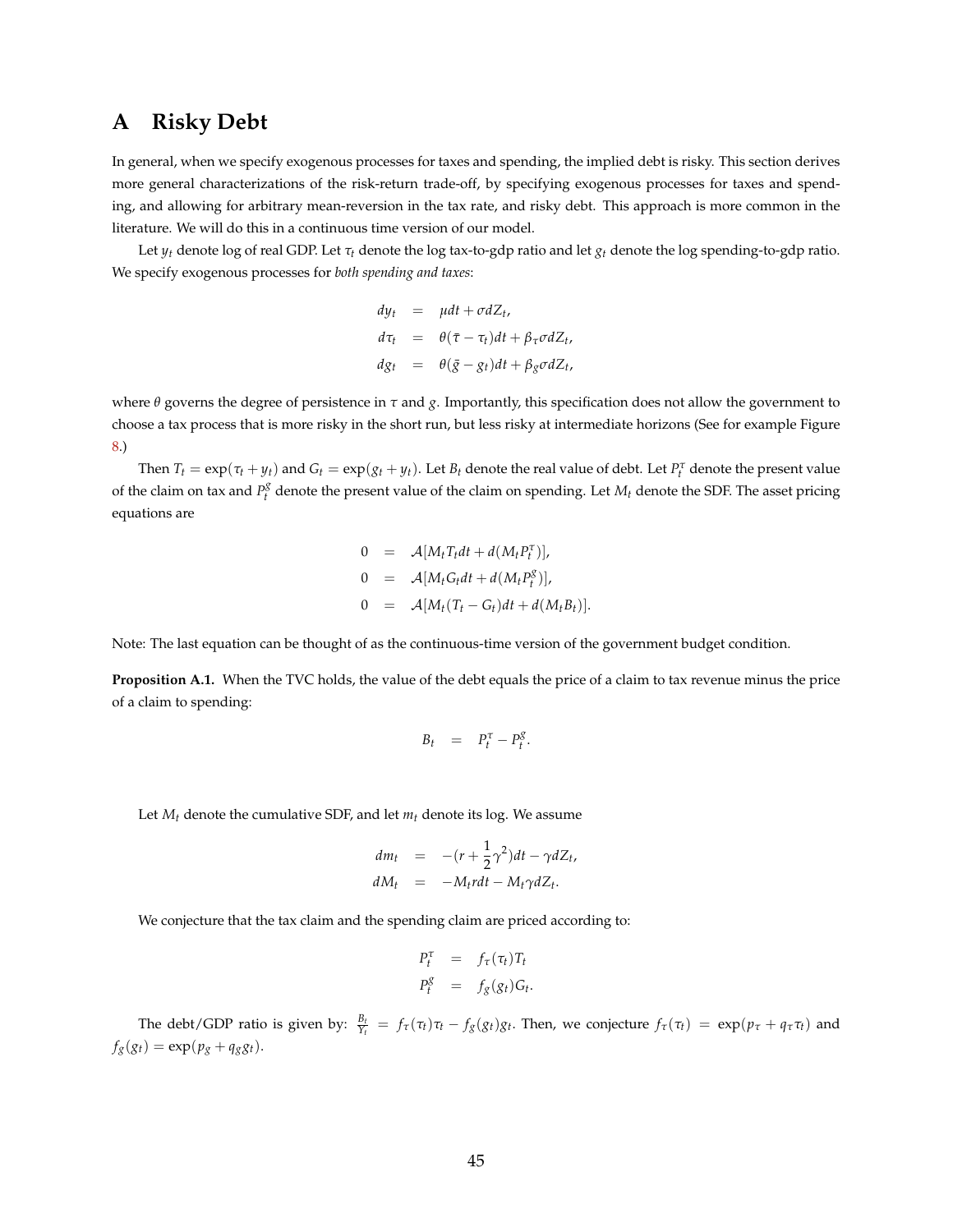<span id="page-46-0"></span>**Proposition A.2.** When  $\theta > 0$ , the risk exposure of the debt return is

$$
[r_t^B, dM_t] = -\frac{M_t \gamma \sigma}{B_t} (T_t f_\tau (1 + (1 + q_\tau) \beta_\tau) - G_t f_g (1 + (1 + q_g) \beta_g)),
$$
  
where  $q_\tau = -\frac{\theta}{\kappa_1^T \theta + (1 - \kappa_1^T)},$   
 $q_g = -\frac{\theta}{\kappa_1^g \theta + (1 - \kappa_1^g)}.$ 

*κ*<sup>*τ*</sup></sup><sub>1</sub> and *κ*<sup>*g*</sup><sub>1</sub>  $\frac{8}{1}$  are the constants that are very close to 1 from the Campbell-Shiller approximation:

$$
\begin{array}{rcl} \kappa_1^{\tau} & = & \displaystyle \frac{1}{1+\exp(\overline{P_t^{\tau}/T_t})} \\ \kappa_1^g & = & \displaystyle \frac{1}{1+\exp(\overline{P_t^g}/G_t)} \end{array}
$$

**Random Walk Cash Flows** We start with the simplest case in which spending and tax revenue follow a random walk ( $\theta = 0$ ). In this case  $q_\tau = q_g = 0$ , and the debt/output ratio is non-stationary. The risk exposure of the debt claim is

$$
[r_t^B, dM_t] = -M_t \gamma \frac{1}{B_t} (f_\tau T_t (1 + \beta_\tau) - f_g G_t (1 + \beta_g)) \sigma,
$$
  
where  $f_\tau$  =  $(r - \mu - \frac{1}{2} (1 + \beta_\tau)^2 \sigma^2 + \gamma (1 + \beta_\tau) \sigma)^{-1},$   
 $f_g$  =  $(r - \mu - \frac{1}{2} (1 + \beta_g)^2 \sigma^2 + \gamma (1 + \beta_g) \sigma)^{-1}.$ 

Risk-free debt is a knife-edge case. The debt is risk-free if and only if

$$
(B_t + P_t^g)(1 + \beta_\tau) = P_t^\tau (1 + \beta_\tau) = P_t^g (1 + \beta_g).
$$

Even when allowing for a non-stationary debt/output ratio, the government has to implement a counter-cyclical tax policy if it wants to keep the debt risk-free. For example, when *β<sup>g</sup>* = 0, i.e. spending is a constant fraction of GDP, this equation requires that the loading of the average tax rate on the output shock satisfy:

$$
\beta_{\tau} = \frac{f_{g}g_{t}}{d_{t} + f_{g}g_{t}} - 1,
$$

which is negative as long as  $d_t = f_\tau \tau_t - f_g g_t > 0$ . So, risk-free debt implies countercyclical taxation. This result confirms [Barro](#page-41-0) [\(1979\)](#page-41-0)'s conjecture that tax rates inherit the random walk property of output and spending if the debt is to be risk-free. As the debt/output ratio increases, the  $\beta_{\tau}$  converges to -1. When the government insures transfer recipients by spending more in recessions, and hence choosing *β<sup>g</sup>* < 0, then *β<sup>τ</sup>* will have to be even more negative.

Even when debt is risky, there may still be a random walk component in the tax rates. The only way to eliminate this random walk component is to set  $\beta_\tau = 0$ , which would imply that the instantaneous covariance equals that of the output claim:

$$
-\frac{M_t\gamma\sigma}{B_t}\left(T_tf_\tau\left(1+(1+q_\tau)\beta_\tau\right)-G_tf_g\left(1+(1+q_g)\beta_g\right)\right)=-M_t\gamma\sigma
$$

Hence, if we want to completely eliminate the random walk component in taxes, then the debt becomes an unlevered equity claim.

More generally,  $[r_t^B,dM_t]$  is decreasing in  $\beta_\tau$ . This formula highlights the trade-off between insuring the taxpayers and insuring the debtholders. If the government wants to smooth the tax burden by increasing  $\beta_{\tau}$ , the debt will be riskier because the instantaneous covariance  $[r_t^B, dM_t]$  decreases.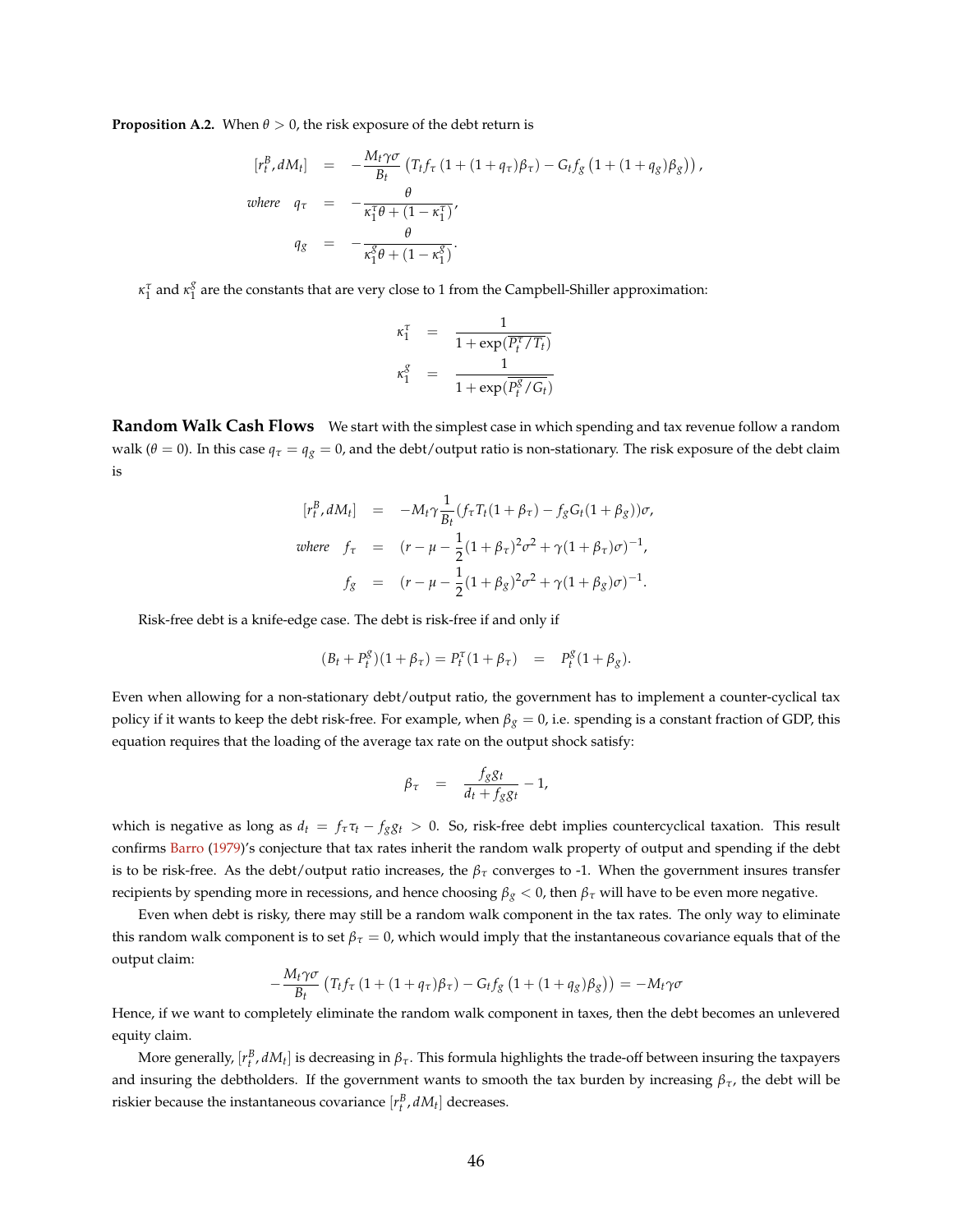**Mean-Reverting Cash Flows** We consider the case in which  $\theta > 0$ . Since  $1 + q_\tau > 0$  and  $1 + q_g > 0$ , the same intuition applies:  $[r_t^B, dM_t]$  is decreasing in  $\beta_{\tau}$ , implying a trade-off between insuring the taxpayers and insuring the debtholders. The debt is risk-free if and only if the following condition is satisfied:

$$
(f_{g}g_{t} + d_{t}) (1 + (1 + q_{\tau})\beta_{\tau}) = g_{t}f_{g} (1 + (1 + q_{g})\beta_{g}).
$$

For example, when  $\beta_g = 0$ , i.e. spending is a constant fraction of GDP, the sensitivity of the average tax rate to the output shock is given by:

$$
\beta_{\tau} = \frac{1}{1 + q_{\tau}} \left( \frac{f_{g} g_{t}}{d_{t} + f_{g} g_{t}} - 1 \right),
$$

which is negative as long as  $d_t = f_\tau \tau_t - f_g g_t > 0$ . All else equal, mean reversion renders the tax rate even more countercylical, because  $\frac{1}{1+q_\tau}>1$ , when  $\theta>0$ . The higher  $\theta$ , the larger this ratio. To get the tax rate revert back to its mean faster, the tax rate has to be more counter-cylical. So, the government can eliminate the random walk in taxes but only by forcing tax payers to insure the rest of the economy even more against aggregate shocks. So, risk-free debt implies countercyclical taxation.

**General Model with Convenience Yield** Now, move on to a general model with convenience yield. The Euler equation is

$$
0 = \mathcal{A}[M_t B_t \lambda_t dt + M_t (T_t - G_t) dt + d(M_t B_t)],
$$

We define  $K_t = B_t \lambda_t$  as the flow benefit of convenience yield generated by the government debt, define  $\kappa_t = K_t / Y_t$ as the conv yield-to-gdp ratio, and assume

$$
d\kappa_t = \theta(\bar{\kappa} - \kappa_t)dt + \beta_{\kappa}\gamma dZ_t.
$$

Then the debt value can be solved from

$$
0 = \mathcal{A}[M_t(T_t + K_t - G_t)dt + d(M_t B_t)].
$$

Similarly, we let  $P_t^{\tau}$  denote the present value of the claim on convenience yield. Then

$$
P_t^{\tau} = f_{\kappa}(\kappa_t) K_t,
$$

where  $f_k(\kappa_t) = \exp(p_k + q_k \kappa_t)$ .

**Proposition A.3.** When  $\theta > 0$ , the risk exposure of the debt return is

$$
[r_t^B, dM_t] = -\frac{M_t \gamma \gamma}{B_t} (f_\tau T_t (1 + (1 + q_\tau)\beta_\tau) + f_\kappa K_t (1 + (1 + q_\kappa)\beta_\kappa) - f_g G_t (1 + (1 + q_g)\beta_g)).
$$

To produce risk-free debt (i.e.  $[r_t^B, dM_t] = 0$ ), we need

$$
f_{\tau}T_t(1+(1+q_{\tau})\beta_{\tau})+f_{\kappa}K_t(1+(1+q_{\kappa})\beta_{\kappa}) = f_gG_t(1+(1+q_g)\beta_g)
$$

A countercyclical convenience yield stream (negative *βκ*) helps generate a countercyclical spending stream (negative  $\beta_g$ ), thereby partially alleviating the pressure for tax to be countercyclical.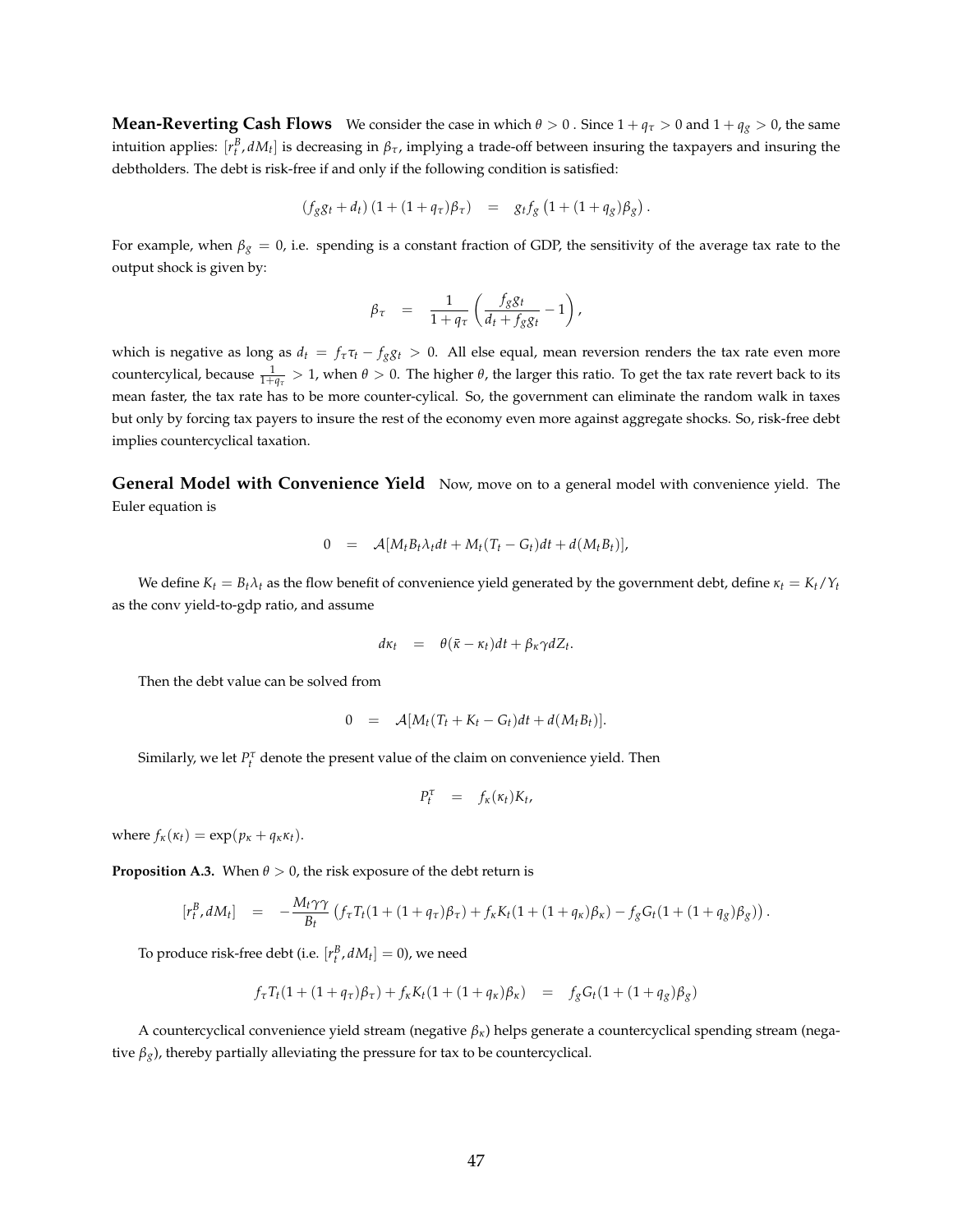### **B Return Betas and Cash Flows**

What is the relation between the return betas and the cash flow betas? Well, in this simple case, with constant debt/output and constant spending/output ratios, there is a one-to-one mapping:

**Corollary B.1.** The expected returns can be expressed as a function of the cash flow betas:

$$
\mathbb{E}_{t}\left[R_{t+1}^{T} - R_{t}^{f}\right] = \frac{x}{d(1-\xi_{1}) + x\xi_{1}} \frac{-cov_{t}\left(M_{t+1}, Y_{t+1}/Y_{t}\right)}{E_{t}(M_{t+1})},
$$
\n
$$
= \frac{x}{d(1-\xi_{1}) + x\xi_{1}} exp(\mu + \frac{1}{2}\sigma^{2})(1 - exp(-\gamma\sigma))
$$
\n
$$
\mathbb{E}_{t}\left[R_{t+1}^{G} - R_{t}^{f}\right] = \frac{1}{\xi_{1}} \frac{-cov_{t}\left(M_{t+1}, Y_{t+1}/Y_{t}\right)}{E_{t}(M_{t+1})}
$$
\n
$$
= \frac{1}{\xi_{1}} exp(\mu + \frac{1}{2}\sigma^{2})(1 - exp(-\gamma\sigma)),
$$

where  $\xi_1 = \exp(-\rho - \gamma \sigma + \mu + 0.5\sigma^2)$ .

# **C Quantifying the Trade-off in Model with Transitory Output Shocks**

Next, we consider the impact of transitory shocks to the level of output, but we, in a first pass, we keep our original pricing kernel with permanent shocks to the level of marginal utility. We call this the goldilocks economy. In this setting, the government can insure taxpayers at all horizons while keeping the debt risk-free.

#### **C.1 Permanent Shocks to Marginal Utility**

**Assumption 5.** *(a) The shocks to output are transitory:*

$$
y_{t+1} = \xi_0 + \xi y_t + \sigma \varepsilon_{t+1}
$$

*where εt*+<sup>1</sup> *still denotes the innovation to output growth that is normally distributed and i.i.d.*

*(b) The log pricing kernel is*

$$
m_{t,t+1} = -\rho - \frac{1}{2}\gamma^2 - \gamma \varepsilon_{t+1}.
$$

This asset pricing model is fundamentally misspecified. This pricing kernel does not reflect the mean-reversion in output and hence cannot be micro-founded. However, we use this model as an expositional device. In this setting, the government faces no trade-off between insuring taxpayers and bondholders. When there are no permanent shocks to output, but the pricing kernel does not reflect this, then the government can insure taxpayers over all horizons.

**Proposition C.1.** The cash flow beta of the surpluses over *j* periods is given by:

$$
cov_t\left(M_{t+1}, (\mathbb{E}_{t+1} - \mathbb{E}_t)\sum_{k=1}^j M_{t+1,t+k} S_{t+k}\right)
$$
  
= 
$$
-E_t[M_{t+1}]E_t[M_{t+1,t+j}d_{t+j}Y_{t+j}](exp(-\gamma(\xi^{j-1}\sigma - \phi^{j-1}\lambda)) - 1)
$$

when  $j \geq 2$ . The sign of the cash flow covariance is  $sign(\gamma(\xi^{j-1}\sigma - \phi^{j-1}\lambda))$ .

Hence, the sign of the cash flow covariance is determined by the sign of *γ*(*σξk*−<sup>1</sup> − *φ <sup>k</sup>*−1*λ*). As before, this is the risk premium on a debt strip, and compensates investors for output risk. Because the innovations are temporary, the output component of this risk premium converges to zero. The transitory nature of output risk broadens the scope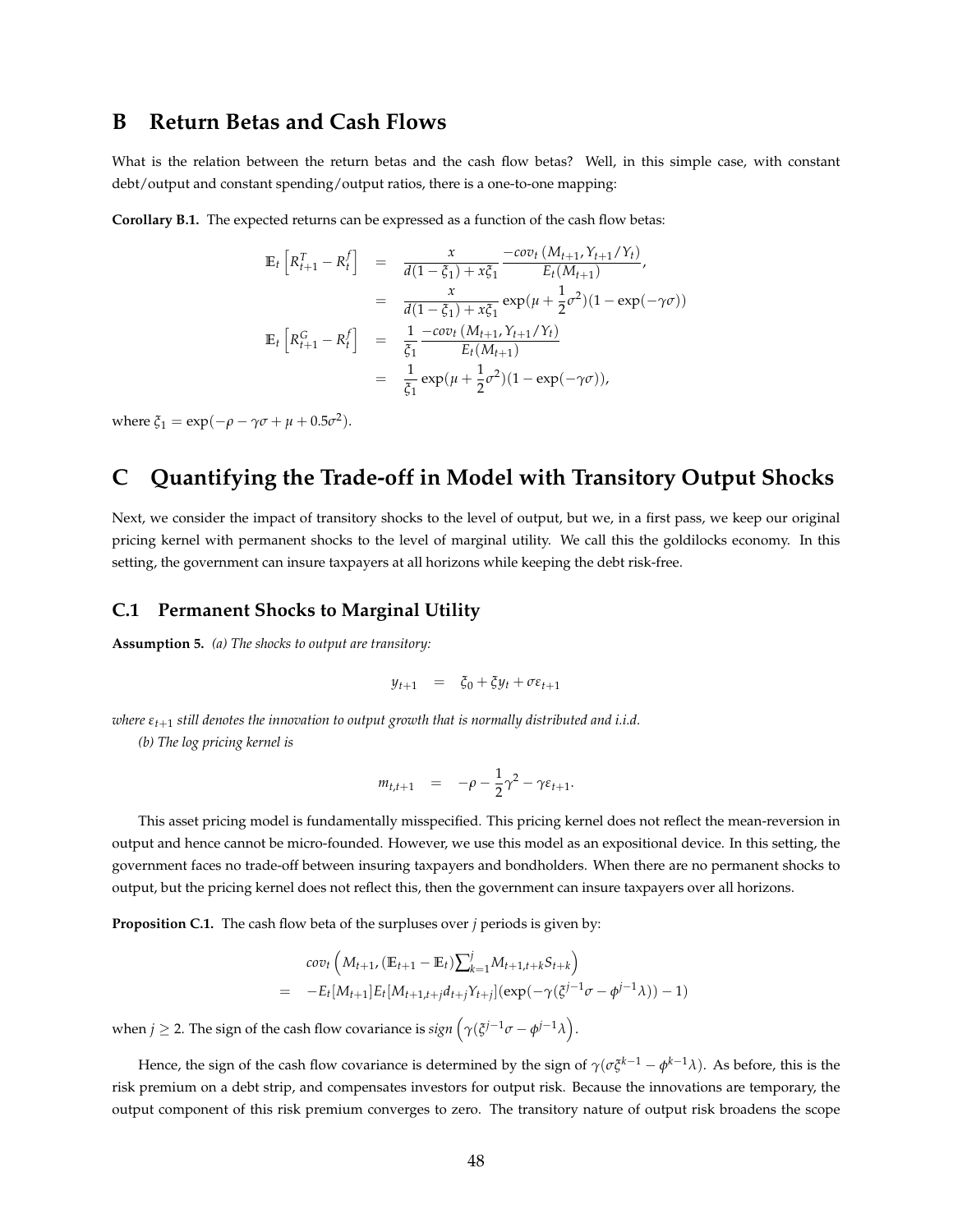for insurance of taxpayers. As we consider  $\zeta \to 1$ , we revert back to the expression derived in the benchmark model: *γ*(*σ* − *φ*<sup>*k*−1</sup>*λ*). If *λ* > *σ*, the initial covariance is negative. If the rate of mean-reversion in output is higher than in the debt/output ratio, *φ* > *ξ*, the covariance stays negative for all *j*. As a result, the government can now insure taxpayers at all horizons. This was not feasible in the case of permanent innovations.

**Corollary C.2.** The cash flow beta of taxes have to satisfy the following restriction.

$$
cov_t \left( M_{t+1}, (\mathbb{E}_{t+1} - \mathbb{E}_t) \sum_{k=1}^j M_{t+1,t+k} T_{t+k} \right)
$$
  
= 
$$
-E_t[M_{t+1}] E_t[M_{t+1,t+j} d_{t+j} Y_{t+j}] (\exp(-\gamma (\xi^{j-1} \sigma - \phi^{j-1} \lambda)) - 1)
$$
  
+ 
$$
cov_t \left( M_{t+1}, (\mathbb{E}_{t+1} - \mathbb{E}_t) \sum_{k=1}^j M_{t+1,t+k} G_{t+k} \right).
$$

**Quantitative Implications** We return to our calibrated economy. Figure [11](#page-49-0) plots the risk premium contributions of the surpluses over different horizons for the benchmark calibration:

$$
-cov_t \left( M_{t+1}, (\mathbb{E}_{t+1} - \mathbb{E}_t) \sum_{k=1}^j M_{t+1,t+k} S_{t+k} \right) / \mathbb{E}_t[M_{t+1}]
$$
  
=  $E_t[M_{t+1,t+j}d_{t+j}Y_{t+j}] (exp(-\gamma(\xi^{j-1}\sigma - \phi^{j-1}\lambda)) - 1)$ 

However, the output process no longer has a unit root. We start by considering the case in which  $\phi = \xi$ . At all horizons, the tax claim is risky, contributing positive risk premium across all horizons, because *λ* exceeds *σ*. The tax claim is also risky across all horizons. In this goldilocks scenario, the government can insure taxpayers at all horizons. *γ*(*σξk*−<sup>1</sup> − *φ <sup>k</sup>*−1*λ*) is positive across all horizons.

#### Figure 11: Risk Premium on Govt. Cash Flows with Transitory Shocks

<span id="page-49-0"></span>The figure plots the risk premium contribution of cumulative discounted cash flows (top panel) and the strips (middle panel) against<br>the horizon. The bottom panel plots the risk premium on the debt strips:  $-(\exp(-\gamma(\sigma \xi^{j-1$ *ξ* is 0.75. Other parameters–Benchmark calibration in Table [1.](#page-15-0)



Figure  $11$  plots the risk premium on the debt strips, which pay off  $d_{t+k}Y_{t+k}$ , given by

$$
\gamma(\sigma \xi^{k-1} - \phi^{k-1} \lambda) \approx -(\exp(-\gamma(\sigma \xi^{k-1} - \phi^{k-1} \lambda)) - 1).
$$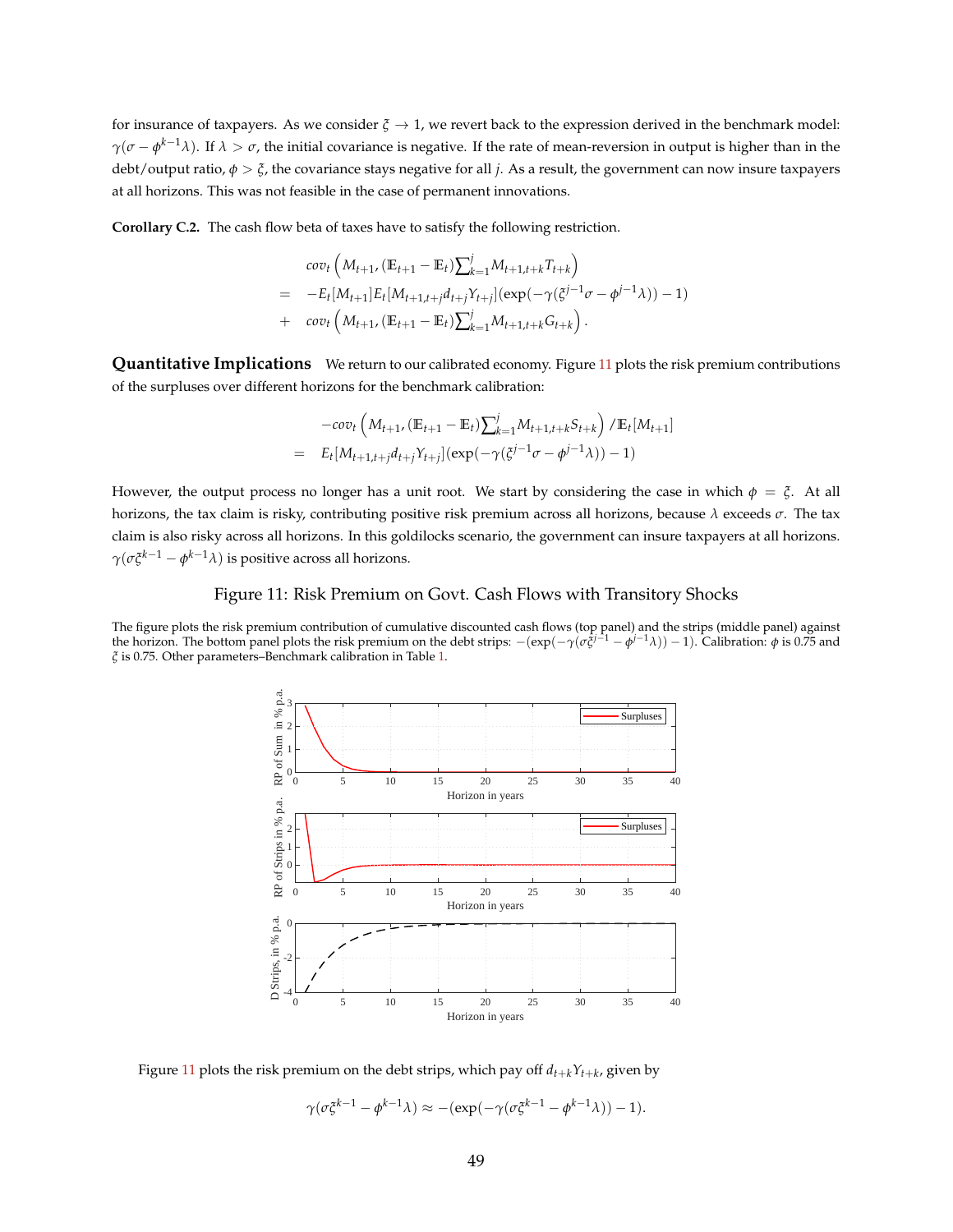Given that *λ* exceeds *σ*, the risk premium on the debt strips are uniformly negative. These are the mirror image of the surplus risk premium in the top panel of Figure [11.](#page-49-0) As  $j \to \infty$ , this debt strip risk premium converges to the risk premium on the output strips, 0%, because the output innovations are transitory, and the pricing kernel does not have a transitory component which contributes interest rate risk. Why can the government insure taxpayers over long horizons (by delivering a risky tax claim)? Because the debt strip risk premium are negative at all horizons.

Of course, insurance of taxpayers only works if the governments commits to a debt policy that is at least as persistent as the output process ( $\phi > \xi$ ). Figure [12](#page-50-0) plots the risk premia contributions when the output shocks are close to a unit root, but the debt/output ratio reverts back to the mean at a faster rate. In this case, the government has to produce safer surplus claims over longer horizons.

#### Figure 12: Risk Premium on Govt. Cash Flows with Transitory Shocks

<span id="page-50-0"></span>The figure plots the risk premium contribution of cumulative discounted cash flows (top panel) and the strips (bottom panel) against the horizon. Calibration: *φ* is 0.75 and *ξ* is 0.98. Other parameters–Benchmark calibration in Table [1.](#page-15-0)

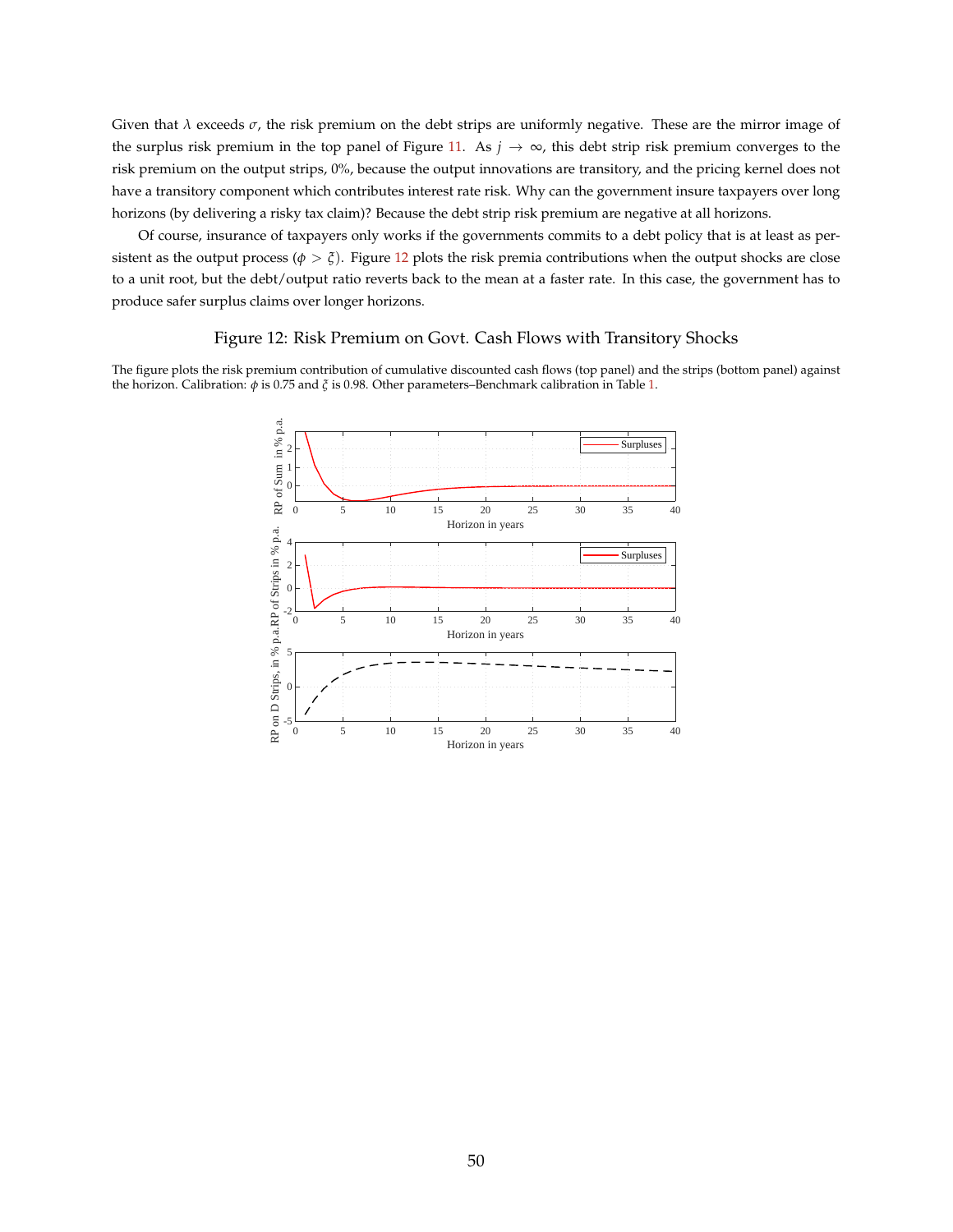#### **C.2 Transitory Shocks to Marginal Utility**

Next, we consider an internally consistent model: we shut down permanent shocks to the level of output, as well as to marginal utility.

**Assumption 6.** *(a) The shocks to output are transitory:*

$$
y_{t+1} = \xi_0 + \xi y_t + \sigma \varepsilon_{t+1}
$$

*where εt*+<sup>1</sup> *still denotes the innovation to output growth that is normally distributed and i.i.d.*

*(b) The log pricing kernel is*

$$
m_{t,t+1} = -\rho - \frac{1}{2}\gamma^2 - \gamma \frac{\sigma \varepsilon_{t+1} + (\xi - 1)y_t}{\sigma}
$$

.

When shocks to output are transitory, most asset pricing models predict that there are no permanent shocks to the marginal utility of wealth. This specific modification of the pricing kernel is motivated by the fact that if the agent's consumption is equal to the output and has CRRA preference with a relative risk aversion of *γ*/*σ*, the marginal utility growth is  $m_{t,t+1} = -\tilde{\rho} - \gamma/\sigma(\xi_0 + (\xi - 1)y_t + \sigma \varepsilon_{t+1})$ . In this case, the marginal utility of wealth can be written as:

$$
\Lambda_{t+1} = \exp(-\tilde{\rho}(t+1) - (\gamma/\sigma)y_{t+1}).
$$

There are no permanent shocks to the marginal utility of wealth. Given this pricing kernel, the log of the risk-free rate is given by:

$$
r_t^f = \rho + \gamma \frac{(\xi - 1)y_t}{\sigma}.
$$

Note that this model has counterfactual asset pricing implications. In the model, the interest rate risk will make the long bond the riskiest asset in the economy. Modern asset pricing has consistently found that permanent cash flow shocks receive a high price of risk in the market (e.g., [Alvarez and Jermann,](#page-41-1) [2005;](#page-41-1) [Hansen and Scheinkman,](#page-43-2) [2009;](#page-43-2) [Bansal and Yaron,](#page-41-2) [2004;](#page-41-2) Borovička, Hansen, and Scheinkman, [2016;](#page-42-0) [Backus, Boyarchenko, and Chernov,](#page-41-3) [2018\)](#page-41-3). This model has no permanent priced risk, except when *ξ* = 1. In that case, we recover the pricing kernel in our benchmark model.

When there are no permanent shocks to output and the pricing kernel, then the government can insure taxpayers over longer horizons.

**Proposition C.3.** The cash flow beta of the surpluses over *j* periods is given by:

$$
cov_t\left(M_{t+1}, (\mathbb{E}_{t+1} - \mathbb{E}_t)\sum_{k=1}^j M_{t+1,t+k} S_{t+k}\right)
$$
  
= 
$$
-E_t[M_{t+1}]E_t[M_{t+1,t+j}d_{t+j}Y_{t+j}](exp(-\gamma(\xi^{j-1}\sigma - \phi^{j-1}\lambda + \frac{\gamma}{\sigma}(1 - \xi^{j-1}))) - 1)
$$

when  $j \ge 2$ . The sign of the cash flow covariance is  $sign(\gamma(\xi^{j-1}\sigma - \phi^{j-1}\lambda + \frac{\gamma}{\sigma}(1 - \xi^{j-1}))$ .

Hence, the sign of the cash flow covariance is determined by the sign of  $\gamma(\sigma\xi^{k-1} - \phi^{k-1}\lambda + \frac{\gamma}{\sigma}(1 - \zeta^{k-1}))$ . As before, this is the risk premium on a debt strip. The first component, *γ*(*ξ <sup>j</sup>*−1*σ* − *φ <sup>j</sup>*−1*λ*), compensates for output risk. The second component,  $\frac{\gamma}{\sigma}(1-\xi^{j-1})$ , compensates for interest rate risk. Because the innovations are temporary, the output component of this risk premium converges to zero. The interest rate risk does not converge to zero; the long bond is the riskiest asset in an economy with only transitory risk. The transitory nature of output risk broadens the scope for insurance of taxpayers, but this is counteracted by interest rate risk. As we consider  $\xi \to 1$ , we revert back to the expression derived in the benchmark model:  $\gamma(\sigma-\phi^{k-1}\lambda)$ . The interest rate risk term disappears.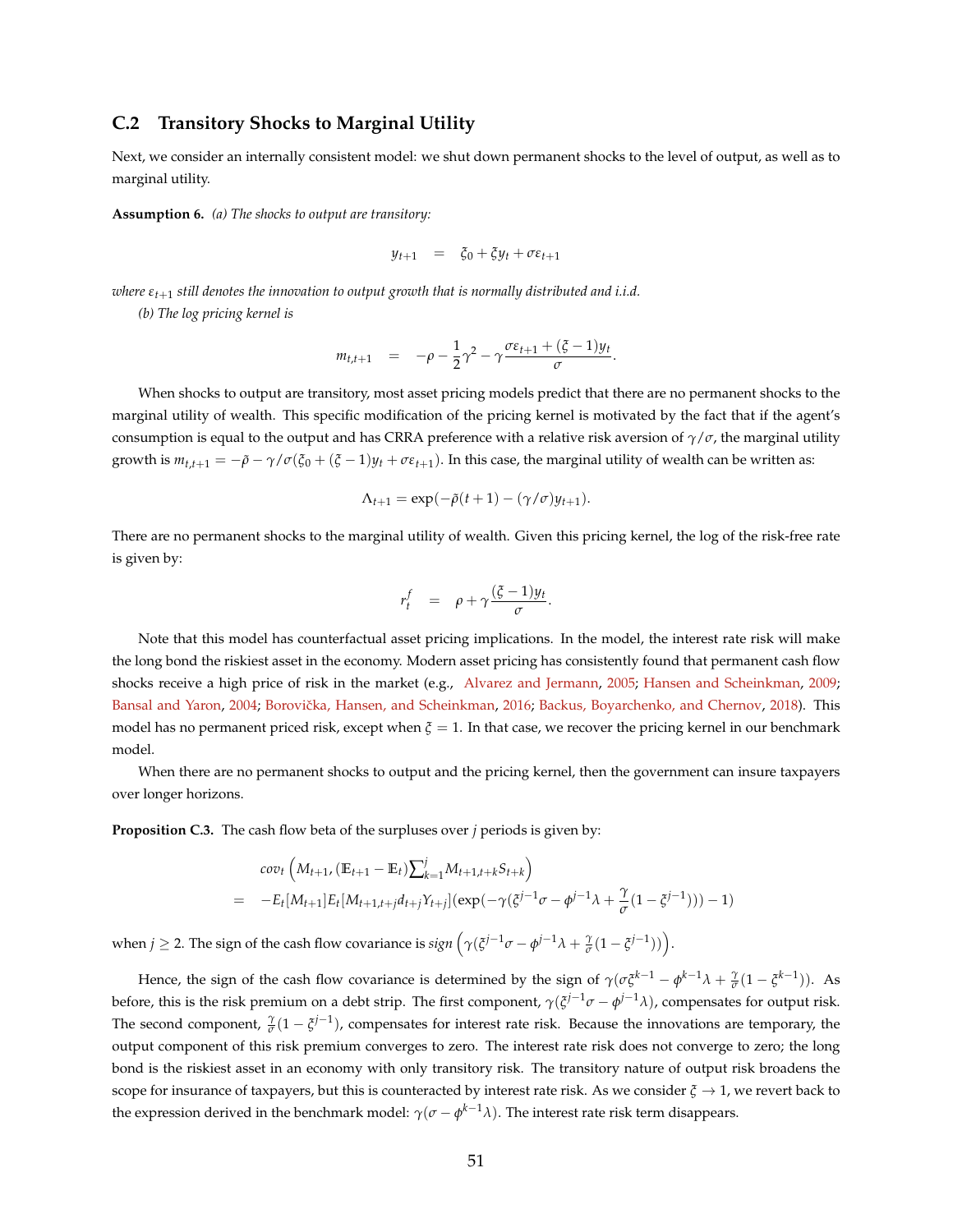**Corollary C.4.** The cash flow beta of taxes have to satisfy the following restriction.

$$
cov_t\left(M_{t+1}, (\mathbb{E}_{t+1} - \mathbb{E}_t)\sum_{k=1}^j M_{t+1,t+k}T_{t+k}\right)
$$
  
= 
$$
-E_t[M_{t+1}]E_t[M_{t+1,t+j}d_{t+j}Y_{t+j}](exp(-\gamma(\xi^{j-1}\sigma - \phi^{j-1}\lambda + \frac{\gamma}{\sigma}(1 - \xi^{j-1}))) - 1)
$$
  
+ 
$$
cov_t\left(M_{t+1}, (\mathbb{E}_{t+1} - \mathbb{E}_t)\sum_{k=1}^j M_{t+1,t+k}G_{t+k}\right).
$$

which can be restated as:

$$
cov_t\left(M_{t+1}, (\mathbb{E}_{t+1} - \mathbb{E}_t) \sum_{k=1}^j M_{t+1,t+k} T_{t+k}\right)
$$
  
= 
$$
-\mathbb{E}_t[M_{t+1}]\mathbb{E}_{t+1}[M_{t+1,t+j}Y_{t+j}]exp(\frac{1-\phi^j}{1-\phi}(\phi_0 - \frac{1}{2}\lambda^2) + \sum_{k=1}^{j-1}((\gamma - \sigma)\xi^{k-1}\phi^{k-1}\lambda + \frac{1}{2}(\phi^{k-1}\lambda)^2)
$$
  
+ 
$$
\phi^j \log d_t - \phi^{j-1}\lambda((\sigma - \gamma)\xi^{j-1} + \gamma) + \frac{1}{2}(\phi^{j-1}\lambda)^2)(exp(-\gamma(\xi^{j-1}\sigma - \phi^{j-1}\lambda + \frac{\gamma}{\sigma}(1 - \xi^{j-1}))) - 1)
$$
  
+ 
$$
cov_t\left(M_{t+1}, (\mathbb{E}_{t+1} - \mathbb{E}_t)\sum_{k=1}^j M_{t+1,t+k} G_{t+k}\right).
$$

**Quantitative Model Implications** We return to our calibrated economy. Figure [13](#page-52-0) plots the risk premium contributions of the surpluses over different horizons *j* for the benchmark calibration:

$$
-cov_t \left( M_{t+1}, (\mathbb{E}_{t+1} - \mathbb{E}_t) \sum_{k=1}^j M_{t+1,t+k} S_{t+k} \right) / \mathbb{E}_t [M_{t+1}]
$$
  
=  $E_t [M_{t+1,t+j} d_{t+j} Y_{t+j}] (exp(-\gamma (\xi^{j-1} \sigma - \phi^{j-1} \lambda + \frac{\gamma}{\sigma} (1 - \xi^{j-1}))) - 1)$ 

<span id="page-52-0"></span>However, the output process no longer has a unit root. At short horizons, the tax claim is safe, contributing negative risk premium, but the tax claim turns risky over horizons that exceed 10 years.

### Figure 13: Risk Premium on Govt. Cash Flows with Transitory Shocks

The figure plots the risk premium contribution of cumulative discounted cash flows (top panel) and the strips (middle panel) against the horizon. Calibration: *φ* is 0.75. Other parameters–Benchmark calibration in Table [1.](#page-15-0)

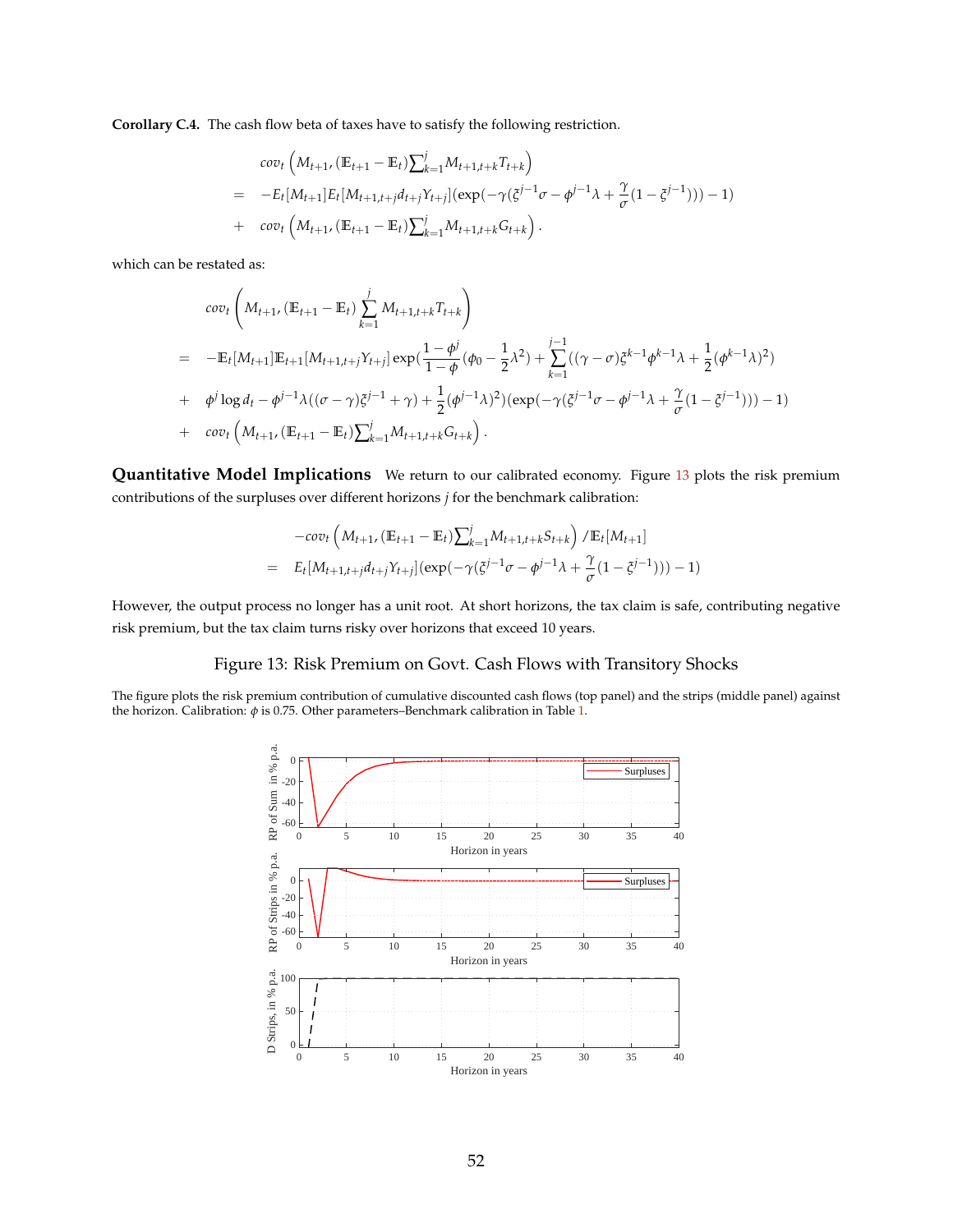# **D Autocovariances**

### **D.1 Permanent Shocks**

**Corollary D.1.** The conditional autocovariances of the surplus/output ratios are

$$
cov_t(s_{t+1}, s_{t+j})
$$
\n
$$
= \exp(2\rho - 2\mu + \sigma^2) \exp\left((1 + \phi^{j-1})(\log d_t - \frac{\phi_0 - 5\lambda^2}{1 - \phi}) + 2\frac{\phi_0 - 5\lambda^2}{1 - \phi} + \frac{1}{2}\lambda^2 \frac{1 - \phi^{2(j-1)}}{1 - \phi^2}\right)
$$
\n
$$
\times (\exp(\sigma\lambda\phi^{j-2}) - 1)
$$
\n
$$
- \exp(\rho - \mu + 5\sigma^2) \exp\left((\phi + \phi^{j-1})(\log d_t - \frac{\phi_0 - 5\lambda^2}{1 - \phi}) + 2\frac{\phi_0 - 5\lambda^2}{1 - \phi} + \frac{1}{2}\lambda^2 \frac{1 - \phi^{2(j-1)}}{1 - \phi^2} + \frac{1}{2}\lambda^2\right)
$$
\n
$$
\times (\exp(\lambda^2\phi^{j-2}) - 1)
$$
\n
$$
- \exp(\rho - \mu + 5\sigma^2) \exp\left((1 + \phi^j)(\log d_t - \frac{\phi_0 - 5\lambda^2}{1 - \phi}) + 2\frac{\phi_0 - 5\lambda^2}{1 - \phi} + \frac{1}{2}\lambda^2 \frac{1 - \phi^{2j}}{1 - \phi^2}\right)
$$
\n
$$
\times (\exp(\sigma\lambda\phi^{j-1}) - 1)
$$
\n
$$
+ \exp\left((\phi + \phi^j)(\log d_t - \frac{\phi_0 - 5\lambda^2}{1 - \phi}) + 2\frac{\phi_0 - 5\lambda^2}{1 - \phi} + \frac{1}{2}\lambda^2 \frac{1 - \phi^{2j}}{1 - \phi^2} + \frac{1}{2}\lambda^2\right) (\exp(\lambda^2\phi^{j-1}) - 1),
$$

and the conditional variance of the surplus/output ratio is

$$
var_t(s_{t+1}) = \exp(2\rho - 2\mu + \sigma^2) \exp(2\log d_t)(\exp(\sigma^2) - 1)
$$
  
- 2 exp(\rho - \mu + .5\sigma^2) exp ((1 + \phi)(\log d\_t - \frac{\phi\_0 - .5\lambda^2}{1 - \phi}) + 2\frac{\phi\_0 - .5\lambda^2}{1 - \phi} + \frac{1}{2}\lambda^2)  
× (exp(\lambda\sigma) - 1)  
+ exp(2\phi(\log d\_t - \frac{\phi\_0 - .5\lambda^2}{1 - \phi}) + 2\frac{\phi\_0 - .5\lambda^2}{1 - \phi} + \lambda^2) (exp(\lambda^2) - 1)

### **D.2 Transitory Shocks**

**Corollary D.2.** In the presence of transitory shocks, (a) the conditional autocovariances of the surplus/output ratios are

$$
cov_{t}(s_{t+1}, s_{t+j}) = \exp(2\rho - 2\psi_{0} + \sigma^{2})d_{t} \exp(-( \psi - 1)y_{t}) \mathbb{E}_{t}[d_{t+j-1} \exp(-( \psi - 1)y_{t+j-1})]
$$
  
\n
$$
\times (\exp(\sigma \phi^{j-2}(\lambda + (\psi - 1)\sigma)) - 1)
$$
  
\n
$$
- \exp(\rho - \psi_{0} + .5\sigma^{2}) \mathbb{E}_{t}[d_{t+1}] \mathbb{E}_{t}[d_{t+j-1} \exp(-( \psi - 1)y_{t+j-1})]
$$
  
\n
$$
\times (\exp(\lambda \phi^{j-2}(\lambda + (\psi - 1)\sigma)) - 1)
$$
  
\n
$$
- \exp(\rho - \psi_{0} + .5\sigma^{2})d_{t} \exp(-( \psi - 1)y_{t}) \mathbb{E}_{t}[d_{t+j}] (\exp(\sigma \lambda \phi^{j-1}) - 1)
$$
  
\n
$$
+ \mathbb{E}_{t}[d_{t+1}] \mathbb{E}_{t}[d_{t+j}] (\exp(\lambda^{2} \phi^{j-1}) - 1)
$$

where the conditional forecasts are

$$
\mathbb{E}_{t}[d_{t+j}] = \exp\left(\phi^{j}(\log d_{t} - \frac{\phi_{0} - .5\lambda^{2}}{1 - \phi}) + \frac{\phi_{0} - .5\lambda^{2}}{1 - \phi} + \frac{1}{2}\lambda^{2}\frac{1 - \phi^{2j}}{1 - \phi^{2}}\right)
$$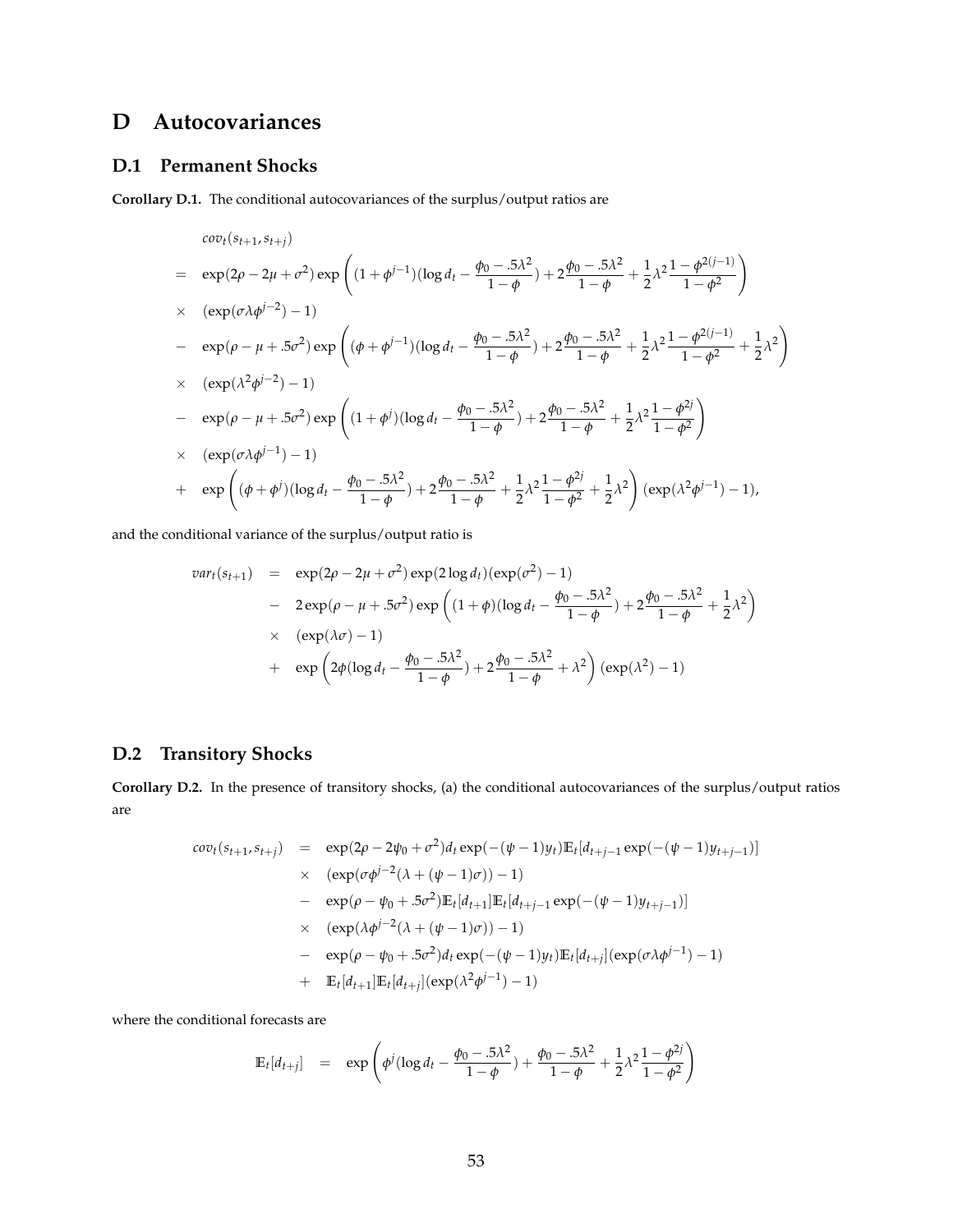and

$$
\mathbb{E}_{t}[\exp(\log d_{t+j-1} - (\psi - 1)y_{t+j-1})]
$$
\n
$$
= \exp\left(\phi^{j-1}(\log d_{t} - \frac{\phi_{0} - 5\lambda^{2}}{1 - \phi}) + \frac{\phi_{0} - 5\lambda^{2}}{1 - \phi} - (\psi - 1)\psi^{j-1}(y_{t} - \frac{\psi_{0}}{1 - \psi}) - (\psi - 1)\frac{\psi_{0}}{1 - \psi}\right)
$$
\n
$$
+ \frac{1}{2}\sum_{k=0}^{j-2}(\phi^{k}\lambda + \psi^{k}(\psi - 1)\sigma)^{2}\right)
$$

(b) The conditional variance of the surplus/output ratio is

$$
var_t(s_{t+1}) = \exp(2\rho - 2\psi_0 + \sigma^2) \exp(2\log d_t - 2(\psi - 1)y_t)(\exp(\sigma^2) - 1)
$$
  
-  $2 \exp(\rho - \psi_0 + .5\sigma^2) \exp\left((1 + \phi)(\log d_t - \frac{\phi_0 - .5\lambda^2}{1 - \phi}) + 2\frac{\phi_0 - .5\lambda^2}{1 - \phi} + \frac{1}{2}\lambda^2 - (\psi - 1)y_t\right)$   
 $\times (\exp(\lambda\sigma) - 1)$   
+  $\exp\left(2\phi(\log d_t - \frac{\phi_0 - .5\lambda^2}{1 - \phi}) + 2\frac{\phi_0 - .5\lambda^2}{1 - \phi} + \lambda^2\right)(\exp(\lambda^2) - 1)$ 

# **E Proofs**

### **E.1 Proof of Eq. [\(1\)](#page-7-0) in [Jiang, Lustig, Van Nieuwerburgh, and Xiaolan](#page-43-3) [\(2019\)](#page-43-3)**

Proof. All objects in this appendix are in nominal terms but we drop the superscript <sup>\$</sup> for ease of notation. The government faces the following one-period budget constraint:

$$
G_t - T_t + Q_{t-1}^1 = \sum_{h=1}^H (Q_t^h - Q_{t-1}^{h+1}) P_t^h,
$$

where  $G_t$  is total nominal government spending,  $T_t$  is total nominal government revenue,  $Q_t^h$  is the number of nominal zero-coupon bonds of maturity *h* outstanding in period *t* each promising to pay back \$1 at time  $t + h$ , and  $P_t^h$  is today's price for a *h*-period zero-coupon bond with \$1 face value. A unit of *h* + 1-period bonds issued at *t* − 1 becomes a unit of *h*-period bonds in period *t*. That is, the stock of bonds evolves of each maturity evolves according to  $Q_t^h=Q_{t-1}^{h+1}+\Delta Q_t^h$ . Note that this notation can easily handle coupon-bearing bonds. For any bond with deterministic cash-flow sequence, we can write the price (present value) of the bond as the sum of the present values of each of its coupons.

The left-hand side of the budget constraint denotes new financing needs in the current period, due to primary deficit *G* − *T* and one-period debt from last period that is now maturing. The right hand side shows that the money is raised by issuing new bonds of various maturities. Alternatively, we can write the budget constraint as total expenses equalling total income:

$$
G_t + Q_{t-1}^1 + \sum_{h=1}^H Q_{t-1}^{h+1} P_t^h = T_t + \sum_{h=1}^H Q_t^h P_t^h,
$$

We can now iterate the budget constraint forward. The period *t* constraint is given by:

$$
T_t - G_t = Q_{t-1}^1 - Q_t^1 P_t^1 + Q_{t-1}^2 P_t^1 - Q_t^2 P_t^2 + Q_{t-1}^3 P_t^2 - Q_t^3 P_t^3
$$
  
+ 
$$
\cdots - Q_t^1 P_t^H + Q_{t-1}^{H+1} P_t^H.
$$

Consider the period- $t + 1$  constraint,

$$
T_{t+1} - G_{t+1} = Q_t^1 - Q_{t+1}^1 P_{t+1}^1 + Q_t^2 P_{t+1}^1 - Q_{t+1}^2 P_{t+1}^2 + Q_t^3 P_{t+1}^2 - Q_{t+1}^3 P_{t+1}^3
$$
  

$$
+ \cdots - Q_{t+1}^H P_{t+1}^H + Q_t^{H+1} P_{t+1}^H.
$$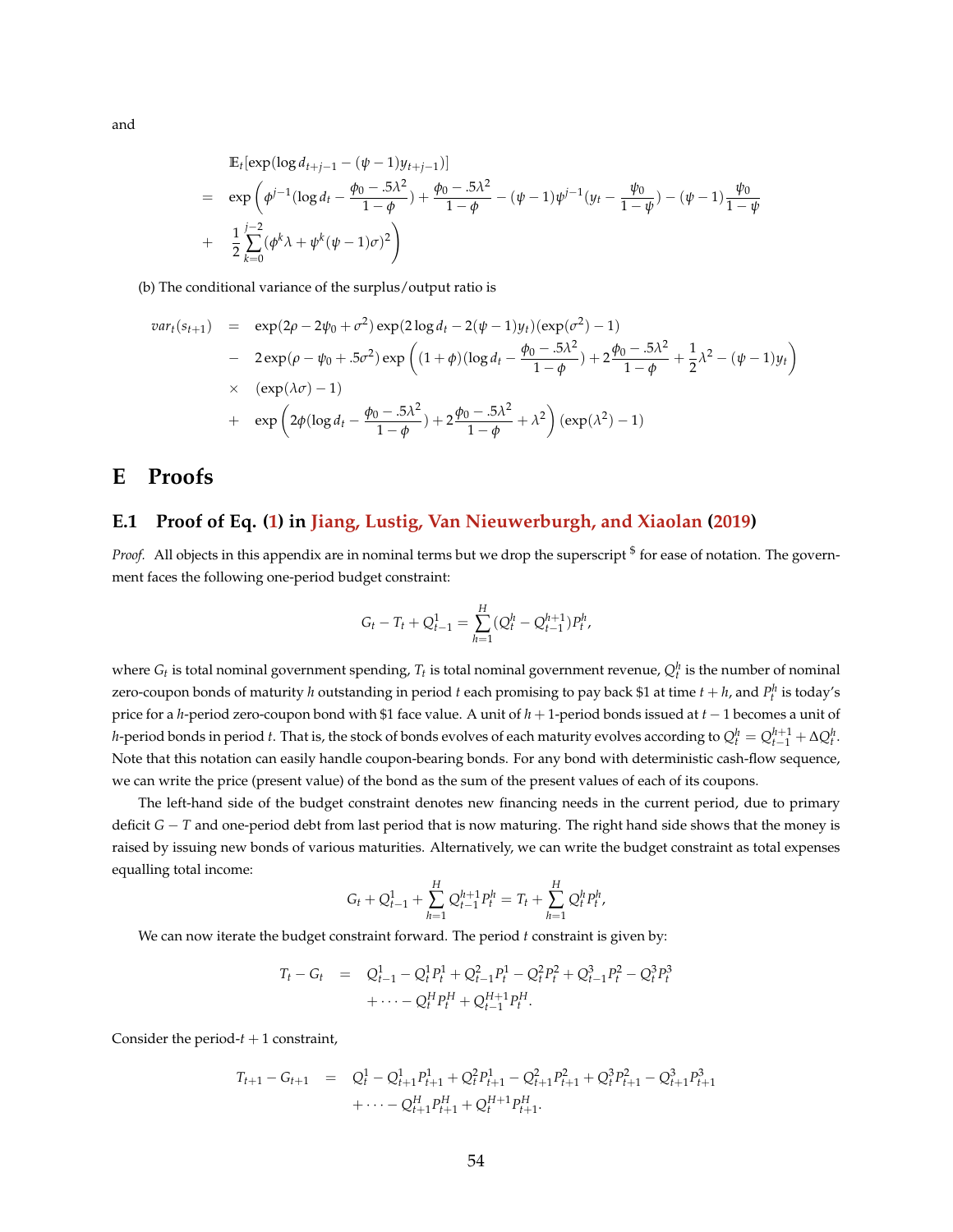multiply both sides by *Mt*+<sup>1</sup> , and take expectations conditional on time *t*:

$$
\mathbb{E}_{t} \left[ M_{t+1}(T_{t+1} - G_{t+1}) \right] = Q_{t}^{1} P_{t}^{1} - \mathbb{E}_{t} [Q_{t+1}^{1} M_{t+1} P_{t+1}^{1}] + Q_{t}^{2} P_{t}^{2} - \mathbb{E}_{t} [Q_{t+1}^{2} M_{t+1} P_{t+1}^{2}] + Q_{t}^{3} P_{t}^{3}
$$

$$
- \mathbb{E}_{t} [Q_{t+1}^{3} M_{t+1} P_{t+1}^{3}] + \cdots + Q_{t}^{H} P_{t}^{H}
$$

$$
- \mathbb{E}_{t} [Q_{t+1}^{H} M_{t+1} P_{t+1}^{H}] + Q_{t}^{H+1} P_{t}^{H+1},
$$

where we use the asset pricing equations  $\mathbb{E}_t[M_{t+1}] = P_t^1$ ,  $\mathbb{E}_t[M_{t+1}P_{t+1}^1] = P_t^2$ ,  $\cdots$ ,  $\mathbb{E}_t[M_{t+1}P_{t+1}^{H-1}] = P_t^H$ , and  $\mathbb{E}_t[M_{t+1}P_{t+1}^H] = P_t^{H+1}.$ 

Consider the period  $t + 2$  constraint, multiplied by  $M_{t+1}M_{t+2}$  and take time-t expectations:

$$
\mathbb{E}_{t}[M_{t+1}M_{t+2}(T_{t+2}-G_{t+2})] = \mathbb{E}_{t}[Q_{t+1}^{1}M_{t+1}P_{t+1}^{1}] - \mathbb{E}_{t}[Q_{t+2}^{1}M_{t+1}M_{t+2}P_{t+2}^{1}] + \mathbb{E}_{t}[Q_{t+1}^{2}M_{t+1}P_{t+1}^{2}]
$$
  
\n
$$
- \mathbb{E}_{t}[Q_{t+2}^{2}M_{t+1}M_{t+2}P_{t+2}^{2}] + \mathbb{E}_{t}[Q_{t+1}^{3}M_{t+1}P_{t+1}^{3}] - \cdots
$$
  
\n
$$
+ \mathbb{E}_{t}[Q_{t+1}^{H}M_{t+1}P_{t+1}^{H}] - \mathbb{E}_{t}[Q_{t+2}^{H}M_{t+1}M_{t+2}P_{t+2}^{H}]
$$
  
\n
$$
+ \mathbb{E}_{t}[Q_{t+1}^{H+1}M_{t+1}P_{t+1}^{H+1}],
$$

where we used the law of iterated expectations and  $\mathbb{E}_{t+1}[M_{t+2}] = P_{t+1}^1$ ,  $\mathbb{E}_{t+1}[M_{t+2}P_{t+2}^1] = P_{t+1}^2$ , etc.

Note how identical terms with opposite signs appear on the right-hand side of the last two equations. Adding up the expected discounted surpluses at  $t$ ,  $t + 1$ , and  $t + 2$  we get:

$$
T_t - G_t + \mathbb{E}_t [M_{t+1}(T_{t+1} - G_{t+1})] + \mathbb{E}_t [M_{t+1}M_{t+2}(T_{t+2} - G_{t+2})] = \sum_{h=0}^H Q_{t-1}^{h+1} P_t^h +
$$
  
-
$$
\mathbb{E}_t [Q_{t+2}^1M_{t+1}M_{t+2}P_{t+2}^1] - \mathbb{E}_t [Q_{t+2}^2M_{t+1}M_{t+2}P_{t+2}^2] - \cdots - \mathbb{E}_t [Q_{t+2}^HM_{t+1}M_{t+2}P_{t+2}^H].
$$

Similarly consider the one-period government budget constraints at times  $t + 3$ ,  $t + 4$ , etc. Then add up all oneperiod budget constraints. Again, the identical terms appear with opposite signs in adjacent budget constraints. These terms cancel out upon adding up the budget constraints. Adding up all the one-period budget constraints until horizon  $t + J$ , we get:

$$
\sum_{h=0}^{H} Q_{t-1}^{h+1} P_t^h = \mathbb{E}_t \left[ \sum_{j=0}^{J} M_{t,t+j} (T_{t+j} - G_{t+j}) \right] + \mathbb{E}_t \left[ M_{t,t+J} \sum_{h=1}^{H} Q_{t+j}^h P_{t+j}^h \right]
$$

where we used the cumulate SDF notation  $M_{t,t+j} = \prod_{i=0}^{j} M_{t+i}$  and by convention  $M_{t,t} = M_t = 1$  and  $P_t^0 = 1$ . The market value of the outstanding government bond portfolio equals the expected present discount value of the surpluses over the next *J* years plus the present value of the government bond portfolio that will be outstanding at time *t* + *J*. The latter is the cost the government will face at time  $t + J$  to finance its debt, seen from today's vantage point.

We can now take the limit as  $J \rightarrow \infty$ :

$$
\sum_{h=0}^{H} Q_{t-1}^{h+1} P_t^h = \mathbb{E}_t \left[ \sum_{j=0}^{\infty} M_{t,t+j} (T_{t+j} - G_{t+j}) \right] + \lim_{J \to \infty} \mathbb{E}_t \left[ M_{t,t+J} \sum_{h=1}^{H} Q_{t+J}^h P_{t+J}^h \right].
$$

We obtain that the market value of the outstanding debt inherited from the previous period equals the expected presentdiscounted value of the primary surplus stream  ${T_{t+j} - G_{t+j}}$  plus the discounted market value of the debt outstanding in the infinite future.

Consider the TVC:

$$
\lim_{J\to\infty}\mathbb{E}_t\left[M_{t,t+J}\sum_{h=1}^H Q_{t+J}^h P_{t+J}^h\right]=0.
$$

which says that while the market value of the outstanding debt may be growing as time goes on, it cannot be growing faster than the stochastic discount factor. Otherwise there is a government debt bubble.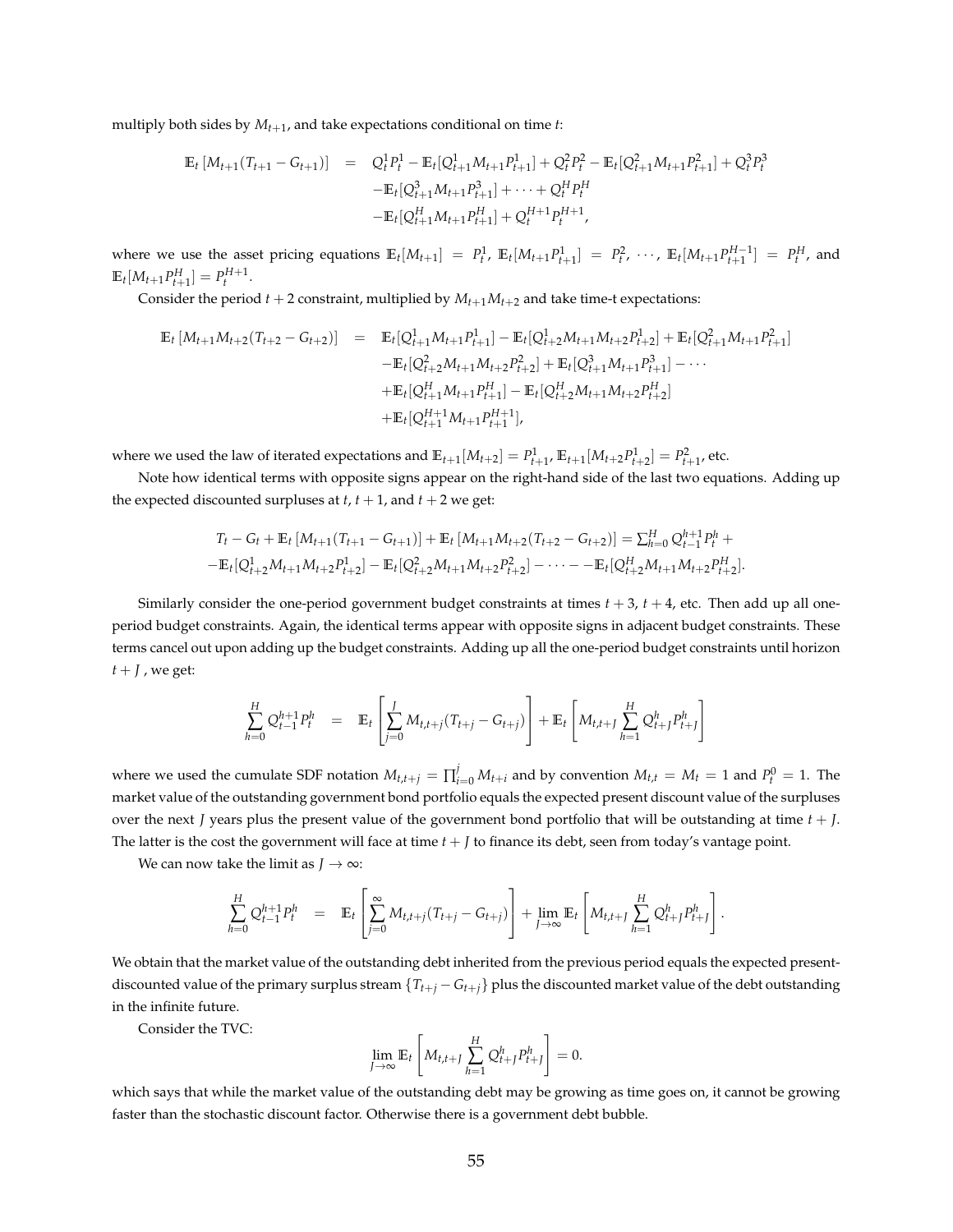If the TVC is satisfied, the outstanding debt today, *Dt* , reflects the expected present-discounted value of the current and all future primary surpluses:

$$
D_t = \sum_{h=0}^H Q_{t-1}^{h+1} P_t^h = \mathbb{E}_t \left[ \sum_{j=0}^\infty M_{t,t+j} (T_{t+j} - G_{t+j}) \right].
$$

This is Eq. [\(1\)](#page-7-0) in the main text.

**E.2 Proof of Proposition [2.1](#page-9-0)**

*Proof.* From the investor's Euler equation, we know that the expected excess return on the tax claim is given by

$$
E_t\left[R_{t+1}^T - R_t^f\right] = \frac{-cov\left(M_{t+1}, R_{t+1}^T\right)}{E_t M_{t+1}} = \frac{-cov\left(M_{t+1}, R_{t+1}^T\right)}{var_t M_{t+1}} \frac{var_t M_{t+1}}{E_t M_{t+1}} = \beta_t^T \lambda_t,
$$

and we know that the expected excess return on the spending claim is given by:

$$
E_t \left[ R_{t+1}^G - R_t^f \right] = \frac{-cov\left(M_{t+1}, R_{t+1}^G\right)}{E_t M_{t+1}} = \frac{-cov\left(M_{t+1}, R_{t+1}^G\right)}{var_t M_{t+1}} \frac{var_t M_{t+1}}{E_t M_{t+1}} = \beta_t^G \lambda_t
$$

Finally, the expected excess return on the debt is also given by:

$$
E_t\left[R_{t+1}^D - R_t^f\right] = \frac{-cov\left(M_{t+1}, R_{t+1}^D\right)}{E_t M_{t+1}} = \frac{-cov\left(M_{t+1}, R_{t+1}^D\right)}{var_t M_{t+1}} \frac{var_t M_{t+1}}{E_t M_{t+1}} = \beta_t^D \lambda_t.
$$

### **E.3 Proof of Proposition [2.3](#page-11-1)**

*Proof.* Consider a government that only issues risk-free debt. Note that the surplus at *t* + 1 is given by:

$$
S_{t+1} = d_t Y_t \exp(r_t^f) - d_{t+1} Y_{t+1}, \tag{16}
$$

and the surplus at  $t + 2$  is given by:

$$
S_{t+2} = d_{t+1} Y_{t+1} \exp(r_{t+1}^f) - d_{t+2} Y_{t+2}.
$$
\n(17)

We assume that  $\{S_t\}$  satisfies the government budget constraint. Next, suppose the government commits to an arbitrary perturbation of  $d_{t+k}$  by  $\Delta_{t+k}(\varepsilon_{t+k})$ . Then we know that the new surplus at  $t+1$  is:

$$
\tilde{S}_{t+1} = \exp(r_t^f) d_t Y_t - (d_{t+1} + \Delta_{t+1}(\varepsilon_{t+1})) Y_{t+1},
$$

and the new surplus at  $t + 2$  is given by:

$$
\tilde{S}_{t+2} = \exp(r_{t+1}^f)(d_{t+1} + \Delta_{t+1}(\varepsilon_{t+1}))Y_{t+1} - (d_{t+2} + \Delta_{t+2}(\varepsilon_{t+2}))Y_{t+2}.
$$

Hence, the sum of the discounted perturbed surpluses  $\tilde{S}_{t+1} + E_{t+1}[M_{t+1,t+2}\tilde{S}_{t+2}] = S_{t+1} + E_{t+1}[M_{t+1,t+2}S_{t+2}] =$  $-E_{t+1}[M_{t+1,t+2}d_{t+2} + \Delta_{t+2}(\varepsilon_{t+2}))Y_{t+2}]$  is unchanged, because  $\Delta_{t+2}$  only depends on  $\varepsilon_{t+2}$ .

We also know that the future surpluses cannot respond to the shock  $\varepsilon_{t+1}$ :

$$
\tilde{S}_{t+2} = \exp(r_{t+1}^f)(d_{t+1} + \Delta_{t+1}(\varepsilon_{t+1}))Y_{t+1} - (d_{t+2} + \Delta_{t+2}(\varepsilon_{t+2}))Y_{t+2},
$$

 $\Box$ 

.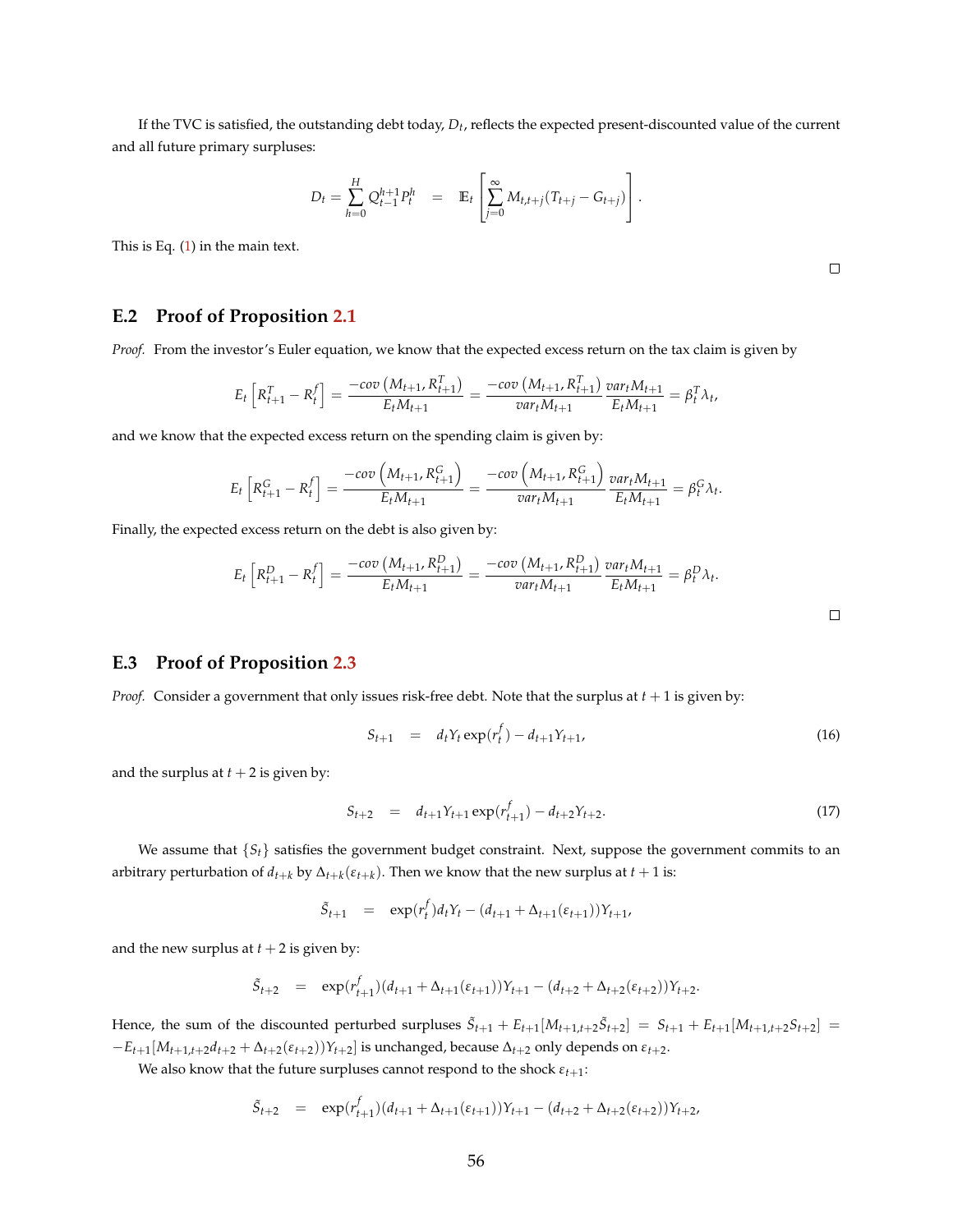and the surplus at  $t + 3$  is given by:

$$
\tilde{S}_{t+3} = \exp(r_{t+2}^f)(d_{t+2} + \Delta_{t+2}(\varepsilon_{t+2}))Y_{t+2}) - d_{t+3}Y_{t+3}.
$$

So, this rule only allows for a state-contingent shock to the surplus in one period, but it zeros out over two periods.  $\tilde{S}_{t+1} + \exp(-r_{t+1}^f)\tilde{S}_{t+2} = S_{t+1} + \exp(-r_{t+1}^f)S_{t+2}$  does not depend on  $\varepsilon_{t+1}$ ). Hence:

$$
(\mathbb{E}_{t+1} - \mathbb{E}_t)(S_{t+1} + E_{t+1}[M_{t+1,t+2}S_{t+2}]) = 0
$$

Next, suppose the government commits to an arbitrary perturbation of  $d_{t+k}$  by  $\Delta_{t+k}(\varepsilon_{t+k}^2)$ . Then we know that the new surplus at  $t + 1$  is:

$$
\tilde{S}_{t+1} = \exp(r_t^f) d_t Y_t - (d_{t+1} + \Delta_{t+1}(\varepsilon_{t+1}^2)) Y_{t+1},
$$

and the new surplus at  $t + 2$  is given by:

$$
\tilde{S}_{t+2} = \exp(r_{t+1}^f)(d_{t+1} + \Delta_{t+1}(\varepsilon_{t+1}^2))Y_{t+1} - (d_{t+2} + \Delta_{t+2}(\varepsilon_{t+2}^2))Y_{t+2},
$$

The surplus at  $t + 3$  is given by:

$$
\tilde{S}_{t+3} = \exp(r_{t+2}^f)(d_{t+2} + \Delta_{t+2}(\varepsilon_{t+2}^2))Y_{t+2}) - (d_{t+3} + \Delta_{t+3}(\varepsilon_{t+3}^2))Y_{t+3}.
$$

So, this rule only allows for a state-contingent shock to the surplus in one period, but it zeros out over three periods.  $\tilde{S}_{t+1} + E_{t+1}[M_{t+1,t+2}(\tilde{S}_{t+2} + E_{t+2}[M_{t+2,t+3}\tilde{S}_{t+3}])] = S_{t+1} + E_{t+1}[M_{t+1,t+2}(S_{t+2} + E_{t+2}[M_{t+2,t+3}S_{t+3}])]$  does not depend on  $\varepsilon_{t+1}$ .

Hence, we obtain the following result:

$$
\left(\mathbb{E}_{t+1} - \mathbb{E}_t\right) \left(S_{t+1} + E_{t+1}[M_{t+1,t+2}\left(S_{t+2} + E_{t+2}[M_{t+2,t+3}S_{t+3}]\right)\right)\right) = 0.
$$

The result follows by induction.

### **E.4 Proof of Proposition [3.1](#page-13-0)**

*Proof.* We start from the one-period budget constraint:

$$
T_t = G_t - (D_t - R_{t-1}^f D_{t-1}).
$$

With TVC,

$$
R_{t-1}^f D_{t-1} = S_t + D_t = S_t + \frac{R_t^f D_t}{R_t^f} = S_t + \mathbb{E}_t[\exp(m_{t,t+1})R_t^f D_t],
$$
  
=  $S_t + \mathbb{E}_t[\exp(m_{t,t+1})(S_{t+1} + \exp(m_{t+1,t+2})R_{t+1}^f D_{t+1})] = \mathbb{E}_t[\sum_{k=0}^{\infty} M_{t,t+k}S_{t+k}].$ 

So, this implies that we can state the value of outstanding debt at *t*:

$$
R_t^f D_t = \mathbb{E}_{t+1} \left[ \sum_{k=0}^{\infty} \exp(m_{t+1,t+1+k}) S_{t+1+k} \right] = \mathbb{E}_{t+1} \left[ \sum_{k=1}^{\infty} \exp(m_{t+1,t+k}) S_{t+k} \right]
$$
  

$$
D_t = \mathbb{E}_t \left[ \exp(m_{t,t+1}) \right] \mathbb{E}_{t+1} \left[ \sum_{k=1}^{\infty} \exp(m_{t+1,t+k}) S_{t+k} \right]
$$

 $\Box$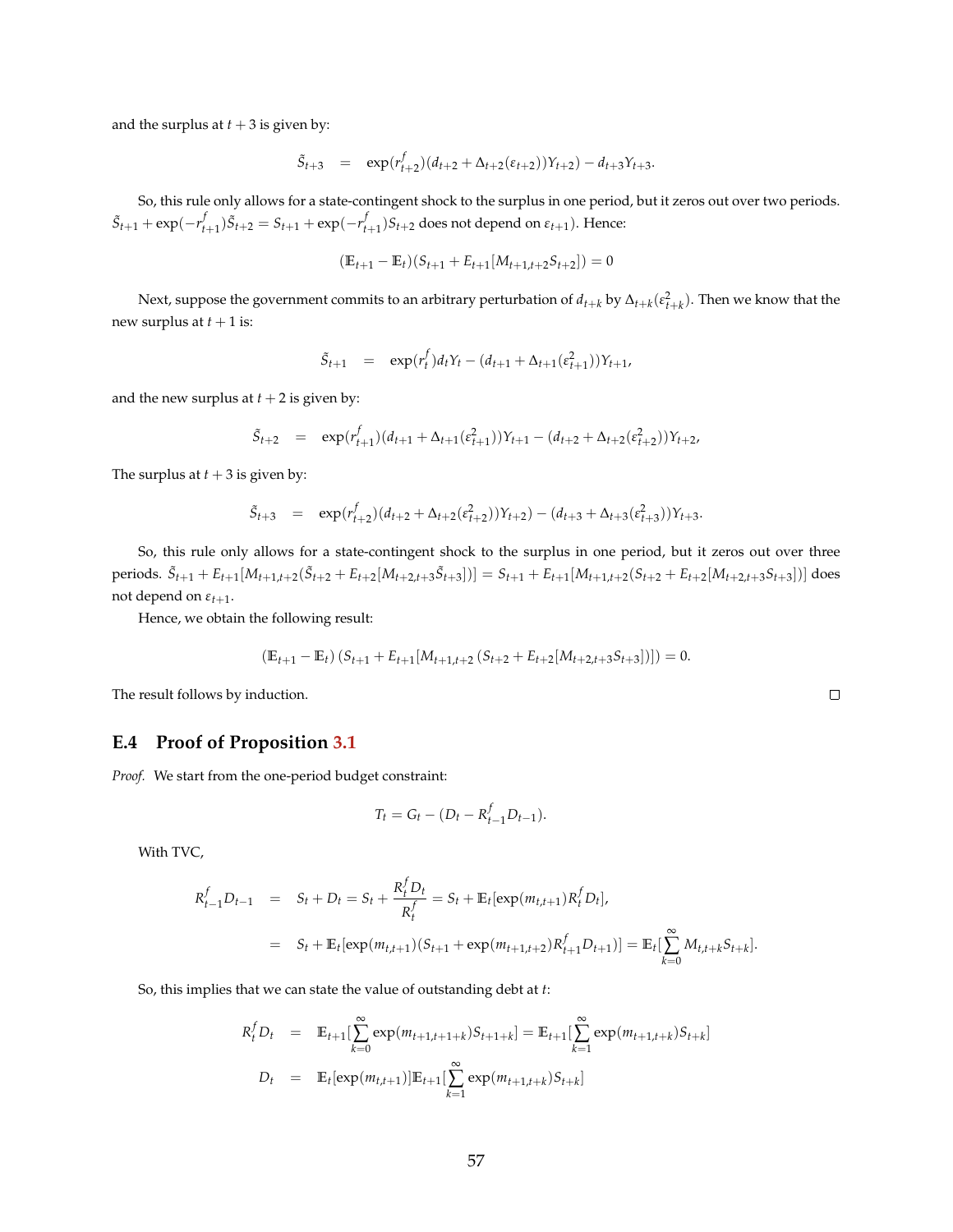Note that *Dt* is *t*-measurable,

$$
D_t = \mathbb{E}_t[\sum_{k=1}^{\infty} M_{t,t+k} S_{t+k}],
$$

and the measurability condition for risk-free debt is satisfied:

$$
(\mathbb{E}_{t+1} - \mathbb{E}_t) [\sum_{k=1}^{\infty} M_{t,t+k} S_{t+k}] = 0.
$$

Conjecture the pricing of the surplus strip is

$$
\mathbb{E}_t \left[ M_{t,t+k} Y_{t+k} \right] = \xi_k Y_t \tag{18}
$$

for  $k \geq 0$ . Then the pricing of the first spending strip is

$$
\mathbb{E}_{t} \left[ \exp(m_{t,t+1}) Y_{t+1} \right] = \exp(-\rho - \frac{1}{2}\gamma^{2} + \mu + \frac{1}{2}(\gamma - 1)^{2}) Y_{t},
$$
  

$$
\xi_{1} Y_{t} = \exp(-\rho - \frac{1}{2}\gamma^{2} + \mu + \frac{1}{2}(\gamma - \sigma)^{2}) Y_{t}.
$$

Similarly, the pricing of the second spending strip is

$$
\mathbb{E}_{t} \left[ \exp(m_{t,t+2}) Y_{t+2} \right] = \mathbb{E}_{t} \left[ \exp(m_{t,t+1}) \mathbb{E}_{t+1} \left[ \exp(m_{t+1,t+2}) Y_{t+2} \right] \right],
$$
\n
$$
= \mathbb{E}_{t} \left[ \exp(m_{t,t+1}) \xi_{1} Y_{t+1} \right],
$$
\n
$$
\xi_{2} Y_{t} = \xi_{1} \mathbb{E}_{t} \left[ \exp(m_{t,t+1} + \mu + \varepsilon_{t+1}) \right] Y_{t},
$$
\n
$$
= \xi_{1} \exp(-\rho - \frac{1}{2} \gamma^{2} + \mu + \frac{1}{2} (\gamma - \sigma)^{2}) Y_{t}.
$$

The price of the output strips is given by

$$
\begin{array}{rcl}\n\mathbb{E}_t \left[ M_{t,t+k} Y_{t+k} \right] & = & \xi_k Y_t, \text{ where} \\
\zeta_k & = & \xi_{k-1} \exp(-\rho - \frac{1}{2}\gamma^2 + \mu + \frac{1}{2}(\gamma - \sigma)^2), k \ge 1 \\
\zeta_1 & = & \exp(-\rho - \frac{1}{2}\gamma^2 + \mu + \frac{1}{2}(\gamma - \sigma)^2).\n\end{array}
$$

We define a *k*-period surplus strip as a claim to *St*+*<sup>k</sup>* . The price of the surplus strips is given by

$$
\begin{array}{rcl}\n\mathbb{E}_{t}\left[M_{t,t+k}S_{t+k}\right] & = & \chi_{k}Y_{t}, \text{ where} \\
\chi_{k} & = & \chi_{k-1}\exp(-\rho - \frac{1}{2}\gamma^{2} + \mu + \frac{1}{2}(\gamma - \sigma)^{2}), \\
\chi_{1} & = & d\left[1 - \exp(-\rho - \frac{1}{2}\gamma^{2} + \mu + \frac{1}{2}(\gamma - \sigma)^{2})\right].\n\end{array}
$$

To replicate safe debt, we short *dYt* risky strips to output next period, and we take a similarly sized long position in the risk-free. We implement the same strategy for all future output strips. Note that we cannot simply price these strips off the risk-free yield curve, even though the entire debt is risk-free.

The pricing of the first surplus strip is

$$
\mathbb{E}_{t} \left[ \exp(m_{t,t+1}) S_{t+1} \right] = \mathbb{E}_{t} \left[ \exp(m_{t,t+1}) \{-dY_{t+1} \left( 1 - R_{t}^{f} \exp[-(\mu + \varepsilon_{t+1})] \right) \} \right],
$$
  
\n
$$
= -d \mathbb{E}_{t} \left[ \exp(m_{t,t+1}) Y_{t+1} \right] + dY_{t} R_{t}^{f} \mathbb{E}_{t} \left[ \exp(m_{t,t+1}) \right],
$$
  
\n
$$
= -d \mathbb{E}_{t} \left[ \exp(m_{t,t+1}) Y_{t+1} \right] + dY_{t},
$$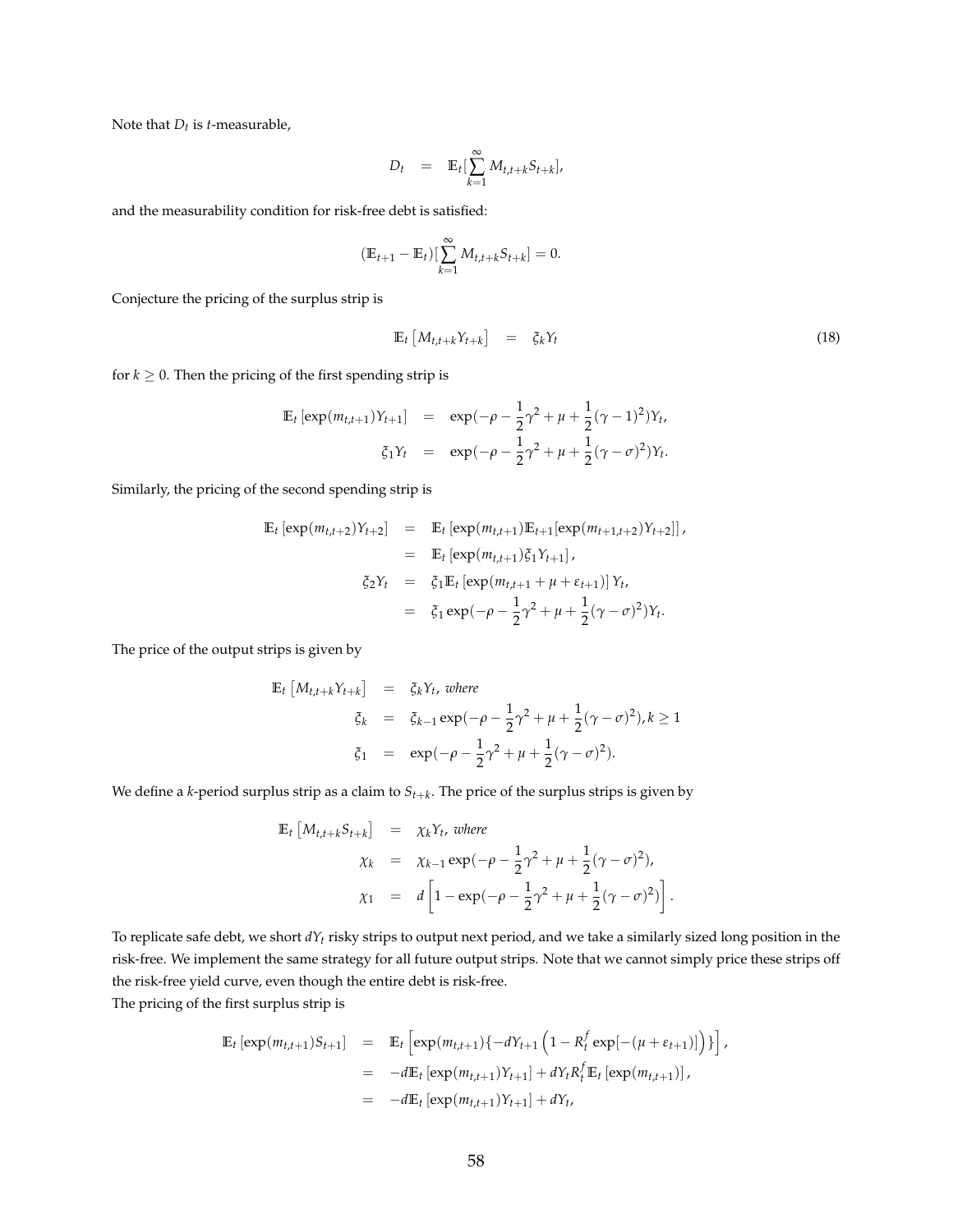$$
= -d \exp(-\rho - \frac{1}{2}\gamma^2 + \mu + \frac{1}{2}(\gamma - \sigma)^2)Y_t + dY_t,
$$
  

$$
= \left[1 - \exp(-\rho - \frac{1}{2}\gamma^2 + \mu + \frac{1}{2}(\gamma - \sigma)^2)\right]dY_t.
$$
  

$$
\chi_1 Y_t = \left[1 - \exp(-\rho - \frac{1}{2}\gamma^2 + \mu + \frac{1}{2}(\gamma - \sigma)^2)\right]dY_t.
$$

Similarly, the pricing of the second surplus strip is

$$
\mathbb{E}_{t} \left[ \exp(m_{t,t+2}) S_{t+2} \right] = \mathbb{E}_{t} \left[ \exp(m_{t,t+1}) \mathbb{E}_{t+1} \left[ \exp(m_{t+1,t+2}) S_{t+2} \right] \right],
$$
  
\n
$$
= \mathbb{E}_{t} \left[ \exp(m_{t,t+1}) \chi_{1} Y_{t+1} \right],
$$
  
\n
$$
\chi_{2} Y_{t} = \chi_{1} \mathbb{E}_{t} \left[ \exp(m_{t,t+1} + \mu + \sigma \varepsilon_{t+1}) \right] Y_{t},
$$
  
\n
$$
= \chi_{1} \exp(-\rho - \frac{1}{2} \gamma^{2} + \mu + \frac{1}{2} (\gamma - \sigma)^{2}) Y_{t}.
$$

We short a risky strip to output 2 periods from now, and go long in the risk-free. The problem then becomes solving the fixed-point problem for the sequence *z<sup>k</sup>* :

$$
\chi_2 = \chi_1 \exp(-\rho - \frac{1}{2}\gamma^2 + \mu + \frac{1}{2}(\gamma - \sigma)^2),
$$
  

$$
\chi_k = \chi_{k-1} \exp(-\rho - \frac{1}{2}\gamma^2 + \mu + \frac{1}{2}(\gamma - \sigma)^2).
$$

This fixed-point problem has a unique solution:

$$
\sum_{k=1}^{\infty} \chi_k = \chi_1(1 + K + K^2 + \ldots) = \frac{1}{1 - K}\chi_1 = d,
$$

where  $K = \exp(-\rho - \frac{1}{2}\gamma^2 + \mu + \frac{1}{2}(\gamma - \sigma)^2)$ . We also have the following TVC:

$$
\lim_{j\to\infty} \mathbb{E}_t \left[ m_{t,t+j} D_{t+j} \right] = \lim_{j\to\infty} d \mathbb{E}_t \left[ m_{t,t+j} Y_{t+j} \right] = 0.
$$

 $\Box$ 

## **E.5 Proof of Corollary [3.2](#page-14-0)**

*Proof.* From the gross risk-free rate xpression  $R_{t+1}^f = \exp(\rho)$  and the one-period government budget constraint, we get that:

$$
\frac{T_t}{Y_t} = x - d \left( 1 - R_{t-1}^f \frac{Y_{t-1}}{Y_t} \right),
$$

we have that the return on the tax claim can be stated as:

$$
R_{t+1}^T = \frac{P_{t+1}^T}{P_t^T - T_t} = \frac{(d + x \frac{\xi_1}{1 - \xi_1})Y_{t+1} + (x - d \left(1 - R_t^f \frac{Y_t}{Y_{t+1}}\right))Y_{t+1}}{(d + x \frac{\xi_1}{1 - \xi_1})Y_t},
$$
  

$$
= \frac{x \frac{1}{1 - \xi_1}Y_{t+1}}{(d + x \frac{\xi_1}{1 - \xi_1})Y_t} + \frac{d \exp(\rho)}{(d + x \frac{\xi_1}{1 - \xi_1})}.
$$

Similarly, the return on the spending claim can be stated as:

$$
R_{t+1}^G = \frac{P_{t+1}^G}{P_t^G - G_t} = \frac{x \frac{\xi_1}{1 - \xi_1} Y_{t+1} + x Y_{t+1}}{x \frac{\xi_1}{1 - \xi_1} Y_t},
$$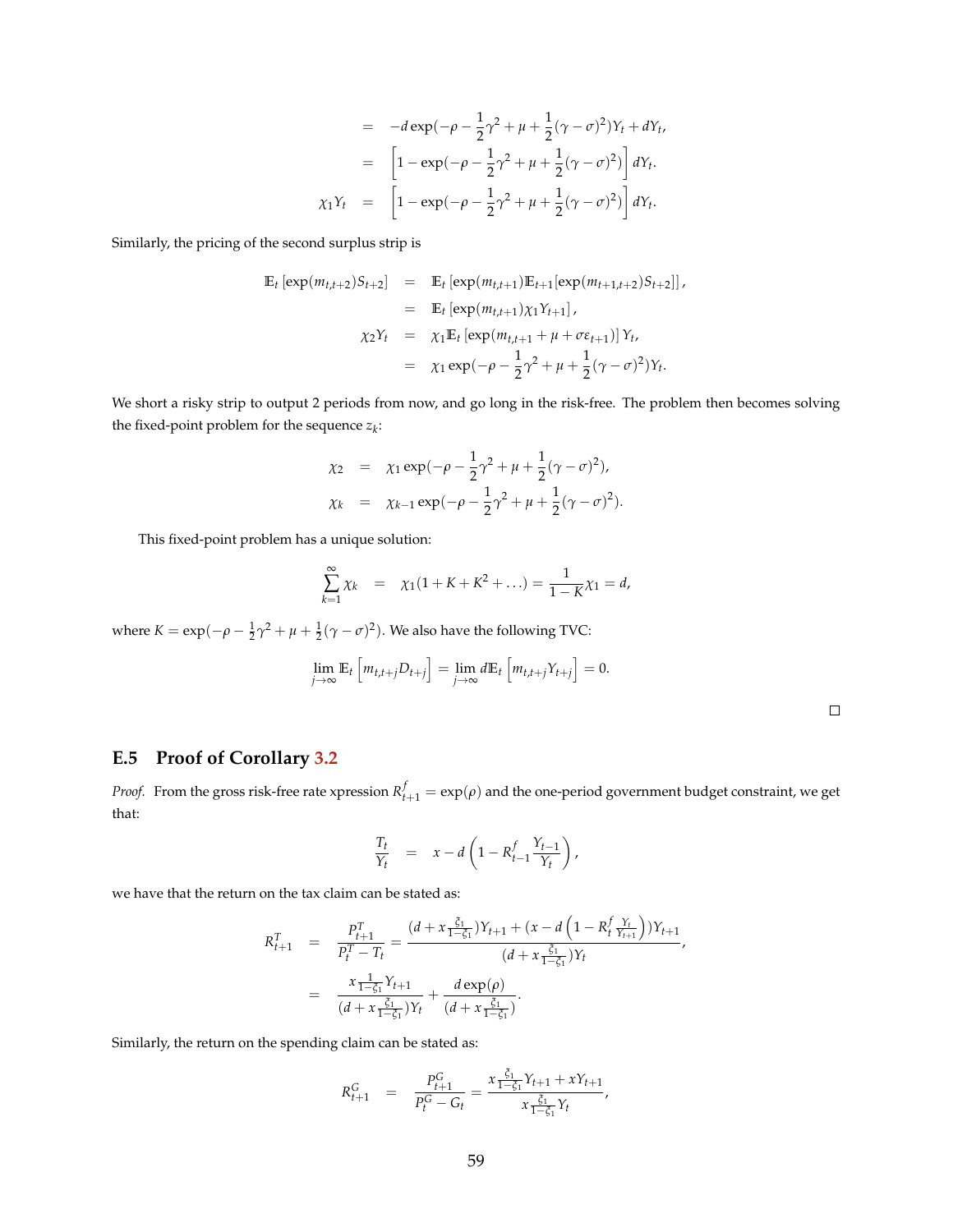$$
= \frac{x\frac{1}{1-\xi_1}Y_{t+1}}{x\frac{\xi_1}{1-\xi_1}Y_t}.
$$

Armed with these expressions, we get the following expression for the covariance:

$$
cov(R_{t+1}^T, M_{t,t+1}) = \frac{x \frac{\xi_1}{1-\xi_1}}{(d+x \frac{\xi_1}{1-\xi_1})} cov(R_{t+1}^G, M_{t,t+1}),
$$

which also translates to

$$
\mathbb{E}_t\left[R_{t+1}^T - R_t^f\right] = \frac{x \frac{\xi_1}{1-\xi_1}}{d + x \frac{\xi_1}{1-\xi_1}} \mathbb{E}_t\left[R_{t+1}^Y - R_t^f\right].
$$

|  |  | E.6 Proof of Proposition 4.1: Case of $AR(1)$ |  |  |  |
|--|--|-----------------------------------------------|--|--|--|
|--|--|-----------------------------------------------|--|--|--|

*Proof.* From

$$
T_t = G_t - (D_t - R_{t-1}^f D_{t-1}).
$$

This implies that:

$$
\frac{T_t}{Y_t} = x - \left(d_t - R_{t-1}^f d_{t-1} \frac{Y_{t-1}}{Y_t}\right)
$$
  
= 
$$
x - \left(d_t - R_{t-1}^f d_{t-1} \exp[-(\mu + \sigma \varepsilon_t)]\right).
$$

Assume that the debt/output ratio evolves according to a martingale process:  $d_t = d_{t-1} \exp(-\lambda \varepsilon_t - (1/2)\lambda^2)$ . To guarantee risk-free debt, the tax process has to satisfy

$$
\frac{T_t}{Y_t} = x - d_{t-1} \left( d_{t-1}^{\phi-1} \exp(\phi_0 - \lambda \varepsilon_t - (1/2)\lambda^2) - R_{t-1}^f \frac{Y_{t-1}}{Y_t} \right),
$$
\n
$$
= x - d_{t-1} \left( d_{t-1}^{\phi-1} \exp(\phi_0 - \lambda \varepsilon_t - (1/2)\lambda^2) - R_{t-1}^f \exp[-(\mu + \sigma \varepsilon_t)] \right).
$$

The surplus process that results is given by:

$$
\frac{S_t}{Y_t} = d_{t-1} R_{t-1}^f \exp[-(\mu + \sigma \varepsilon_t)] - d_{t-1}^\phi \exp(\phi_0 - \lambda \varepsilon_t - \frac{1}{2} \lambda^2).
$$

We conjecture that the price of the surplus strips is given by:

$$
\mathbb{E}_t \left[ M_{t,t+k} S_{t+k} \right] = (\chi_{k,t} - \psi_{k,t}) Y_t.
$$

The pricing of the first surplus strip is

$$
\mathbb{E}_{t} \left[ \exp(m_{t,t+1})S_{t+1} \right] = \mathbb{E}_{t} \left[ \exp(m_{t,t+1})\{-Y_{t+1}\left(d_{t+1} - R_{t}^{f} d_{t} \exp[-(\mu + \sigma \varepsilon_{t+1})]\right)\}\right],
$$
  
\n
$$
= \mathbb{E}_{t} \left[ -\exp(\phi \log d_{t} + m_{t,t+1} + \phi_{0} - \lambda \varepsilon_{t+1} - \frac{1}{2}\lambda^{2})Y_{t+1} \right] + d_{t}Y_{t},
$$
  
\n
$$
= -\exp(\phi \log d_{t} + \phi_{0} - \rho - \frac{1}{2}(\gamma^{2} + \lambda^{2}) + \mu + \frac{1}{2}(\gamma + \lambda - \sigma)^{2})Y_{t} + d_{t}Y_{t},
$$
  
\n
$$
(\chi_{1,t} - \psi_{1,t})Y_{t} = \left[ d_{t} - \exp(\phi_{0} + \phi \log d_{t} - \rho - \frac{1}{2}(\gamma^{2} + \lambda^{2}) + \mu + \frac{1}{2}(\gamma + \lambda - \sigma)^{2}) \right]Y_{t}.
$$

 $\Box$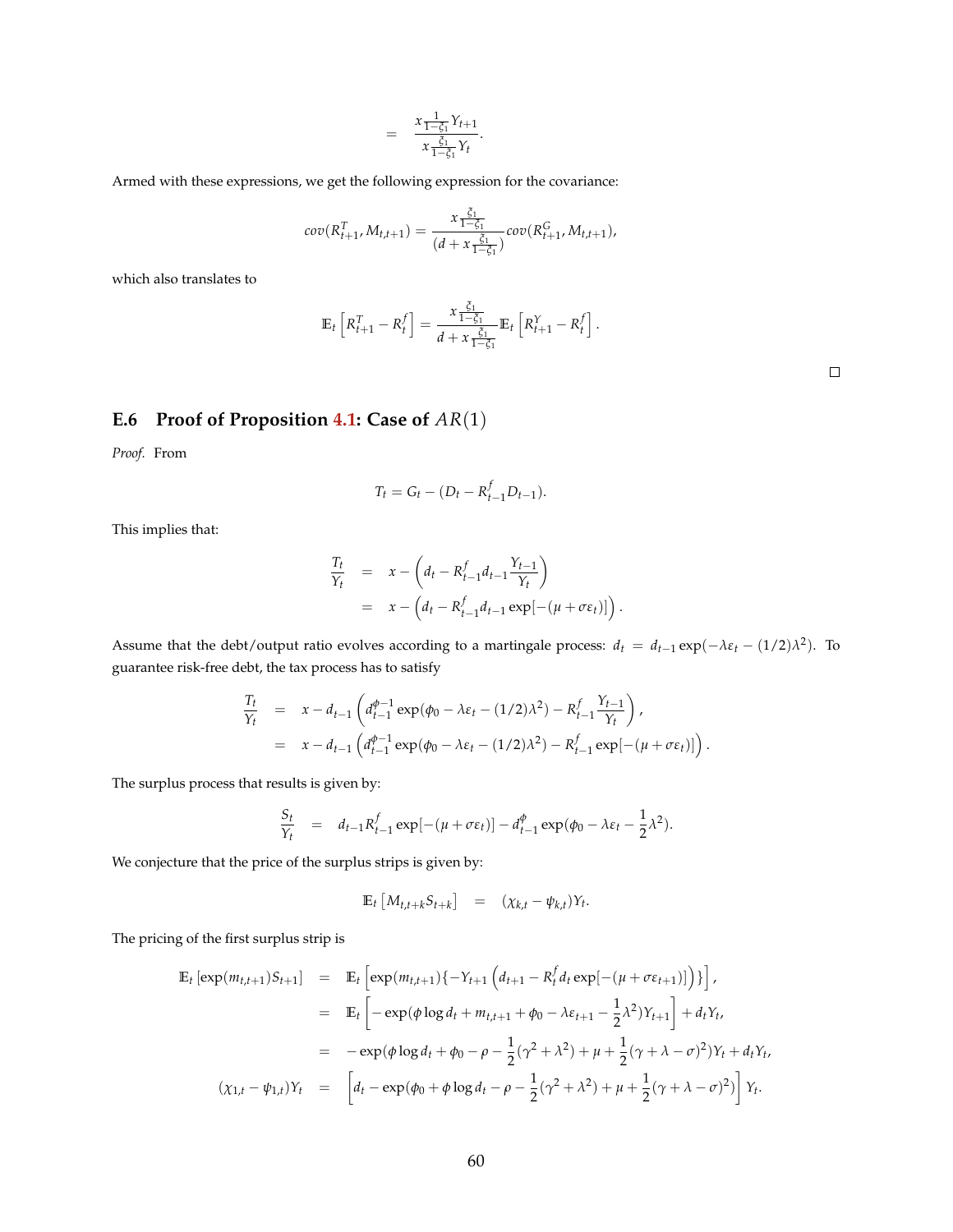So, we define:

$$
(\chi_{1,t})Y_t = d_tY_t, (\psi_{1,t})Y_t = \exp(\phi_0 + \phi \log d_t - \rho - \frac{1}{2}(\gamma^2 + \lambda^2) + \mu + \frac{1}{2}(\gamma + \lambda - \sigma)^2)Y_t.
$$

Similarly the pricing of the *k*-th surplus strip is

$$
\mathbb{E}_{t} \left[ M_{t,t+k} S_{t+k} \right] = \mathbb{E}_{t} \left[ \exp(m_{t,t+1}) \mathbb{E}_{t+1} [\exp(m_{t+1,t+k}) S_{t+k}] \right],
$$
  

$$
(\chi_{k,t} - \psi_{k,t}) Y_t = \mathbb{E}_{t} \left[ \exp(m_{t,t+1}) (\chi_{k-1,t+1} - \psi_{k-1,t+1}) Y_{t+1} \right],
$$

where the  $\chi$ 's are defined by the following recursion:

$$
\chi_{2,t}Y_t = \mathbb{E}_t \left[ \exp(m_{t,t+1}) \chi_{1,t+1} Y_{t+1} \right],
$$
  
\n
$$
\chi_{2,t} = \mathbb{E}_t \left[ \exp(-\rho - \frac{1}{2} \gamma^2 - \gamma \epsilon_{t+1}) \exp(-\lambda \epsilon_{t+1} - \frac{1}{2} \lambda^2) \exp(\mu + \sigma \epsilon_{t+1}) \right] \exp(\phi \log d_t + \phi_0),
$$
  
\n
$$
= \exp(\phi_0 + \phi \log d_t - \rho - \frac{1}{2} (\gamma^2 + \lambda^2) + \mu + \frac{1}{2} (\gamma + \lambda - \sigma)^2),
$$

and where the  $\psi$ 's are defined by the following recursion:

$$
\psi_{2,t}Y_t = \mathbb{E}_t \left[ \exp(m_{t,t+1})\psi_{1,t+1}Y_{t+1} \right],
$$
  
\n
$$
\psi_{2,t} = \mathbb{E}_t \left[ \exp(-\rho - \frac{1}{2}\gamma^2 - \gamma \varepsilon_{t+1} + \phi_0 + \phi \log d_{t+1} - \rho - \frac{1}{2}(\gamma^2 + \lambda^2) + g + \frac{1}{2}(\gamma + \lambda - \sigma)^2 + \mu + \sigma \varepsilon_{t+1}) \right],
$$
  
\n
$$
\psi_{2,t} = \exp(-2\rho + \phi_0 + \phi\phi_0 + \phi^2 \log d_t - \frac{1}{2}(\gamma^2 + \phi\lambda^2),
$$
  
\n
$$
- \frac{1}{2}(\gamma^2 + \lambda^2) + 2g + \frac{1}{2}(\gamma + \lambda - \sigma)^2 + \frac{1}{2}(\gamma + \lambda\phi - \sigma)^2),
$$
  
\n
$$
= \psi_{1,t} \exp(-\rho + \phi\phi_0 + (\phi^2 - \phi) \log d_t - \frac{1}{2}(\gamma^2 + \phi\lambda^2) + \mu + \frac{1}{2}(\gamma + \lambda\phi - \sigma)^2).
$$

Finally, we note that  $\chi_{k+1,t} = \psi_{k,t}$ , so that implies that:

$$
\sum_{k=1}^{\infty} \mathbb{E}_t \left[ M_{t,t+k} S_{t+k} \right] = \chi_{1,t} Y_t = D_t,
$$

For some  $0 < \phi < 1$ , we have that

$$
\mathbb{E}_{t}[\exp(m_{t,t+1})D_{t+1}] = \mathbb{E}_{t}[\exp(m_{t,t+1})Y_{t+1}d_{t+1}],
$$
  
\n
$$
= d_{t}^{\phi}\mathbb{E}_{t}[\exp(m_{t,t+1} - \lambda \varepsilon_{t+1} - \frac{1}{2}\lambda^{2})Y_{t+1}],
$$
  
\n
$$
= d_{t}^{\phi}\exp(\phi_{0} - \rho - \frac{1}{2}(\gamma^{2} + \lambda^{2}) + \mu + \frac{1}{2}(\gamma + \lambda - \sigma)^{2})Y_{t},
$$
  
\n
$$
= \exp(\kappa_{1})\exp(\phi \log d_{t})Y_{t},
$$

where we used the debt/output dynamics. Define  $\kappa_1 = \phi_0 - \rho - \frac{1}{2}(\gamma^2 + \lambda^2) + \mu + \frac{1}{2}(\gamma + \lambda - \sigma)^2$ .

$$
\mathbb{E}_{t}[\exp(m_{t,t+2})D_{t+2}] = \mathbb{E}_{t}[\exp(m_{t,t+1})\mathbb{E}_{t+1}[\exp(m_{t+1,t+2})D_{t+2}]],
$$
  
\n
$$
= \mathbb{E}_{t}[\exp(m_{t,t+1})\exp(\kappa_{1})\exp(\phi\log d_{t+1})Y_{t+1}],
$$
  
\n
$$
= \mathbb{E}_{t}[\exp(m_{t,t+1})\exp(\kappa_{1})\exp(\phi^{2}\log d_{t} + \phi\phi_{0} - \phi\lambda\varepsilon_{t+1} - \frac{1}{2}\phi\lambda^{2})\exp(\mu + \sigma\varepsilon_{t+1})]Y_{t},
$$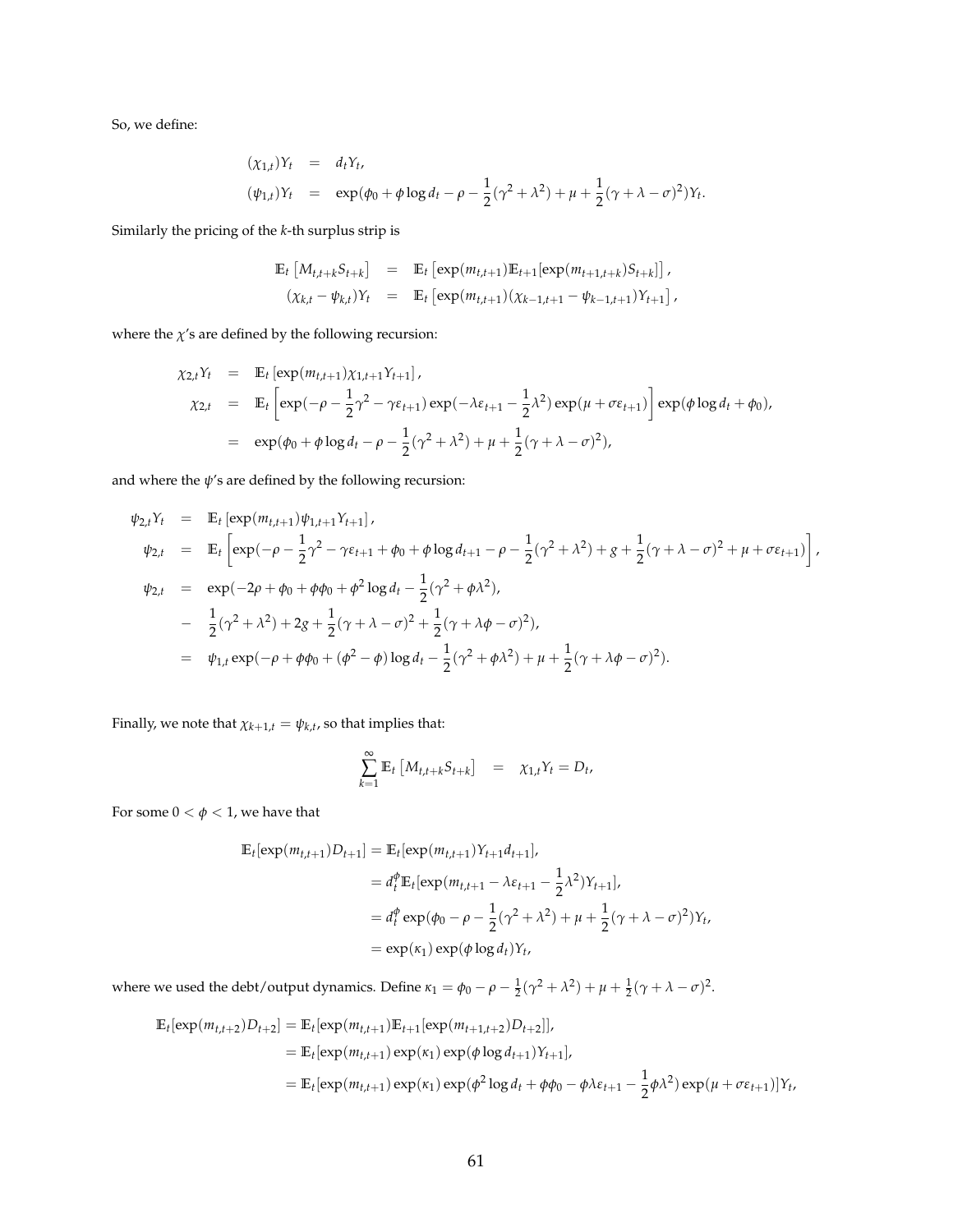$= \exp(\kappa_1 + \kappa_2) \exp(\phi^2 \log d_t) Y_t.$ 

Define *κ*<sub>2</sub> =  $φφ_0 - ρ - \frac{1}{2}(γ^2 + φλ^2) + g + \frac{1}{2}(γ + φλ - σ)^2$ . Then:  $\lim_{j\to\infty} \mathbb{E}_t[\exp(m_{t,t+j})D_{t+j}] = \lim_{j\to\infty} \exp(m_{t,t+j})$ *j* ∑ *k*=1 *κ*<sub>*k*</sub>) exp( $\phi^j$  log *d*<sub>*t*</sub>)*Y*<sub>*t*</sub>,  $=\lim_{j\to\infty}\exp(\frac{\phi_0}{1-j}$  $\frac{\phi_0}{1-\phi} - \rho j - \frac{1}{2}$  $\frac{1}{2}(\gamma^2 j + \frac{\lambda^2}{1 - \lambda^2})$  $\frac{\pi}{1-\phi}$ ) +  $\mu j$  + *j* ∑ *k*=1 1  $\frac{1}{2}(\gamma + \lambda \phi^{k-1} - \sigma)^2 Y_t$  $=\lim_{j\to\infty}\exp(\frac{\phi_0}{1-j}$  $\frac{\phi_0}{1-\phi} - \rho j - \frac{1}{2}$  $\frac{1}{2}(\gamma^2 j + \frac{\lambda^2}{1 - \lambda^2})$  $\frac{\lambda^2}{1-\phi}$ ) +  $\mu j + j\frac{1}{2}$  $\frac{1}{2}(\gamma - \sigma)^2 + C>Y_t$ 

which is 0 if and only if  $-\rho + \mu + \frac{1}{2} \sigma (\sigma - 2\gamma) < 0$ . This equality does not depend on *φ* and *λ*. So, this case is similar to the i.i.d. debt case  $φ = 0$ . When  $λ = 0$ ,  $d_t = exp(φ_0)$  is a constant. Now, assume  $φ = 1$ . Then  $κ_j = φ_0 - ρ - \frac{1}{2}(γ^2 +$ 2  $\lambda^2)+\mu+\frac{1}{2}(\gamma+\lambda-\sigma)^2$ , and  $\lim_{j\to\infty}\mathbb{E}_t[\exp(m_{t,t+j})D_{t+j}]=\lim_{j\to\infty}\exp(\sum_{k=1}^j\kappa_k)\exp(\log d_t)Y_t$ , which is 0 if and only if  $\phi_0 - \rho - \frac{1}{2}(\gamma^2 + \lambda^2) + \mu + \frac{1}{2}(\gamma + \lambda - \sigma)^2 < 0.$  $\Box$ 

### **E.7 Proof of Proposition [4.1:](#page-20-0) Case of** *AR*(2)

*Proof.* From

$$
T_t = G_t - (D_t - R_{t-1}^f D_{t-1}).
$$

This implies that:

$$
S_t = -\left(d_t Y_t - R_{t-1}^f d_{t-1} Y_{t-1}\right),
$$
  
=  $d_{t-1} R_{t-1}^f Y_{t-1} - \exp(\phi_0 + \phi_1 \log d_{t-1} + \phi_2 \log d_{t-2} - \lambda \varepsilon_t - \frac{1}{2} \lambda^2) Y_t.$ 

Conjecture the price of the surplus strips is given by

$$
\mathbb{E}_t \left[ M_{t,t+k} S_{t+k} \right] = (\chi_{k,t} - \psi_{k,t}) Y_t.
$$

The pricing of the first surplus strip is

$$
\mathbb{E}_{t} \left[ \exp(m_{t,t+1})S_{t+1} \right] = \mathbb{E}_{t} \left[ \exp(m_{t,t+1})\{-Y_{t+1}\left(d_{t+1} - R_{t}^{f}d_{t}\exp[-(\mu + \sigma \varepsilon_{t+1})]\right)\} \right],
$$
\n
$$
= \mathbb{E}_{t} \left[ -\exp(\phi_{1}\log d_{t} + \phi_{2}\log d_{t-1} + m_{t,t+1} + \phi_{0} - \lambda \varepsilon_{t+1} - \frac{1}{2}\lambda^{2})Y_{t+1} \right] + d_{t}Y_{t},
$$
\n
$$
= -\exp(\phi_{1}\log d_{t} + \phi_{2}\log d_{t-1} + \phi_{0} - \rho - \frac{1}{2}(\gamma^{2} + \lambda^{2}) + \mu + \frac{1}{2}(\gamma + \lambda - \sigma)^{2})Y_{t} + d_{t}Y_{t},
$$
\n
$$
(\chi_{1,t} - \psi_{1,t})Y_{t} = \left[ d_{t} - \exp(\phi_{0} + \phi_{1}\log d_{t} + \phi_{2}\log d_{t-1} - \rho - \frac{1}{2}(\gamma^{2} + \lambda^{2}) + \mu + \frac{1}{2}(\gamma + \lambda - \sigma)^{2}) \right]Y_{t}.
$$

We define

$$
(\chi_{1,t})Y_t = d_tY_t,
$$
  
\n
$$
(\psi_{1,t})Y_t = \exp(\phi_0 + \phi_1 \log d_t + \phi_2 \log d_{t-1} - \rho - \frac{1}{2}(\gamma^2 + \lambda^2) + \mu + \frac{1}{2}(\gamma + \lambda - \sigma)^2)Y_t.
$$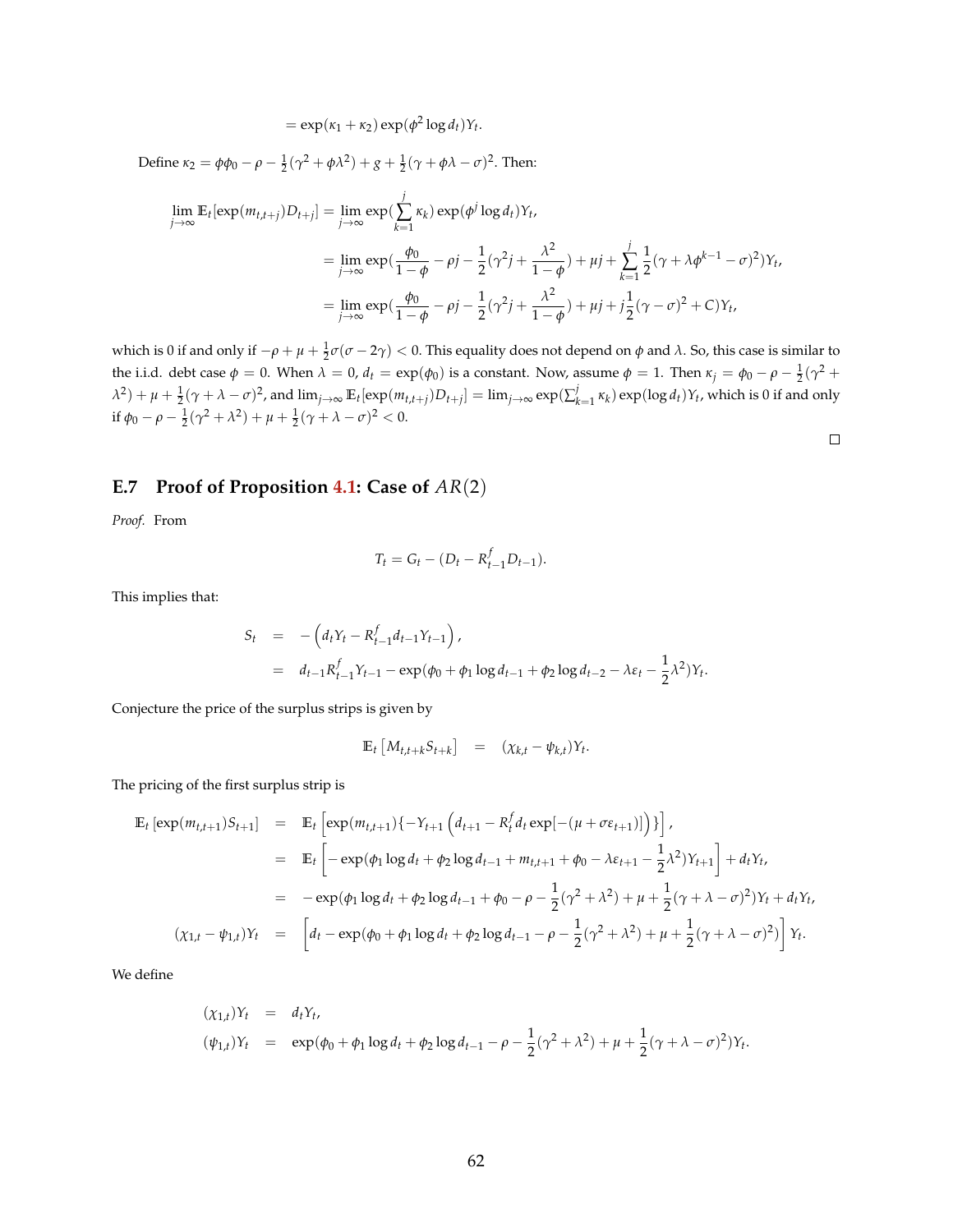Similarly the pricing of the *k*-th surplus strip is

$$
\mathbb{E}_{t} \left[ M_{t,t+k} S_{t+k} \right] = \mathbb{E}_{t} \left[ \exp(m_{t,t+1}) \mathbb{E}_{t+1} [\exp(m_{t+1,t+k}) S_{t+k}] \right],
$$
  

$$
(\chi_{k,t} - \psi_{k,t}) Y_{t} = \mathbb{E}_{t} \left[ \exp(m_{t,t+1}) (\chi_{k-1,t+1} - \psi_{k-1,t+1}) Y_{t+1} \right],
$$

where the  $\chi'$ s are defined by the following recursion:

$$
\chi_{2,t}Y_t = \mathbb{E}_t \left[ \exp(m_{t,t+1}) \chi_{1,t+1} Y_{t+1} \right],
$$
  
\n
$$
\chi_{2,t} = \mathbb{E}_t \left[ \exp(-\rho - \frac{1}{2}\gamma^2 - \gamma \varepsilon_{t+1}) \exp(-\lambda \varepsilon_{t+1} - \frac{1}{2}\lambda^2) \exp(\mu + \sigma \varepsilon_{t+1}) \right] \exp(\phi_1 \log d_t + \phi_2 \log d_{t-1} + \phi_0),
$$
  
\n
$$
= \exp(\phi_0 + \phi_1 \log d_t + \phi_2 \log d_{t-1} - \rho - \frac{1}{2}(\gamma^2 + \lambda^2) + \mu + \frac{1}{2}(\gamma + \lambda - \sigma)^2).
$$

and the  $\psi$ 's are defined by the following recursion:

$$
\psi_{2,t}Y_t = \mathbb{E}_t \left[ \exp(m_{t,t+1}) \psi_{1,t+1} Y_{t+1} \right],
$$
  
\n
$$
\psi_{2,t} = \mathbb{E}_t \left[ \exp(-\rho - \frac{1}{2} \gamma^2 - \gamma \varepsilon_{t+1} + \phi_0 + \phi_1 \log d_{t+1} + \phi_2 \log d_t - \rho - \frac{1}{2} (\gamma^2 + \lambda^2) + \mu + \frac{1}{2} (\gamma + \lambda - \sigma)^2 + \mu + \sigma \varepsilon_{t+1}) \right],
$$
  
\n
$$
\psi_{2,t} = \exp(-2\rho + \phi_0 + \phi_1 \phi_0 + (\phi_1^2 + \phi_2) \log d_t + \phi_1 \phi_2 \log d_{t-1} - \frac{1}{2} (\gamma^2 + \phi_1 \lambda^2),
$$
  
\n
$$
- \frac{1}{2} (\gamma^2 + \lambda^2) + 2\mu + \frac{1}{2} (\gamma + \lambda - \sigma)^2 + \frac{1}{2} (\gamma + \lambda \phi_1 - \sigma)^2).
$$

We note that  $\chi_{k+1,t} = \psi_{k,t}$ , so this expression can be simplified as follows:

$$
\sum_{k=1}^{\infty} \mathbb{E}_t \left[ M_{t,t+k} S_{t+k} \right] = \chi_{1,t} Y_t = D_t
$$
  

$$
d_t = \exp(\phi_1 \log d_{t-1} + \phi_2 \log d_{t-2} + \phi_0 - \lambda \varepsilon_t - \frac{1}{2} \lambda^2).
$$

$$
\mathbb{E}_{t}[\exp(m_{t,t+1})D_{t+1}] = \mathbb{E}_{t}[\exp(m_{t,t+1})Y_{t+1}d_{t+1}],
$$
  
\n
$$
= d_{t}^{\phi}\mathbb{E}_{t}[\exp(m_{t,t+1} - \lambda \varepsilon_{t+1} - \frac{1}{2}\lambda^{2})Y_{t+1}],
$$
  
\n
$$
= d_{t}^{\phi}\exp(\phi_{0} - \rho - \frac{1}{2}(\gamma^{2} + \lambda^{2}) + \mu + \frac{1}{2}(\gamma + \lambda - \sigma)^{2})Y_{t},
$$
  
\n
$$
= \exp(\kappa_{1})\exp(\phi_{1}\log d_{t} + \phi_{2}\log d_{t-1})Y_{t},
$$

Define  $\kappa_1 = \phi_0 - \rho + \frac{1}{2}(\gamma^2 + \lambda^2) + \mu + \frac{1}{2}(\gamma + \lambda - \sigma)^2$ .

$$
\mathbb{E}_{t}[\exp(m_{t,t+2})D_{t+2}] = \mathbb{E}_{t}[\exp(m_{t,t+1})\mathbb{E}_{t+1}[\exp(m_{t+1,t+2})D_{t+2}]],
$$
  
\n
$$
= \mathbb{E}_{t}[\exp(m_{t,t+1})\exp(\kappa_{1})\exp(\phi_{1}\log d_{t+1} + \phi_{2}\log d_{t})Y_{t+1}],
$$
  
\n
$$
= \mathbb{E}_{t}[\exp(m_{t,t+1})\exp(\kappa_{1})\exp((\phi_{1}^{2} + \phi_{1}\phi_{2} + \phi_{2})\log d_{t} + \phi_{1}\phi_{0} - \phi_{1}\lambda\varepsilon_{t+1} - \frac{1}{2}\phi_{1}\lambda^{2})\exp(\mu + \sigma\varepsilon_{t+1})]Y_{t},
$$
  
\n
$$
= \exp(\kappa_{1} + \kappa_{2})\exp((\phi_{1}^{2} + \phi_{1}\phi_{2} + \phi_{2})\exp(\log d_{t})Y_{t}.
$$

Define  $\kappa_2 = \phi_1 \phi_0 - \rho - \frac{1}{2} (\gamma^2 + \phi_1 \lambda^2) + \mu + \frac{1}{2} (\gamma + \phi_1 \lambda - \sigma)^2$ .

$$
\lim_{j\to\infty} \mathbb{E}_t[\exp(m_{t,t+j})D_{t+j}] = \lim_{j\to\infty} \exp(\sum_{k=1}^j \kappa_k) \exp(\psi_j \log d_t)Y_t,
$$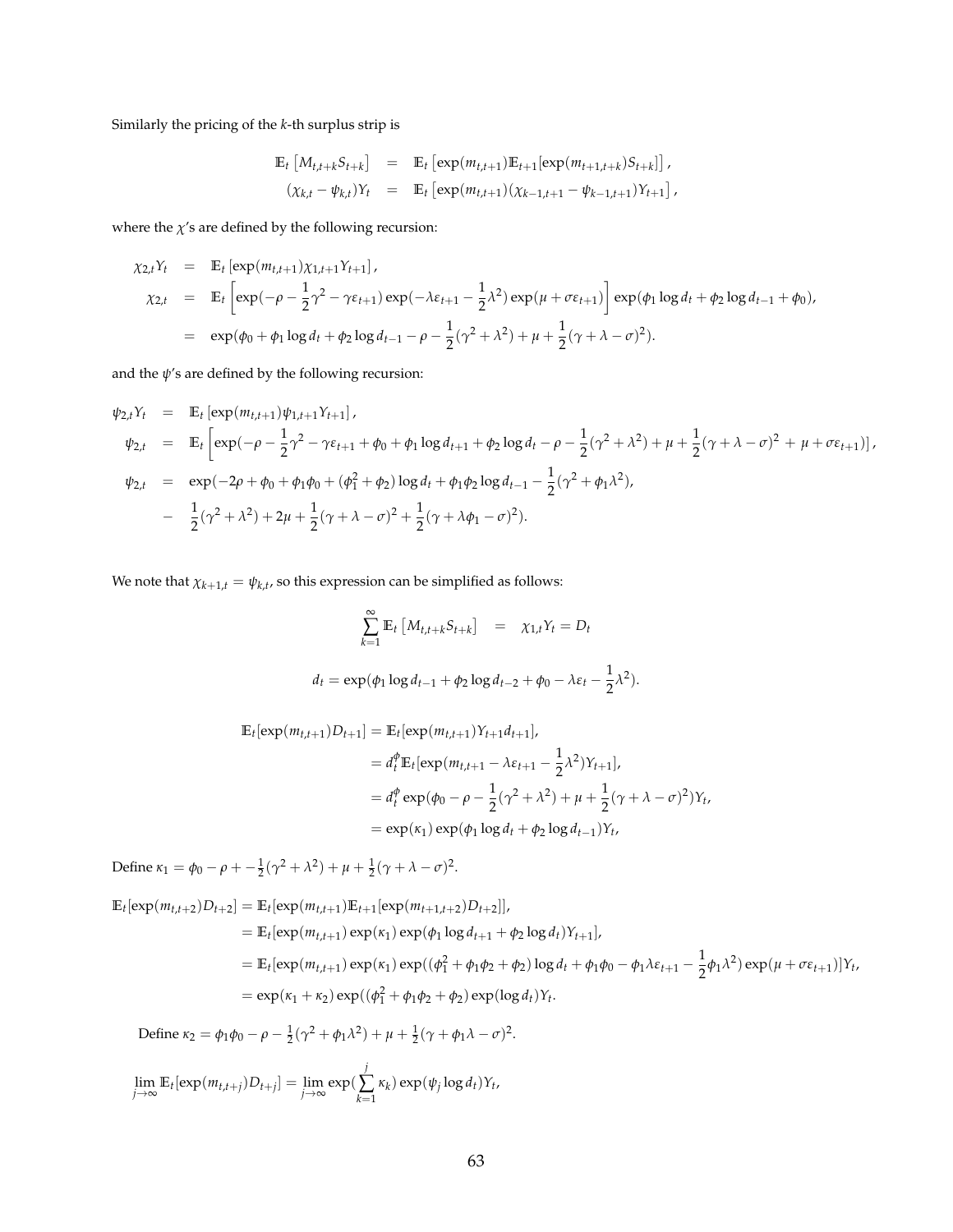$$
= \lim_{j \to \infty} \exp\left(\frac{\phi_0}{1 - \phi_1 - \phi_2} - \rho j - \frac{1}{2}(\gamma^2 j + \frac{\lambda^2}{1 - \phi_1 - \phi_2}) + \mu j + \sum_{k=1}^j \frac{1}{2}(\gamma + \lambda \psi_{k-1} - \sigma)^2\right) Y_t,
$$
  
= 
$$
\lim_{j \to \infty} \exp\left(\frac{\phi_0}{1 - \phi_1 - \phi_2} - \rho j - \frac{1}{2}(\gamma^2 j + \frac{\lambda^2}{1 - \phi_1 - \phi_2}) + \mu j + j\frac{1}{2}(\gamma - \sigma)^2 + C\right) Y_t,
$$

which is 0 if and only if  $-\rho + \mu + \frac{1}{2} \sigma (\sigma - 2\gamma) < 0$ . This equality does not depend on *φ* and *λ*. So this case is similar to the i.i.d. debt case  $\phi = 0$ . More extremely, when  $\lambda = 0$ ,  $d_t = \exp(\phi_0)$  is a constant. Now, assume  $\phi = 1$ . Then

$$
\kappa_j = \phi_0 - \rho - \frac{1}{2}(\gamma^2 + \lambda^2) + \mu + \frac{1}{2}(\gamma + \lambda - \sigma)^2,
$$

and  $\lim_{j\to\infty} \mathbb{E}_t[\exp(m_{t,t+j})D_{t+j}] = \lim_{j\to\infty} \exp(\sum_{k=1}^j \kappa_k) \exp(\log d_t)Y_t$ , which is 0 if and only if  $\phi_0 - \rho - \frac{1}{2}(\gamma^2 + \lambda^2)$  +  $\mu + \frac{1}{2}(\gamma + \lambda - \sigma)^2 < 0.$  $\Box$ 

### **E.8 Proof of Proposition [4.2](#page-22-0) : Case of** *AR*(1)

*Proof.* When the log of the debt/output process follows an *AR*(1), the surplus/output ratio is given by:

$$
\frac{S_{t+1}}{Y_{t+1}} = \exp(r_t^f - g - \sigma \varepsilon_{t+1} - \sum_{j=0}^{\infty} \phi^j \lambda \varepsilon_{t-j} + \frac{\phi_0 - \frac{1}{2} \lambda^2}{1 - \phi}) - \exp(+\phi(-\sum_{j=0}^{\infty} \phi^j \lambda \varepsilon_{t-j} + \frac{\phi_0 - \frac{1}{2} \lambda^2}{1 - \phi}) + \phi_0 - \lambda \varepsilon_{t+1} - \frac{1}{2} \lambda^2).
$$

We assume that  $r_t^f = g$ . This expression for the surplus/output ratio can be restated as:

$$
\frac{S_{t+1}}{Y_{t+1}} = \exp(-\sigma \varepsilon_{t+1} - \sum_{j=0}^{\infty} \phi^j \lambda \varepsilon_{t-j} + \frac{\phi_0 - \frac{1}{2} \lambda^2}{1 - \phi}) - \exp(-\sum_{j=0}^{\infty} \phi^j \lambda \varepsilon_{t+1-j} + \frac{\phi_0 - \frac{1}{2} \lambda^2}{1 - \phi}).
$$

Next, we compute the derivative of the surplus/output ratio at  $t + 1$ :

$$
\frac{\partial \frac{S_{t+1}}{Y_{t+1}}}{\partial \varepsilon_{t+1}} = (\lambda)\exp(g+\sigma\varepsilon_{t+1}-\sum_{j=0}^\infty \phi^j \lambda \varepsilon_{t+1-j} + \frac{\phi_0 - \frac{1}{2}\lambda^2}{1-\phi}) - \sigma \exp(-\sigma\varepsilon_{t+1} - \sum_{j=0}^\infty \phi^j \lambda \varepsilon_{t-j} + \frac{\phi_0 - \frac{1}{2}\lambda^2}{1-\phi}).
$$

We evaluate this derivative at  $\varepsilon_{t+j} = 0$  to obtain:

$$
\frac{\partial \frac{S_{t+1}}{Y_{t+1}}}{\partial \varepsilon_{t+1}} = + (\lambda - \sigma) \exp(\frac{\phi_0 - \frac{1}{2}\lambda^2}{1 - \phi}).
$$

Next, we compute the derivative of the surplus/output ratio at  $t + 2$ . The surplus/output ratio at  $t + 2$  is given by:

$$
\frac{S_{t+2}}{Y_{t+2}} = -\lambda \exp(-\sum_{j=0}^{\infty} \phi^j \lambda \varepsilon_{t+1-j} + \frac{\phi_0 - \frac{1}{2}\lambda^2}{1-\phi}) + \lambda \phi \exp(\sigma \varepsilon_{t+1} - \sum_{j=0}^{\infty} \phi^j \lambda \varepsilon_{t+2-j} + \frac{\phi_0 - \frac{1}{2}\lambda^2}{1-\phi}).
$$

We evaluate this derivative at  $\varepsilon_{t+j} = 0$  to obtain:

$$
\frac{\partial \frac{S_{t+2}}{Y_{t+2}}}{\partial \varepsilon_{t+1}} = -\lambda \exp(\frac{\phi_0 - \frac{1}{2}\lambda^2}{1-\phi}) + \lambda \phi \exp(\frac{\phi_0 - \frac{1}{2}\lambda^2}{1-\phi}).
$$

This generalizes to the following expression. For  $j \geq 2$ , we obtain:

$$
\frac{\partial \frac{S_{t+j}}{Y_{t+j}}}{\partial \varepsilon_{t+1}} = -\lambda \phi^{j-1} \exp(\frac{\phi_0 - \frac{1}{2}\lambda^2}{1-\phi}) + \lambda \phi^j \exp(\frac{\phi_0 - \frac{1}{2}\lambda^2}{1-\phi}).
$$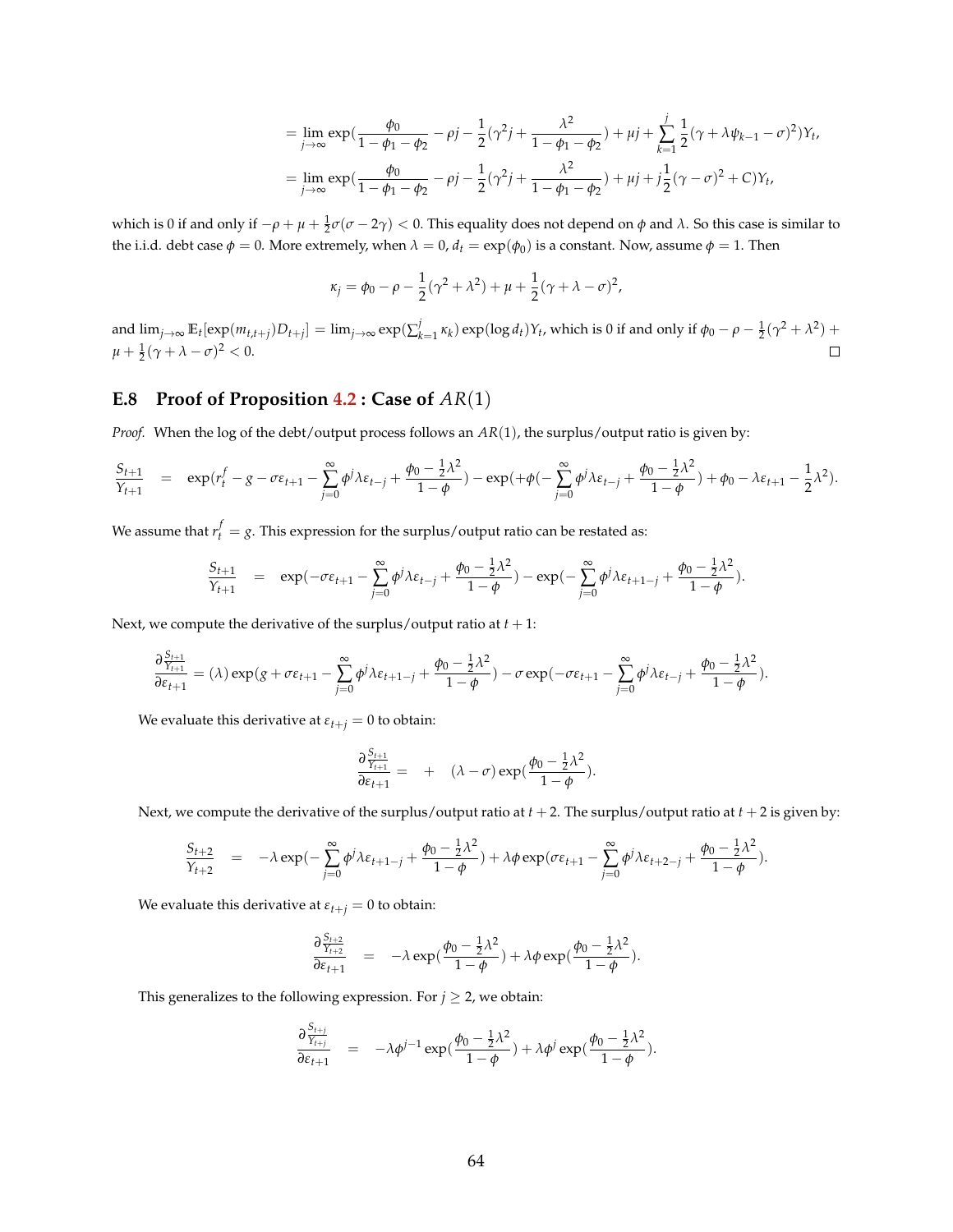Assume  $r^f = g$ . Then we obtain the IRF:

$$
\frac{\partial \frac{S_{t+j}}{\gamma_{t+j}}}{\partial \varepsilon_{t+1}} = \lambda \phi^{j-1}(\phi - 1) \exp(\overline{d}), j > 1,
$$
  

$$
\frac{\partial \frac{S_{t+1}}{\gamma_{t+j}}}{\partial \varepsilon_{t+1}} = (\lambda - \sigma) \exp(\overline{d}), j = 1.
$$

## **E.9 Proof of Proposition [4.2:](#page-22-0) Case of** *AR*(2)

*Proof.* We use  $\psi(L)$  to denote the infinite MA representation of the debt/output process. We assume that  $r_t^f=g$ . When the log of the debt/output process follows an *AR*(2), the surplus/output ratio is given by:

$$
\frac{S_{t+1}}{Y_{t+1}} = \exp(-\sigma \varepsilon_{t+1} - \sum_{j=0}^{\infty} \rho^j \lambda \varepsilon_{t-j} + \overline{d}) - \exp(+\overline{d} + \phi_1(-\sum_{j=0}^{\infty} \psi_j \lambda \varepsilon_{t-j}) + \phi_2(-\sum_{j=0}^{\infty} \psi_j \lambda \varepsilon_{t-1-j}) - \lambda \varepsilon_{t+1} - \frac{1}{2} \lambda^2).
$$

Next, we compute the derivative of the surplus/output ratio at  $t + 1$ , and we evaluate this derivative at  $\varepsilon_{t+j} = 0$ :

$$
\frac{\partial \frac{S_{t+1}}{Y_{t+1}}}{\partial \varepsilon_{t+1}} = + (\lambda - \sigma) \exp(\overline{d})).
$$

The surplus/output ratio at  $t + 2$  is given by:

$$
\frac{S_{t+2}}{Y_{t+2}}\quad =\quad \exp(-\sigma \epsilon_{t+2} - \sum_{j=0}^\infty \rho^j \lambda \epsilon_{t+1-j} + \overline{d}) - \exp(+\overline{d} + \phi_1(-\sum_{j=0}^\infty \psi_j \lambda \epsilon_{t+1-j}) + \phi_2(-\sum_{j=0}^\infty \psi_j \lambda \epsilon_{t-j}) - \lambda \epsilon_{t+2} - \frac{1}{2} \lambda^2).
$$

We evaluate this derivative at  $\varepsilon_{t+j} = 0$  to obtain:

$$
\frac{\partial \frac{S_{t+2}}{Y_{t+2}}}{\partial \varepsilon_{t+1}} = -\lambda \exp(\overline{d}) + \lambda(\phi_1) \exp(\overline{d})).
$$

The surplus/output ratio at  $t + 3$  is given by:

$$
\frac{S_{t+3}}{Y_{t+3}} = \exp(-\sigma \varepsilon_{t+3} - \sum_{j=0}^{\infty} \psi_j \lambda \varepsilon_{t+2-j} + \overline{d}) - \exp(\overline{d} + \phi_1(-\sum_{j=0}^{\infty} \psi_j \lambda \varepsilon_{t+2-j}) + \phi_2(-\sum_{j=0}^{\infty} \psi_j \lambda \varepsilon_{t+1-j}) - \lambda \varepsilon_{t+3} - \frac{1}{2} \lambda^2).
$$

We evaluate this derivative at  $\varepsilon_{t+j} = 0$  to obtain:

$$
\frac{\partial \frac{S_{t+3}}{Y_{t+3}}}{\partial \varepsilon_{t+1}} = -\psi_1 \lambda \exp(\overline{d}) + \lambda (\phi_1 \psi_1 + \phi_2) \exp(\mu + \overline{d}).
$$

This generalizes to the following expression. For  $j > 2$ , we obtain:

$$
\frac{\partial \frac{S_{t+j}}{\gamma_{t+j}}}{\partial \varepsilon_{t+1}} = -\lambda \psi_{j-1} \exp(+\overline{d})) + \lambda \psi_j \exp(\overline{d})).
$$

Assume  $r^f = \mu$ . Then we obtain the IRF:

$$
\frac{\partial \frac{S_{t+j}}{Y_{t+j}}}{\partial \varepsilon_{t+1}} = (\lambda - \sigma) \exp(\overline{d}), \text{ for } j = 1,
$$
  
=  $\lambda(\phi_1 - 1) \exp(\overline{d}), \text{ for } j = 2,$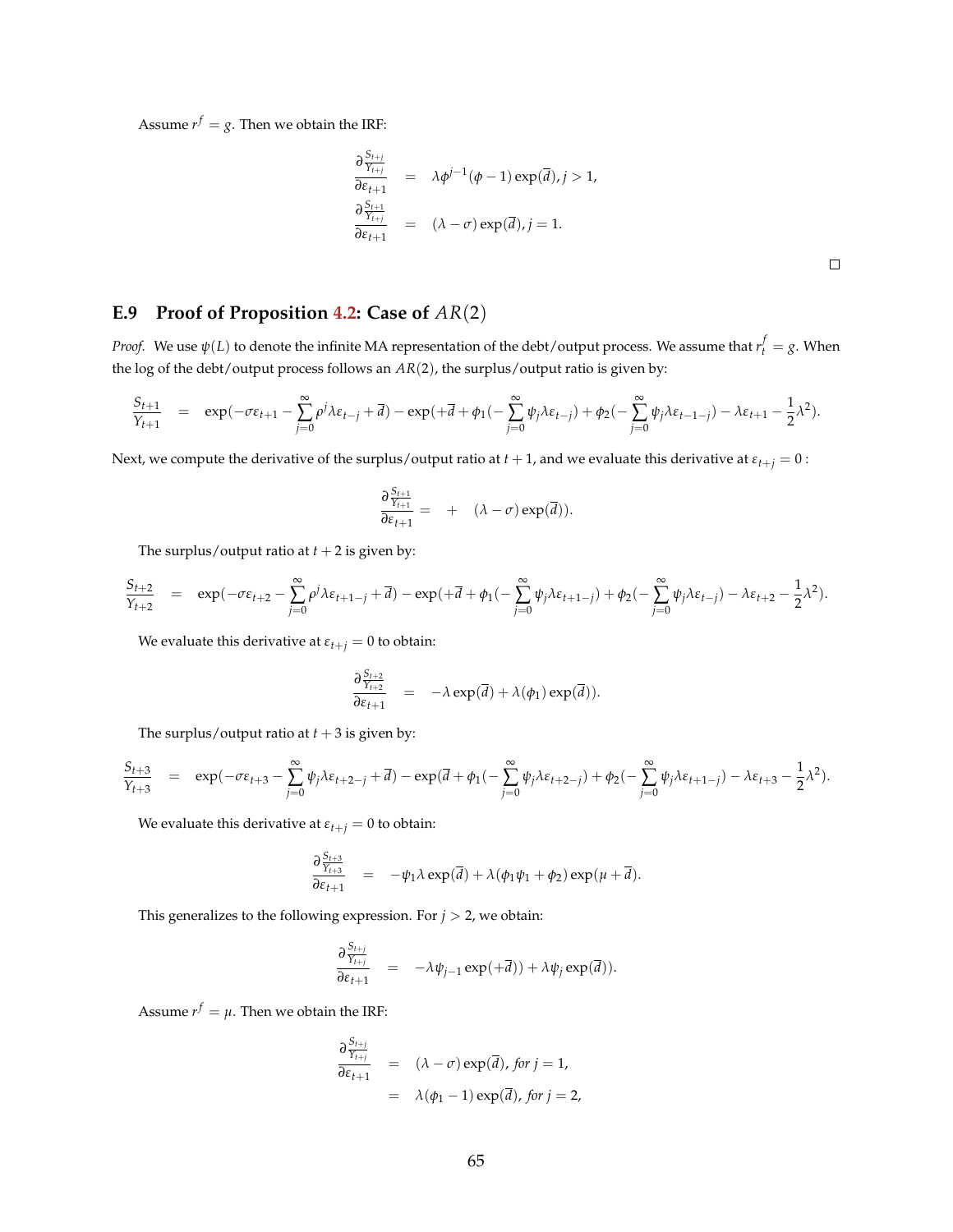$$
= \lambda(\psi_{j-1} - \psi_{j-2}) \exp(\overline{d}), \text{ for } j > 2.
$$

 $\Box$ 

### **E.10 Proof of Proposition [4.2:](#page-22-0) Case of AR(3)**

*Proof.* We use *ψ*(*L*) to denote the infinite MA representation of the debt/output process. We assume that the risk-free rate equals the growth rate of the economy. When the log of the debt/output process follows an AR(3), the surplus/output ratio is given by:

$$
\frac{S_{t+1}}{Y_{t+1}} = \exp(-\sigma \varepsilon_{t+1} - \sum_{j=0}^{\infty} \rho^j \lambda \varepsilon_{t-j} + \overline{d})
$$
  
- 
$$
\exp(+\overline{d} + \phi_1(-\sum_{j=0}^{\infty} \psi_j \lambda \varepsilon_{t-j}) + \phi_2(-\sum_{j=0}^{\infty} \psi_j \lambda \varepsilon_{t-1-j} + \phi_3(-\sum_{j=0}^{\infty} \psi_j \lambda \varepsilon_{t-2-j}) - \lambda \varepsilon_{t+1} - \frac{1}{2} \lambda^2).
$$

Next, we compute the derivative of the surplus/output ratio at  $t + 1$ , and we evaluate this derivative at  $\varepsilon_{t+j} = 0$ :

$$
\frac{\partial \frac{S_{t+1}}{Y_{t+1}}}{\partial \varepsilon_{t+1}} = + (\lambda - \sigma) \exp(\overline{d})).
$$

The surplus/output ratio at  $t + 2$  is given by:

$$
\frac{S_{t+2}}{Y_{t+2}} = \exp(-\sigma \varepsilon_{t+2} - \sum_{j=0}^{\infty} \rho^j \lambda \varepsilon_{t+1-j} + \overline{d})
$$
  
- 
$$
\exp(\overline{d} + \phi_1(-\sum_{j=0}^{\infty} \psi_j \lambda \varepsilon_{t+1-j}) + \phi_2(-\sum_{j=0}^{\infty} \psi_j \lambda \varepsilon_{t-j}) + \phi_3(-\sum_{j=0}^{\infty} \psi_j \lambda \varepsilon_{t-1-j}) - \lambda \varepsilon_{t+2} - \frac{1}{2} \lambda^2).
$$

We evaluate this derivative at  $\varepsilon_{t+j} = 0$  to obtain:

$$
\frac{\partial \frac{S_{t+2}}{Y_{t+2}}}{\partial \varepsilon_{t+1}} = -\lambda \exp(\overline{d})) + \lambda(\phi_1) \exp(\overline{d})).
$$

The surplus/output ratio at  $t + 3$  is given by:

$$
\frac{S_{t+3}}{Y_{t+3}} = \exp(-\sigma \varepsilon_{t+3} - \sum_{j=0}^{\infty} \psi_j \lambda \varepsilon_{t+2-j} + \overline{d})
$$
  
- 
$$
\exp(\overline{d} + \phi_1(-\sum_{j=0}^{\infty} \psi_j \lambda \varepsilon_{t+2-j}) + \phi_2(-\sum_{j=0}^{\infty} \psi_j \lambda \varepsilon_{t+1-j} + \phi_3(-\sum_{j=0}^{\infty} \psi_j \lambda \varepsilon_{t-j}) - \lambda \varepsilon_{t+3} - \frac{1}{2} \lambda^2).
$$

We evaluate this derivative at  $\varepsilon_{t+j} = 0$  to obtain:

$$
\frac{\partial \frac{S_{t+3}}{Y_{t+3}}}{\partial \varepsilon_{t+1}} = -\psi_1 \lambda \exp(\overline{d}) + \lambda (\phi_1 \psi_1 + \phi_2) \exp(\mu + \overline{d}).
$$

We evaluate this derivative at  $\varepsilon_{t+j} = 0$  to obtain:

$$
\frac{\partial \frac{S_{t+4}}{Y_{t+4}}}{\partial \varepsilon_{t+1}} = -\rho_2 \lambda \exp(\overline{d}) + \lambda (\phi_1 \rho_2 + \phi_2 \psi_1 + \phi_3) \exp(\mu + \overline{d}).
$$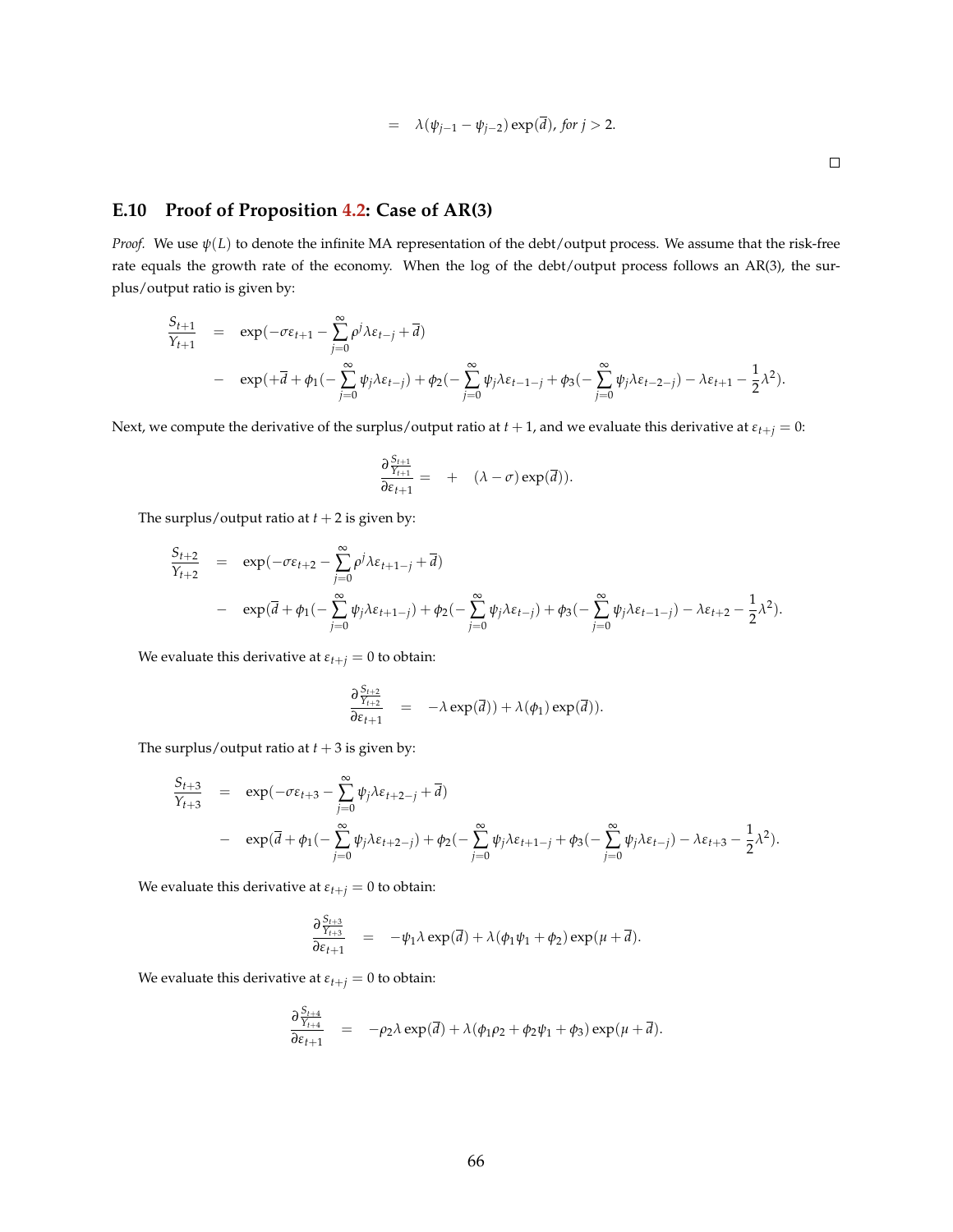This generalizes to the following expression. For  $j > 2$ , we obtain:

$$
\frac{\partial \frac{S_{t+j}}{\gamma_{t+j}}}{\partial \varepsilon_{t+1}} = -\lambda \psi_{j-1} \exp(\overline{d}) + \lambda \psi_j \exp(\mu + \overline{d}).
$$

Assume  $r^f = \mu$ . Then we obtain the IRF:

$$
\frac{\partial \frac{S_{t+j}}{Y_{t+j}}}{\partial \varepsilon_{t+1}} = (\lambda - \sigma) \exp(\overline{d}), \text{ for } j = 1,
$$
  
\n
$$
= \lambda(\phi_1 - 1) \exp(\overline{d}), \text{ for } j = 2,
$$
  
\n
$$
= \lambda(\phi_1 \psi_1 + \phi_2 - \psi_1) \exp(\overline{d}), \text{ for } j = 3,
$$
  
\n
$$
= \lambda(\psi_{j-1} - \psi_{j-2}) \exp(\overline{d}), \text{ for } j > 3.
$$

### **E.11 Proof of Proposition [5.1:](#page-27-0) Case of** *AR(1)*

*Proof.* As a result, we can solve for an expression of the log debt/output ratio as a function of the past shocks:

$$
\log d_t = -\sum_{j=0}^{\infty} \phi^j \lambda \varepsilon_{t-j} + \frac{\phi_0 - \frac{1}{2} \lambda^2}{1 - \phi}.
$$

Consider a government that only issues risk-free debt. Note that the surplus at  $t + 1$  is given by:

$$
S_{t+1} = d_t Y_t \exp(r_t^f) - \exp(\phi \log d_t + \phi_0 - \lambda \varepsilon_{t+1} - \frac{1}{2} \lambda^2) Y_{t+1}.
$$

We get the following expression for the covariance:

$$
cov_t(M_{t+1}, S_{t+1}) = cov_t(M_{t+1}, -d_{t+1}Y_{t+1})
$$
  
\n
$$
= -E_t[M_{t+1}d_{t+1}Y_{t+1}] + E_t[M_{t+1}]E_t[d_{t+1}Y_{t+1}]
$$
  
\n
$$
= -exp(-\rho - \frac{1}{2}\gamma^2 + \frac{1}{2}(\gamma + \lambda - \sigma)^2 + \mu + y_t + \phi \log d_t + \phi_0 - \frac{1}{2}\lambda^2)
$$
  
\n
$$
+ exp(-\rho) exp(\frac{1}{2}(\lambda - \sigma)^2 + \mu + y_t + \phi \log d_t + \phi_0 - \frac{1}{2}\lambda^2)
$$
  
\n
$$
= -(exp(-\frac{1}{2}\gamma^2 + \frac{1}{2}(\gamma + \lambda - \sigma)^2 - \frac{1}{2}(\lambda - \sigma)^2) - 1)E_t[M_{t+1}]E_t[d_{t+1}Y_{t+1}]
$$
  
\n
$$
= -E_t[M_{t+1}]E_t[d_{t+1}Y_{t+1}](exp(-\gamma(\sigma - \lambda)) - 1).
$$

By the same token, we get the following expression for the covariance of the discounted surpluses over two periods:

$$
cov_t(M_{t+1}, S_{t+1} + E_{t+1}[M_{t+1,t+2}S_{t+2})]
$$
  
= 
$$
cov_t(M_{t+1}, -E_{t+1}[M_{t+1,t+2}d_{t+2}Y_{t+2}])
$$
  
= 
$$
-E_t[M_{t+1}]E_{t+1}[M_{t+1,t+2}d_{t+2}Y_{t+2}](exp(-\gamma(\sigma - \phi \lambda)) - 1)
$$

Check the proof of Prop. [2.3](#page-11-1) to see why the sum of the discounted surpluses drop out, and only the debt issuance term remains. We get the following expression for the covariance of the discounted surpluses over *j* periods:

$$
cov_t(M_{t+1}, \sum_{k=1}^j E_{t+1}[M_{t+1,t+j}S_{t+j}])
$$
  
= 
$$
cov_t(M_{t+1}, -E_{t+1}[M_{t+1,t+j}d_{t+j}Y_{t+j}])
$$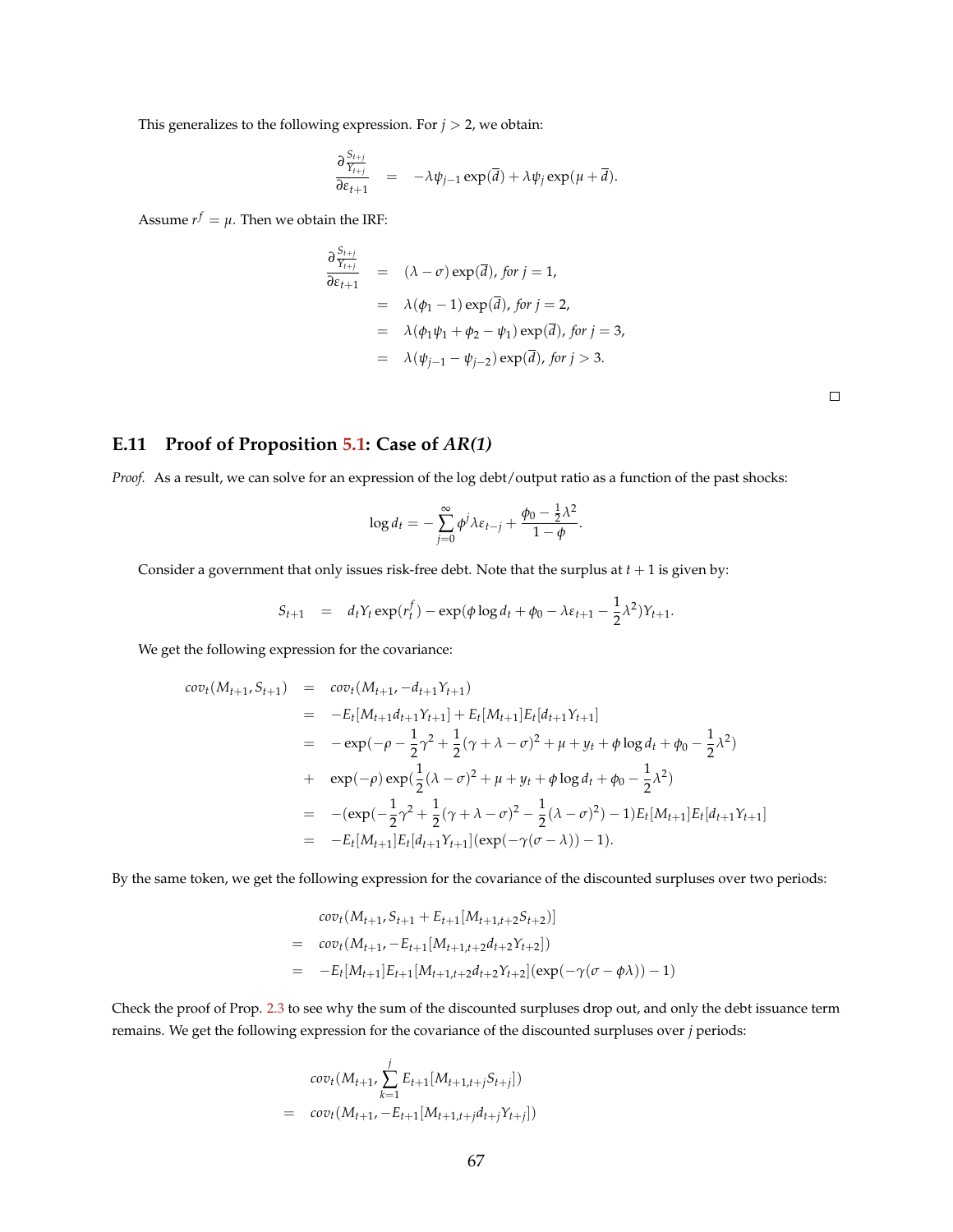$$
= -E_t[M_{t+1}]E_{t+1}[M_{t+1,t+j}d_{t+j}Y_{t+j}](\exp(-\gamma(\sigma-\phi^{j-1}\lambda))-1).
$$

### **E.12 Proof of Proposition [5.1:](#page-27-0) case of** *AR(2)*

*Proof.* We use *ψ*(*L*) to denote the infinite MA representation of the debt/output process. As a result, we can solve for an expression of the log debt/output ratio as a function of the past shocks:

$$
\log d_t = -\sum_{j=0}^{\infty} \psi_j \lambda \varepsilon_{t-j} + \frac{\phi_0 - \frac{1}{2} \lambda^2}{1 - \phi_1 - \phi_2}.
$$

where  $\psi_j = \phi_1 \psi_{j-1} + \phi_2 \psi_{j-2}$ . Consider a government that only issues risk-free debt. Note that the surplus at  $t+1$  is given by:

$$
S_{t+1} = d_t Y_t \exp(r_t^f) - \exp(+\phi_1 \log d_t + \phi_2 \log d_{t-1} + \phi_0 - \lambda \varepsilon_{t+1} - \frac{1}{2} \lambda^2) Y_{t+1}.
$$

As a result, we get the following expression for the covariance:

$$
cov_{t}(M_{t+1}, S_{t+1}) = cov_{t}(M_{t+1}, -d_{t+1}Y_{t+1})
$$
  
\n
$$
= -E_{t}[M_{t+1}d_{t+1}Y_{t+1}] + E_{t}[M_{t+1}]E_{t}[d_{t+1}Y_{t+1}]
$$
  
\n
$$
= -exp(-\rho - \frac{1}{2}\gamma^{2} + \frac{1}{2}(\gamma + \lambda - \sigma)^{2} + \mu + y_{t} + \phi_{1} \log d_{t} + \phi_{2} \log d_{t-1} + \phi_{0} - \frac{1}{2}\lambda^{2})
$$
  
\n
$$
+ exp(-\rho) exp(\frac{1}{2}(\lambda - \sigma)^{2} + \mu + y_{t} + \phi_{1} \log d_{t} + \phi_{2} \log d_{t-1} + \phi_{0} - \frac{1}{2}\lambda^{2})
$$
  
\n
$$
= -(exp(-\frac{1}{2}\gamma^{2} + \frac{1}{2}(\gamma + \lambda - \sigma)^{2} - \frac{1}{2}(\lambda - \sigma)^{2}) - 1)E_{t}[M_{t+1}]E_{t}[d_{t+1}Y_{t+1}]
$$
  
\n
$$
= -E_{t}[M_{t+1}]E_{t}[d_{t+1}Y_{t+1}](exp(-\gamma(\sigma - \lambda)) - 1).
$$

By the same token, we get the following expression for the covariance of the discounted surpluses over two periods:

$$
cov_t(M_{t+1}, S_{t+1} + E_{t+1}[M_{t+1,t+2}S_{t+2})]
$$
  
= 
$$
cov_t(M_{t+1}, -E_{t+1}[M_{t+1,t+2}d_{t+2}Y_{t+2}])
$$
  
= 
$$
-E_t[M_{t+1}]E_{t+1}[M_{t+1,t+2}d_{t+2}Y_{t+2}](exp(-\gamma(\sigma - \psi_1\lambda)) - 1)
$$

Check the proof of Prop. [2.3](#page-11-1) to see why the sum of the discounted surpluses drop out, and only the debt issuance term remains. And we get the following expression for the covariance of the discounted surpluses over *j* periods:

$$
cov_t(M_{t+1}, \sum_{k=1}^j E_{t+1}[M_{t+1,t+j}S_{t+j}])
$$
  
= 
$$
cov_t(M_{t+1}, -E_{t+1}[M_{t+1,t+j}d_{t+j}Y_{t+j}])
$$
  
= 
$$
-E_t[M_{t+1}]E_{t+1}[M_{t+1,t+j}d_{t+j}Y_{t+j}](exp(-\gamma(\sigma - \psi_{j-1}\lambda)) - 1).
$$

 $\Box$ 

### **E.13 Proof of Corollary ??: Case of** *AR(1)*

*Proof.* Start from the restriction:

$$
cov_t (M_{t+1}, (\mathbb{E}_{t+1} - \mathbb{E}_t) \sum_{k=1}^{j} M_{t+1,t+k} T_{t+k})
$$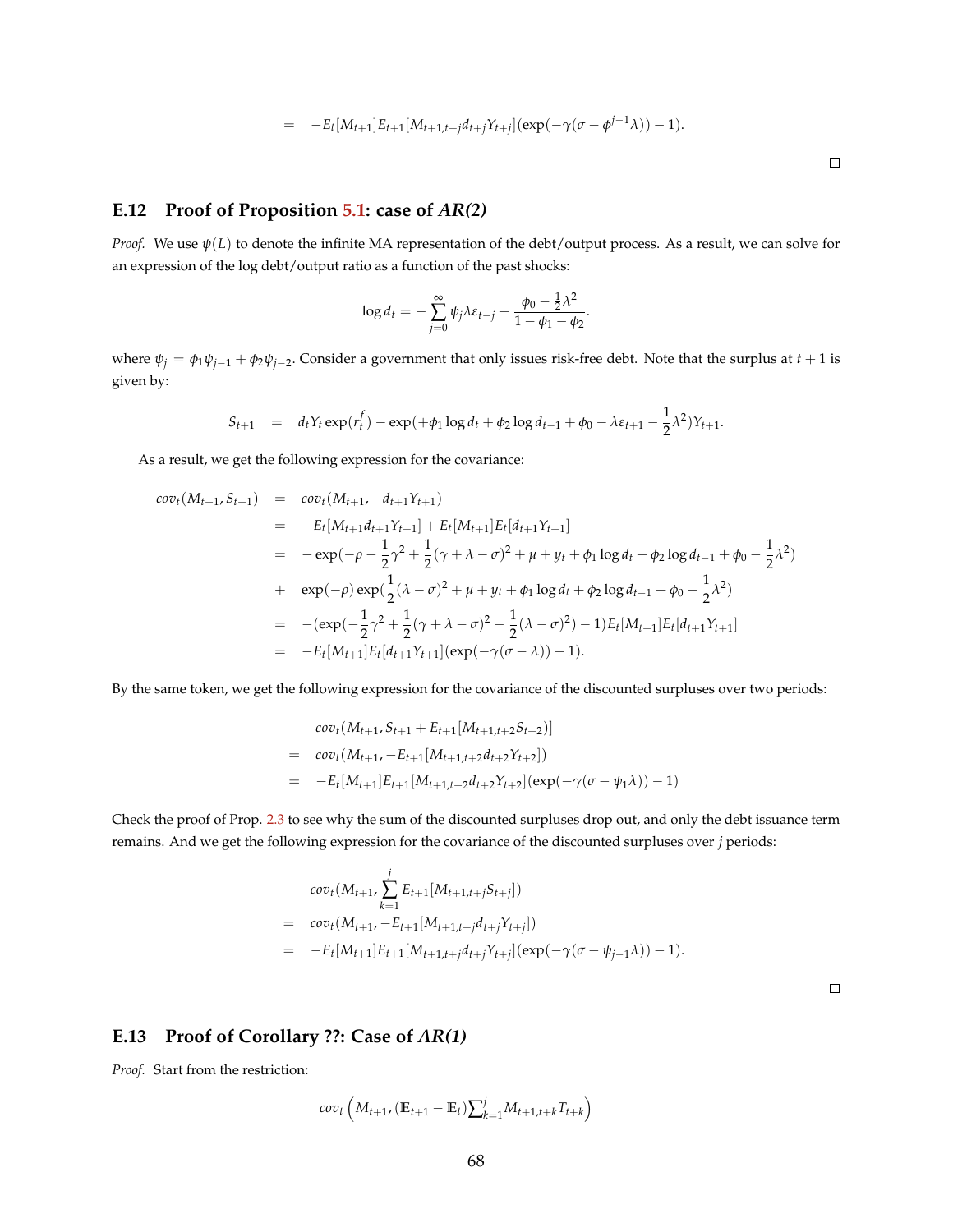$$
= -E_t[M_{t+1}]E_t[M_{t+1,t+j}d_{t+j}Y_{t+j}](\exp(-\gamma(\sigma - \phi^{j-1}\lambda)) - 1)
$$
  
+  $x\cos\left(M_{t+1}, (\mathbb{E}_{t+1} - \mathbb{E}_t)\sum_{k=1}^j M_{t+1,t+k}Y_{t+k}\right)$   
=  $-E_t[M_{t+1}]E_t[M_{t+1,t+j}d_{t+j}Y_{t+j}](\exp(-\gamma(\sigma - \phi^{j-1}\lambda)) - 1)$   
+  $x\sum_{k=1}^j E_t[M_{t+1}]E_t[M_{t+1,t+k}Y_{t+k}](\exp(-\gamma\sigma) - 1)$ 

We substitute for the price of debt strips:

$$
\mathbb{E}_{t}[M_{t,t+j}d_{t+j}Y_{t+j}]
$$
\n
$$
= \exp(\sum_{k=1}^{j} \kappa_{k}) \exp(\phi^{j} \log d_{t})Y_{t}
$$
\n
$$
= \exp(\frac{\phi_{0}(1-\phi^{j})}{1-\phi} - \rho^{j} - \frac{1}{2}(\gamma^{2}j + \frac{\lambda^{2}(1-\phi^{j})}{1-\phi}) + \mu^{j} + \sum_{k=1}^{j} \frac{1}{2}(\gamma + \lambda \phi^{k-1} - \sigma^{2}) \exp(\phi^{j} \log d_{t})Y_{t}
$$

For  $j > 1$ , we obtain the following expression:

$$
\mathbb{E}_{t+1}[M_{t+1,t+j}d_{t+j}Y_{t+j}]
$$
\n
$$
= \exp(\frac{\phi_0(1-\phi^{j-1})}{1-\phi}-\rho(j-1)-\frac{1}{2}(\gamma^2(j-1)+\frac{\lambda^2(1-\phi^{j-1})}{1-\phi})+\mu(j-1)+\sum_{k=1}^{j-1}\frac{1}{2}(\gamma+\lambda\phi^{k-1}-\sigma)^2)
$$
\n
$$
\exp(\phi^{j-1}\log d_{t+1})Y_{t+1},
$$

and, for  $j = 1$ , we get that:

$$
\mathbb{E}_{t+1}[M_{t+1,t+j}d_{t+j}Y_{t+j}] = \exp(\frac{\phi_0}{1-\phi})\exp(\log d_{t+1})Y_{t+1}.
$$

For  $j>1,$  this simplifies to the following expression:

$$
\begin{split} & \mathbb{E}_t[M_{t+1,t+j}d_{t+j}Y_{t+j}] \\ &= \exp\left(\frac{1-\phi^j}{1-\phi}(\phi_0-\frac{1}{2}\lambda^2)-\rho(j-1)-\frac{1}{2}\gamma^2(j-1)+\mu j+\sum_{k=1}^{j-1}\frac{1}{2}(\gamma+\lambda\phi^{k-1}-\sigma)^2\right) \\ & \exp(\phi^j\log d_t+\frac{1}{2}(-\phi^{j-1}\lambda+\sigma)^2)Y_t. \end{split}
$$

Note that by a similar logic, the price of the output strips is given by:

$$
\mathbb{E}_{t}[M_{t+1,t+j}Y_{t+j}]
$$
\n
$$
= \exp(-\rho(j-1) - \frac{1}{2}\gamma^{2}(j-1) + \mu j + (j-1)\frac{1}{2}(\gamma - \sigma)^{2} + \frac{1}{2}(\sigma)^{2})Y_{t}
$$

To summarize, for  $j>1$  , this implies that we have the following expression:

$$
\mathbb{E}_{t}[M_{t+1,t+j}d_{t+j}Y_{t+j}]
$$
\n
$$
= \mathbb{E}_{t}[M_{t+1,t+j}Y_{t+j}] \exp(\frac{1-\phi^{j}}{1-\phi}(\phi_{0}-\frac{1}{2}\lambda^{2}) + \sum_{k=1}^{j-1} \frac{1}{2}((\lambda\phi^{k-1})^{2} + 2(\gamma - \sigma)\lambda\phi^{k-1}))
$$
\n
$$
\exp(\phi^{j}\log d_{t} + \frac{1}{2}((\phi^{j-1}\lambda)^{2} - 2\sigma\phi^{j-1}\lambda)).
$$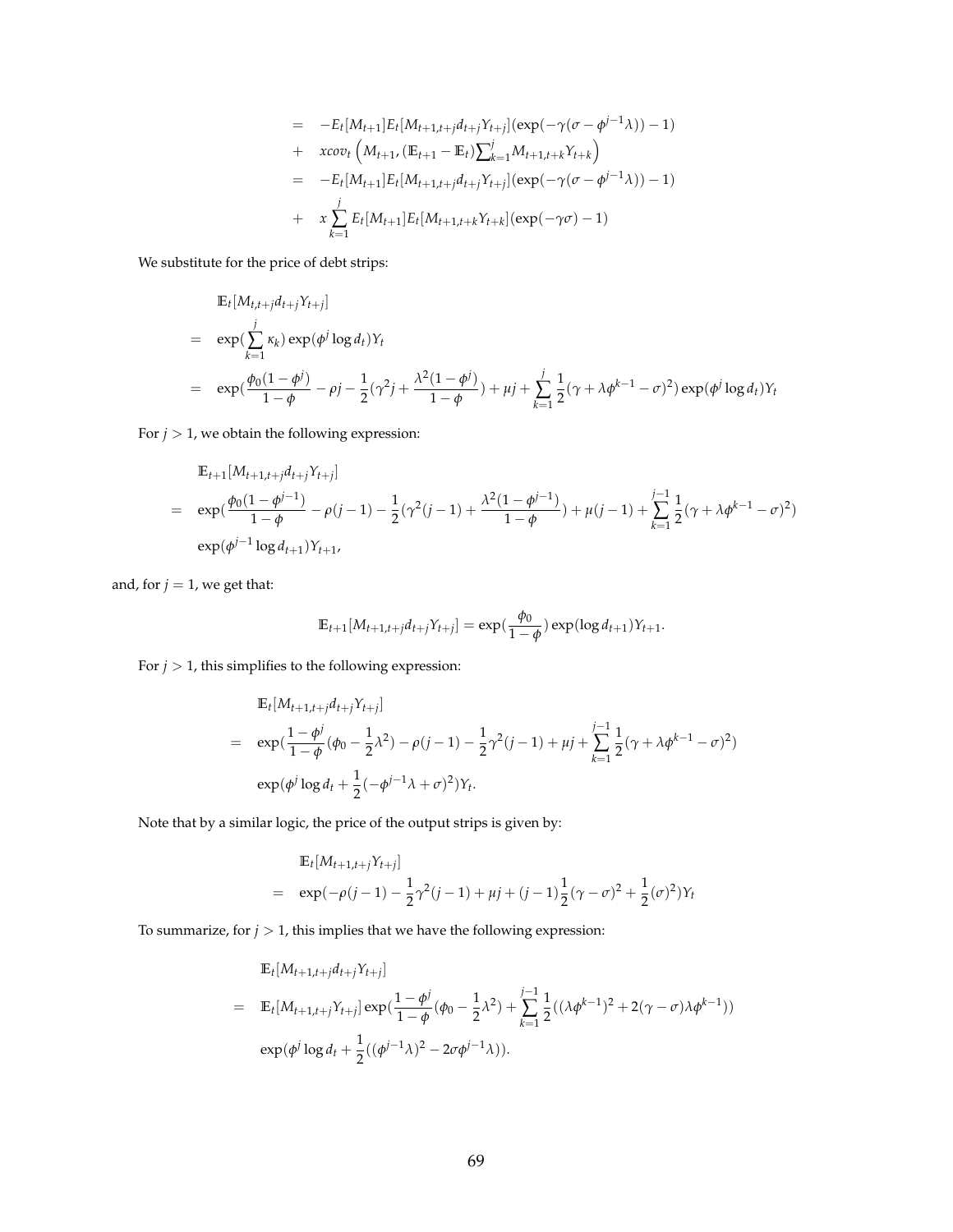and for  $j = 1$ , we get that:

$$
\mathbb{E}_{t+1}[M_{t+1,t+j}d_{t+j}Y_{t+j}] = \exp(\frac{\phi_0}{1-\phi})\exp(\phi\log d_t)\exp(\mu+\frac{1}{2}\sigma^2)Y_t.
$$

 $\Box$ 

## **E.14 Proof of Corollary [5.2:](#page-29-0) Case of** *AR(2)*

*Proof.* We use *ψ*(*L*) to denote the infinite MA representation of the debt/output process. Start from the restriction:

$$
cov_t \left( M_{t+1}, (\mathbb{E}_{t+1} - \mathbb{E}_t) \sum_{k=1}^j M_{t+1,t+k} T_{t+k} \right)
$$
  
=  $-E_t[M_{t+1}] E_t[M_{t+1,t+j} d_{t+j} Y_{t+j}] (\exp(-\gamma(\sigma - \psi_{j-1}\lambda)) - 1)$   
+  $xcov_t \left( M_{t+1}, (\mathbb{E}_{t+1} - \mathbb{E}_t) \sum_{k=1}^j M_{t+1,t+k} Y_{t+k} \right)$   
=  $-E_t[M_{t+1}] E_t[M_{t+1,t+j} d_{t+j} Y_{t+j}] (\exp(-\gamma(\sigma - \psi_{j-1}\lambda)) - 1)$   
+  $x \sum_{k=1}^j E_t[M_{t+1}] E_t[M_{t+1,t+k} Y_{t+k}] (\exp(-\gamma\sigma) - 1)$ 

We substitute for the price of debt strips:

$$
\mathbb{E}_{t}[M_{t,t+j}d_{t+j}Y_{t+j}]
$$
\n
$$
= \exp\left(\sum_{k=1}^{j} \kappa_{k}\right) \exp(\psi_{j} \log d_{t})Y_{t}
$$
\n
$$
= \exp\left(\sum_{k=1}^{j} \psi_{k-1}\phi_{0} - \rho j - \frac{1}{2}(\gamma^{2} j + \sum_{k=1}^{j} \psi_{k-1}\lambda^{2}) + gj + \sum_{k=1}^{j} \frac{1}{2}(\gamma + \lambda \psi_{k-1} - \sigma)^{2}\right) \exp(\psi_{j} \log d_{t})Y_{t}
$$

For  $j > 1$ , we obtain the following expression:

$$
\mathbb{E}_{t+1}[M_{t+1,t+j}d_{t+j}Y_{t+j}]
$$
\n
$$
= \exp\left(\sum_{k=1}^{j-1} \psi_{k-1}\phi_0 - \rho(j-1) - \frac{1}{2}(\gamma^2(j-1) + \sum_{k=1}^{j-1} \psi_{k-1}\lambda^2) + \mu(j-1) + \sum_{k=1}^{j-1} \frac{1}{2}(\gamma + \lambda\psi_{k-1} - \sigma)^2\right)
$$
\n
$$
\exp(\psi_{j-1}\log d_{t+1})Y_{t+1},
$$

and, for  $j = 1$ , we get that:

$$
\mathbb{E}_{t+1}[M_{t+1,t+j}d_{t+j}Y_{t+j}] = \exp(\frac{\phi_0}{1-\phi_1-\phi_2})\exp(\log d_{t+1})Y_{t+1}.
$$

For  $j > 1$ , this simplifies to the following expression:

$$
\mathbb{E}_{t}[M_{t+1,t+j}d_{t+j}Y_{t+j}]
$$
\n
$$
= \exp\left(\sum_{k=1}^{j} \psi_{k-1}(\phi_{0} - \frac{1}{2}\lambda^{2}) - \rho(j-1) - \frac{1}{2}\gamma^{2}(j-1) + \mu j + \sum_{k=1}^{j-1} \frac{1}{2}(\gamma + \lambda \psi_{k-1} - \sigma)^{2}\right)
$$
\n
$$
\exp(\rho_{j} \log d_{t} + \frac{1}{2}(-\psi_{j-1}\lambda + \sigma)^{2})Y_{t}.
$$

Note that by a similar logic, the price of the output strips is given by:

$$
\mathbb{E}_t[M_{t+1,t+j}Y_{t+j}]
$$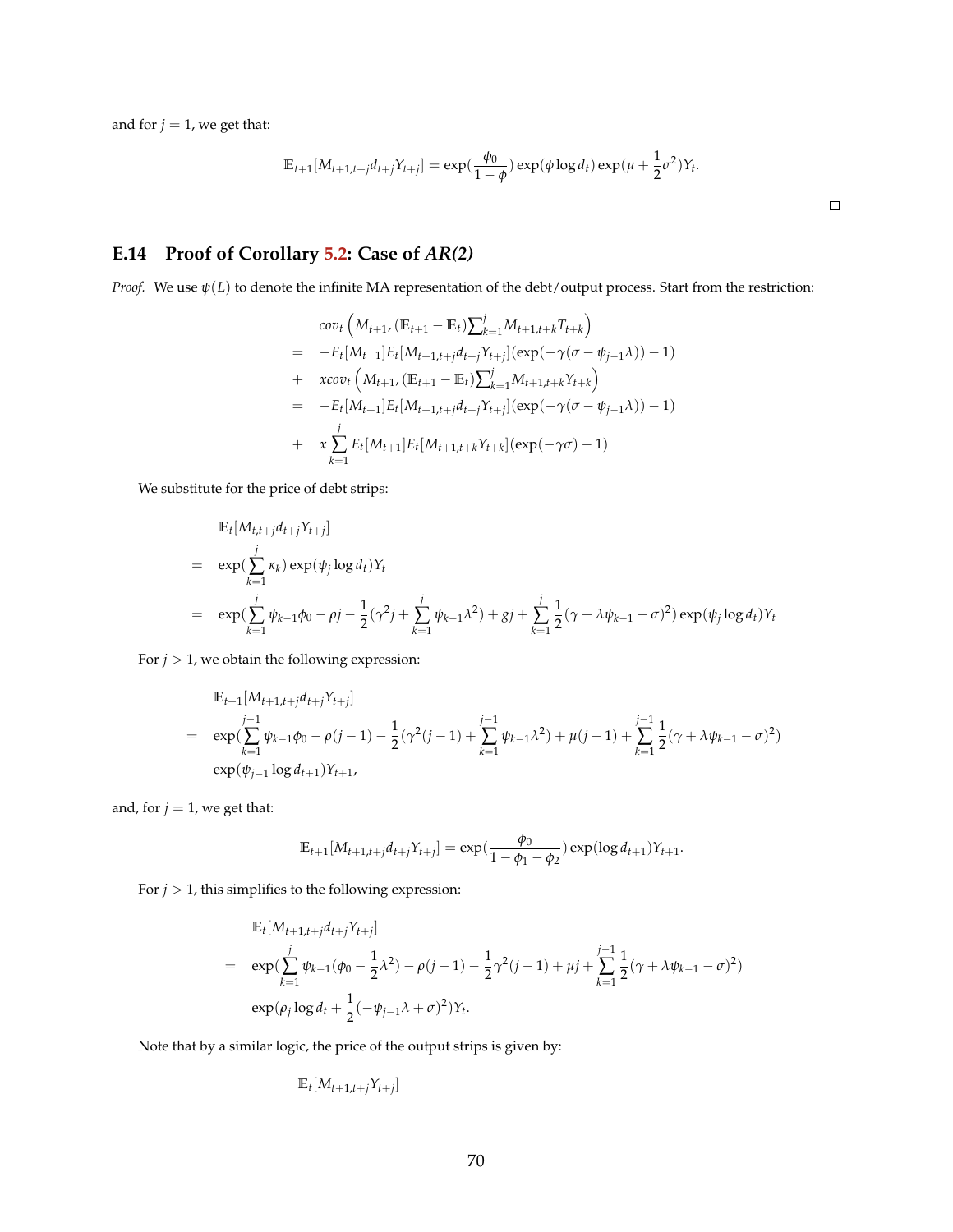$$
= \exp(-\rho(j-1) - \frac{1}{2}\gamma^2(j-1) + \mu j + (j-1)\frac{1}{2}(\gamma - \sigma)^2 + \frac{1}{2}(\sigma)^2)Y_t.
$$

To summarize, for  $j > 1$ , this implies that we have the following expression:

$$
\mathbb{E}_{t}[M_{t+1,t+j}d_{t+j}Y_{t+j}]
$$
\n
$$
= \mathbb{E}_{t}[M_{t+1,t+j}Y_{t+j}] \exp(\sum_{k=1}^{j} \psi_{k-1}(\phi_{0} - \frac{1}{2}\lambda^{2}) + \sum_{k=1}^{j-1} \frac{1}{2}((\lambda\psi_{k-1})^{2} + 2(\gamma - \sigma)\lambda\psi_{k-1}))
$$
\n
$$
\exp(\psi_{j}\log d_{t} + \frac{1}{2}((\psi_{j-1}\lambda)^{2} - 2\sigma\psi_{j-1}\lambda)),
$$

and for  $j = 1$ , we get that:

$$
\mathbb{E}_{t+1}[M_{t+1,t+j}d_{t+j}Y_{t+j}] = \exp((\frac{\phi_0}{1-\phi_1-\phi_2})\exp(\phi_1\log d_t+\phi_2\log d_{t-1})\exp((g+\frac{1}{2}\sigma^2)Y_t).
$$

 $\Box$ 

# **E.15 Proof of Proposition [A.2](#page-46-0)**

*Proof.* Notice

$$
dT_t = d \exp(y_t) \exp(\tau_t) + \exp(y_t) d \exp(\tau_t) + [d \exp(y_t), d \exp(\tau_t)] dt
$$
  
= 
$$
T_t((\mu dt + \frac{1}{2}\gamma^2 dt + \gamma dZ_t) + (\theta(\bar{\tau} - \tau_t)dt + \frac{1}{2}(\beta_{\tau}\gamma)^2 dt + \beta_{\tau}\gamma dZ_t) + \beta_{\tau}\gamma^2 dt)
$$
  
= 
$$
T_t((\mu + \theta(\bar{\tau} - \tau_t) + \frac{1}{2}(1 + \beta_{\tau})^2 \gamma^2)dt + (1 + \beta_{\tau})\gamma dZ_t)
$$

Conjecture

$$
P_t^{\tau} = f_{\tau}(\tau_t) T_t
$$
  

$$
P_t^g = f_g(g_t) G_t
$$

then

$$
dP_{t}^{\tau} = df_{\tau}T_{t} + f_{\tau}dT_{t} + [df_{\tau}, dT_{t}]dt
$$
  
\n
$$
= T_{t}(f_{\tau}^{'} d\tau_{t} + \frac{1}{2}f_{\tau}^{''}\beta_{\tau}^{2}\gamma^{2}dt) + f_{\tau}^{'}\beta_{\tau}\gamma T_{t}(1 + \beta_{\tau})\gamma dt
$$
  
\n
$$
+ f_{\tau}T_{t}((\mu + \theta(\tau - \tau_{t}) + \frac{1}{2}(1 + \beta_{\tau})^{2}\gamma^{2})dt + (1 + \beta_{\tau})\gamma dZ_{t})
$$
  
\n
$$
= T_{t}\left(f_{\tau}^{'}\theta(\bar{\tau} - \tau_{t}) + \frac{1}{2}f_{\tau}^{''}\beta_{\tau}^{2}\gamma^{2} + f_{\tau}^{'}\beta_{\tau}(1 + \beta_{\tau})\gamma^{2} + f_{\tau}(\mu + \theta(\bar{\tau} - \tau_{t}) + \frac{1}{2}(1 + \beta_{\tau})^{2}\gamma^{2})\right)dt
$$
  
\n
$$
+ T_{t}(f_{\tau}(1 + \beta_{\tau}) + f_{\tau}^{'}\beta_{\tau}) \gamma dZ_{t}
$$

Substitute into the Euler equation,

$$
0 = \mathcal{A}[M_t T_t dt + dM_t P_t^{\tau} + M_t dP_t^{\tau} + [dM_t, dP_t^{\tau}] dt]
$$
  
-1 =  $-r f_{\tau} + f_{\tau}' \theta(\bar{\tau} - \tau_t) + \frac{1}{2} f_{\tau}'' \beta_{\tau}^2 \gamma^2 + f_{\tau}' \beta_{\tau} (1 + \beta_{\tau}) \gamma^2 + f_{\tau} (\mu + \theta(\bar{\tau} - \tau_t) + \frac{1}{2} (1 + \beta_{\tau})^2 \gamma^2)$   
-  $\gamma f_{\tau} (1 + \beta_{\tau}) \gamma - \gamma f_{\tau}' \beta_{\tau} \gamma$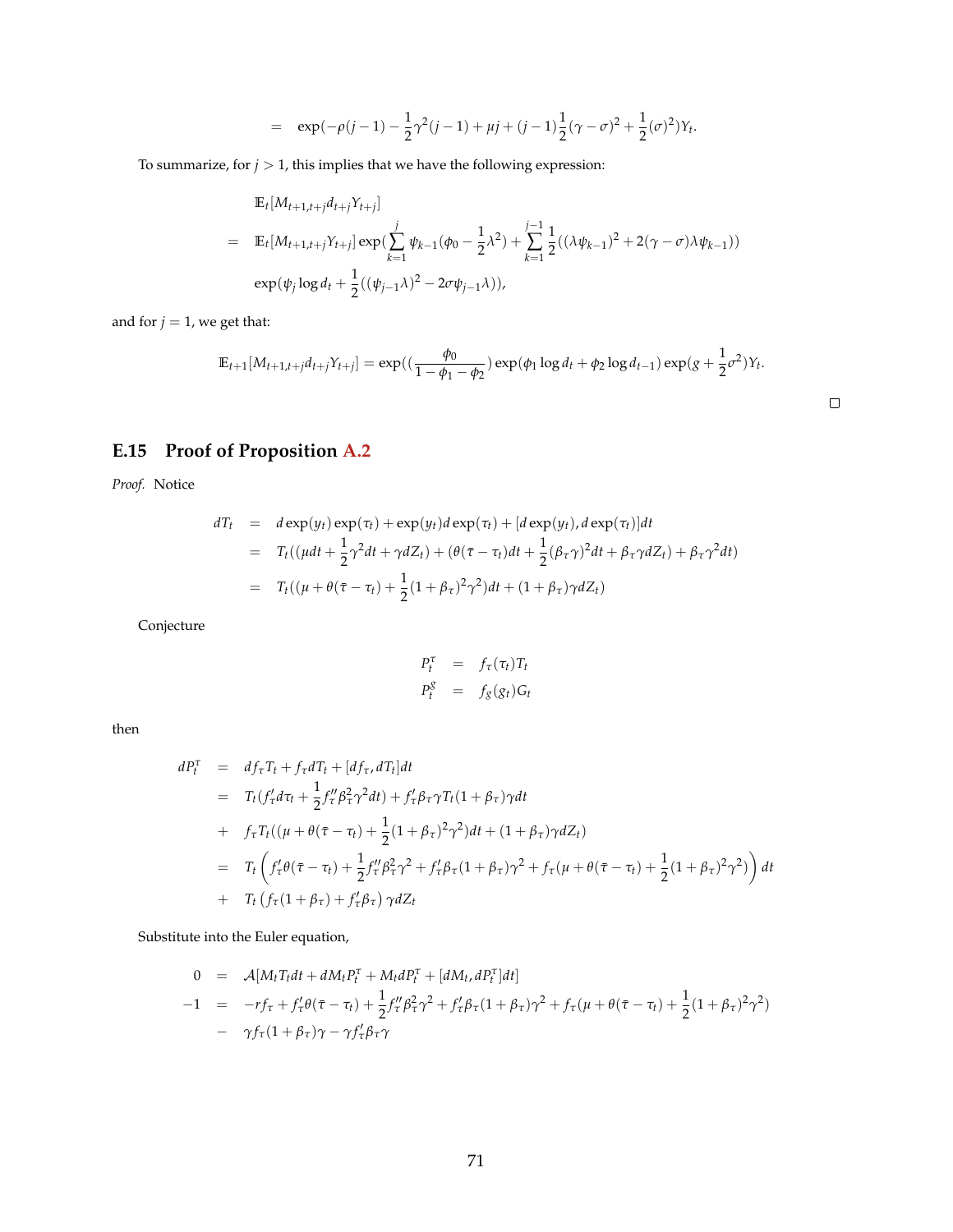We take a continuous time version of Campbell-Shiller approximation (Eraker Shaliastovich (2008)):

$$
dr_t^{\tau} = \log \frac{P_{t+dt}^{\tau} + T_{t+dt}}{P_t^{\tau}}
$$
  
 
$$
\approx \kappa_0^{\tau} dt + \kappa_1^{\tau} d \log f_{\tau} - (1 - \kappa_1^{\tau}) \log f_{\tau} dt + d \log T_t
$$

The Euler equation is

$$
0 = \mathcal{A}[d \exp(m_t + \int_0^t dr_k^{\tau})]
$$
  
= 
$$
\mathcal{A}[dm_t + dr_t^{\tau} + \frac{1}{2}[dm_t + dr_t^{\tau}, dm_t + dr_t^{\tau}]dt]
$$

Then, we conjecture  $f_{\tau}(\tau_t) = \exp(p_{\tau} + q_{\tau}\tau_t)$ ,

$$
0 = \mathcal{A}[dm_t + dr_t^{\tau} + \frac{1}{2}[dm_t + dr_t^{\tau}, dm_t + dr_t^{\tau}]dt]
$$
  
\n
$$
= \mathcal{A}[-(r + \frac{1}{2}\gamma^2)dt - \gamma dZ_t + \kappa_0^{\tau}dt + \kappa_1^{\tau}d\log f_{\tau} - (1 - \kappa_1^{\tau})\log f_{\tau}dt + d\log T_t
$$
  
\n
$$
+ \frac{1}{2}[-\gamma dZ_t + dr_t^{\tau}, -\gamma dZ_t + dr_t^{\tau}]dt]
$$
  
\n
$$
= -(r + \frac{1}{2}\gamma^2) + \kappa_0^{\tau} + \kappa_1^{\tau}q_{\tau}\theta(\tau - \tau_t) - (1 - \kappa_1^{\tau})(p_{\tau} + q_{\tau}\tau_t) + \mu + \theta(\tau - \tau_t)
$$
  
\n
$$
+ \frac{1}{2}((1 + \beta_{\tau} + \kappa_1^{\tau}q_{\tau}\beta_{\tau})\gamma - \gamma)^2
$$

which implies

$$
r = \mu - \frac{1}{2}\gamma^2 + \kappa_0^{\tau} + \kappa_1^{\tau}q_{\tau}\theta\bar{\tau} - (1 - \kappa_1^{\tau})p_{\tau} + \theta\bar{\tau} + \frac{1}{2}((1 + \beta_{\tau} + \kappa_1^{\tau}q_{\tau}\beta_{\tau})\gamma - \gamma)^2
$$
  

$$
q_{\tau} = -\frac{\theta}{\kappa_1^{\tau}\theta + (1 - \kappa_1^{\tau})}
$$

Since  $\kappa_1^{\tau}$  is a constant close to but lower than 1, and  $0 < \theta < 1$ ,  $-1 < q_{\tau} < 0$ . To see this, note

$$
q_{\tau} - (-1) = \frac{(1 - \kappa_1^{\tau})(1 - \theta)}{\kappa_1^{\tau}\theta + (1 - \kappa_1^{\tau})} > 0.
$$

Similarly,  $f_g(g_t) = \exp(p_g + q_g g_t)$ , where

$$
r = \mu - \frac{1}{2}\gamma^2 + \kappa_0^8 + \kappa_1^8 q_g \theta \bar{g} - (1 - \kappa_1^8) p_g + \theta \bar{g} + \frac{1}{2}((1 + \beta_g + \kappa_1^8 q_g \beta_g)\gamma - \gamma)^2
$$
  
\n
$$
q_g = -\frac{\theta}{\kappa_1^8 \theta + (1 - \kappa_1^8)}
$$

Then,

$$
dB_{t} = dP_{t}^{\tau} - dP_{t}^{g}
$$
  
\n
$$
= T_{t} \left( f_{\tau}^{\prime} \theta(\bar{\tau} - \tau_{t}) + \frac{1}{2} f_{\tau}^{\prime \prime} \beta_{\tau}^{2} \gamma^{2} + f_{\tau}^{\prime} \beta_{\tau} (1 + \beta_{\tau}) \gamma^{2} + f_{\tau} (\mu + \theta(\bar{\tau} - \tau_{t}) + \frac{1}{2} (1 + \beta_{\tau})^{2} \gamma^{2}) \right) dt
$$
  
\n
$$
+ T_{t} \left( f_{\tau} (1 + \beta_{\tau}) + f_{\tau}^{\prime} \beta_{\tau} \right) \gamma dZ_{t}
$$
  
\n
$$
- G_{t} \left( f_{g}^{\prime} \theta(\bar{g} - g_{t}) + \frac{1}{2} f_{g}^{\prime \prime} \beta_{g}^{2} \gamma^{2} + f_{g}^{\prime} \beta_{g} (1 + \beta_{g}) \gamma^{2} + f_{g} (\mu + \theta(\bar{g} - g_{t}) + \frac{1}{2} (1 + \beta_{g})^{2} \gamma^{2}) \right) dt
$$
  
\n
$$
- G_{t} \left( f_{g} (1 + \beta_{g}) + f_{g}^{\prime} \beta_{g} \right) \gamma dZ_{t}
$$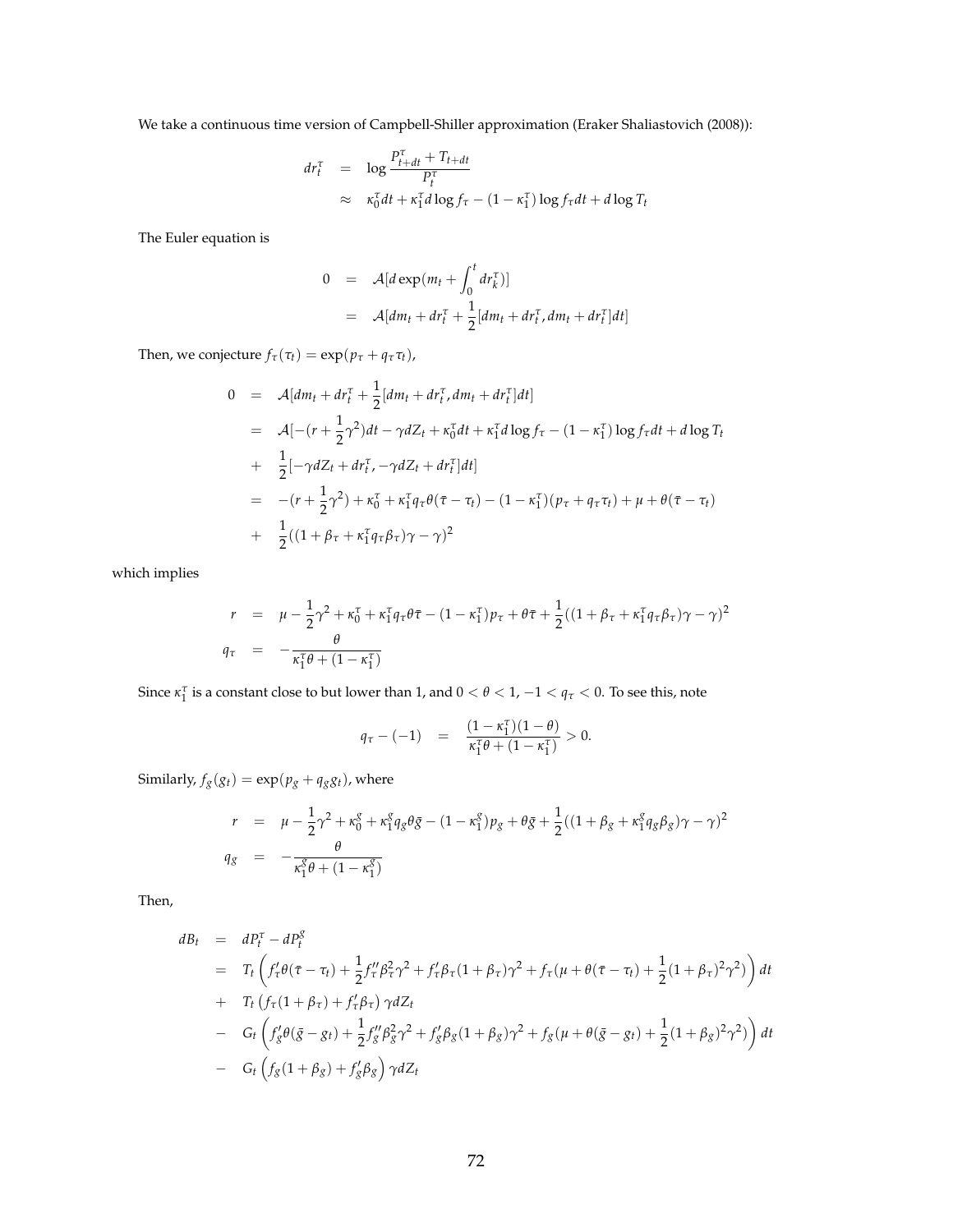The risk exposure of the debt return is

$$
\begin{array}{rcl}\n[r_t^B, dM_t] & = & -\frac{M_t \gamma \gamma}{B_t} \left( T_t \left( f_\tau (1 + \beta_\tau) + f_\tau' \beta_\tau \right) - G_t \left( f_g (1 + \beta_g) + f_g' \beta_g \right) \right) \\
& = & -\frac{M_t \gamma \gamma}{B_t} \left( T_t f_\tau \left( 1 + (1 + q_\tau) \beta_\tau \right) - G_t f_g \left( 1 + (1 + q_g) \beta_g \right) \right)\n\end{array}
$$

**E.16 Proof of Proposition [A.3](#page-47-0)**

In this case,

$$
dB_t = dP_t^{\tau} + dP_t^{\kappa} - dP_t^g
$$
  
= (-...)*dt*  
+  $(f_{\tau}T_t(1 + (1 + q_{\tau})\beta_{\tau}) + f_{\kappa}K_t(1 + (1 + q_{\kappa})\beta_{\kappa}) - f_gG_t(1 + (1 + q_g)\beta_g))\gamma dZ_t$ 

and the return on the government debt is

$$
r_t^B = \frac{(T_t + K_t - G_t)dt + dB_t}{B_t}
$$

The risk exposure of the debt return is

$$
[r_t^B, dM_t] = -\frac{M_t \gamma \gamma}{B_t} (f_\tau T_t (1 + (1 + q_\tau)\beta_\tau) + f_\kappa K_t (1 + (1 + q_\kappa)\beta_\kappa) - f_g G_t (1 + (1 + q_g)\beta_g))
$$

#### **E.17 Proof of Proposition [A.1](#page-45-0)**

*Proof.* Iterate the debt valuation equation,

$$
\lim_{u \to \infty} \mathbb{E}_0 M_u B_u = M_0 B_0 + \lim_{u \to \infty} \mathbb{E}_0 \left[ \int_0^u d(M_t B_t) \right]
$$
\n(19)

Z *<sup>u</sup>*

If the following TVC,

$$
\lim_{u \to \infty} \mathbb{E}_0 M_u B_u = 0 \tag{20}
$$

is satisfied, then

$$
M_0 B_0 = -\lim_{u \to \infty} \mathbb{E}_0 \left[ \int_0^u d(M_t B_t) \right] = \mathbb{E}_0 \left[ \int_0^\infty M_t (T_t - G_t) dt \right]
$$
 (21)

or

$$
B_t = P_t^{\tau} - P_t^{\mathcal{S}} \tag{22}
$$

 $\Box$ 

#### **E.18 Proof of Corollary [B.1](#page-48-0)**

Proof. From  $R_{t+1}^f=\rho\exp(\rho)$  and  $\frac{T_t}{Y_t}=x-d\left(1-R_{t-1}^f\frac{Y_{t-1}}{Y_t}\right)$  , we have that the return on the tax claim can be stated as:

$$
R_{t+1}^T = \frac{P_{t+1}^T}{P_t^T - T_t} = \frac{(d + x \frac{\xi_1}{1 - \xi_1})Y_{t+1} + (x - d \left(1 - R_t^f \frac{Y_t}{Y_{t+1}}\right))Y_{t+1}}{(d + x \frac{\xi_1}{1 - \xi_1})Y_t}
$$

 $\Box$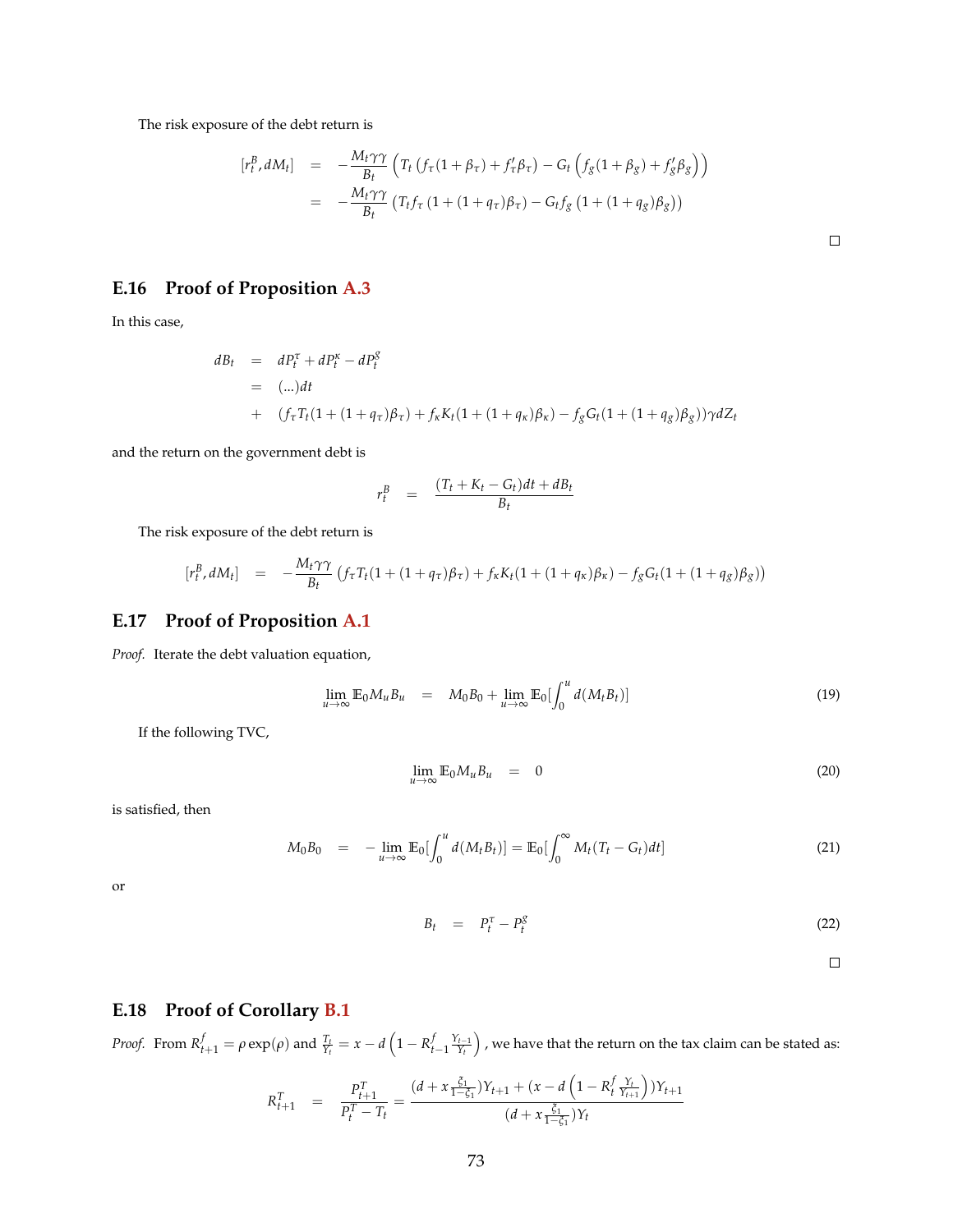$$
= \frac{x\frac{1}{1-\xi_1}Y_{t+1}}{(d+x\frac{\xi_1}{1-\xi_1})Y_t} + \frac{d\exp(\rho)}{(d+x\frac{\xi_1}{1-\xi_1})}.
$$

Similarly, we have an expression for the return on the spending claim:

$$
R_{t+1}^G = \frac{P_{t+1}^G}{P_t^G - G_t} = \frac{x \frac{\xi_1}{1 - \xi_1} Y_{t+1} + x Y_{t+1}}{x \frac{\xi_1}{1 - \xi_1} Y_t} = \frac{x \frac{1}{1 - \xi_1} Y_{t+1}}{x \frac{\xi_1}{1 - \xi_1} Y_t}.
$$

As a result, we can state the risk premium as follows:

$$
\mathbb{E}_{t}\left[R_{t+1}^{T} - R_{t}^{f}\right] = -\frac{\text{cov}\left(M_{t+1}, R_{t+1}^{T}\right)}{E_{t}(M_{t+1})} = \frac{x}{d(1-\xi_{1}) + x\xi_{1}} \frac{-\text{cov}\left(M_{t+1}, Y_{t+1}/Y_{t}\right)}{E_{t}(M_{t+1})},
$$
\n
$$
\mathbb{E}_{t}\left[R_{t+1}^{G} - R_{t}^{f}\right] = -\frac{\text{cov}\left(M_{t+1}, R_{t+1}^{G}\right)}{E_{t}(M_{t+1})} = \frac{1}{\xi_{1}} \frac{-\text{cov}\left(M_{t+1}, Y_{t+1}/Y_{t}\right)}{E_{t}(M_{t+1})},
$$

where we have used that  $\xi_1 = \exp(-\rho - \frac{1}{2}\gamma^2 + g + \frac{1}{2}(\gamma - \sigma)^2) = \exp(-\rho - \gamma\sigma + g + \frac{1}{2}\sigma^2)$ .

Then plug in

$$
\frac{-cov_t (M_{t+1}, Y_{t+1}/Y_t)}{E_t (M_{t+1})} = \frac{-cov_t \left( \exp(-\rho - \frac{1}{2}\gamma^2 - \gamma \varepsilon_{t+1}), \exp(g + \sigma \varepsilon_{t+1}) \right)}{E_t (\exp(-\rho - \frac{1}{2}\gamma^2 - \gamma \varepsilon_{t+1}))}
$$
  
\n
$$
= \frac{-cov_t \left( \exp(-\gamma \varepsilon_{t+1}), \exp(\sigma \varepsilon_{t+1}) \right)}{\exp(-\rho)} \exp(-\rho - \frac{1}{2}\gamma^2 + g)
$$
  
\n
$$
= -(\exp(\frac{1}{2}(\gamma^2 + \sigma^2))(\exp(-\gamma \sigma) - 1)) \exp(-\frac{1}{2}\gamma^2 + g)
$$
  
\n
$$
= \exp(g + \frac{1}{2}\sigma^2)(1 - \exp(-\gamma \sigma))
$$

 $\Box$ 

|  |  |  |  | <b>E.19</b> Proof of Proposition C.3 |  |
|--|--|--|--|--------------------------------------|--|
|--|--|--|--|--------------------------------------|--|

*Proof.* Since

$$
S_{t+1} = d_t Y_t \exp(r_t^f) - d_{t+1} Y_{t+1},
$$

we get the following expression for the covariance:

$$
cov_t(M_{t+1}, S_{t+1}) = cov_t(M_{t+1}, -d_{t+1}Y_{t+1})
$$
  
\n
$$
= -E_t[M_{t+1}d_{t+1}Y_{t+1}] + E_t[M_{t+1}]E_t[d_{t+1}Y_{t+1}]
$$
  
\n
$$
= -exp(-\rho - \frac{\gamma}{\sigma}(\psi - 1)y_t - \frac{1}{2}\gamma^2 + \frac{1}{2}(\gamma + \lambda - \sigma)^2 + \zeta_0 + \zeta y_t + \phi \log d_t
$$
  
\n
$$
+ \phi_0 - \frac{1}{2}\lambda^2)
$$
  
\n
$$
+ exp(-\rho - \frac{\gamma}{\sigma}(\zeta - 1)y_t)exp(\frac{1}{2}(\lambda - \sigma)^2 + \zeta_0 + \zeta y_t + \phi \log d_t + \phi_0 - \frac{1}{2}\lambda^2)
$$
  
\n
$$
= -(exp(-\frac{1}{2}\gamma^2 + \frac{1}{2}(\gamma + \lambda - \sigma)^2 - \frac{1}{2}(\lambda - \sigma)^2) - 1)E_t[M_{t+1}]E_t[d_{t+1}Y_{t+1}]
$$
  
\n
$$
= -E_t[M_{t+1}]E_t[d_{t+1}Y_{t+1}](exp(-\gamma(\sigma - \lambda)) - 1).
$$

By the same token, we get the following expression for the covariance of the discounted surpluses over  $j \geq 2$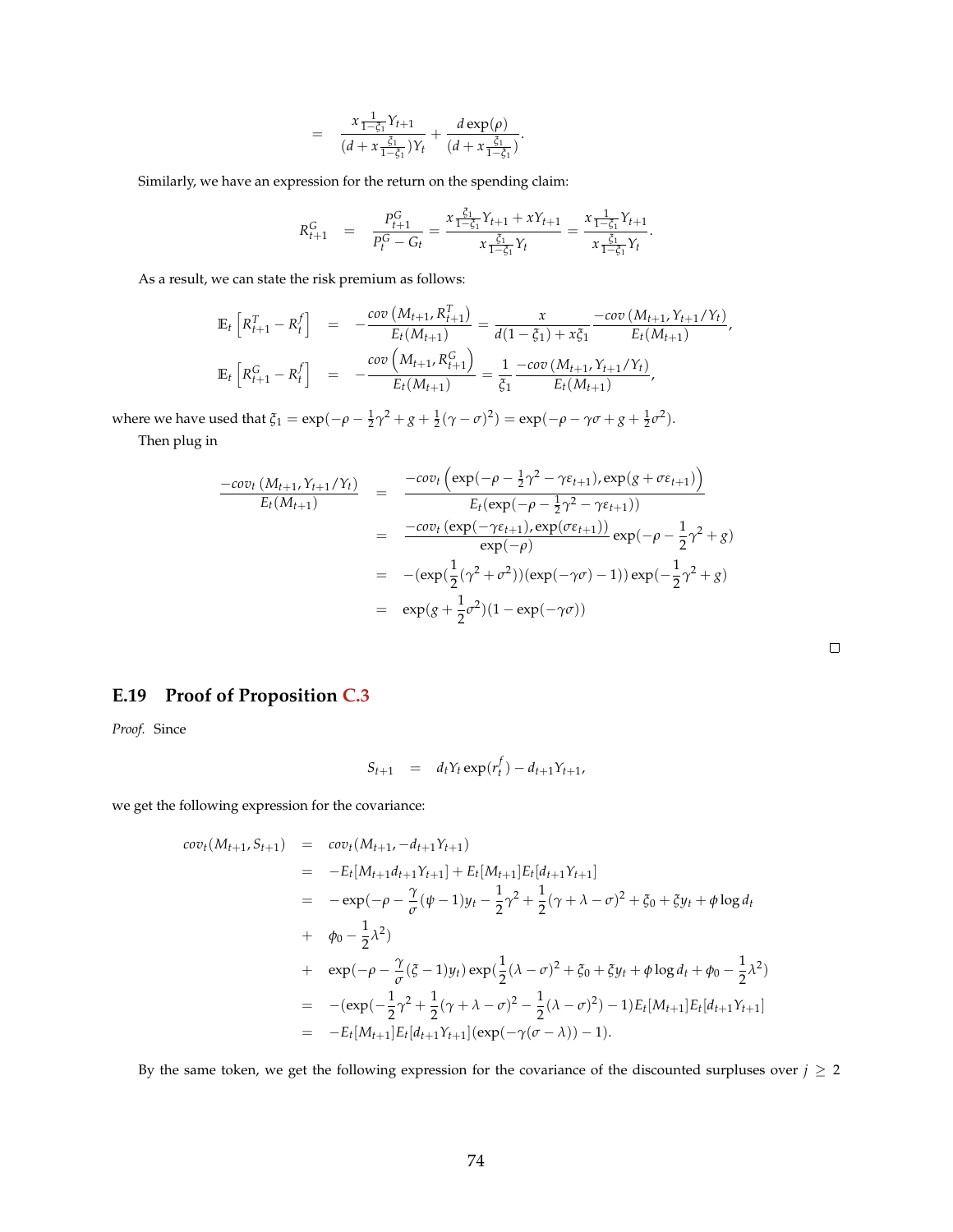periods:

$$
cov_t(M_{t+1}, E_{t+1}[\sum_{k=1}^{j} M_{t+1,t+k}S_{t+k}])
$$
\n
$$
= cov_t(M_{t+1}, -E_{t+1}[M_{t+1,t+j}d_{t+j}Y_{t+j}])
$$
\n
$$
= -E_t[M_{t+1}M_{t+1,t+j}d_{t+j}Y_{t+j}] + E_t[M_{t+1}]E_t[M_{t+1,t+j}d_{t+j}Y_{t+j}]
$$
\n
$$
= -E_t[exp(-\rho - \frac{\gamma}{\sigma}(\xi - 1)y_t - \frac{1}{2}\gamma^2 - \gamma\epsilon_{t+1})exp(\dots - \frac{\gamma(\xi - 1)}{\sigma}(1 + \xi + \dots + \xi^{j-2})y_{t+1})
$$
\n
$$
exp(\phi^j \log d_t - \phi^{j-1}\lambda \epsilon_{t+1} + \dots)exp(\xi^j y_t + \xi^{j-1}\sigma\epsilon_{t+1} + \dots)] + E_t[M_{t+1}]E_t[M_{t+1,t+j}d_{t+j}Y_{t+j}]
$$
\n
$$
= -E_t[M_{t+1}]E_t[M_{t+1,t+j}d_{t+j}Y_{t+j}](exp(-\gamma(\xi^{j-1}\sigma - \phi^{j-1}\lambda - \frac{\gamma(\xi - 1)}{\sigma}\frac{1 - \xi^{j-1}}{1 - \xi})) - 1)
$$
\n
$$
= -E_t[M_{t+1}]E_t[M_{t+1,t+j}d_{t+j}Y_{t+j}](exp(-\gamma(\xi^{j-1}\sigma - \phi^{j-1}\lambda + \frac{\gamma}{\sigma}(1 - \xi^{j-1}))) - 1)
$$

# **E.20 Proof of Corollary [C.4](#page-52-0)**

*Proof.* Start from the restriction:

$$
cov_t \left( M_{t+1}, (\mathbb{E}_{t+1} - \mathbb{E}_t) \sum_{k=1}^j M_{t+1,t+k} T_{t+k} \right)
$$
  
= 
$$
-E_t[M_{t+1}] E_t[M_{t+1,t+j} d_{t+j} Y_{t+j}] (exp(-\gamma (\zeta^{j-1} \sigma - \phi^{j-1} \lambda + \frac{\gamma}{\sigma} (1 - \zeta^{j-1}))) - 1)
$$
  
+ 
$$
xcov_t \left( M_{t+1}, (\mathbb{E}_{t+1} - \mathbb{E}_t) \sum_{k=1}^j M_{t+1,t+k} Y_{t+k} \right)
$$

where

$$
cov_t (M_{t+1}, (\mathbb{E}_{t+1} - \mathbb{E}_t)M_{t+1,t+k}Y_{t+k})
$$
  
=  $E_t[M_{t+1}M_{t+1,t+k}Y_{t+k}] - E_t[M_{t+1}]E_t[M_{t+1,t+k}Y_{t+k}]$   
=  $E_t[exp(-\rho - \frac{\gamma}{\sigma}(\xi - 1)y_t - \frac{1}{2}\gamma^2 - \gamma \epsilon_{t+1})M_{t+1,t+k}exp(\xi^k y_t + \xi^{k-1}\sigma \epsilon_{t+1} + ...)]$   
-  $E_t[M_{t+1}]E_t[M_{t+1,t+k}Y_{t+k}]$   
=  $-E_t[M_{t+1}]E_t[M_{t+1,t+k}Y_{t+k}](exp(-\gamma(\xi^{k-1}\sigma + \frac{\gamma}{\sigma}(1 - \xi^{k-1}))) - 1).$ 

Next, we conjecture

$$
\mathbb{E}_t[M_{t,t+j}d_{t+j}Y_{t+j}] = \exp(\sum_{k=1}^j \tilde{\kappa}_k) \exp(\phi^j \log d_t + f_j y_t)
$$

Note

$$
\mathbb{E}_{t}[M_{t,t+j}d_{t+j}Y_{t+j}] = \mathbb{E}_{t}[M_{t,t+1} \exp(\sum_{k=1}^{j-1} \kappa_{k}) \exp(\phi^{j-1} \log d_{t+1} + f_{j-1}y_{t+1})]
$$
\n
$$
= \mathbb{E}_{t}[\exp(-\rho - \frac{\gamma}{\sigma}(\xi - 1)y_{t} - \frac{1}{2}\gamma^{2} - \gamma \varepsilon_{t+1}) \exp(\sum_{k=1}^{j-1} \tilde{\kappa}_{k})
$$
\n
$$
\exp(\phi^{j-1}(\phi \log d_{t} + \phi_{0} - \lambda \varepsilon_{t+1} - \frac{1}{2}\lambda^{2}) + f_{j-1}(\xi_{0} + \xi y_{t} + \sigma \varepsilon_{t+1}))]
$$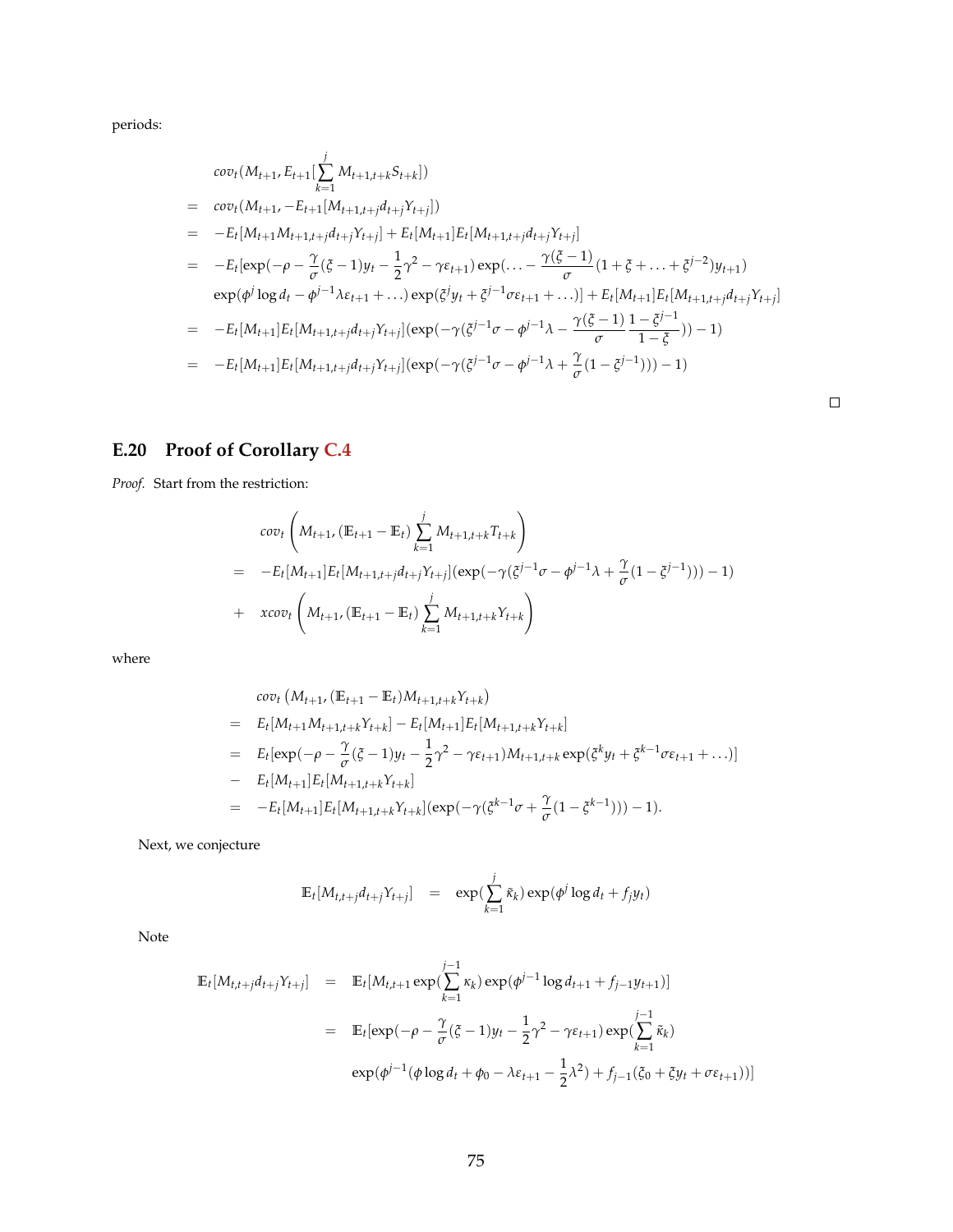So we confirm the conjecture,

$$
\exp(\tilde{\kappa}_j) = \mathbb{E}_t[\exp(-\rho - \frac{\gamma}{\sigma}(\xi - 1)y_t - \frac{1}{2}\gamma^2 - \gamma \varepsilon_{t+1} + \phi^{j-1}(\phi_0 - \lambda \varepsilon_{t+1} - \frac{1}{2}\lambda^2) + f_{j-1}(\xi_0 + \sigma \varepsilon_{t+1}))]
$$
  

$$
\tilde{\kappa}_j = -\rho - \frac{1}{2}\gamma^2 + \phi^{j-1}(\phi_0 - \frac{1}{2}\lambda^2) + f_{j-1}\xi_0 + \frac{1}{2}(-\gamma - \phi^{j-1}\lambda + f_{j-1}\sigma)^2
$$

and

$$
f_j = -\frac{\gamma}{\sigma}(\xi - 1) + f_{j-1}\xi
$$
  

$$
= \xi^j + \frac{\gamma}{\sigma}(1 - \xi^j) = \frac{\sigma - \gamma}{\sigma}\xi^j + \frac{\gamma}{\sigma}
$$

So, for  $j > 1$ ,

$$
\mathbb{E}_{t}[M_{t+1,t+j}d_{t+j}Y_{t+j}]
$$
\n
$$
= \mathbb{E}_{t}[\exp(\sum_{k=1}^{j-1}\tilde{\kappa}_{k})\exp(\phi^{j-1}\log d_{t+1} + (\frac{\sigma-\gamma}{\sigma}\tilde{\zeta}^{j-1} + \frac{\gamma}{\sigma})y_{t+1})]
$$
\n
$$
= \exp((- \rho - \frac{1}{2}\gamma^{2})(j-1) + \frac{1-\phi^{j-1}}{1-\phi}(\phi_{0} - \frac{1}{2}\lambda^{2}) + (\frac{1-\tilde{\zeta}^{j-1}}{1-\tilde{\zeta}}\frac{\sigma-\gamma}{\sigma} + \frac{\gamma}{\sigma}(j-1))\tilde{\zeta}_{0}
$$
\n
$$
+ \sum_{k=1}^{j-1}\frac{1}{2}(-\gamma-\phi^{k-1}\lambda + ((\sigma-\gamma)\tilde{\zeta}^{k-1} + \gamma))^{2}
$$
\n
$$
+ \phi^{j-1}(\phi\log d_{t} + \phi_{0} - \frac{1}{2}\lambda^{2}) + (\frac{\sigma-\gamma}{\sigma}\tilde{\zeta}^{j-1} + \frac{\gamma}{\sigma})(\tilde{\zeta}_{0} + \tilde{\zeta}y_{t}) + \frac{1}{2}(-\phi^{j-1}\lambda + ((\sigma-\gamma)\tilde{\zeta}^{j-1} + \gamma))^{2})
$$

By a similar logic,

$$
\mathbb{E}_{t+1}[M_{t+1,t+j}Y_{t+j}]
$$
\n
$$
= \exp((-\rho - \frac{1}{2}\gamma^2)(j-1) + \left(\frac{1-\xi^{j-1}}{1-\xi}\frac{\sigma-\gamma}{\sigma} + \frac{\gamma}{\sigma}(j-1)\right)\xi_0
$$
\n
$$
+ \sum_{k=1}^{j-1} \frac{1}{2}(-\gamma + ((\sigma - \gamma)\xi^{k-1} + \gamma))^2 + (\frac{\sigma - \gamma}{\sigma}\xi^{j-1} + \frac{\gamma}{\sigma})(\xi_0 + \xi y_t) + \frac{1}{2}(((\sigma - \gamma)\xi^{j-1} + \gamma))^2)
$$

So

$$
\mathbb{E}_{t+1}[M_{t+1,t+j}d_{t+j}Y_{t+j}]
$$
\n
$$
= \mathbb{E}_{t+1}[M_{t+1,t+j}Y_{t+j}] \exp(\frac{1-\phi^j}{1-\phi}(\phi_0 - \frac{1}{2}\lambda^2) + \sum_{k=1}^{j-1}((\gamma - \sigma)\xi^{k-1}\phi^{k-1}\lambda + \frac{1}{2}(\phi^{k-1}\lambda)^2)
$$
\n
$$
+ \phi^j \log d_t - \phi^{j-1}\lambda((\sigma - \gamma)\xi^{j-1} + \gamma) + \frac{1}{2}(\phi^{j-1}\lambda)^2)
$$

 $\Box$ 

## **E.21 Proof of Corollary [D.1](#page-53-0)**

*Proof.* We plug in the expressions for the respective surpluses:

$$
\frac{S_{t+1}}{Y_{t+1}} = d_t \exp(r_t^f - \mu - \sigma \varepsilon_{t+1}) - d_{t+1},
$$
\n
$$
\frac{S_{t+j}}{Y_{t+j}} = d_{t+j-1} \exp(r_{t+j-1}^f - \mu - \sigma \varepsilon_{t+j}) - d_{t+j}.
$$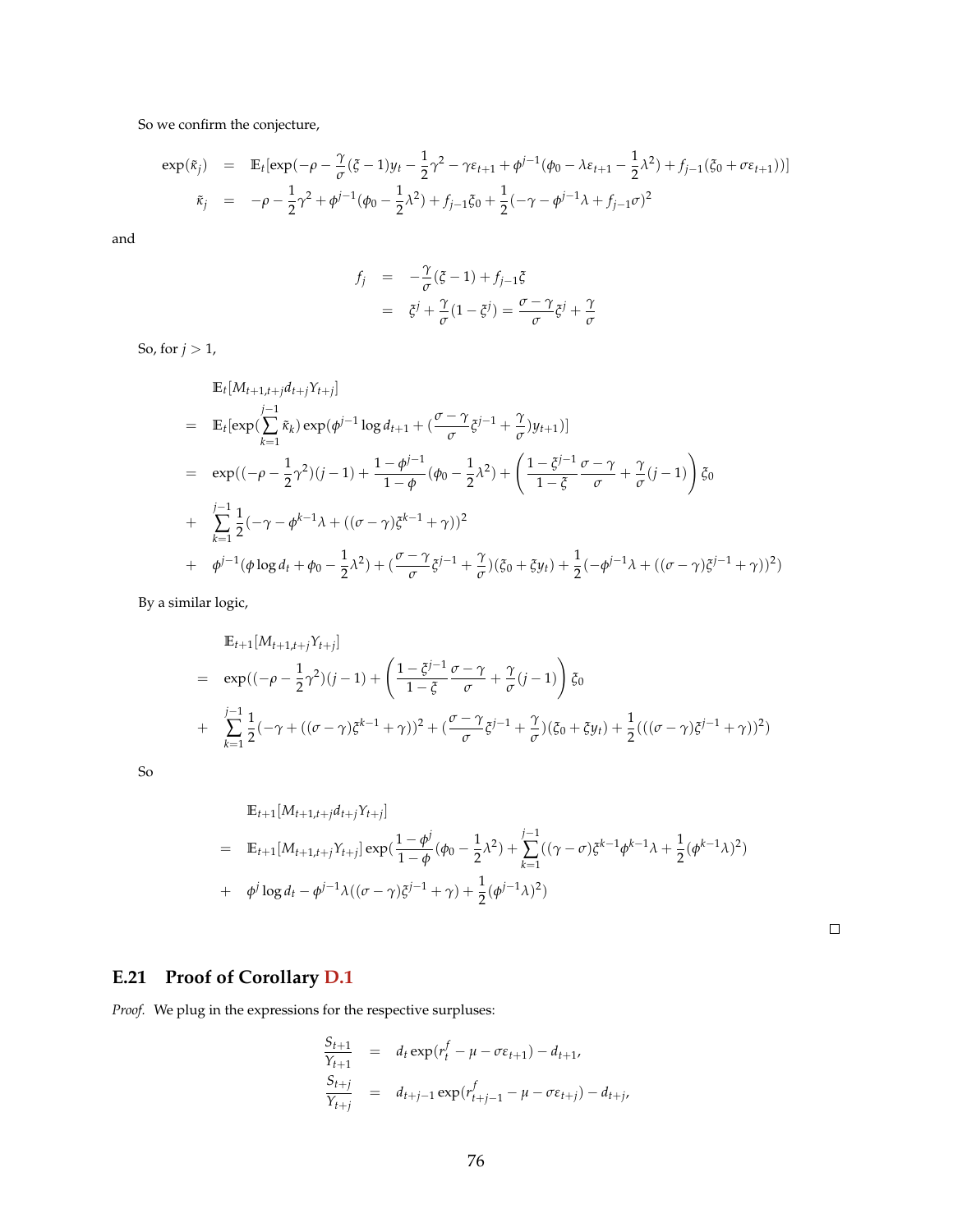into the expression for the conditional covariances:

$$
cov_{t}(s_{t+1}, s_{t+j}) = \mathbb{E}_{t}[d_{t} \exp(r_{t}^{f} - \mu - \sigma \varepsilon_{t+1})d_{t+j-1} \exp(r_{t+j-1}^{f} - \mu - \sigma \varepsilon_{t+j})]
$$
  
\n
$$
- \mathbb{E}_{t}[d_{t} \exp(r_{t}^{f} - \mu - \sigma \varepsilon_{t+1})]\mathbb{E}_{t}[d_{t+j-1} \exp(r_{t+j-1}^{f} - \mu - \sigma \varepsilon_{t+j})]
$$
  
\n
$$
+ \mathbb{E}_{t}[-d_{t+1}d_{t+j-1} \exp(r_{t}^{f} - \mu - \sigma \varepsilon_{t+j})] - \mathbb{E}_{t}[-d_{t+1}]\mathbb{E}_{t}[d_{t+j-1} \exp(r_{t}^{f} - \mu - \sigma \varepsilon_{t+j})]
$$
  
\n
$$
+ \mathbb{E}_{t}[d_{t} \exp(r_{t}^{f} - \mu - \sigma \varepsilon_{t+1}) \times -d_{t+j}] - \mathbb{E}_{t}[d_{t} \exp(r_{t}^{f} - \mu - \sigma \varepsilon_{t+1})]\mathbb{E}_{t}[-d_{t+j}]
$$
  
\n
$$
+ \mathbb{E}_{t}[-d_{t+1} \times -d_{t+j}] - \mathbb{E}_{t}[-d_{t+1}]\mathbb{E}_{t}[-d_{t+j}].
$$

This expression can be restated as:

$$
cov_t(s_{t+1}, s_{t+j}) = d_t \mathbb{E}_t[\exp(r_t^f - \mu - \sigma \varepsilon_{t+1})] \mathbb{E}_t[d_{t+j-1} \exp(r_{t+j-1}^f - \mu - \sigma \varepsilon_{t+j})]
$$
  
\n
$$
\times (\exp(\sigma \lambda \phi^{j-2}) - 1)
$$
  
\n
$$
- \mathbb{E}_t[d_{t+1}] \mathbb{E}_t[d_{t+j-1} \exp(r_t^f - \mu - \sigma \varepsilon_{t+j})] (\exp(\lambda^2 \phi^{j-2}) - 1)
$$
  
\n
$$
- d_t \mathbb{E}_t[\exp(r_t^f - \mu - \sigma \varepsilon_{t+1})] \mathbb{E}_t[d_{t+j}] (\exp(\sigma \lambda \phi^{j-1}) - 1)
$$
  
\n
$$
+ \mathbb{E}_t[d_{t+1}] \mathbb{E}_t[d_{t+j}] (\exp(\lambda^2 \phi^{j-1}) - 1)
$$

which implies

$$
cov_t(s_{t+1}, s_{t+j}) = \exp(2\rho - 2\mu + \sigma^2) d_t \mathbb{E}_t[d_{t+j-1}] (\exp(\sigma \lambda \phi^{j-2}) - 1)
$$
  
- 
$$
= \exp(\rho - \mu + .5\sigma^2) \mathbb{E}_t[d_{t+1}] \mathbb{E}_t[d_{t+j-1}] (\exp(\lambda^2 \phi^{j-2}) - 1)
$$
  
- 
$$
= \exp(\rho - \mu + .5\sigma^2) d_t \mathbb{E}_t[d_{t+j}] (\exp(\sigma \lambda \phi^{j-1}) - 1)
$$
  
+ 
$$
\mathbb{E}_t[d_{t+1}] \mathbb{E}_t[d_{t+j}] (\exp(\lambda^2 \phi^{j-1}) - 1)
$$

We have the following expressions for the conditional forecasts:

$$
\mathbb{E}_{t}[\log d_{t+j}] = \exp\left(\phi^{j}(\log d_{t} - \frac{\phi_{0} - .5\lambda^{2}}{1 - \phi}) + \frac{\phi_{0} - .5\lambda^{2}}{1 - \phi}\right)
$$

and

$$
\mathbb{E}_{t}[d_{t+j}] = \exp\left(\phi^{j}(\log d_{t} - \frac{\phi_{0} - .5\lambda^{2}}{1 - \phi}) + \frac{\phi_{0} - .5\lambda^{2}}{1 - \phi} + \frac{1}{2}\lambda^{2}(1 + \phi^{2} + ... + \phi^{2(j-1)})\right)
$$

$$
= \exp\left(\phi^{j}(\log d_{t} - \frac{\phi_{0} - .5\lambda^{2}}{1 - \phi}) + \frac{\phi_{0} - .5\lambda^{2}}{1 - \phi} + \frac{1}{2}\lambda^{2}\frac{1 - \phi^{2j}}{1 - \phi^{2}}\right)
$$

We plug these conditional forecasts into the conditional covariances: For  $j > 1$ ,

$$
cov_{t}(s_{t+1}, s_{t+j})
$$
\n
$$
= \exp(2\rho - 2\mu + \sigma^{2}) \exp\left((1 + \phi^{j-1})(\log d_{t} - \frac{\phi_{0} - 5\lambda^{2}}{1 - \phi}) + 2\frac{\phi_{0} - 5\lambda^{2}}{1 - \phi} + \frac{1}{2}\lambda^{2}\frac{1 - \phi^{2(j-1)}}{1 - \phi^{2}}\right) (\exp(\sigma\lambda\phi^{j-2}) - 1)
$$
\n
$$
- \exp(\rho - \mu + 5\sigma^{2}) \exp\left((\phi + \phi^{j-1})(\log d_{t} - \frac{\phi_{0} - 5\lambda^{2}}{1 - \phi}) + 2\frac{\phi_{0} - 5\lambda^{2}}{1 - \phi} + \frac{1}{2}\lambda^{2}\frac{1 - \phi^{2(j-1)}}{1 - \phi^{2}} + \frac{1}{2}\lambda^{2}\right)
$$
\n
$$
\times \exp(\lambda^{2}\phi^{j-2}) - 1)
$$
\n
$$
- \exp(\rho - \mu + 5\sigma^{2}) \exp\left((1 + \phi^{j})(\log d_{t} - \frac{\phi_{0} - 5\lambda^{2}}{1 - \phi}) + 2\frac{\phi_{0} - 5\lambda^{2}}{1 - \phi} + \frac{1}{2}\lambda^{2}\frac{1 - \phi^{2j}}{1 - \phi^{2}}\right) (\exp(\sigma\lambda\phi^{j-1}) - 1)
$$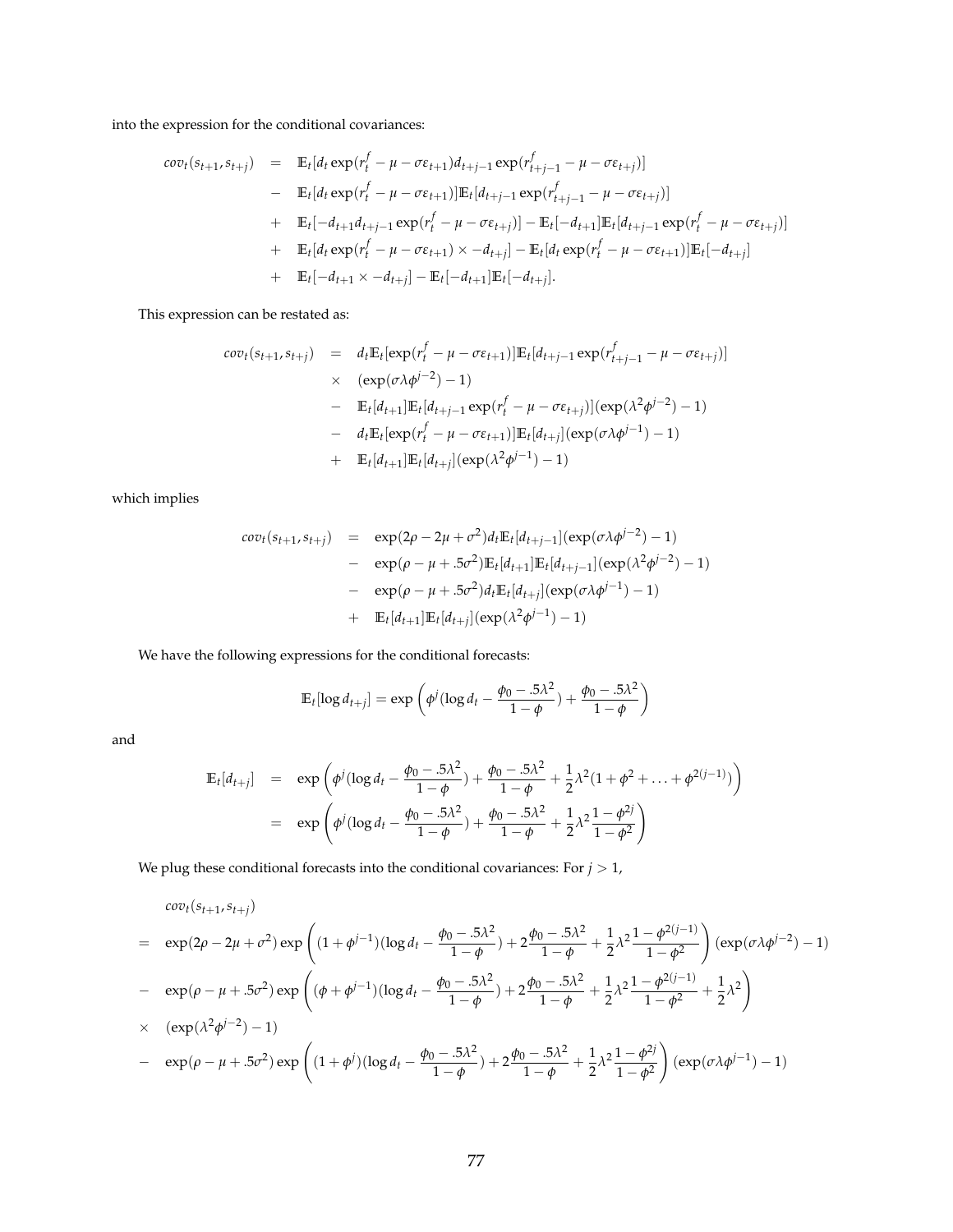+ 
$$
\exp\left((\phi+\phi^j)(\log d_t-\frac{\phi_0-5\lambda^2}{1-\phi})+2\frac{\phi_0-5\lambda^2}{1-\phi}+\frac{1}{2}\lambda^2\frac{1-\phi^{2j}}{1-\phi^2}+\frac{1}{2}\lambda^2\right)(\exp(\lambda^2\phi^{j-1})-1)
$$

Also, when  $j = 1$ ,

$$
var_t(s_{t+1}) = \mathbb{E}_t[d_t \exp(r_t^f - \mu - \sigma \varepsilon_{t+1})d_t \exp(r_t^f - \mu - \sigma \varepsilon_{t+1})]
$$
  
\n
$$
- \mathbb{E}_t[d_t \exp(r_t^f - \mu - \sigma \varepsilon_{t+1})]\mathbb{E}_t[d_t \exp(r_t^f - \mu - \sigma \varepsilon_{t+1})]
$$
  
\n
$$
+ \mathbb{E}_t[-d_{t+1}d_t \exp(r_t^f - \mu - \sigma \varepsilon_{t+1})] - \mathbb{E}_t[-d_{t+1}]\mathbb{E}_t[d_t \exp(r_t^f - \mu - \sigma \varepsilon_{t+1})]
$$
  
\n
$$
+ \mathbb{E}_t[d_t \exp(r_t^f - \mu - \sigma \varepsilon_{t+1}) \times -d_{t+1}] - \mathbb{E}_t[d_t \exp(r_t^f - \mu - \sigma \varepsilon_{t+1})]\mathbb{E}_t[-d_{t+1}]
$$
  
\n
$$
+ \mathbb{E}_t[-d_{t+1} \times -d_{t+1}] - \mathbb{E}_t[-d_{t+1}]\mathbb{E}_t[-d_{t+1}]
$$
  
\n
$$
= \exp(2\rho - 2\mu + \sigma^2) \exp(2 \log d_t) (\exp(\sigma^2) - 1)
$$
  
\n
$$
- 2 \exp(\rho - \mu + .5\sigma^2) d_t \mathbb{E}_t[d_{t+1}] (\exp(\lambda \sigma) - 1)
$$
  
\n
$$
+ \mathbb{E}_t[d_{t+1}]\mathbb{E}_t[d_{t+1}] (\exp(\lambda^2) - 1)
$$

which implies

$$
var_t(s_{t+1}) = \exp(2\rho - 2\mu + \sigma^2) \exp(2\log d_t)(\exp(\sigma^2) - 1)
$$
  
- 
$$
2 \exp(\rho - \mu + .5\sigma^2) \exp\left((1+\phi)(\log d_t - \frac{\phi_0 - .5\lambda^2}{1-\phi}) + 2\frac{\phi_0 - .5\lambda^2}{1-\phi} + \frac{1}{2}\lambda^2\right) (\exp(\lambda\sigma) - 1)
$$
  
+ 
$$
\exp\left(2\phi(\log d_t - \frac{\phi_0 - .5\lambda^2}{1-\phi}) + 2\frac{\phi_0 - .5\lambda^2}{1-\phi} + \lambda^2\right) (\exp(\lambda^2) - 1)
$$

 $\Box$ 

## **E.22 Proof of Corollary [D.2](#page-53-1)**

*Proof.* We plug in the expressions for the respective surpluses:

$$
\frac{S_{t+1}}{Y_{t+1}} = d_t \exp(r_t^f - \psi_0 - (\psi - 1)y_t - \sigma \varepsilon_{t+1}) - d_{t+1},
$$
\n
$$
\frac{S_{t+j}}{Y_{t+j}} = d_{t+j-1} \exp(r_{t+j-1}^f - \psi_0 - (\psi - 1)y_{t+j-1} - \sigma \varepsilon_{t+j}) - d_{t+j}.
$$

into the expression for the conditional covariances:

$$
cov_t(s_{t+1}, s_{t+j})
$$
\n
$$
= \mathbb{E}_t[d_t \exp(r_t^f - \psi_0 - (\psi - 1)y_t - \sigma \varepsilon_{t+1})d_{t+j-1} \exp(r_{t+j-1}^f - \psi_0 - (\psi - 1)y_{t+j-1} - \sigma \varepsilon_{t+j})]
$$
\n
$$
- \mathbb{E}_t[d_t \exp(r_t^f - \psi_0 - (\psi - 1)y_t - \sigma \varepsilon_{t+1})]\mathbb{E}_t[d_{t+j-1} \exp(r_{t+j-1}^f - \psi_0 - (\psi - 1)y_{t+j-1} - \sigma \varepsilon_{t+j})]
$$
\n
$$
+ \mathbb{E}_t[-d_{t+1}d_{t+j-1} \exp(r_t^f - \psi_0 - (\psi - 1)y_{t+j-1} - \sigma \varepsilon_{t+j})]
$$
\n
$$
- \mathbb{E}_t[-d_{t+1}]\mathbb{E}_t[d_{t+j-1} \exp(r_t^f - \psi_0 - (\psi - 1)y_{t+j-1} - \sigma \varepsilon_{t+j})]
$$
\n
$$
+ \mathbb{E}_t[d_t \exp(r_t^f - \psi_0 - (\psi - 1)y_t - \sigma \varepsilon_{t+1}) \times -d_{t+j}]
$$
\n
$$
- \mathbb{E}_t[d_t \exp(r_t^f - \psi_0 - (\psi - 1)y_t - \sigma \varepsilon_{t+1})]\mathbb{E}_t[-d_{t+j}]
$$
\n
$$
+ \mathbb{E}_t[-d_{t+1} \times -d_{t+j}] - \mathbb{E}_t[-d_{t+1}]\mathbb{E}_t[-d_{t+j}].
$$

This expression can be restated as:

$$
cov_t(s_{t+1}, s_{t+j}) = d_t \mathbb{E}_t[\exp(r_t^f - \psi_0 - (\psi - 1)y_t - \sigma \varepsilon_{t+1})]
$$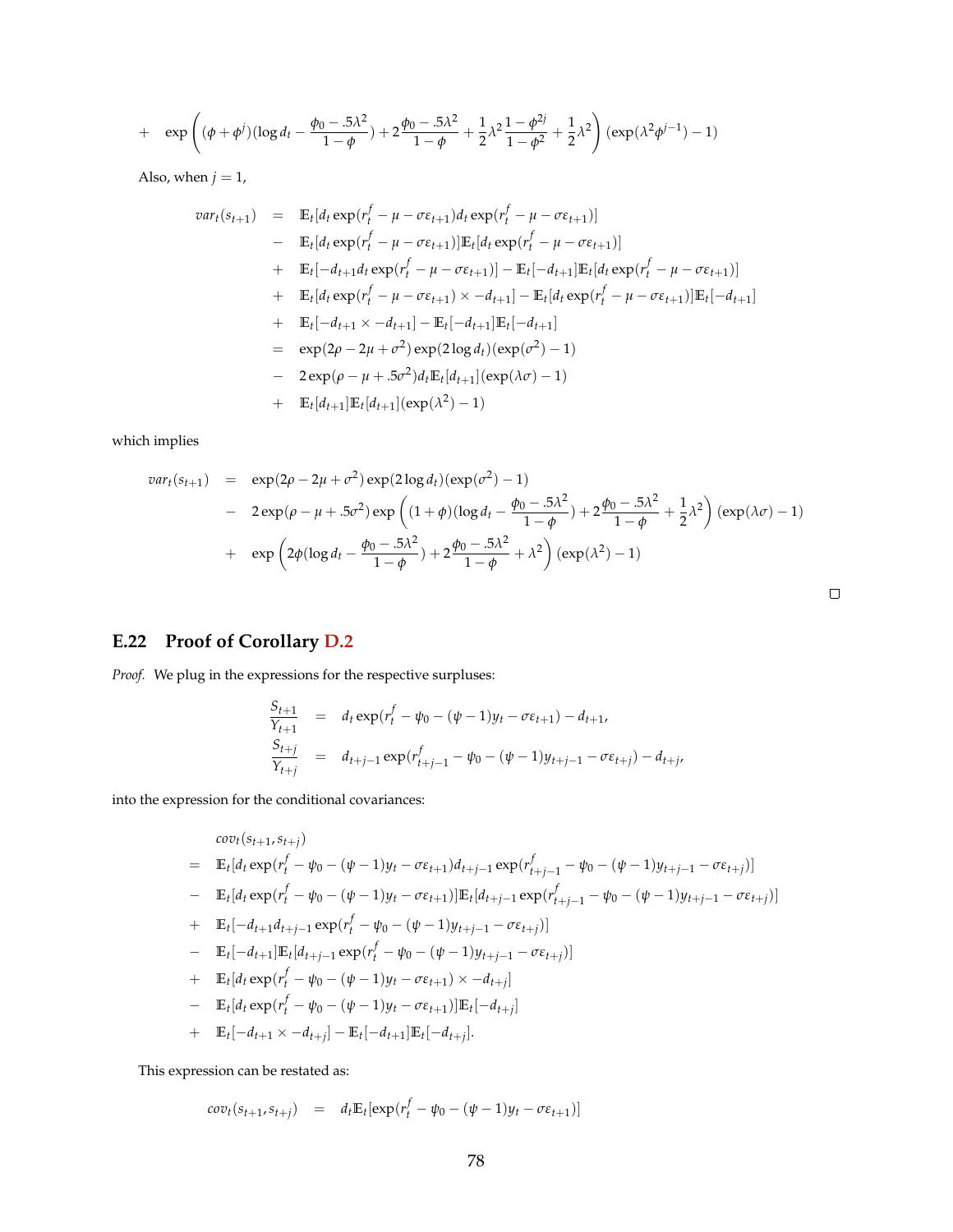$$
∴ E_t[d_{t+j-1} exp(r_{t+j-1}^f - ψ_0 - (ψ - 1)y_{t+j-1} - σε_{t+j})]
$$
\n
$$
∴ (exp(cφj-2(λ + (ψ - 1)σ)) - 1)
$$
\n
$$
= E_t[d_{t+1}]E_t[d_{t+j-1} exp(r_t^f - ψ_0 - (ψ - 1)y_{t+j-1} - σε_{t+j})]
$$
\n
$$
∴ (exp(λφj-2(λ + (ψ - 1)σ)) - 1)
$$
\n
$$
= d_t E_t[exp(r_t^f - ψ_0 - (ψ - 1)y_t - σε_{t+1})]E_t[d_{t+j}] (exp(σλφj-1) - 1)
$$
\n
$$
+ E_t[d_{t+1}]E_t[d_{t+j}] (exp(λ2φj-1) - 1)
$$

which implies

$$
cov_{t}(s_{t+1}, s_{t+j}) = \exp(2\rho - 2\psi_{0} + \sigma^{2})d_{t} \exp(-( \psi - 1)y_{t}) \mathbb{E}_{t}[d_{t+j-1} \exp(-( \psi - 1)y_{t+j-1})]
$$
  
\n
$$
\times (\exp(\sigma \phi^{j-2}(\lambda + (\psi - 1)\sigma)) - 1)
$$
  
\n
$$
= \exp(\rho - \psi_{0} + .5\sigma^{2}) \mathbb{E}_{t}[d_{t+1}] \mathbb{E}_{t}[d_{t+j-1} \exp(-( \psi - 1)y_{t+j-1})]
$$
  
\n
$$
\times (\exp(\lambda \phi^{j-2}(\lambda + (\psi - 1)\sigma)) - 1)
$$
  
\n
$$
- \exp(\rho - \psi_{0} + .5\sigma^{2})d_{t} \exp(-( \psi - 1)y_{t}) \mathbb{E}_{t}[d_{t+j}] (\exp(\sigma \lambda \phi^{j-1}) - 1)
$$
  
\n
$$
+ \mathbb{E}_{t}[d_{t+1}] \mathbb{E}_{t}[d_{t+j}] (\exp(\lambda^{2} \phi^{j-1}) - 1)
$$

where the conditional forecasts are

$$
\mathbb{E}_{t}[d_{t+j}] = \exp \left( \phi^{j} (\log d_{t} - \frac{\phi_{0} - .5\lambda^{2}}{1 - \phi}) + \frac{\phi_{0} - .5\lambda^{2}}{1 - \phi} + \frac{1}{2}\lambda^{2} \frac{1 - \phi^{2j}}{1 - \phi^{2}} \right)
$$

and

$$
\mathbb{E}_{t}[\exp(\log d_{t+j-1} - (\psi - 1)y_{t+j-1})]
$$
\n
$$
= \exp\left(\phi^{j-1}(\log d_{t} - \frac{\phi_{0} - 0.5\lambda^{2}}{1 - \phi}) + \frac{\phi_{0} - 0.5\lambda^{2}}{1 - \phi} - (\psi - 1)\phi^{j-1}(y_{t} - \frac{\psi_{0}}{1 - \psi}) - (\psi - 1)\frac{\psi_{0}}{1 - \psi}\right)
$$
\n
$$
+ \frac{1}{2}\sum_{k=0}^{j-2}(\phi^{k}\lambda + \psi^{k}(\psi - 1)\sigma)^{2}\right)
$$

Also, when  $j = 1$ ,

$$
var_t(s_{t+1}) = \mathbb{E}_t[d_t \exp(r_t^f - \psi_0 - (\psi - 1)y_t - \sigma \varepsilon_{t+1})d_t \exp(r_t^f - \psi_0 - (\psi - 1)y_t - \sigma \varepsilon_{t+1})]
$$
  
\n
$$
- \mathbb{E}_t[d_t \exp(r_t^f - \psi_0 - (\psi - 1)y_t - \sigma \varepsilon_{t+1})]\mathbb{E}_t[d_t \exp(r_t^f - \psi_0 - (\psi - 1)y_t - \sigma \varepsilon_{t+1})]
$$
  
\n
$$
+ \mathbb{E}_t[-d_{t+1}d_t \exp(r_t^f - \psi_0 - (\psi - 1)y_t - \sigma \varepsilon_{t+1})]
$$
  
\n
$$
- \mathbb{E}_t[-d_{t+1}]\mathbb{E}_t[d_t \exp(r_t^f - \psi_0 - (\psi - 1)y_t - \sigma \varepsilon_{t+1})]
$$
  
\n
$$
+ \mathbb{E}_t[d_t \exp(r_t^f - \psi_0 - (\psi - 1)y_t - \sigma \varepsilon_{t+1}) \times -d_{t+1}]
$$
  
\n
$$
- \mathbb{E}_t[d_t \exp(r_t^f - \psi_0 - (\psi - 1)y_t - \sigma \varepsilon_{t+1})]\mathbb{E}_t[-d_{t+1}]
$$
  
\n
$$
+ \mathbb{E}_t[-d_{t+1} \times -d_{t+1}] - \mathbb{E}_t[-d_{t+1}]\mathbb{E}_t[-d_{t+1}]
$$

which implies

$$
var_t(s_{t+1}) = \exp(2\rho - 2\psi_0 + \sigma^2) \exp(2\log d_t - 2(\psi - 1)y_t)(\exp(\sigma^2) - 1)
$$
  
- 
$$
2 \exp(\rho - \psi_0 + .5\sigma^2) \exp\left((1 + \phi)(\log d_t - \frac{\phi_0 - .5\lambda^2}{1 - \phi}) + 2\frac{\phi_0 - .5\lambda^2}{1 - \phi} + \frac{1}{2}\lambda^2 - (\psi - 1)y_t\right)
$$
  
× 
$$
(\exp(\lambda \sigma) - 1)
$$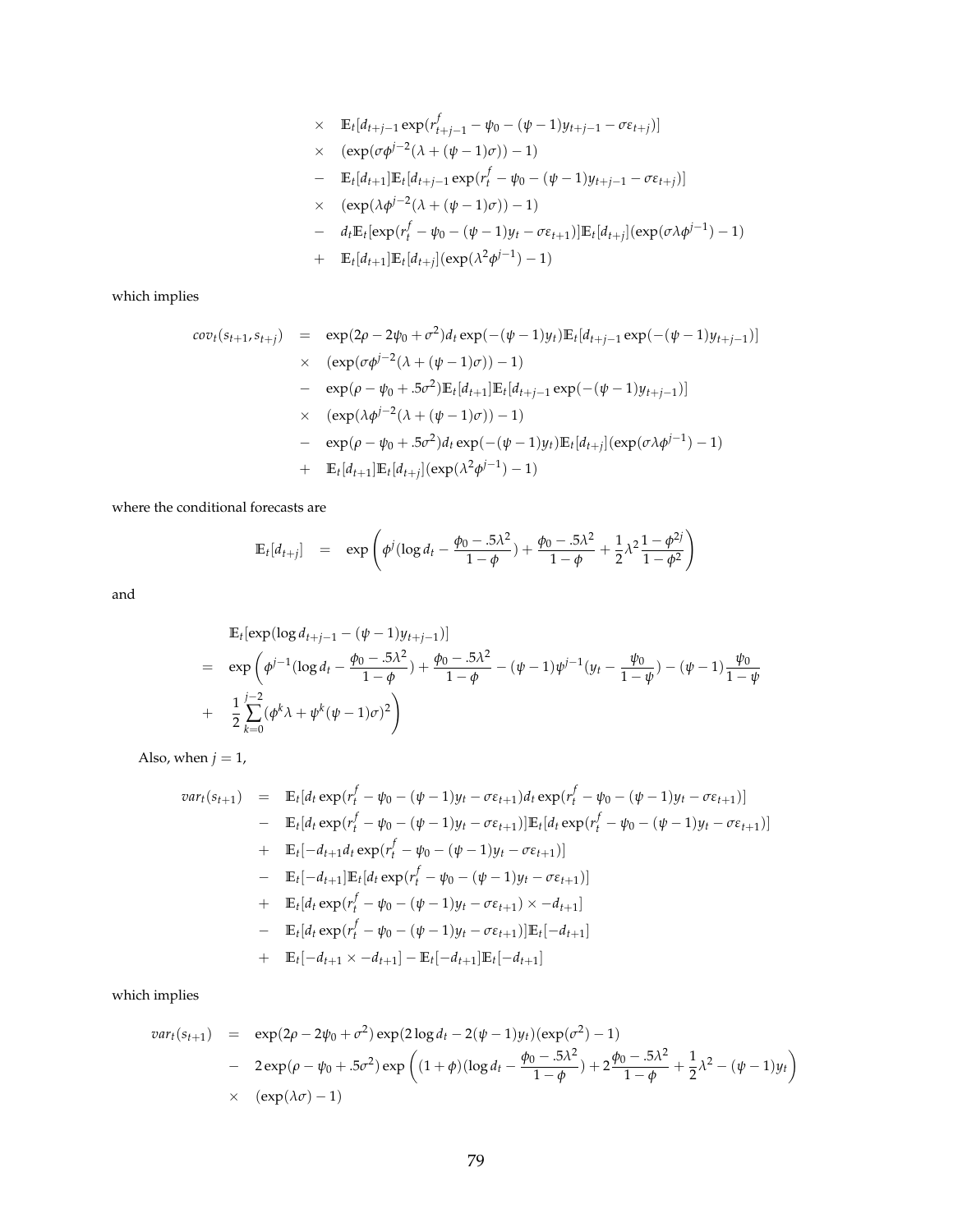+ 
$$
\exp\left(2\phi(\log d_t - \frac{\phi_0 - 0.5\lambda^2}{1-\phi}) + 2\frac{\phi_0 - 0.5\lambda^2}{1-\phi} + \lambda^2\right) (\exp(\lambda^2) - 1)
$$

## **F Notes about Convenience Yields**

The government debt portfolio return is the return on a portfolio that goes long in the tax claim and short in the spending claim:

$$
\mathbb{E}_{t}\left[R_{t+1}^{D}-R_{t}^{f}\right] = \frac{P_{t}^{T}-T_{t}}{B_{t}-S_{t}}\mathbb{E}_{t}\left[R_{t+1}^{T}-R_{t}^{f}\right]+\frac{P_{t}^{\lambda}-T_{t}}{B_{t}-S_{t}}\mathbb{E}_{t}\left[R_{t+1}^{\lambda}-R_{t}^{f}\right]-\frac{P_{t}^{G}-G_{t}}{B_{t}-S_{t}}\mathbb{E}_{t}\left[R_{t+1}^{G}-R_{t}^{f}\right],
$$

where  $R_{t+1}^D$ ,  $R_{t+1}^T$ , $R_{t+1}^{\lambda}$  and  $R_{t+1}^G$  are the holding period returns on the bond portfolio, the tax claim, and the spending claim, respectively. We take government spending process, and the debt return process as exogenously given, and we explore the implications for the properties of the tax claim.

**Proposition F.1.** In the absence of arbitrage opportunities, if the TVC holds, the expected excess return on the tax claim is the unlevered return on the spending claim and the debt claim:

$$
\mathbb{E}_{t}\left[R_{t+1}^{T} - R_{t}^{f}\right] = \frac{P_{t}^{G} - G_{t}}{D_{t} + (P_{t}^{G} - G_{t}) - (P_{t}^{A} - K_{t})}\mathbb{E}_{t}\left[R_{t+1}^{G} - R_{t}^{f}\right] + \frac{D_{t}}{D_{t} + (P_{t}^{G} - G_{t}) - (P_{t}^{A} - K_{t})}E_{t}\left[R_{t+1}^{D} - R_{t}^{f}\right] - \frac{P_{t}^{A} - K_{t}}{D_{t} + (P_{t}^{G} - G_{t}) - (P_{t}^{A} - K_{t})}\mathbb{E}_{t}\left[R_{t+1}^{A} - R_{t}^{f}\right]
$$

If we want the debt to be risk-free, then the following equation holds for expected returns:

$$
\mathbb{E}_{t} \left[ R_{t+1}^{T} - R_{t}^{f} \right] = \frac{P_{t}^{G} - G_{t}}{D_{t} + (P_{t}^{G} - G_{t}) - (P_{t}^{\lambda} - K_{t})} \mathbb{E}_{t} \left[ R_{t+1}^{G} - R_{t}^{f} \right] - \frac{P_{t}^{\lambda} - K_{t}}{D_{t} + (P_{t}^{G} - G_{t}) - (P_{t}^{\lambda} - K_{t})} \mathbb{E}_{t} \left[ R_{t+1}^{\lambda} - R_{t}^{f} \right]
$$

$$
\beta_t^T = \frac{P_t^G - G_t}{D_t + (P_t^G - G_t) - (P_t^{\lambda} - K_t)} \beta_t^G
$$

$$
-\frac{P_t^{\lambda} - K_t}{D_t + (P_t^G - G_t) - (P_t^{\lambda} - K_t)} \beta_t^{\lambda}.
$$

Suppose we consider the case of a constant spending ratio and a constant convenience yield ratio. Then this implies that the beta of the tax revenue process is given by:

$$
\beta_t^T = \frac{(P_t^G - G_t) - (P_t^{\lambda} - K_t)}{D_t + (P_t^G - G_t) - (P_t^{\lambda} - K_t)}
$$

On the other hand, suppose that the convenience yield seignorage process has a zero beta. Then the implied beta of the tax revenue process

$$
\beta_t^T = \frac{P_t^G - G_t}{D_t + (P_t^G - G_t) - (P_t^{\lambda} - K_t)},
$$